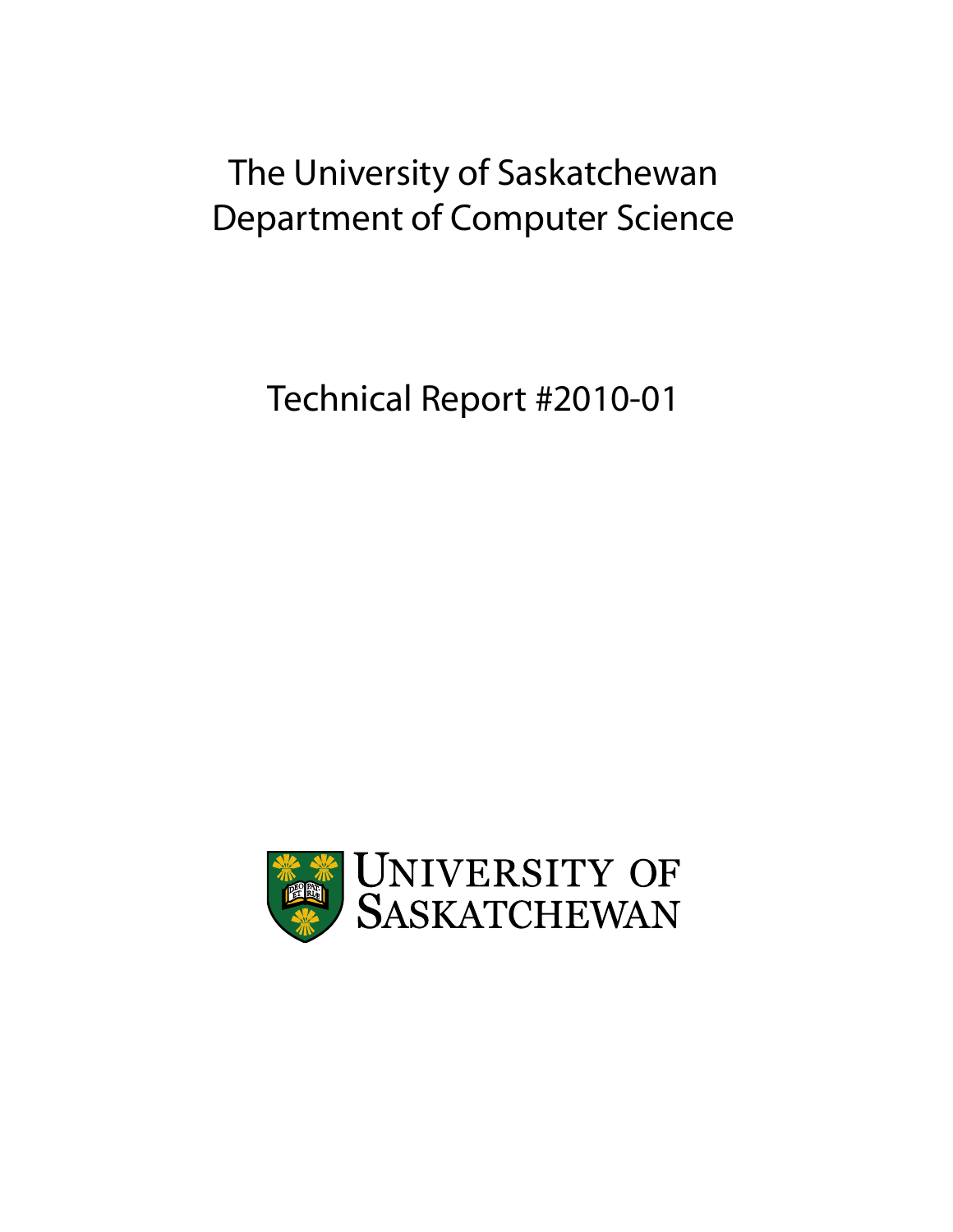# Stiffness analysis of cardiac electrophysiological models

Raymond J. Spiteri<sup>∗</sup> Ryan C. Dean<sup>†</sup>

#### Abstract

The electrophysiology in a cardiac cell can be modelled as a system of ordinary differential equations. The efficient solution of these systems is important because they must be solved many times as subproblems of tissue- or organ-level simulations of cardiac electrophysiology. The wide variety of existing cardiac cell models encompasses many different properties, including the complexity of the model and the degree of stiffness. Accordingly, no single numerical method can be expected to be the most efficient for every model. In this report, we perform a detailed study of the stiffness properties of a range of cardiac cell models and discuss the implications for their numerical solution. The analysis of the data generated allows us to see the impact of stiffness on the performance of several numerical methods.

## 1 Introduction

The electrophysiological behaviour in myocardial tissue can be modelled by means of differential equations, often as a combination of ordinary and partial differential equations. Ionic currents at the myocardial cell level are described by a model consisting of ordinary differential equations (ODEs). These ionic currents are coupled via a model consisting of partial differential equations (PDEs) to describe the flow of electricity across the heart. A PDE model, such as the bidomain model, coupled with an ionic model can be used to simulate the electrical activity in the heart. For a thorough introduction, see [42] or [50].

Coupled ODE/PDE models are often solved separately via an algorithm called operator splitting. In this algorithm, the solution process alternates between solving the ODEs and the PDEs separately. In this context, the solution of each system is an important sub-problem of the overall solution process, each posing challenges to solving the overall problem efficiently. One such challenge is that the ionic model is usually a stiff, non-linear set of ODEs that must be solved for each node in the simulation. Moreover, a fine spatial discretization is required to produce useful data [54], and so another challenge is the magnitude of the system required for a realistic simulation. Inefficiencies in solving the ionic model, for example, are dramatically magnified as simulations become larger. The use of reduced, computationally inexpensive ionic models (e.g., [52]) illustrate the difficulty in efficiently performing simulations. In this study, we generate stiffness data and perform a systematic stiffness analysis of 37 verified ionic cell models from the CellML model repository [27] and show how this analysis can lead to application or design of appropriate methods for their efficient numerical solution.

<sup>∗</sup>Department of Computer Science, University of Saskatchewan, Saskatoon, SK S7N 5C9. e-mail: spiteri@cs.usask.ca. This work was partially supported by grants from MITACS and NSERC.

<sup>†</sup>Department of Computer Science, University of Saskatchewan, Saskatoon, SK S7N 5C9. e-mail: rcd144@mail.usask.ca. This work was partially supported by grants from MITACS and NSERC.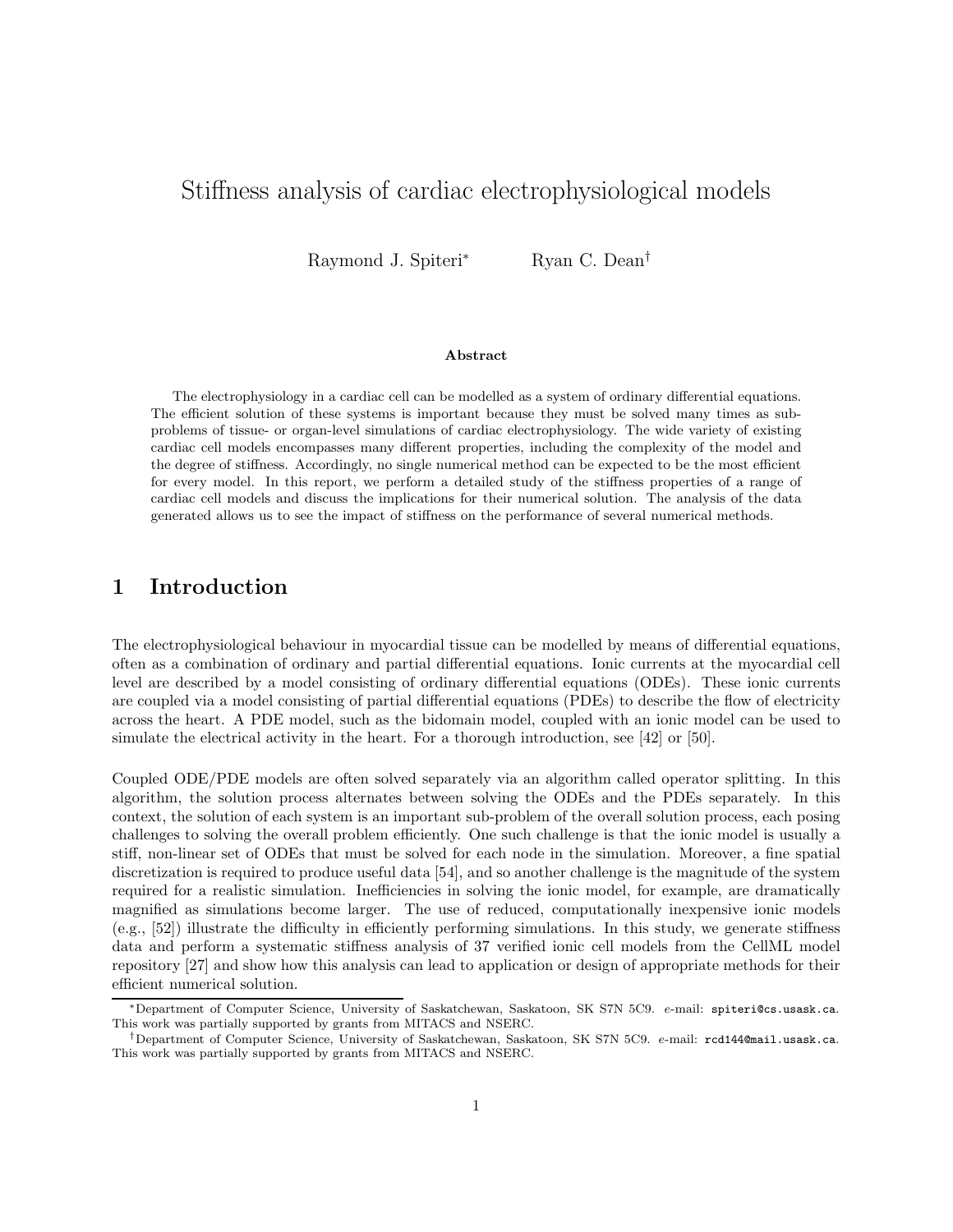A wide range of ionic models exists. Most models are based upon the Hodgkin–Huxley (HH) model for the giant squid axon [21]. The FitzHugh–Nagumo (FHN) model [17, 33], a simplification of the HH model with two ODEs, is often used as an inexpensive ionic model, albeit usually in a form modified to more accurately model cardiac action potentials; see, e.g., [4, 25, 43, 53]. Modern models, on the other hand, usually add detail to the HH model or subsequent models; e.g., the model of Iyer et al. (2004) of human left-ventricular epicardial myocytes consists of 67 ODEs. There is also variety in the type of cardiac cell modelled, including models of cells in the atria, ventricles, sinoatrial node, and Purkinje fibres, as well as in the species being modelled, e.g., human, canine, rabbit, etc.

The wide variety of ionic models has significant implications for efficiently obtaining their numerical solution. The simplest models, such as FHN, are non-stiff [50]. In such a case, the use of a non-stiff numerical method is the most appropriate to obtain a solution efficiently. Cell models more detailed than FHN tend to be stiff and require the use of a stiff numerical method to obtain a solution efficiently [50]. However, stiffness is a subtle effect and challenging to definitively characterize. The distinction between stiff and non-stiff models is not clear cut in general; it depends on aspects such as the dichotomy of the time scales involved and the accuracy required of the approximate solution. We find there is a considerable difference in the degree of stiffness across the range of ionic models even for typical accuracy requirements. For example, [29] demonstrates the marked difference in the degree of stiffness between the models of Courtemanche et al. [11] and Winslow et al. [56]. Both are stiff, detailed, second-generation models, but the most well-suited numerical method is different in each case.

In this study, we analyse the stiffness of a wide range of cardiac electrophysiological models. We examine the eigenvalues of the Jacobian of the solutions for the 37 ionic cell models considered. These eigenvalues are often related to the stiffness of the model [19], and in fact a stiff initial-value problem is sometimes defined in terms of the eigenvalues of the Jacobian, e.g., [50]. We show how this information can be used to apply or design a numerical method for a specific ionic cell model. We give special focus to numerical methods commonly used in cardiac electrophysiological simulations and demonstrate the efficiency gains that are possible through the use of eigenvalue data.

The rest of this report is organized as follows. In Section 2, we give a brief outline of ionic cell models and an overview of the particular models used in this study. In Section 3, we give a brief overview of the concept of stiffness. We also present the extreme eigenvalue data generated for the models considered and discuss the implications for model stiffness. Finally, in Section 4, we summarize the conclusions reached based on our observations.

# 2 Cardiac electrophysiological models

#### 2.1 Ionic current models

Small-scale processes that occur at the level of the individual cells in the heart can be modelled using ODEs. Such models can be used to simulate the behaviour of electrical activity in an isolated cell, or, when coupled with a PDE model, can be used to provide the ionic current to tissue- or organ-level simulations. The simplest of these models are called *first-generation models*. A first-generation model contains enough detail to reproduce an action potential, but it has a simplified description of the underlying physiological details [50]. Some popular examples of first-generation models are the FHN model and the 1991 Luo–Rudy model (LR) [28]. More complex models, called second-generation models, contain all of the details included in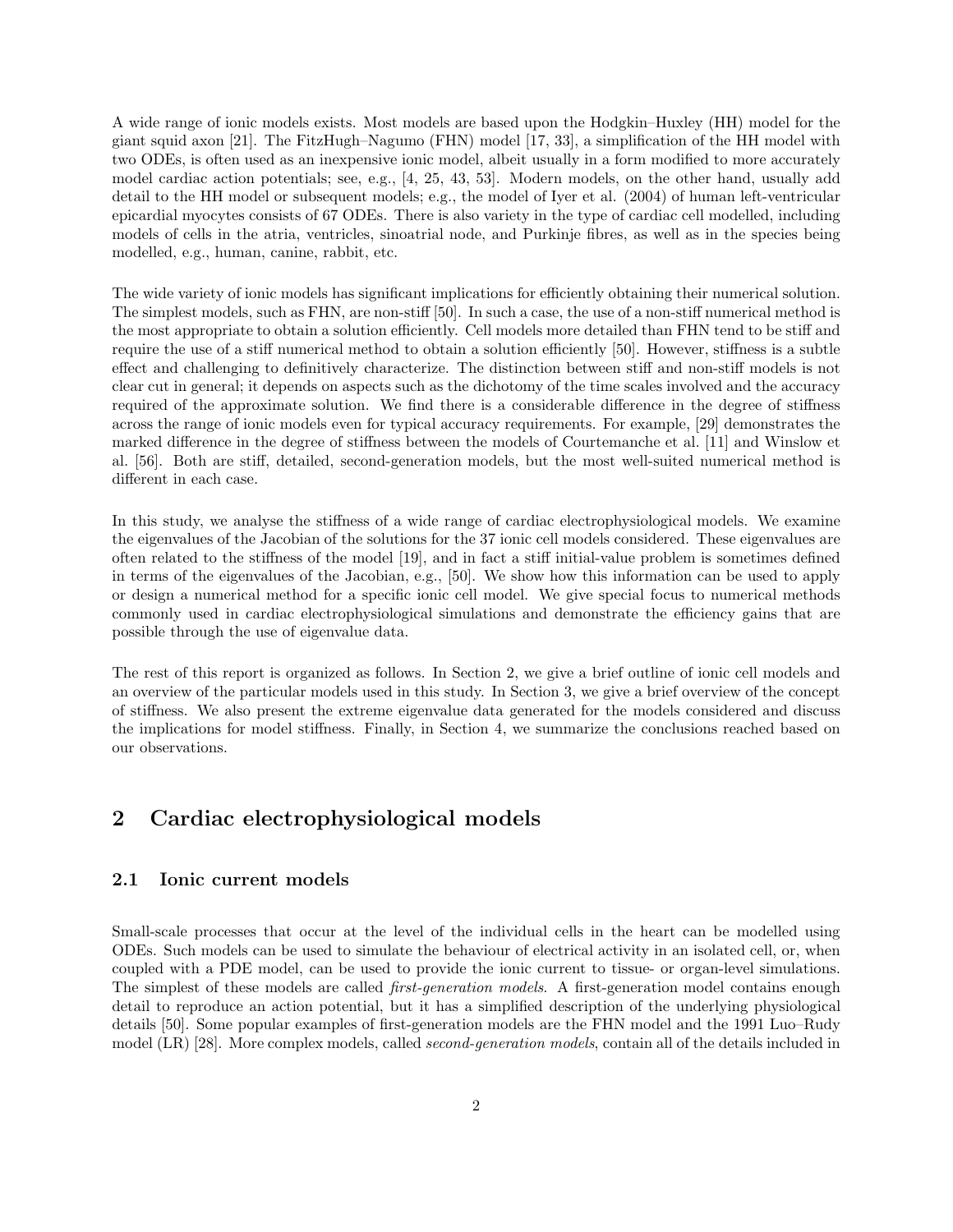first-generation models and as many fine-scaled physiological details as possible [50]. Most modern models can be classified as second-generation models because the most useful simulations tend to require details on the finest level [50]. Although first-generation models have less detail, their advantage is that they are computationally inexpensive relative to second-generation models.

The heart consists of different types of excitable cells, each having their own properties [42]. As such, most models are suited to particular type of cell in the heart. Normally, the electrical activity in the heart is initiated by a spontaneous electrical pulse emanating from specialized tissue called the sinoatrial node. From the sinoatrial node, electricity spreads to the atrial myocardium [42]. From the atria, the activation wave spreads to the atrioventricular node, the Purkinje fibres, and, finally, to the ventricles. There are models for each of these regions of the heart. In particular, there are numerous models of the atria and the ventricles. On the other hand, there are relatively few models of the atrioventricular node; see, e.g., [42], for a detailed list of dozens of cardiac electrophysiological models classified in this way.

As an example of a first-generation model, we consider the LR model, sometimes called the Luo–Rudy Phase 1 model. The LR model describes guinea pig ventricular tissue and consists of 8 ODEs. For an individual cardiac cell, we have that the transmembrane potential,  $V_m$ , satisfies [28]

$$
\frac{dV_m}{dt} = -\frac{1}{C_m}(I_{ion} + I_{st}),\tag{1}
$$

where  $C_m$  is the membrane capacitance,  $I_{ion}$  is the total transmembrane ionic current, and  $I_{st}$  is the stimulus current. The LR model contains six gating variables that determine the flow of current. The evolution of each gating variable y is governed by a nonlinear ODE involving rate parameters  $\alpha_y = \alpha_y(V_m)$  and  $\beta_y = \beta_y(V_m)$ in the general form

$$
\frac{dy}{dt} = \frac{y_{\infty} - y}{\tau_y},\tag{2}
$$

where

$$
y_{\infty} = \frac{\alpha_y}{\alpha_y + \beta_y}
$$
 and  $\tau_y = \frac{1}{\alpha_y + \beta_y}$ .

The range of each gating variable is [0, 1]. When  $y = 0$ , the gate is completely closed, allowing no current to flow. When  $y = 1$ , the gate is completely open, allowing current to flow without being inhibited by the gate [42]. The remaining ODE in the LR model describes calcium concentration in the cell:

$$
\frac{d\left(\left[\text{Ca}\right]_i\right)}{dt} = -10^{-4}I_{\text{si}} + 0.07\left(10^{-4} - \left[\text{Ca}\right]_i\right),\tag{3}
$$

where  $[Ca]_i$  is the intracellular calcium concentration and  $I_{si}$  is the slow inward calcium current [28]. The 6 gating equations of the form (2) are coupled with (1) and (3) to form the complete LR model. Full details of the model can be found in [28].

As an example of a second-generation model, we consider the model of Winslow et al. [56]. This model describes canine ventricular tissue and consists of 33 ODEs. The transmembrane potential is again given by equation  $(1)$ , and there are eight gating equations in the form of equation  $(2)$ .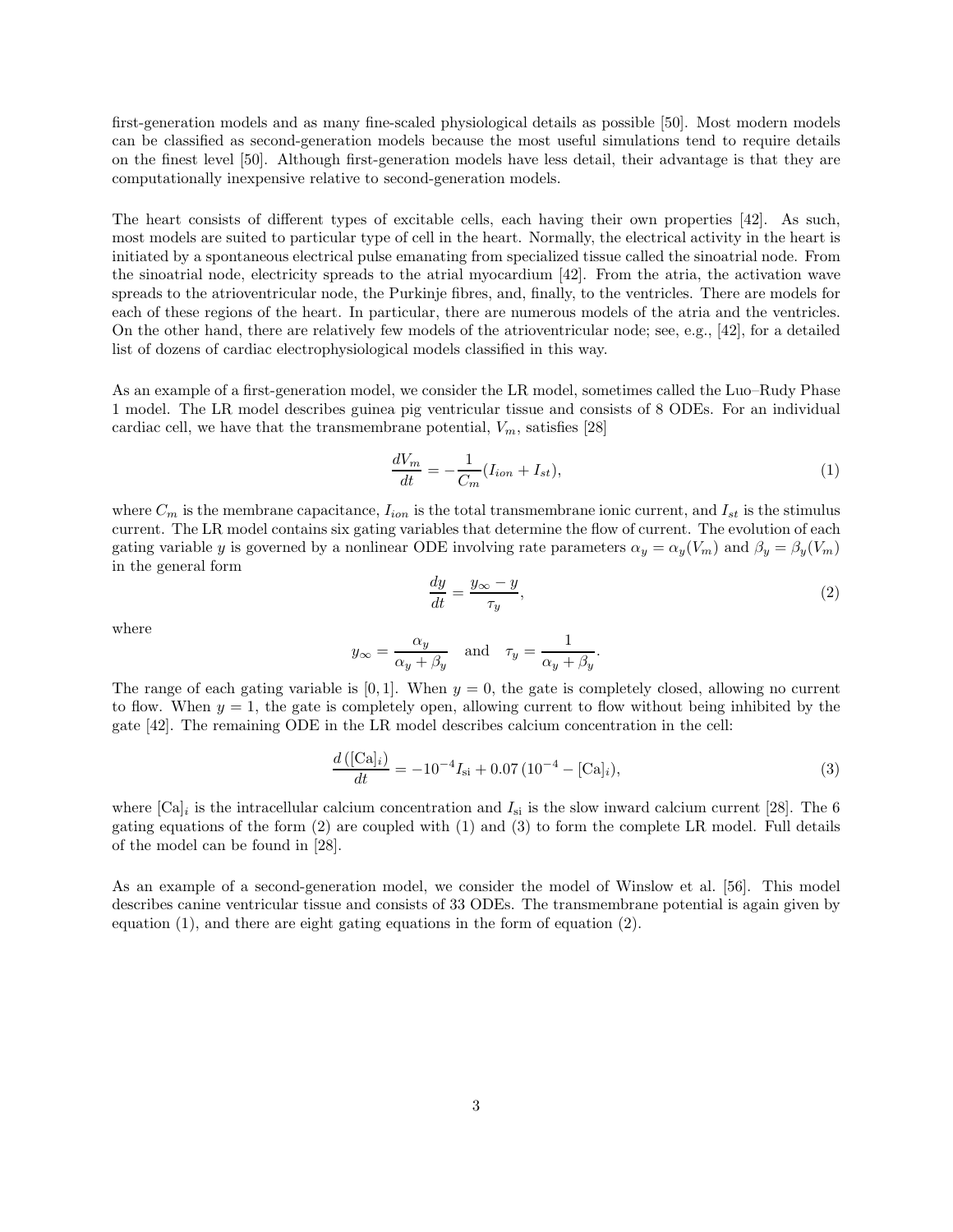The following equations are related to the calcium concentration:

$$
\frac{dP_{C_1}}{dt} = -k_a^+ [\text{Ca}^{2+}]_{\text{ss}}^n P_{C_1} + k_a^- P_{O_1},
$$
\n
$$
\frac{dP_{O_1}}{dt} = k_a^+ [\text{Ca}^{2+}]_{\text{ss}}^n P_{C_1} - k_a^- P_{O_1}, -k_b^+ [\text{Ca}^{2+}]_{\text{ss}}^m P_{O_1}
$$
\n
$$
+ k_b^- P_{O_2} - k_c^+ P_{O_1} + k_c^- P_{C_2},
$$
\n
$$
\frac{dP_{O_2}}{dt} = k_b^+ [\text{Ca}^{2+}]_{\text{ss}}^m P_{O_1} - k_b^- P_{O_2},
$$
\n
$$
\frac{dP_{C_2}}{dt} = k_c^+ P_{O_1} - k_c^- P_{C_2}.
$$

The following system describes the membrane current of calcium through the L-type channels:

$$
\frac{dC_{0}}{dt} = \beta C_{1} + \omega C_{\text{CaO}} - (4\alpha + \gamma)C_{0},
$$
\n
$$
\frac{dC_{1}}{dt} = 4\alpha C_{0} + 2\beta C_{2} + \frac{\omega}{b}C_{\text{Ca1}} - (\beta + 3\alpha + \gamma a)C_{1},
$$
\n
$$
\frac{dC_{2}}{dt} = 3\alpha C_{1} + 3\beta C_{3} + \frac{\omega}{b^{2}}C_{\text{Ca2}} - (2\beta + 2\alpha + \gamma a^{2})C_{2},
$$
\n
$$
\frac{dC_{3}}{dt} = 2\alpha C_{2} + 4\beta C_{4} + \frac{\omega}{b^{3}}C_{\text{Ca3}} - (3\beta + \alpha + \gamma a^{3})C_{3},
$$
\n
$$
\frac{dC_{4}}{dt} = \alpha C_{3} + gO + \frac{\omega}{b^{4}}C_{\text{Ca4}} - (4\beta + f + \gamma a^{4})C_{4},
$$
\n
$$
\frac{dO}{dt} = fC_{4} - gO,
$$
\n
$$
\frac{dO_{\text{Ca}}}{dt} = f'C_{\text{Ca4}} - g'O_{\text{Ca}},
$$
\n
$$
\frac{dC_{\text{Ca0}}}{dt} = \beta' C_{\text{Ca1}} + \gamma C_{0} - (4\alpha' + \omega)C_{\text{Ca0}},
$$
\n
$$
\frac{dC_{\text{Ca1}}}{dt} = 4\alpha' C_{\text{Ca0}} + 2\beta' C_{\text{Ca2}} + \gamma aC_{1} - (\beta' + 3\alpha' + \frac{\omega}{b}) C_{\text{Ca1}},
$$
\n
$$
\frac{dC_{\text{Ca2}}}{dt} = 3\alpha' C_{\text{Ca1}} + 3\beta' C_{\text{Ca3}} + \gamma a^{2} C_{2} - (2\beta' + 2\alpha' + \frac{\omega}{b^{2}}) C_{\text{Ca2}},
$$
\n
$$
\frac{dC_{\text{Ca3}}}{dt} = 2\alpha' C_{\text{Ca2}} + 4\beta' C_{\text{Ca4}} + \gamma a^{3} C_{3} - (3\beta' + \alpha' + \frac{\omega}{b^{3}}) C_{\text{Ca3}},
$$
\n
$$
\frac{dC_{\text{Ca4}}}{dt} = \alpha'
$$

Intracellular calcium buffering is described by

$$
\frac{d[\text{HTRPNCa}]}{dt} = k_{\text{htrpn}}^{+}[\text{Ca}^{2+}]_{i}([\text{HTRPN}]_{\text{tot}} - [\text{HTRPNCa}])
$$
\n
$$
-k_{\text{htrpn}}^{-}[\text{HTRPNCa}],
$$
\n
$$
\frac{d[\text{LTRPNCa}]}{dt} = k_{\text{ltrpn}}^{+}[\text{Ca}^{2+}]_{i}([\text{LTRPN}]_{\text{tot}} - [\text{LTRPNCa}])
$$
\n
$$
-k_{\text{ltrpn}}^{-}[\text{LTRPNCa}],
$$

where the  $k$ -coefficients are constants.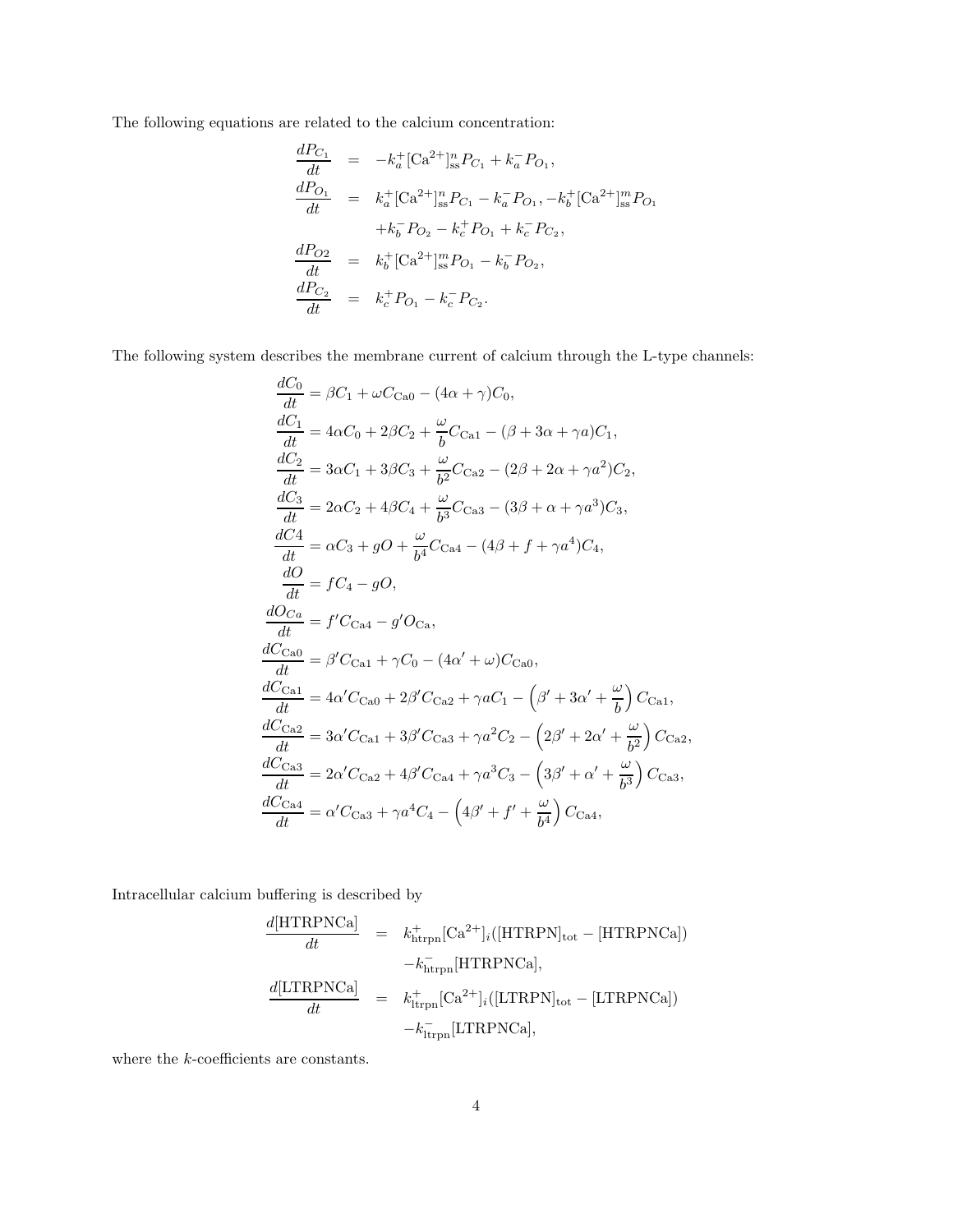Finally, intracellular ionic concentrations are described by

$$
\frac{d[\text{Na}^+]_i}{dt} = -(I_{Na} + I_{Na,b} + 3I_{NaCa} + 3I_{NaK}) \frac{A_{cap}C_{sc}}{V_{myo}F},
$$
\n
$$
\frac{d[\text{K}^+]_i}{dt} = -(I_{Kr} + I_{Ks} + I_{\text{tol}} + I_{K1},
$$
\n
$$
+ I_{\text{Kp}} + I_{\text{Ca,K}} - 2I_{\text{NaK}}) \frac{A_{\text{cap}}C_{\text{sc}}}{V_{\text{myo}}F},
$$
\n
$$
\frac{d[\text{Ca}^{2+}]_i}{dt} = \beta_i \left[ J_{\text{xfer}} - J_{\text{up}} - J_{\text{trpn}} - (I_{\text{Ca,b}} - 2I_{\text{NaCa}} + I_{\text{p(Ca)}}) \frac{A_{\text{cap}}C_{\text{sc}}}{2V_{\text{myo}}F} \right],
$$
\n
$$
\frac{d[\text{Ca}^{2+}]_{\text{ss}}}{dt} = \beta_{ss} \left( J_{\text{rel}} \frac{V_{\text{JSR}}}{V_{\text{myo}}} - J_{\text{xfer}} \frac{V_{\text{myo}}}{V_{\text{ss}}} - I_{\text{Ca}} \frac{A_{\text{cap}}C_{\text{sc}}}{2V_{\text{myo}}F} \right),
$$
\n
$$
\frac{d[\text{Ca}^{2+}]_{\text{JSR}}}{dt} = \beta_{\text{JSR}}(J_{\text{tr}} - J_{\text{rel}}),
$$
\n
$$
\frac{d[\text{Ca}^{2+}]_{\text{NSR}}}{dt} = J_{\text{up}} \frac{V_{\text{myo}}}{V_{\text{NSR}}} - J_{\text{tr}} \frac{V_{\text{JSR}}}{V_{\text{NSR}}}.
$$

We refer the reader to [56] for the remaining details.

### 2.2 Models used

In this study, we consider 37 different ionic models, including some that are variations of a given model. This represents a wide variety of models in terms of type of cardiac cell, species modelled, degree of stiffness, and level of detail. Model data were obtained from the CellML model repository [27]. The CellML representation of models was used to generate Matlab code via a python script. To ensure the faithfulness of the code to the model, two specific considerations were made. First, apart from one exception, we used only models considered to be faithful to the published model according to CellML's curation guidelines, i.e., models marked with a gold star on the CellML website. The exception was for the Puglisi–Bers model [41] because we already had reliable code as part of other work [46]. Second, reference solutions were obtained with the generated Matlab code and were verified to be the same as reference solutions obtained with JSim [1], an independent software package capable of parsing CellML files.

A detailed formulation of all models is omitted for the sake of brevity. The reader is instead referred to the original model papers or to the CellML repository, which contains a concise formulation of each model. A summary of each of the models used in this study is presented in Table 1 including, for each model, the name used for it in this report, a reference to the original paper, a brief description of the model, and the number of ODEs in the model.

For each model, the set of default parameters in CellML was used. All models contain adjustable parameters; e.g., the model of Pandit et al. (2001) has a parameter that determines if the model should take into account the influence of diabetes. Because adjusting parameters to the models requires intricate knowledge of each of the model and increases the chance of human error, we did not vary any of these parameters unless separate CellML files were provided for variations on the same model. This was the case for the model of Sakmann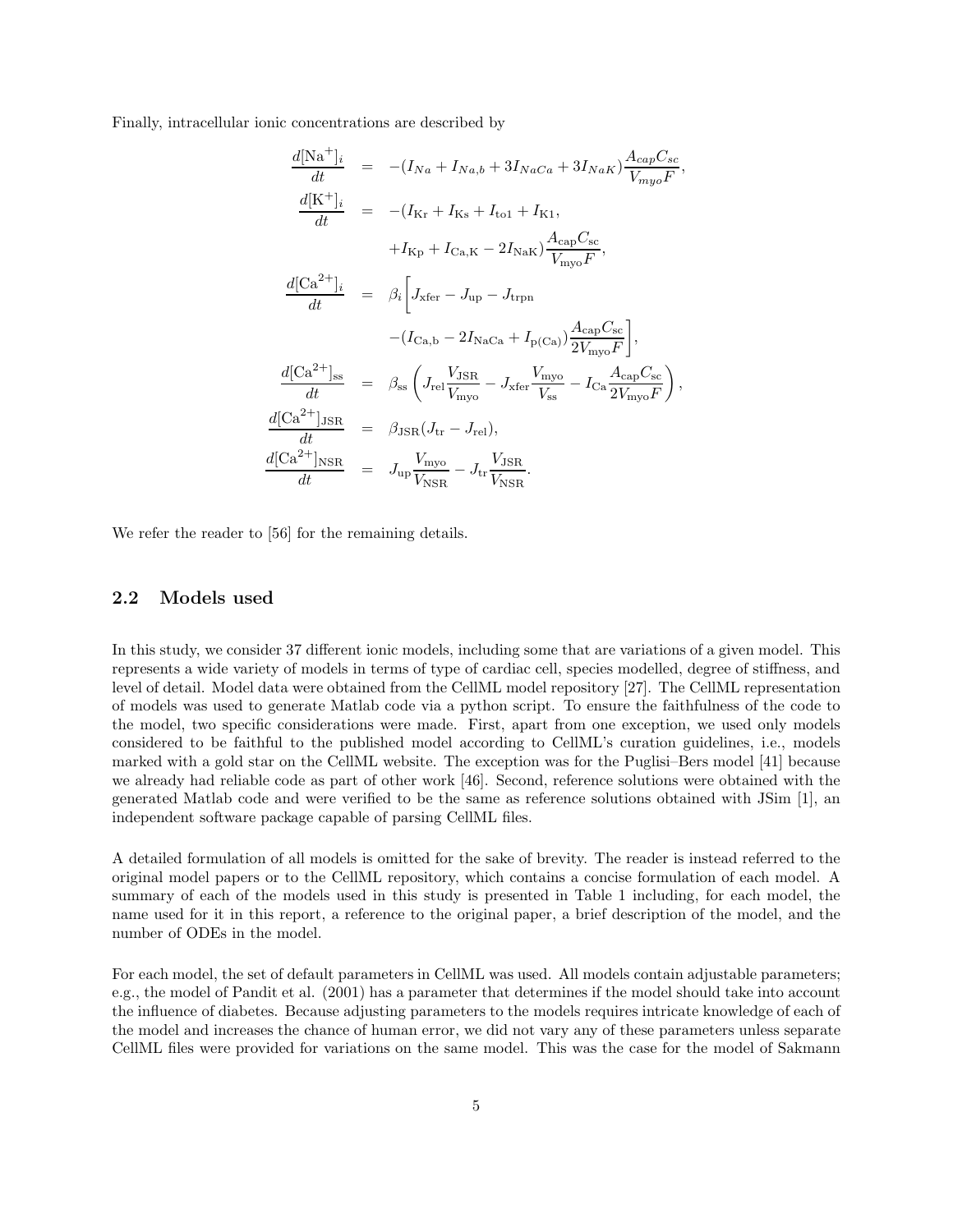| Model                          | Reference                     | ODEs           | Description                      |
|--------------------------------|-------------------------------|----------------|----------------------------------|
| Beeler–Reuter (1977)           | $\left\lceil 7 \right\rceil$  | 8              | Canine ventricular model         |
| Bondarenko et al. (2004)       | $[9]$                         | 41             | Mouse ventricular model          |
| Courtemanche et al. (1998)     | $[11]$                        | 21             | Human atrial model               |
| Demir et al. $(1994)$          | $\left\lceil 13 \right\rceil$ | 27             | Rabbit sinoatrial node model     |
| Demir et al. $(1999)$          | $\left\lceil 12\right\rceil$  | 29             | Rabbit sinoatrial node model     |
| DiFrancesco–Noble (1985)       | $\vert 14 \vert$              | 16             | Mammal Purkinje fibre model      |
| Dokos et al. $(1996)$          | $\left\lceil 15 \right\rceil$ | 18             | Rabbit sinoatrial node model     |
| Faber–Rudy (2000)              | [16]                          | 19             | Guinea pig ventricular model     |
| FitzHugh-Nagumo (1961)         | [17, 33]                      | $\overline{2}$ | Nerve membrane model             |
| Fox et al. $(2002)$            | [18]                          | 13             | Canine ventricular model         |
| Hilgemann-Noble (1987)         | [20]                          | 15             | Rabbit atrial model              |
| Hund-Rudy $(2004)$             | [22]                          | 29             | Canine ventricular model         |
| Jafri et al. (1998)            | $\left[ 23\right]$            | 31             | Guinea pig ventricular model     |
| Luo–Rudy $(1991)$              | [28]                          | 8              | Guinea pig ventricular model     |
| Maleckar et al. (2008)         | $\left[30\right]$             | 30             | Human atrial model               |
| McAllister et al. (1975)       | $\left[ 32\right]$            | 10             | Canine Purkinje fibre model      |
| Noble (1962)                   | $\left[ 34\right]$            | $\overline{4}$ | Mammal Purkinje fibre model      |
| Noble–Noble (1984)             | $\left[ 35\right]$            | 15             | Rabbit sinoatrial node model     |
| Noble et al. $(1991)$          | $\left[ 36\right]$            | 17             | Guinea pig ventricular model     |
| Noble et al. $(1998)$          | $\left[ 37\right]$            | 22             | Guinea pig ventricular model     |
| Nygren et al. $(1998)$         | [38]                          | 29             | Human atrial model               |
| Pandit et al. $(2001)$         | [39]                          | 26             | Rat left-ventricular model       |
| Pandit et al. $(2003)$         | [40]                          | 26             | Rat left-ventricular model       |
| Puglisi-Bers $(2001)$          | $\left[41\right]$             | 17             | Rabbit ventricular model         |
| Sakmann et al. $(2000)*$       | [45]                          | 21             | Guinea pig ventricular model     |
| Stewart et al. (2009)          | [48]                          | 20             | Human Purkinje fibre model       |
| Ten Tusscher et al. $(2004)^*$ | $\left\lceil 51 \right\rceil$ | 17             | Human ventricular model          |
| Ten Tusscher et al. $(2006)^*$ | [52]                          | 19             | Human ventricular model          |
| Wang-Sobie (2008)              | [55]                          | 35             | Neonatal mouse ventricular model |
| Winslow et al. (1999)          | [56]                          | 33             | Canine atrial model              |
| Zhang et al. $(2000)$          | [58]                          | 15             | Rabbit sinoatrial node model     |

Table 1: Summary of models used. Three variants (endocardial cell, epicardial cell, and M-cell) exist for each of the models marked with an asterisk.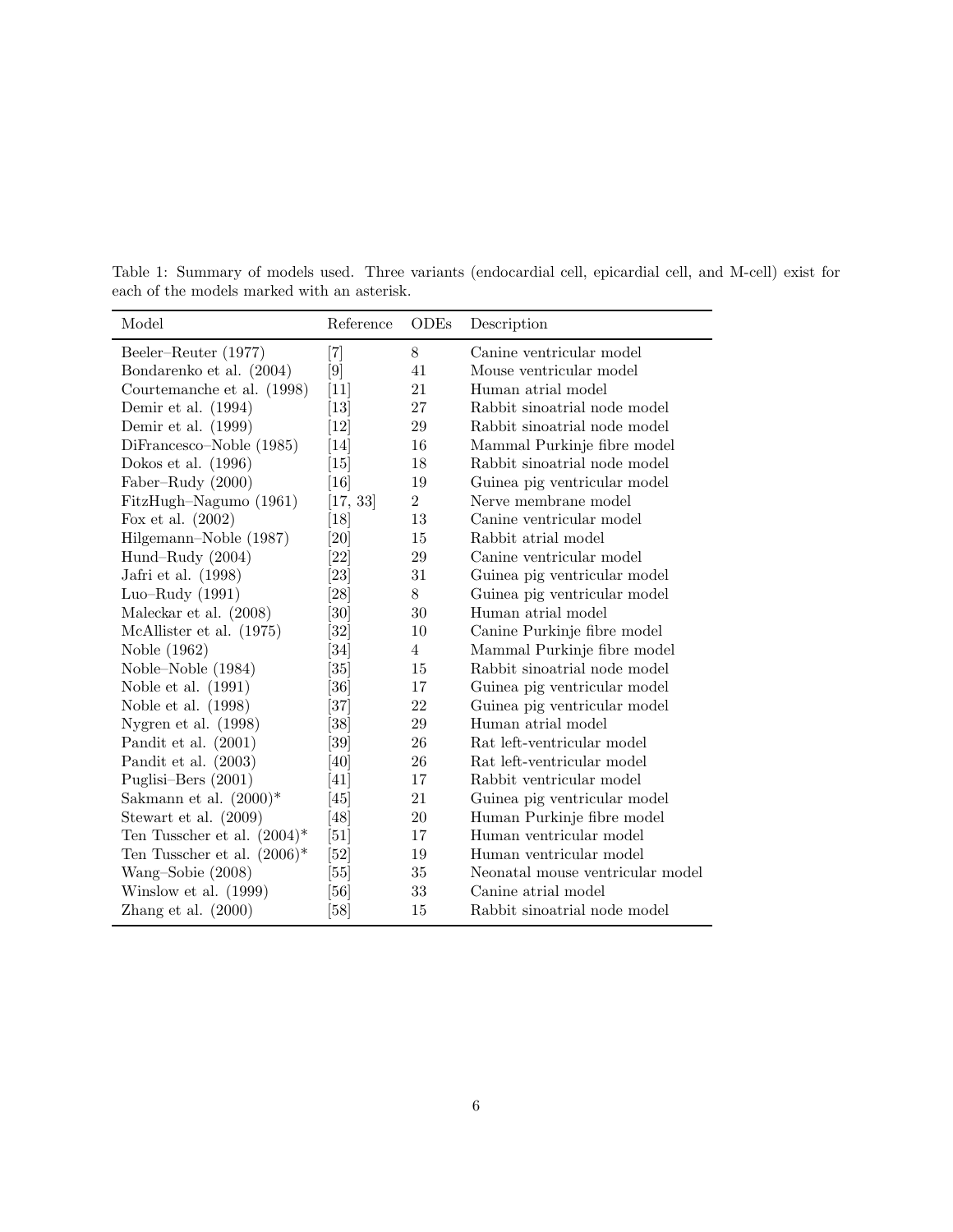et al. (2000) and the two models of Ten Tusscher et al. studied here. For these three models, endocardial, epicardial, and M-cell variants of the model were in the CellML repository and thus included in this study.

## 3 Stiffness

We are concerned with the characterization of stiffness in various ionic cell models. Arguably, there is no universally accepted definition of stiffness. For example, Hairer and Wanner state that "stiff equations are problems for which explicit methods don't work" [19, pg. 2]. Lambert [26] describes stiffness as a phenomenon rather than a property because the concept of property implies the requirement of a precise mathematical definition. In this report, we say that a problem is stiff with respect to a given method when stability requirements force the method to take a smaller step-size than that dictated by accuracy requirements. This is similar to the definition of stiffness used by Ascher and Petzold [6]. This can be seen as a pragmatic definition because it frames stiffness in terms of the associated computational consequences. Generally, the step-size required for a stiff problem is much smaller than accuracy requirements dictate, resulting in a numerical solution that is much more accurate (and hence more costly) than desired. For efficiency, we would like that a step-size be chosen based only the accuracy requirements.

Despite the absence of a universally accepted definition, there is a large body of knowledge regarding the suitability of particular methods for both stiff and non-stiff problems. Numerical methods for the solution of ODEs can generally be put into two groups, stiff and non-stiff. The placement of a particular method in a certain group is based on the method's relative performance on stiff and non-stiff problems. Consider, for example, forward Euler (FE) and backward Euler (BE) methods [6, ch. 3]. One step with FE is computationally inexpensive. So when the step-size is dictated by accuracy considerations, FE is more efficient than BE. However, FE has a relatively small region of absolute stability. An attempt to solve a stiff problem with FE requires a small step-size, and overall the numerical solution process is less efficient than if we use a method with a larger stability region. Hence, FE is classified as a non-stiff method. On the other hand, BE has a large stability region. Despite the fact that each step of BE is more expensive than FE because a system of nonlinear equations must generally be solved at each step, the overall performance trade-off is favourable: the step-size can be increased by more than enough to offset the extra cost per step. Hence, BE is classified as a stiff method. This analysis illustrates that choosing the proper type of method to solve the ODEs can be critical to achieve acceptable performance.

Related to the stiffness of a general initial-value problem (IVP)

$$
\frac{d\mathbf{y}}{dt} = \mathbf{f}(t, \mathbf{y}), \quad \mathbf{y}(0) = \mathbf{y}_0, \quad t \in [t_0, t_f], \tag{4}
$$

are the eigenvalues of the Jacobian  $\mathbf{J} = \frac{\partial \mathbf{f}}{\partial y}(t, y)$  over time. These eigenvalues can give us an indication of a problem's stiffness. In particular, eigenvalues with large negative real parts are likely to lead to stiff problems on their corresponding time intervals. Similarly, problems that have one or more eigenvalues with positive real parts are likely to be non-stiff. Problems that have eigenvalues with large imaginary parts also tend to be difficult to solve by standard solvers, but the highly oscillatory nature of the solutions to the associated linearized problem does not make the problems stiff according to the classical description of stiffness. In Section 3.1, we find the eigenvalues of the Jacobian of each of the models introduced in Section 2.2 and discuss the implications for stiffness. In Section 3.2, we discuss numerical experiments with stiff and non-stiff methods to illustrate the eigenvalue discussion.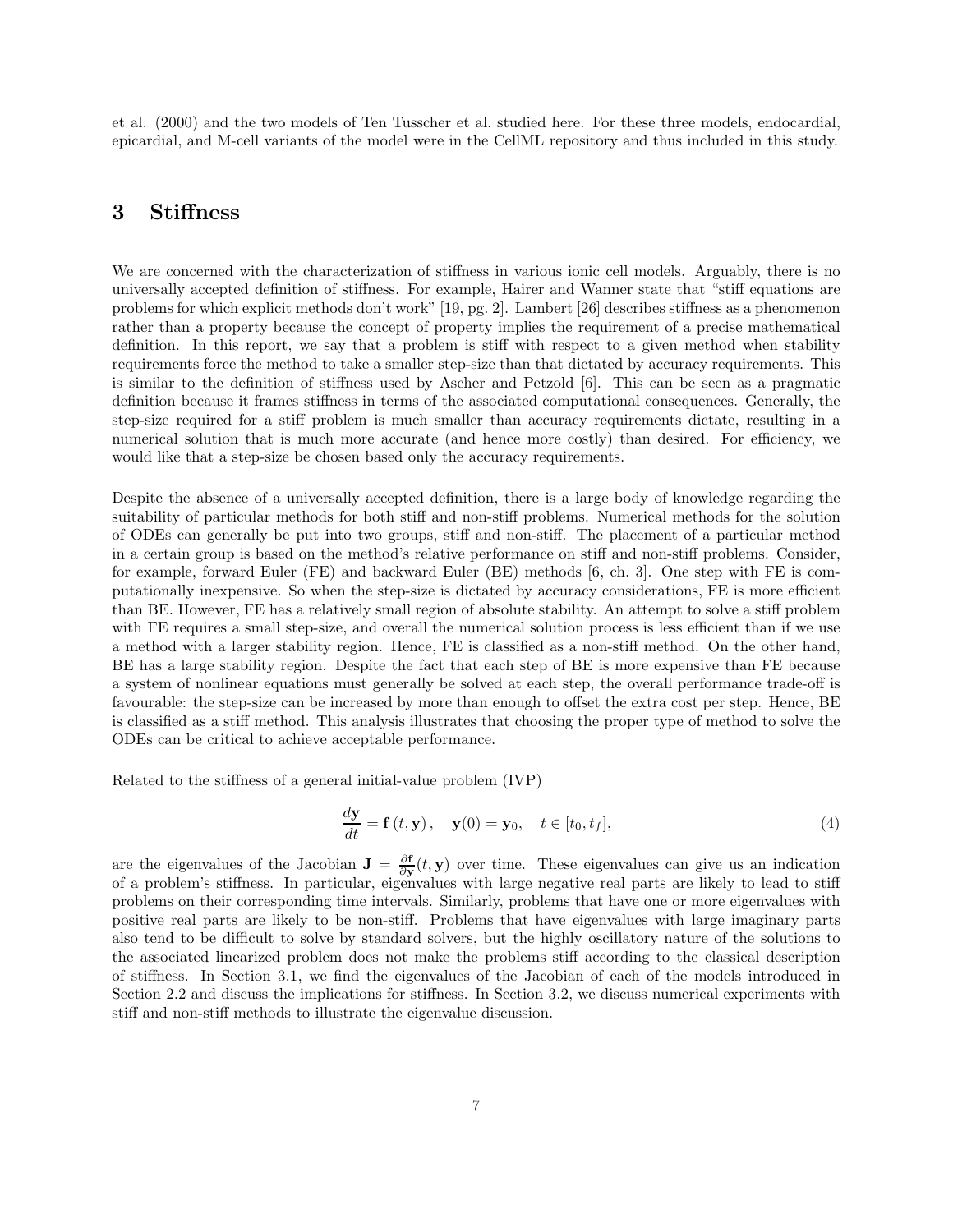#### 3.1 Eigenvalue Data

For each model in Section 2.2, we found the eigenvalues of the Jacobian in the following way. First, a reference solution was generated using Matlab's ode15s [31]. This was done by lowering the error tolerances for successive approximations until two approximations were identical for at least 10 significant digits at 100 equally spaced output points. Code representing the derivative of each model was created via automatic differentiation using AdiMat [8]. We found a value for the Jacobian at every 1 ms of simulated time using the derivative code with the reference solution, and we found the eigenvalues of each of these Jacobians with Matlab's eig function.

The extreme values in the set of eigenvalues associated with a model are of particular interest because they offer a worst-case look at the stiffness properties. At each point in time considered, we found the maximum and minimum values of both the real and complex parts of the eigenvalues. The extreme values across the solution interval of these minimum and maximum values are reported in Table 2 along with the percentage of time at least one pair of complex eigenvalues was present. As we can see, there is a wide range of behaviours encompassed by these models, from models such as FHN and Beeler–Reuter that do not have relatively large negative eigenvalues to models such as Wang–Sobie and that of Maleckar et al. that have moderately large negative eigenvalues to the model of Pandit et al. (2003) that has extremely large negative eigenvalues.

Although not apparent from these tables, we note that problems may not be stiff everywhere in their respective intervals of integration. Accordingly it may be possible to use different integration methods that are more appropriate at different times. We also note integration methods that use a constant step size are subject to the constraints imposed by the worst-case behaviour of stiffness and hence tend to perform poorly.

Figures demonstrating the extreme values of these eigenvalues are presented in Appendix A.

#### 3.2 Numerical Experiments

#### 3.2.1 Overview

We now discuss numerical experiments to show how the results presented in Section 3.1 can be utilized. We describe numerical experiments for 8 integration methods for ionic cell models: FE, the Rush–Larsen (RL) [44] method, and the recently proposed second-order generalization of RL (GRL2) [49]. The primary goal of these experiments is not to find the most efficient numerical method possible but rather to illustrate how the stiffness of particular models affects the performance of different numerical methods. A secondary goal of these experiments is to demonstrate the suitability of numerical methods to particular ionic models according to their degree of stiffness.

For each numerical method, we aim to balance the requirements for accuracy and efficiency. To quantify the error in a solution, we use the *relative root mean square error* (RRMS) error of the transmembrane potential:

$$
RRMS := \sqrt{\frac{1}{N} \frac{\sum_{i=1}^{N} (V_i - \hat{V}_i)^2}{\sum_{i=1}^{N} \hat{V}_i^2}},
$$

where  $V_i$  is the numerical approximation and  $\hat{V}_i$  is the reference solution at time  $t_i$  as described above. For each model and numerical method considered, we maximize the step-size while producing a solution that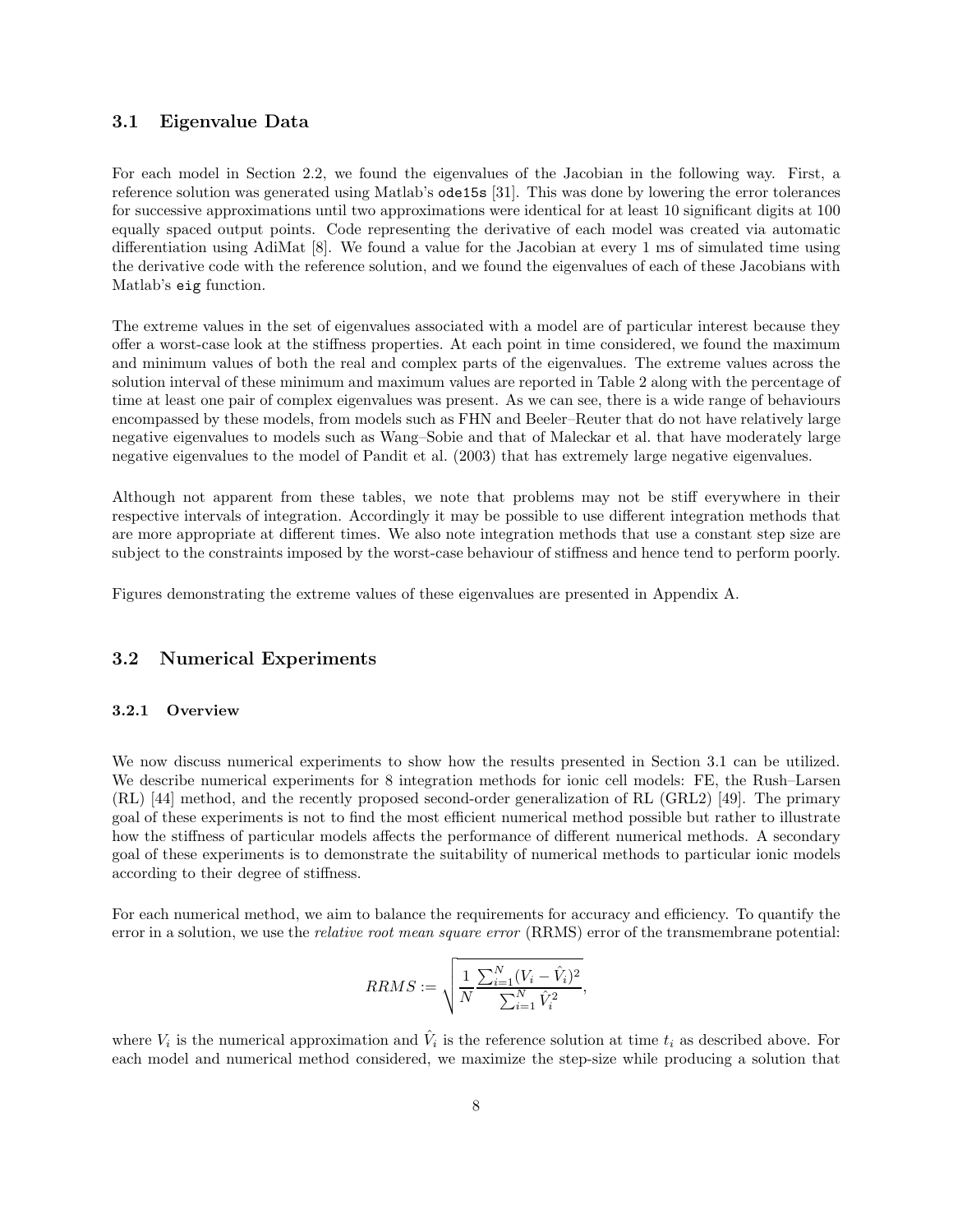Table 2: Extreme values of the eigenvalues for each model. The minimum real part of the set of eigenvalues is denoted min( $Re(\lambda)$ ), and the maximum real part of the set of eigenvalues is denoted max( $Re(\lambda)$ ). Similarly, the minimum and maximum imaginary parts are denoted  $min(Im(\lambda))$  and  $max(Im(\lambda))$ . The percentage of the solution interval in which there is at least one pair of complex eigenvalues is also reported.

| Model                                      | $\min(Re(\lambda))$ | $\max(Re(\lambda))$ | $\min(Im(\lambda))$ | $\max(Im(\lambda))$ | $\%$ Complex     |
|--------------------------------------------|---------------------|---------------------|---------------------|---------------------|------------------|
| Beeler-Reuter (1977)                       | $-8.20E+1$          | $-3.968E - 3$       | $0.00E + 0$         | $0.00E + 0$         | $\overline{0}$   |
| Bondarenko (2004)                          | $-8.49E + 3$        | $4.51E + 0$         | $-2.80E + 0$        | $2.80E + 0$         | 64               |
| Courtemanche et al. (1998)                 | $-1.29E+2$          | $1.87E - 1$         | $-4.50E + 0$        | $4.50E + 0$         | 82               |
| Demir et al. $(1994)$                      | $-2.24E+4$          | $4.57E + 0$         | $-7.35E+0$          | $7.35E + 0$         | 100              |
| Demir et al. (1999)                        | $-3.45E+4$          | $4.81E + 2$         | $-6.50E+1$          | $6.50E + 1$         | 66               |
| DiFrancesco-Noble (1985)                   | $-2.62E+4$          | $8.24E + 1$         | $-3.21E+0$          | $3.21E + 0$         | 31               |
| Dokos et al. (1996)                        | $-2.99E+4$          | $2.49E - 15$        | $-6.39E+1$          | $6.39E + 1$         | 100              |
| Faber–Rudy $(2000)$                        | $-1.83E+2$          | $1.36E - 17$        | $0.00E + 0$         | $0.00E + 0$         | $\overline{0}$   |
| FitzHugh-Nagumo (1961)                     | $-4.38E - 1$        | $1.78E - 1$         | $-4.59E-2$          | $4.59E - 2$         | 45               |
| Fox et al. $(2002)$                        | $-4.38E+2$          | $4.44E - 2$         | $-4.18E - 1$        | $4.18E - 1$         | 65               |
| Hilgemann-Noble (1987)                     | $-2.86E+4$          | $1.81E - 14$        | $-7.71E+1$          | $7.71E + 1$         | 21               |
| Hund (2004)                                | $-1.95E+2$          | $2.69E - 2$         | $-1.57E - 3$        | $1.57E - 3$         | $\,4\,$          |
| Jafri et al. (1998)                        | $-1.12E+3$          | $2.31E - 7$         | $-1.91E-2$          | $1.91E - 2$         | $52\,$           |
| Luo-Rudy $(1991)$                          | $-1.51E+2$          | $7.01E - 2$         | $-4.11E-2$          | $4.11E - 2$         | 74               |
| Maleckar et al. (2008)                     | $-4.16E+4$          | $2.42E + 2$         | $-3.42E+2$          | $3.42E + 2$         | 28               |
| McAllister et al. (1975)                   | $-8.18E + 1$        | $-4.79E - 4$        | $-2.85E-2$          | $2.85E - 2$         | 100              |
| Noble (1962)                               | $-9.79E + 3$        | $-1.92E+0$          | $0.00E + 0$         | $0.00E + 0$         | $\overline{0}$   |
| Noble-Noble (1984)                         | $-6.56E + 3$        | $1.35E - 15$        | $-1.36E+1$          | $1.36E + 1$         | 100              |
| Noble et al. $(1991)$                      | $-3.88E+4$          | $1.78E - 12$        | $0.00E + 0$         | $0.00E + 0$         | $\overline{0}$   |
| Noble et al. $(1998)$                      | $-3.60E+4$          | $-6.32E - 7$        | $-8.41E+0$          | $8.41E + 0$         | $\boldsymbol{9}$ |
| Nygren et al. $(1998)$                     | $-4.03E+4$          | $1.22E - 1$         | $-3.88E+2$          | $3.88E + 2$         | $22\,$           |
| Pandit et al. (2001)                       | $-8.89E+4$          | $2.20E - 14$        | $0.00E + 0$         | $0.00E + 0$         | $\overline{0}$   |
| Pandit et al. (2003)                       | $-3.90E+9$          | $6.83E + 0$         | $-8.09E - 5$        | $8.09E - 5$         | 17               |
| Puglisi-Bers (2001)                        | $-1.67E+1$          | $1.29E + 0$         | $-1.52E-1$          | $1.52E - 1$         | 35               |
| Sakmann et al. $(2000)$ – Endocardial      | $-2.93E+4$          | $6.02E–1$           | $-5.21E+1$          | $5.21E + 1$         | 100              |
| Sakmann et al. $(2000)$ – Epicardial       | $-2.93E+4$          | $3.59E + 1$         | $-5.24E+1$          | $5.24E + 1$         | 100              |
| Sakmann et al. $(2000) - M-cell$           | $-2.93E+4$          | $1.03E + 2$         | $-5.20E+1$          | $5.20E + 1$         | 100              |
| Stewart et al. $(2009)$                    | $-1.38E+2$          | $3.34E + 0$         | $-1.56E+0$          | $1.56E + 0$         | 92               |
| Ten Tusscher et al. $(2004)$ – Endocardial | $-1.17E+3$          | $1.16E - 1$         | $-4.67E+0$          | $4.67E + 0$         | 17               |
| Ten Tusscher et al. $(2004)$ – Epicardial  | $-1.17E + 3$        | $1.12E - 1$         | $-4.73E+0$          | $4.73E + 0$         | 18               |
| Ten Tusscher et al. $(2004)$ – M-cell      | $-1.16E+3$          | $1.12E - 1$         | $-4.73E+0$          | $4.73E + 0$         | 22               |
| Ten Tusscher et al. $(2006)$ – Endocardial | $-1.26E + 3$        | $1.94E - 8$         | $0.00E + 0$         | $0.00E + 0$         | $\mathbf{0}$     |
| Ten Tusscher et al. $(2006)$ – Epicardial  | $-1.26E + 3$        | $1.92E - 8$         | $0.00E + 0$         | $0.00E + 0$         | $\overline{0}$   |
| Ten Tusscher et al. $(2006)$ – M-cell      | $-1.26E+3$          | $1.92E - 8$         | $0.00E + 0$         | $0.00E + 0$         | $\mathbf{0}$     |
| Wang-Sobie (2008)                          | $-1.22E+2$          | $1.23E+0$           | $-1.23E+0$          | $1.23E+0$           | 46               |
| Winslow et al. (1999)                      | $-1.84E+4$          | $1.53E + 0$         | $-4.22E-1$          | $4.22E - 1$         | 63               |
| Zhang et al. $(2000)$                      | $-2.22E+4$          | $1.29E + 2$         | $-1.00E + 2$        | $1.00E + 2$         | 89               |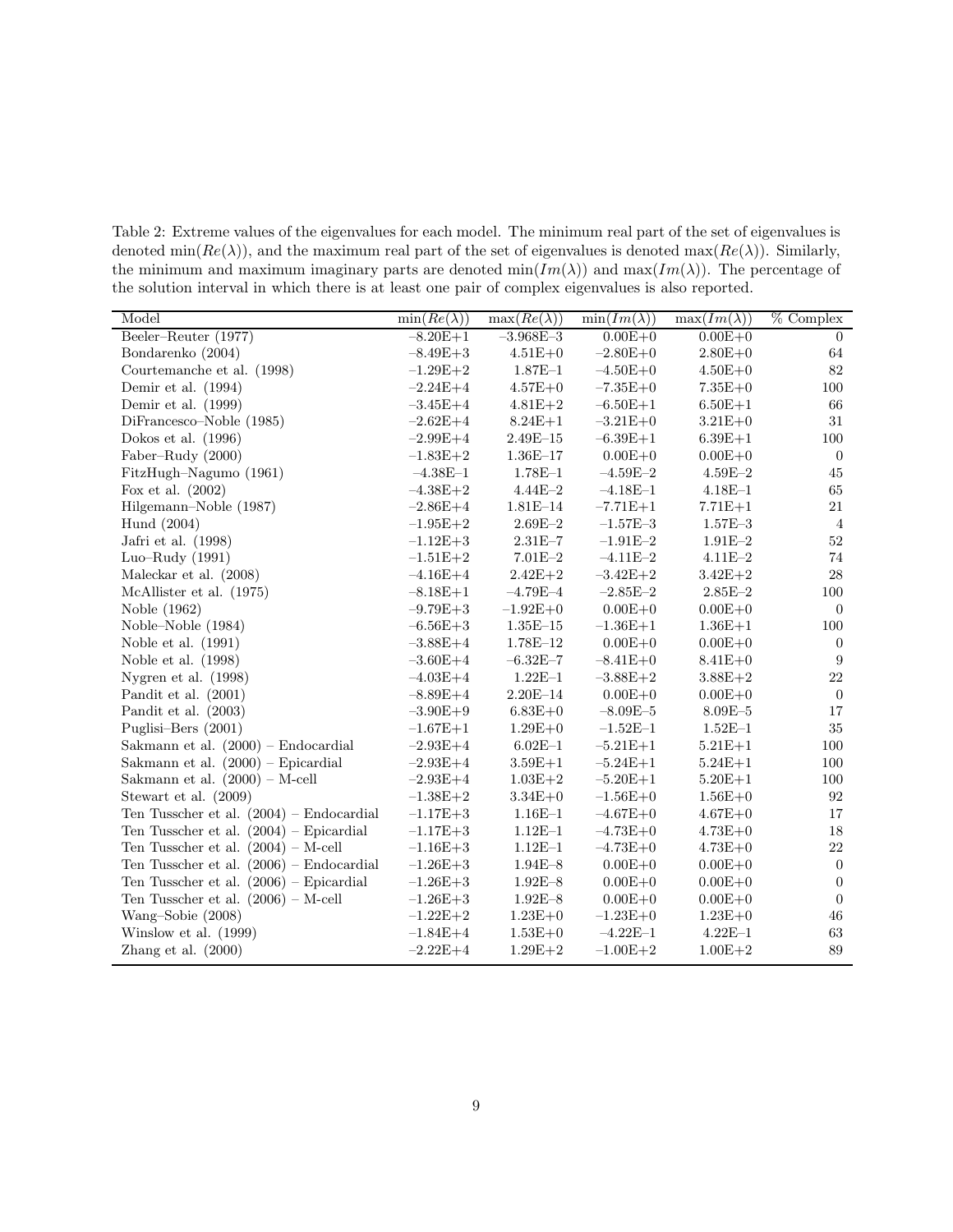has less than 5% RRMS error. For each combination of numerical method and model, we report the result for the step-size with the least execution time and less than 5% RRMS error.

We used constant step sizes in our experiments to reflect the typical use of the cell models within a tissuescale simulation. As mentioned, these simulations typically employ operator splitting, and constant equal step sizes are used for integrating both the PDEs and the ODEs. The use of variable step sizes for the integration of the ODEs over long time intervals can generally be expected to be more efficient than the use of constant steps [46] and hence would likely be more effective in a scenario where a fully coupled (i.e., unsplit) integration approach is used; see e.g., [57].

We placed two additional requirements on the step-size. First, the maximum step-size allowed was equal to the length of time in which the stimulus current was applied. The cases for which this maximum was reached are denoted with a dagger in Tables 3–6. Second, the step-size was adjusted at up to three points in time in order to resolve important events: the start of the application of stimulus current, the end of the application of stimulus current, and the end point of the simulation. If the integration was to step past one of these three points, the step-size would be adjusted, for that step only, to land on the point exactly. This was done mainly because a discontinuous stimulus application can introduce errors that are avoidable if the points at which the discontinuities occur are resolved.

#### 3.2.2 Methods

The first method used in our experiments is the explicit first-order FE method. Applied to the general IVP (4), one step of FE from  $(t_{n-1}, y_{n-1})$  to  $(t_n, y_n)$  is given by

$$
\mathbf{y}_n = \mathbf{y}_{n-1} + \Delta t_n \mathbf{f} (t_{n-1}, \mathbf{y}_{n-1}),
$$
  
\n
$$
t_n = t_{n-1} + \Delta t_n,
$$

where  $y_n \approx y(t_n)$  and  $t_n = t_{n-1} + \Delta t_n$ . It is a popular method in practice mainly due to the ease of implementation.

FE belongs to the more general family of *explicit Runge–Kutta* (ERK) methods; see, e.g., [6]. ERK methods use more function evaluations (or stages) in a given step and combine them to produce a higher order of accuracy than FE. Because of their bounded stability regions, they are generally considered to be effective on non-stiff problems. In our experiments, we use the three well-known, higher-order ERK methods as representative candidates for commonly used ERK methods: the two-stage, second-order trapezoidal (TRAP) method, the two-stage, second-order mid-point (MID) method, and the classical four-stage, fourth-order ERK (ERK4) method; see e.g. [6].

A non-standard yet popular method in cell model simulation is the RL method. The RL method advances the solution to the gating equations (2) using

$$
y_n = y_\infty + (y_{n-1} - y_\infty)e^{-\frac{\Delta t_n}{\tau_y}},\tag{5}
$$

which represents the exact solution of (2) assuming all variables besides y are constant. FE is then used to advance the solution of the remaining equations. This method is an effective stiff solver for the Luo–Rudy model [47]; i.e., the step-size can be chosen based on accuracy considerations. RL is generally one of the most popular methods in practice due to its good stability properties and ease of implementation. However, this method is only first-order accurate and thus suffers from the usual drawbacks of low-order methods.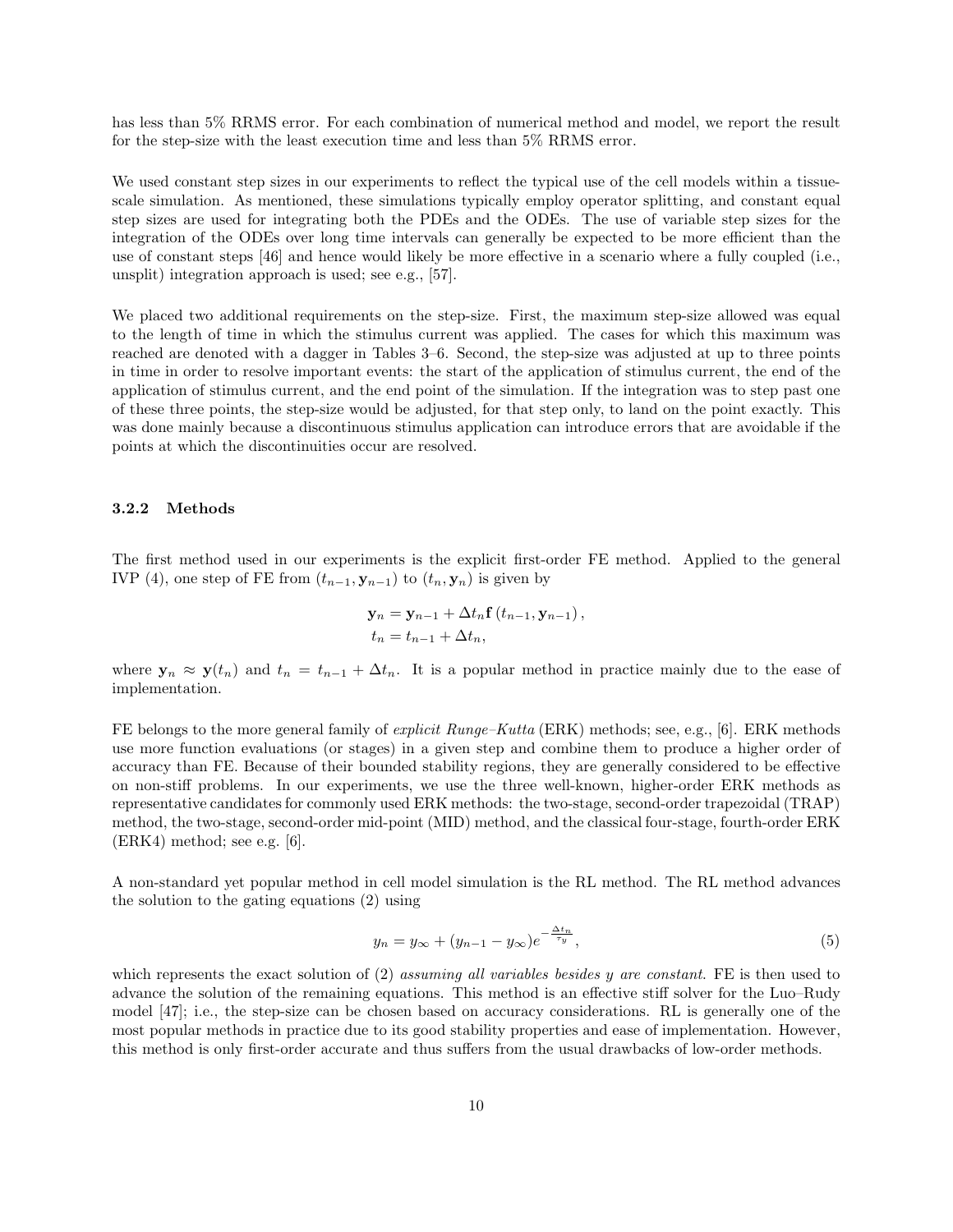The second non-standard method that we investigate is the GRL2 method developed by Sundnes et al. [49]. GRL2 decouples and linearizes the ODE system consisting of m ODEs around a point  $y = \eta$  to obtain

$$
\frac{dy_i}{dt} = f_i(\boldsymbol{\eta}) + \frac{\partial}{\partial y_i} f_i(\boldsymbol{\eta}) (y_i - \eta_i), \quad y_i(t_n) = \eta_i,
$$
\n(6)

for  $i = 1, 2, \ldots, m$ , where the subscript i denotes component i of a vector. The exact solution of (6) is given by

$$
y_i(t) = \eta_i + \frac{a}{b} \left( e^{b(t - t_n)} - 1 \right), \quad i = 1, 2, \dots, m,
$$
 (7)

where  $a = f_i(\eta)$  and  $b = \partial f_i(\eta) / \partial y_i$ . The numerical solution  $y_{n+1}$  at time  $t = t_{n+1}$  is then obtained in two steps:

1. Let  $\eta_i = y_{n,i}$ . Estimate the solution at time  $t_{n+1/2}$  with

$$
y_{n+1/2,i} = \eta_i + \frac{a}{b} \left( e^{b(\Delta t_n/2)} - 1 \right), \quad i = 1, 2, \dots, m.
$$
 (8)

2. Let  $\bar{\mathbf{y}}_{n+1/2}$  be  $\mathbf{y}_{n+1/2}$  with component i replaced by  $y_{n,i}$ . For each i, set  $\eta = \bar{\mathbf{y}}_{n+1/2}$  and compute the numerical solution at time  $t_{n+1}$  from

$$
y_{n+1,i} = \eta_i + \frac{a}{b} \left( e^{b \Delta t_n} - 1 \right), \quad i = 1, 2, \dots, m. \tag{9}
$$

GRL2 and RL treat the gating equations (2) in a similar manner. The main difference is that GRL2 integrates the non-gating equations with an exponential formula based on local linearization, whereas RL uses FE. GRL2 is verified to be second order in [5].

We note that care must be taken in the implementation of GRL2 to ensure efficiency, in particular regarding the computation of  $\partial f/\partial y$ . For example, the finite-difference approximation of  $\partial f_i(\eta)/\partial y_i$  is performed via

$$
\partial f_i(\boldsymbol{\eta})/\partial y_i \approx \frac{f_i(\boldsymbol{\eta}^1, \dots, \boldsymbol{\eta}^{i-1}, \eta_i + \delta, \boldsymbol{\eta}^{i+1}, \dots, \boldsymbol{\eta}^m) - f_i(\boldsymbol{\eta})}{\delta},\tag{10}
$$

where  $\delta = 10^{-8}$  for double-precision calculations. Without careful implementation, this could add another  $m$  full ODE right-hand side function evaluations per step, making the method prohibitively expensive for all but the simplest models. Moreover, we note that a full ODE right-hand-side function evaluation is not needed for each  $\partial f_i(\boldsymbol{\eta})/\partial y_i$ . Also in practice, if  $|\partial f_i(\boldsymbol{\eta})/\partial y_i| < \delta$ , the limit as  $\partial f_i(\boldsymbol{\eta})/\partial y_i \to 0$  is used instead of (7):

$$
y_i(t) = \eta_i + a(t - t_n), \quad i = 1, \dots, m. \tag{11}
$$

For the results reported here for GRL2, we used a finely tuned version of the cell model code. This code had the ability to return the value of the right-hand side of any particular ODE in the system and would compute only the information required for the individual ODE. This fine tuning was necessary for GRL2 to be competitive.

Finally, we also consider two specialized methods, called ROCK2 and ROCK4. These methods are ERK methods constructed to maximize the segment of the negative real axis in their stability regions. This construction is meant to improve the efficiency of these methods relative to standard ERK methods for mildly stiff problems with real eigenvalues. See [3] and [2] for more details on these methods.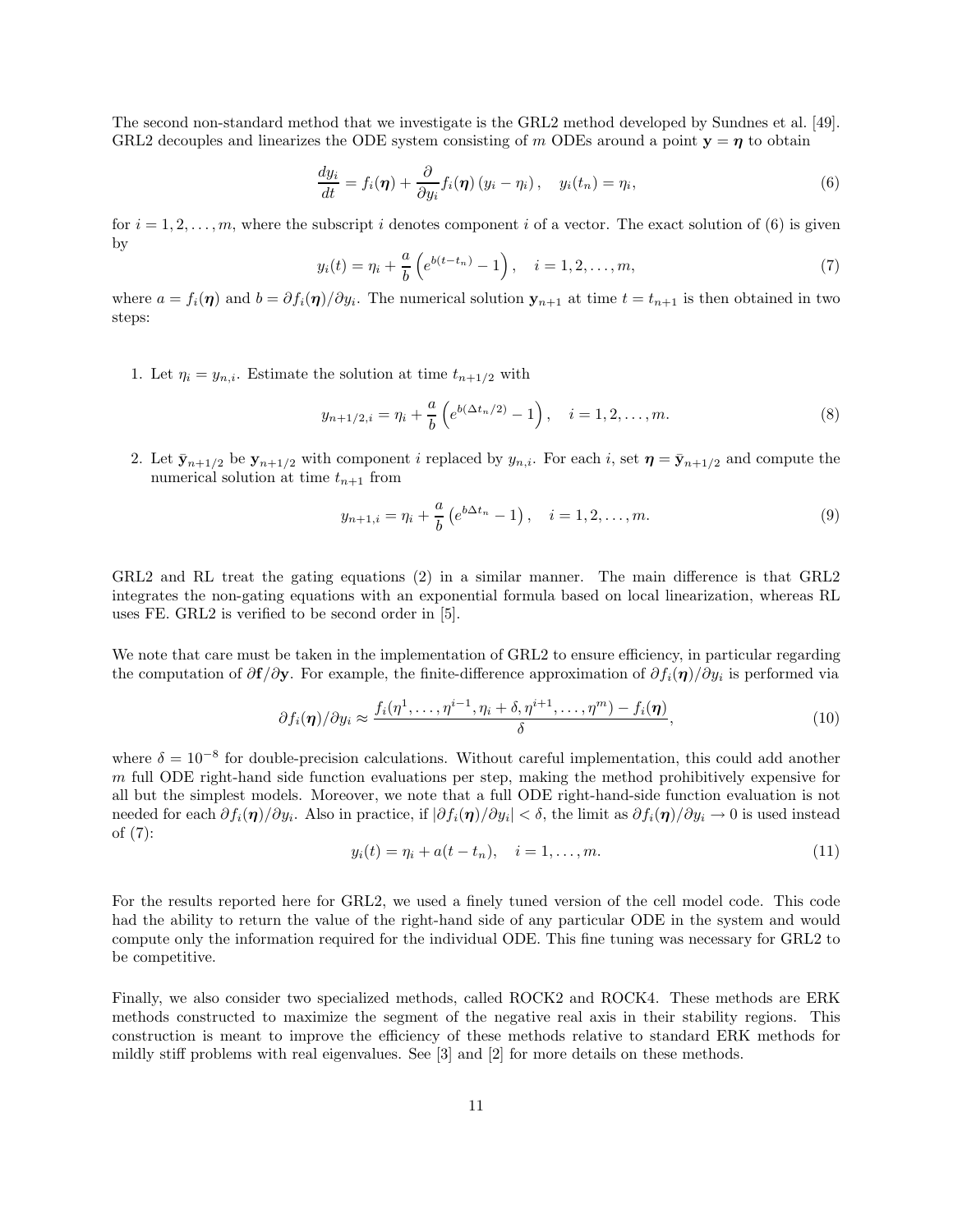#### 3.2.3 Results

For each pair of a model given in Section 2.2 and a method given in Section 3.2.2, we find a maximum step size to 3 significant digits subject to the conditions given in Section 3.2.1. With this information, we performed an experiment to determine the best execution time possible for a combination of a model with a method. All numerical experiments were performed in Matlab on an iMac with 2.8 GHz Intel Core Duo processor with 4 GB DDR SD RAM running at 667 MHz. Except for the model of Pandit et al. (2003), we report the minimum of 100 runs of each combination of a method and model. Because the model of Pandit et al. (2003) required significant run times with the methods used, the execution time reported is the minimum of 10 runs. In all cases, we ensured that the variance of the times recorded for a given combination was small.

Results for FE and the higher-order ERK methods TRAP, MID, and ERK4 are presented in Tables 3 and 4. Results for RL, GRL2, ROCK2, and ROCK4 are presented in tables Tables 5 and 6. From these tables, we see only FE, RL, and GRL2 are the most efficient on any model. For these 3 methods on the models considered, the non-standard methods RL and GRL2 generally outperform FE. RL is the most efficient in 18 cases, GRL2 is the most efficient in 15 cases, and FE is the most efficient in 4 cases. GRL2 can usually take a larger step than RL, which can in turn usually take a larger step than FE. However, GRL2 generally has a higher cost per step than RL, which in turn has a higher cost per step than FE. We see that generally the increases in acceptable step sizes for GRL2 and RL are large enough to more than offset the added cost per step when compared with FE. The situation for GRL2 compared with RL is less clear, with each being the most efficient on roughly an equal number of models. These results further support the findings in [49] for the competitiveness of GRL2 as a method for the integration of cell models, albeit at the expense of a non-trivial implementation. In four cases FE was the most efficient method: FHN, Noble (1962), Pandit et al. (2001), and Pandit et al. (2003). In these cases, the increase maximum step size for RL or GRL2 offers little or no improvement in performance relative to FE due to the higher cost per step. Except for a few cases, all the higher-order ERK methods (including ROCK2 and ROCK4) underperformed relative to FE. We also performed experiments with other implicit-explicit Runge–Kutta (IMEX-RK) methods; see, e.g., [46] and references therein. In particular, we examined the solution of the model of Pandit et al. (2003) with three IMEX-RK methods: ARK3(2)4L[2]SA and ARK5(3)8L[2]SA from [24], denoted ARK3 and ARK5, and the uniformly accurate BHR553 scheme from [10] with  $\gamma = \gamma_2 \approx 0.57281606$ . Results for experiments with these methods is presented in Table 7. As could have been anticipated based on the stiffness characteristics of the models and previous investigations [46], all of these IMEX-RK methods outperformed FE (and hence also RL and GRL2) on this model, with ARK3 coming in about 30 times faster than FE.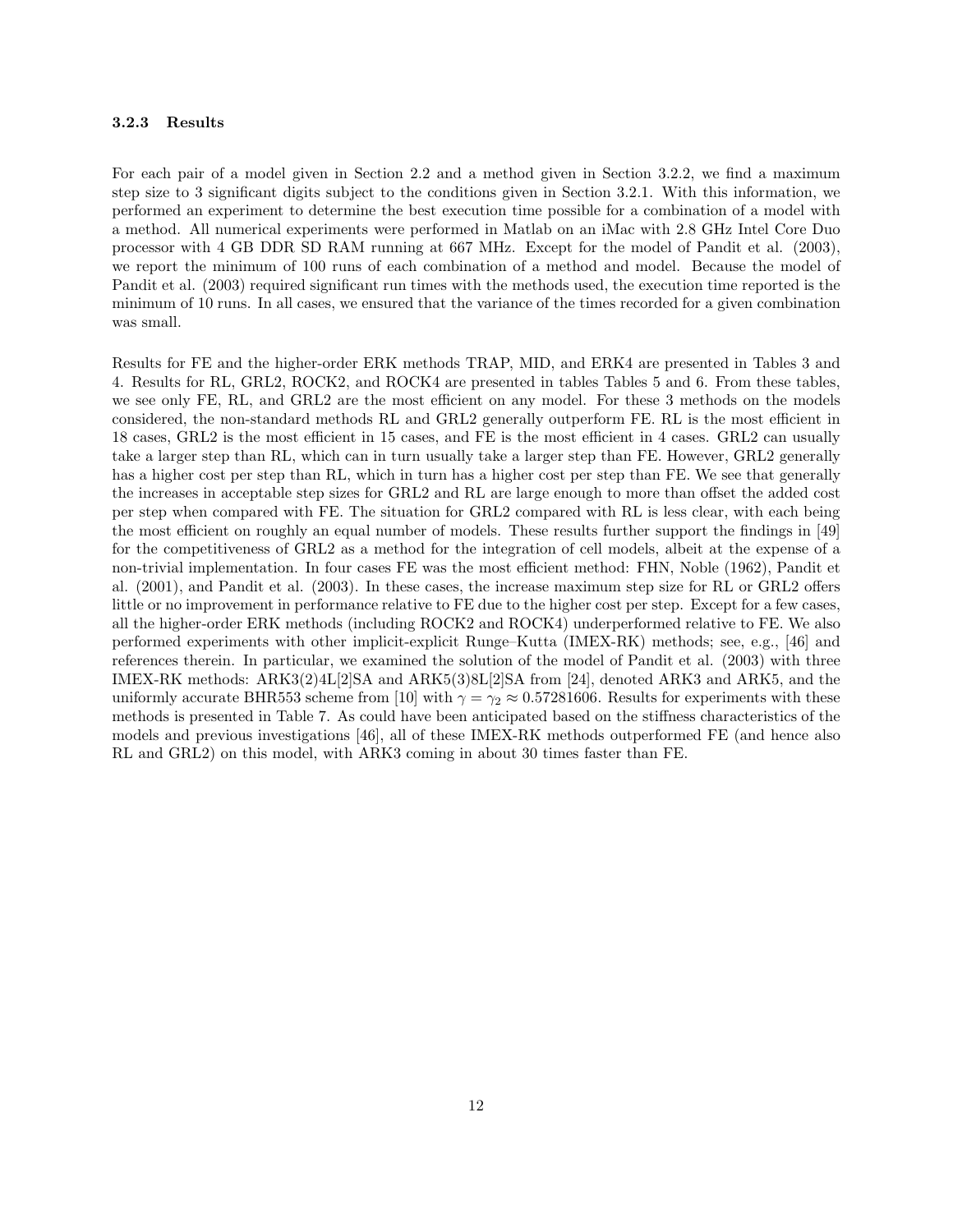Table 3: Largest step sizes  $\Delta t$  and corresponding execution times in seconds of FE and TRAP yielding less than 5% RRMS error.

| Model                                      | FE                       |             | <b>TRAP</b>              |             |
|--------------------------------------------|--------------------------|-------------|--------------------------|-------------|
|                                            | $\overline{\Delta t}$    | Time        | $\overline{\Delta t}$    | Time        |
| Beeler–Reuter $(1977)$                     | $2.53E - 2$              | $5.19E - 2$ | $2.46E - 2$              | $1.15E-1$   |
| Bondarenko et al. (2004)                   | $2.13E - 4$              | $3.81E + 0$ | $2.13E - 4$              | $8.38E + 0$ |
| Courtemanche et al. (1998)                 | $1.94E - 2$              | $4.27E + 0$ | $1.94E - 2$              | $1.11E + 1$ |
| Demir et al. $(1994)$                      | $5.95E - 2$              | $1.74E - 2$ | $5.53E - 2$              | $4.11E-2$   |
| Demir et al. $(1999)$                      | $5.97E - 2$              | $2.13E - 2$ | $5.54E - 2$              | $5.07E - 2$ |
| DiFrancesco-Noble (1985)                   | $7.85E - 2$              | $8.59E - 2$ | $7.66E - 2$              | $1.77E-1$   |
| Dokos et al. $(1996)$                      | $7.30E - 2$              | $3.44E - 2$ | $6.91E - 2$              | $8.02E - 2$ |
| Faber-Rudy (2000)                          | $1.12E - 2$              | $1.69E - 1$ | $1.12E - 2$              | $5.91E-1$   |
| FitzHugh-Nagumo (1961)                     | $5.00E - 1$ <sup>†</sup> | $3.93E - 3$ | $5.00E - 1$ <sup>†</sup> | $8.64E - 3$ |
| Fox et al. $(2002)$                        | $4.60E - 3$              | $4.11E-1$   | $4.60E - 3$              | $7.59E - 1$ |
| Hilgemann-Noble (1987)                     | $6.25E - 2$              | $1.69E - 1$ | $6.21E - 2$              | $3.12E-1$   |
| Hund-Rudy (2004)                           | $1.11E - 2$              | $1.75E-1$   | $1.11E - 2$              | $3.22E-1$   |
| Jafri et al. (1998)                        | $5.77E - 4$              | $6.18E + 0$ | $5.77E - 4$              | $1.18E + 1$ |
| Luo-Rudy $(1991)$                          | $1.34E - 2$              | $3.61E - 1$ | $1.46E - 2$              | $6.15E-1$   |
| Maleckar et al. (2008)                     | $5.02E - 2$              | $1.09E - 1$ | $5.31E - 2$              | $2.02E-1$   |
| McAllister et al. (1975)                   | $2.46E - 2$              | $1.21E-1$   | $2.11E - 2$              | $2.37E-1$   |
| Noble (1962)                               | $2.03E-1$                | $7.63E - 3$ | $2.13E-1$                | $1.23E - 2$ |
| Noble-Noble (1984)                         | $2.04E - 1$              | $1.82E - 1$ | $1.78E - 1$              | $4.63E - 1$ |
| Noble et al. $(1991)$                      | $5.15E - 2$              | $3.00E - 2$ | $5.34E - 2$              | $4.96E - 2$ |
| Noble et al. $(1998)$                      | $5.58E - 2$              | $5.25E - 2$ | $5.70E - 2$              | $8.99E-2$   |
| Nygren et al. (1998)                       | $5.36E - 2$              | $1.02E - 1$ | $5.30E - 2$              | $1.87E - 1$ |
| Pandit et al. $(2001)$                     | $2.91E - 4$              | $8.85E + 0$ | $2.91E - 4$              | $2.04E + 1$ |
| Pandit et al. (2003)                       | $1.08E - 2$              | $4.20E + 4$ | $1.08E - 2$              | $1.66E + 5$ |
| Puglisi-Bers (2001)                        | $1.08E - 2$              | $4.43E - 1$ | $1.23E - 2$              | $7.23E-1$   |
| Sakmann et al. $(2000)$ – Endocardial      | $6.90E - 2$              | $4.73E - 2$ | $6.83E - 2$              | $8.94E - 2$ |
| Sakmann et al. (2000) - Epicardial         | $6.90E - 2$              | $5.11E - 2$ | $6.81E - 2$              | $8.92E - 2$ |
| Sakmann et al. $(2000) - Mcell$            | $6.86E - 2$              | $5.12E - 2$ | $6.77E - 2$              | $9.06E - 2$ |
| Stewart et al. $(2009)$                    | $1.50E - 2$              | $4.35E-1$   | $1.45E - 2$              | $8.43E - 1$ |
| Ten Tusscher et al. $(2004)$ – Endocardial | $1.78E - 3$              | $1.75E + 0$ | $1.70E - 3$              | $3.38E + 0$ |
| Ten Tusscher et al. $(2004)$ – Epicardial  | $1.78E - 3$              | $1.75E + 0$ | $1.70E - 3$              | $3.38E + 0$ |
| Ten Tusscher et al. $(2004)$ – M-cell      | $1.76E - 3$              | $1.25E+0$   | $1.71E - 3$              | $2.48E + 0$ |
| Ten Tusscher et al. $(2006)$ – Endocardial | $1.62E - 3$              | $1.33E + 0$ | $1.55E - 3$              | $2.53E+0$   |
| Ten Tusscher et al. $(2006)$ – Epicardial  | $2.14E - 3$              | $9.79E - 1$ | $1.55E - 3$              | $2.07E + 0$ |
| Ten Tusscher et al. $(2006)$ – M-cell      | $2.14E - 3$              | $9.79E - 1$ | $1.56E - 3$              | $2.14E + 0$ |
| Wang-Sobie (2008)                          | $1.66E - 2$              | $5.95E - 2$ | $1.63E - 2$              | $1.06E-1$   |
| Winslow et al. (1999)                      | $1.07E - 4$              | $1.70E + 1$ | $1.07E - 4$              | $3.55E + 1$ |
| Zhang et al. $(2000)$                      | $9.90E - 2$              | $5.19E - 2$ | $9.95E - 2$              | $1.01E-1$   |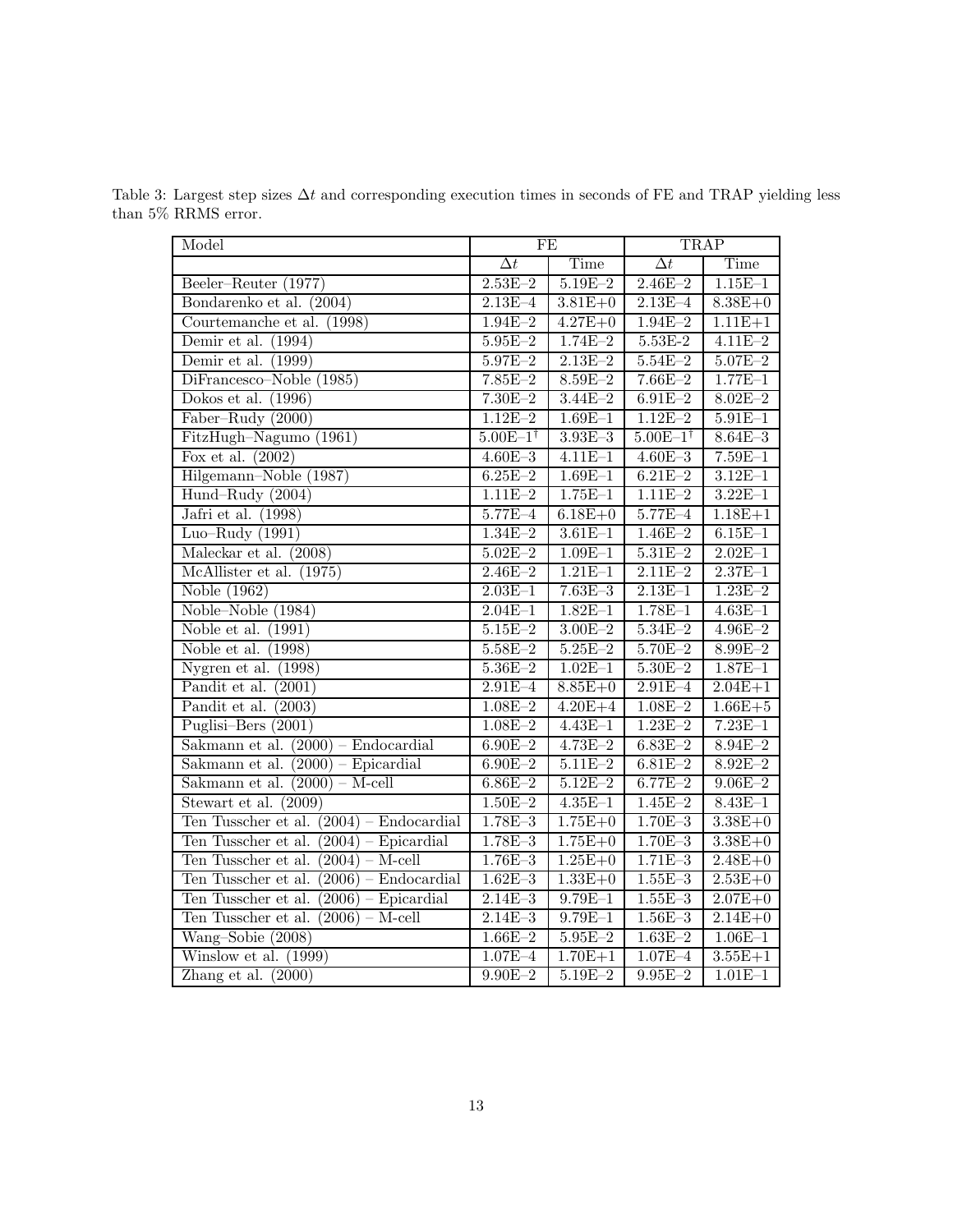Table 4: Largest step sizes  $\Delta t$  and corresponding execution times in seconds of MID and ERK4 yielding less than 5% RRMS error.

| Model                                      | <b>MID</b>               |             | ERK4                     |             |
|--------------------------------------------|--------------------------|-------------|--------------------------|-------------|
|                                            | $\overline{\Delta t}$    | Time        | $\overline{\Delta t}$    | Time        |
| Beeler-Reuter (1977)                       | $2.53E - 2$              | $1.00E-1$   | $3.41E - 2$              | $1.45E - 1$ |
| Bondarenko et al. (2004)                   | $2.13E - 4$              | $8.38E + 0$ | $2.99E - 4$              | $1.16E + 1$ |
| Courtemanche et al. (1998)                 | $2.07E - 2$              | $1.07E + 1$ | $2.68E - 2$              | $2.32E+1$   |
| Demir et al. $(1994)$                      | $5.67E - 2$              | $4.01E - 2$ | $7.55E - 2$              | $5.85E - 2$ |
| Demir et al. $(1999)$                      | $5.67E - 2$              | $4.28E - 2$ | $7.56E - 2$              | $7.23E - 2$ |
| DiFrancesco-Noble (1985)                   | $7.92E - 2$              | $1.63E-1$   | $1.06E - 1$              | $2.35E-1$   |
| Dokos et al. $(1996)$                      | $6.93E - 2$              | $8.00E - 2$ | $9.52E - 2$              | $1.13E-1$   |
| Faber-Rudy (2000)                          | $1.12E - 2$              | $4.55E - 1$ | $1.55E - 2$              | $4.48E - 1$ |
| FitzHugh-Nagumo (1961)                     | $5.00E - 1$ <sup>†</sup> | $8.64E - 3$ | $5.00E - 1$ <sup>†</sup> | $1.52E - 2$ |
| Fox et al. $(2002)$                        | $4.60E - 3$              | $7.59E - 1$ | $6.51E - 3$              | $1.00E + 0$ |
| Hilgemann-Noble (1987)                     | $6.26E - 2$              | $3.12E - 1$ | $8.62E - 2$              | $4.31E-1$   |
| Hund-Rudy (2004)                           | $1.11E - 2$              | $3.21E-1$   | $1.54E - 2$              | $4.57E-1$   |
| Jafri et al. (1998)                        | $6.60E - 4$              | $1.82E + 1$ | $7.25E - 4$              | $2.06E + 1$ |
| Luo-Rudy $(1991)$                          | $1.46E - 2$              | $6.15E-1$   | $1.86E - 2$              | $1.14E + 0$ |
| Maleckar et al. (2008)                     | $4.91E - 2$              | $2.09E-1$   | $6.82E - 2$              | $2.81E - 1$ |
| McAllister et al. (1975)                   | $2.19E - 2$              | $2.48E - 1$ | $3.49E - 2$              | $3.19E - 1$ |
| Noble (1962)                               | $2.02E - 1$              | $1.26E - 2$ | $8.38E - 2$              | $1.76E - 2$ |
| Noble-Noble (1984)                         | $1.77E-1$                | $4.60E - 1$ | $2.41E - 1$              | $6.64E - 1$ |
| Noble et al. $(1991)$                      | $5.15E - 2$              | $5.13E - 2$ | $7.38E - 2$              | $6.94E - 2$ |
| Noble et al. (1998)                        | $5.58E - 2$              | $9.31E - 2$ | $7.92E - 2$              | $1.26E - 1$ |
| Nygren et al. (1998)                       | $5.21E - 2$              | $1.87E - 1$ | $7.19E - 2$              | $2.56E - 1$ |
| Pandit et al. $(2001)$                     | $2.91E - 4$              | $2.04E + 1$ | $4.03E - 4$              | $2.75E + 1$ |
| Pandit et al. $(2003)$                     | $1.08E - 2$              | $1.66E + 5$ | $2.82E - 2$              | $3.09E + 5$ |
| Puglisi-Bers (2001)                        | $1.27E - 2$              | $6.84E - 1$ | $1.48E - 2$              | $1.19E + 0$ |
| Sakmann et al. $(2000)$ – Endocardial      | $6.90E - 2$              | $8.85E - 2$ | $9.47E - 2$              | $1.26E - 2$ |
| Sakmann et al. $(2000)$ – Epicardial       | $6.90E - 2$              | $8.80E - 2$ | $9.46E - 2$              | $1.25E-1$   |
| Sakmann et al. $(2000) - Mccell$           | $6.87E - 2$              | $8.92E - 2$ | $9.40E - 2$              | $1.27E-1$   |
| Stewart et al. $(2009)$                    | $1.51E - 2$              | $8.17E - 1$ | $2.02E - 2$              | $1.14E + 0$ |
| Ten Tusscher et al. $(2004)$ – Endocardial | $1.78E - 3$              | $3.23E + 0$ | $2.36E - 3$              | $4.58E + 0$ |
| Ten Tusscher et al. $(2004)$ – Epicardial  | $1.79E - 3$              | $3.23E + 0$ | $2.37E - 3$              | $4.58E + 0$ |
| Ten Tusscher et al. $(2004)$ – M-cell      | $1.78E - 3$              | $2.44E + 0$ | $2.37E - 3$              | $3.46E + 0$ |
| Ten Tusscher et al. $(2006)$ – Endocardial | $1.62E - 3$              | $2.46E + 0$ | $2.24E - 3$              | $3.35E+0$   |
| Ten Tusscher et al. $(2006)$ – Epicardial  | $1.54E - 3$              | $1.75E+0$   | $4.75E - 3$              | $2.09E + 0$ |
| Ten Tusscher et al. $(2006)$ – M-cell      | $1.53E - 3$              | $1.79E + 0$ | $4.73E - 3$              | $2.26E + 0$ |
| Wang-Sobie (2008)                          | $1.66E - 2$              | $1.05E-1$   | $2.27E - 2$              | $1.46E - 1$ |
| Winslow et al. (1999)                      | $1.07E - 4$              | $3.55E + 1$ | $1.30E - 4$              | $5.51E + 1$ |
| Zhang et al. $(2000)$                      | $9.95E - 2$              | $1.01E-1$   | $1.32E - 1$              | $1.35E-1$   |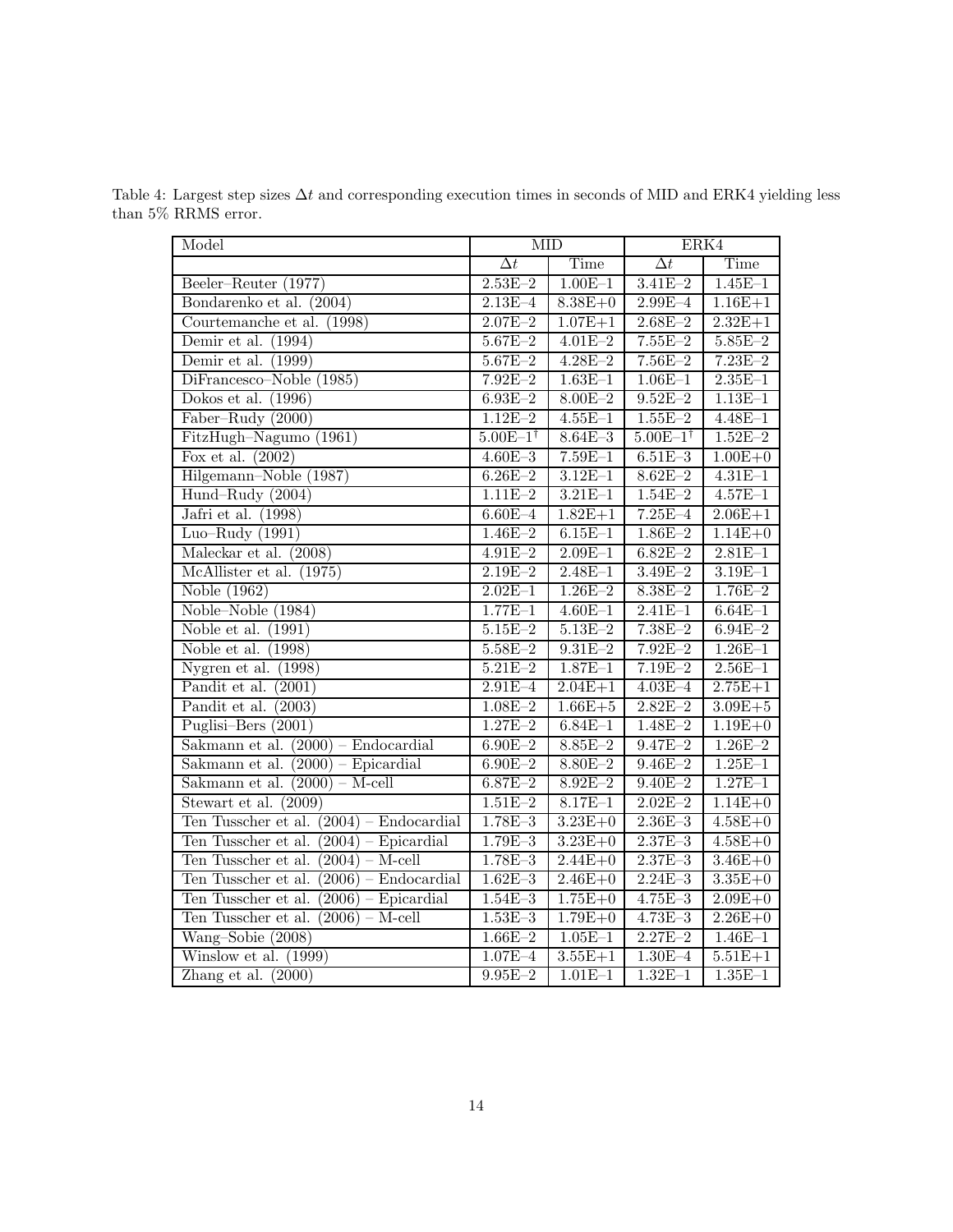Table 5: Largest step sizes  $\Delta t$  and corresponding execution times in seconds of RL and GRL2 yielding less than 5% RRMS error.

| Model                                      | $\overline{\mathrm{RL}}$ |                  | GRL2                     |             |
|--------------------------------------------|--------------------------|------------------|--------------------------|-------------|
|                                            | $\Delta t$               | Time             | $\Delta t$               | Time        |
| Beeler-Reuter (1977)                       | $8.49E - 1$              | $9.83E - 3$      | $8.58E - 1$              | $3.09E - 2$ |
| Bondarenko et al. (2004)                   | $2.50E - 4$              | $4.13E + 0$      | $1.40E - 2$              | $1.85E + 0$ |
| Courtemanche et al. (1998)                 | $3.45E - 1$              | $4.79E - 1$      | $9.95E - 1$              | $2.07E - 1$ |
| Demir et al. (1994)                        | $3.45E - 1$              | $4.79E - 1$      | $9.95E - 1$              | $2.07E - 1$ |
| Demir et al. $(1999)$                      | $9.66E - 2$              | $1.71E - 2$      | $2.49E - 1$              | $8.24E - 2$ |
| DiFrancesco-Noble (1985)                   | $6.62E - 1$              | $7.66E - 2$      | $9.99E - 1$              | $2.67E - 1$ |
| Dokos et al. $(1996)$                      | $7.64E - 1$              | $3.37E - 3$      | $9.99E - 1$              | $8.35E - 2$ |
| Faber-Rudy (2000)                          | $9.51E - 1$              | $4.60E - 3$      | $6.35E - 1$              | $1.38E - 1$ |
| FitzHugh-Nagumo (1961)                     | N/A                      | $\overline{N/A}$ | $5.00E-1$ <sup>†</sup>   | $3.19E - 2$ |
| Fox et al. $(2002)$                        | $6.37E - 1$              | $3.11E - 2$      | $7.74E - 1$              | $7.70E - 2$ |
| Hilgemann-Noble (1987)                     | $8.06E - 2$              | $9.56E - 2$      | $9.96E - 2$              | $6.23E - 2$ |
| Hund-Rudy (2004)                           | $4.17E - 2$              | $5.35E - 2$      | $6.20E - 1$              | $4.26E - 1$ |
| Jafri et al. (1998)                        | $5.89E - 4$              | $4.42E + 0$      | $1.59E - 3$              | $8.38E + 0$ |
| Luo-Rudy $(1991)$                          | $2.50E - 1$              | $6.94E - 2$      | $1.00E + 0^{\dagger}$    | $2.31E - 2$ |
| Maleckar et al. (2008)                     | $7.50E - 1$              | $9.44E - 2$      | $8.21E - 1$              | $3.84E - 1$ |
| McAllister et al. (1975)                   | $7.06E - 1$              | $6.00E - 2$      | $2.63E-1$                | $2.32E-1$   |
| Noble $(1962)$                             | $9.41E - 2$              | $8.82E - 2$      | $2.22E-1$                | $7.89E - 2$ |
| Noble-Noble (1984)                         | $2.73E-1$                | $1.20E - 1$      | $1.00E + 0^{\dagger}$    | $4.99E - 2$ |
| Noble et al. $(1991)$                      | $1.53E-1$                | $1.21E - 2$      | $6.25E-1$                | $9.31E - 3$ |
| Noble et al. $(1998)$                      | $1.57E - 1$              | $1.50E - 2$      | $5.43E - 1$              | $2.67E - 2$ |
| Nygren et al. $(1998)$                     | $8.88E - 2$              | $8.68E - 2$      | $9.81E - 1$              | $3.65E - 2$ |
| Pandit et al. $(2001)$                     | $2.91E - 4$              | $1.01E + 1$      | $4.98E - 4$              | $2.56E + 1$ |
| Pandit et al. (2003)                       | $1.04E - 7$              | $8.37E + 4$      | $9.28E - 7$              | $8.93E+4$   |
| Puglisi-Bers $(2001)$                      | $4.30E - 1$              | $8.35E - 2$      | $6.24E-1$                | $4.18E - 1$ |
| Sakmann et al. $(2000)$ – Endocardial      | $2.36E - 1$              | $1.80E - 2$      | $9.71E - 1$              | $1.03E - 2$ |
| Sakmann et al. $(2000)$ – Epicardial       | $2.36E - 1$              | $1.80E - 2$      | $9.71E - 1$              | $1.03E - 2$ |
| Sakmann et al. $(2000) - M-cell$           | $2.36E - 1$              | $1.80E - 2$      | $9.71E - 1$              | $1.03E - 2$ |
| Stewart et al. $(2009)$                    | $1.62E - 1$              | $5.60E - 2$      | $3.58E - 2$              | $8.61E - 2$ |
| Ten Tusscher et al. $(2004)$ – Endocardial | $1.00E + 0^{\dagger}$    | $5.43E - 3$      | $1.00E + 0$ <sup>†</sup> | $1.30E - 2$ |
| Ten Tusscher et al. $(2004)$ – Epicardial  | $1.00E-1$ <sup>†</sup>   | $5.43E - 3$      | $1.00E + 0$ <sup>†</sup> | $1.30E - 2$ |
| Ten Tusscher et al. $(2004)$ – M-cell      | $2.80E - 1$              | $1.29E - 2$      | $9.81E - 1$              | $2.84E - 2$ |
| Ten Tusscher et al. $(2006)$ – Endocardial | $1.52E - 1$              | $6.41E - 2$      | $7.80E - 1$              | $9.27E - 3$ |
| Ten Tusscher et al. $(2006)$ – Epicardial  | $2.80E - 1$              | $3.64E - 2$      | $8.39E - 1$              | $7.06E - 3$ |
| Ten Tusscher et al. $(2006)$ – M-cell      | $2.05E - 1$              | $4.17E - 2$      | $7.77E-1$                | $9.27E - 3$ |
| Wang-Sobie (2008)                          | $5.26E - 2$              | $2.19E - 2$      | $4.97E - 1$              | $1.61E - 2$ |
| Winslow et al. (1999)                      | $2.80E - 4$              | $8.84E + 0$      | $1.34E - 3$              | $2.26E + 0$ |
| Zhang et al. $(2000)$                      | $1.00E + 0^{\dagger}$    | $7.69E - 3$      | $1.00E + 0^{\dagger}$    | $1.85E-1$   |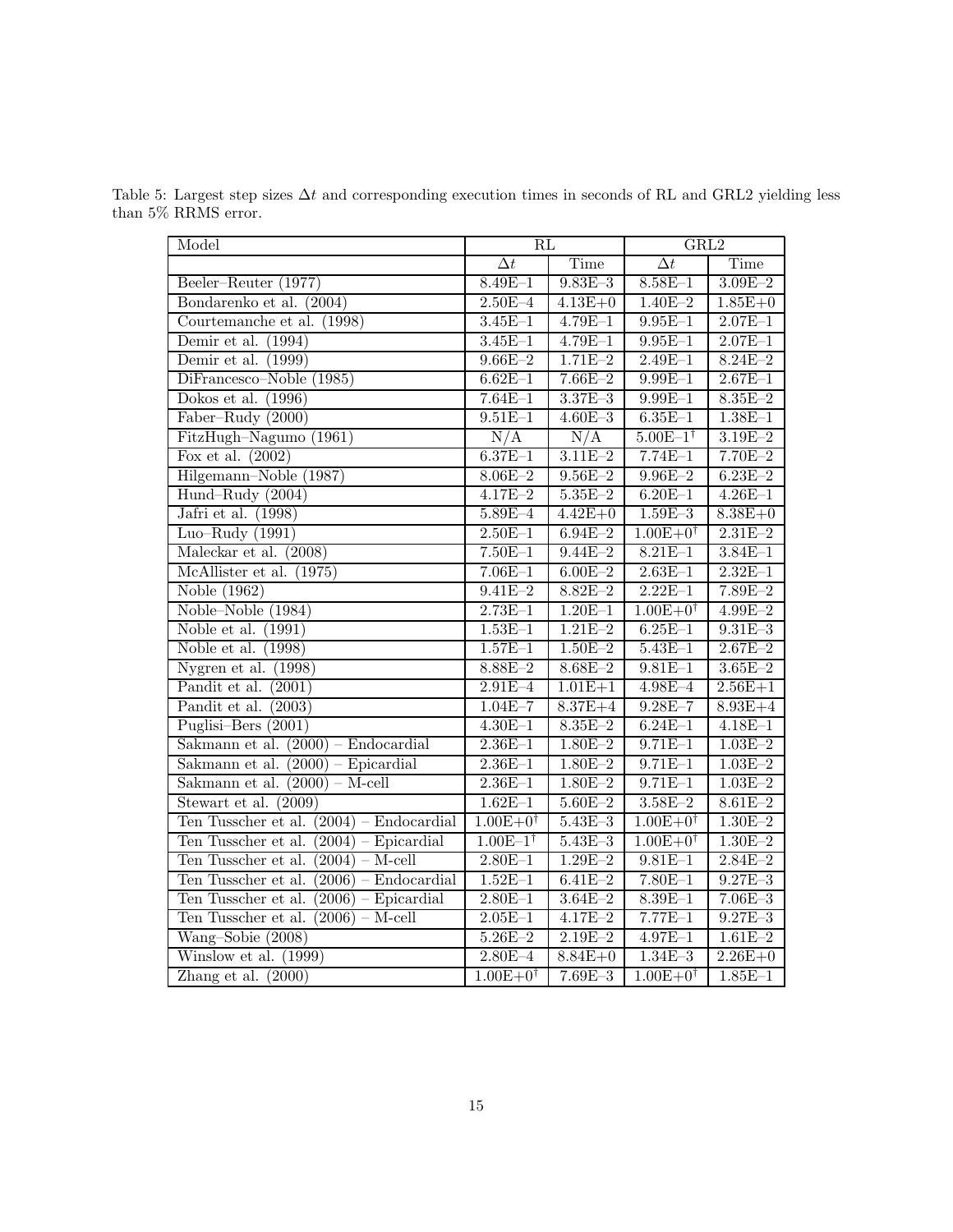Table 6: Largest step sizes  $\Delta t$  and corresponding execution times in seconds of ROCK2 and ROCK4 yielding less than 5% RRMS error.

| Model                                      | ROCK2                  |             | ROCK4                  |              |
|--------------------------------------------|------------------------|-------------|------------------------|--------------|
|                                            | $\overline{\Delta t}$  | Time        | $\overline{\Delta t}$  | Time         |
| Beeler–Reuter $(1977)$                     | $7.62E - 2$            | $1.67E-1$   | $7.97E - 2$            | $4.12E - 1$  |
| Bondarenko et al. (2004)                   | $6.17E - 4$            | $5.04E + 0$ | $7.24E - 4$            | $1.63E + 1$  |
| Courtemanche et al. (1998)                 | $5.90E - 2$            | $7.31E + 0$ | $5.99E - 2$            | $2.13E+1$    |
| Demir et al. $(1994)$                      | $1.74E-1$              | $8.85E - 2$ | $1.81E - 1$            | $2.48E - 1$  |
| Demir et al. $(1999)$                      | $1.66E - 1$            | $1.06E-1$   | $1.76E-1$              | $2.74E-1$    |
| DiFrancesco-Noble (1985)                   | $2.50E-1$              | $4.10E-1$   | $2.50E-1$              | $1.14E + 0$  |
| Dokos et al. $(1996)$                      | $2.12E-1$              | $1.30E-1$   | $2.15E - 2$            | $3.47E - 1$  |
| Faber-Rudy (2000)                          | $3.42E - 2$            | $7.60E - 1$ | $3.54E - 2$            | $2.08E + 0$  |
| FitzHugh-Nagumo (1961)                     | $5.00E-1$ <sup>†</sup> | $4.16E - 2$ | $5.00E-1$ <sup>†</sup> | $1.04E - 1$  |
| Fox et al. $(2002)$                        | $1.42E - 2$            | $1.67E + 0$ | $1.37E - 2$            | $5.12E + 0$  |
| Hilgemann-Noble (1987)                     | $1.91E - 1$            | $1.22E - 1$ | $1.86E - 1$            | $3.56E - 1$  |
| Hund-Rudy (2004)                           | $3.40E - 2$            | $8.02E - 1$ | $3.38E - 2$            | $2.33E+0$    |
| Jafri et al. (1998)                        | $1.30E - 3$            | $1.90E + 1$ | $1.38E - 3$            | $5.45E + 1$  |
| Luo-Rudy $(1991)$                          | $5.04E - 2$            | $3.91E - 1$ | $4.84E - 2$            | $1.32E + 0$  |
| Maleckar et al. $(2008)$                   | $1.00E + 0^{\dagger}$  | $7.76E - 1$ | $1.00E + 0^{\dagger}$  | $2.24E + 0$  |
| McAllister et al. (1975)                   | $3.36E - 2$            | $6.81E - 1$ | $5.32E - 2$            | $1.13E + 0$  |
| Noble $(1962)$                             | $6.33E-1$              | $2.72E - 2$ | $6.91E - 1$            | $6.25E - 2$  |
| Noble-Noble (1984)                         | $5.41E - 1$            | $4.79E - 2$ | $5.12E - 1$            | $1.06E - 1$  |
| Noble et al. $(1991)$                      | $1.58E - 1$            | $9.32E - 2$ | $1.54E - 1$            | $3.49E - 1$  |
| Noble et al. $(1998)$                      | $1.71E-1$              | $1.08E - 1$ | $1.66E - 1$            | $2.52E - 1$  |
| Nygren et al. $(1998)$                     | $1.54E - 1$            | $4.76E - 1$ | $1.57E - 1$            | $1.33E + 0$  |
| Pandit et al. $(2001)$                     | $5.25E - 5$            | $2.84E + 1$ | $5.25E - 4$            | $6.29E + 1$  |
| Pandit et al. (2003)                       | $8.39E - 6$            | $9.74E + 4$ | $8.55E - 6$            | $4.62E + 5$  |
| Puglisi-Bers (2001)                        | $6.40E - 2$            | $9.22E - 1$ | $6.55E - 2$            | $1.57E + 0$  |
| Sakmann et al. $(2000)$ – Endocardial      | $2.10E-1$              | $2.54E-1$   | $2.05E-1$              | $7.03E - 1$  |
| Sakmann et al. $(2000)$ – Epicardial       | $2.10E - 1$            | $2.69E - 1$ | $2.05E-1$              | $7.32E-1$    |
| Sakmann et al. $(2000) - M-cell$           | $2.08E - 1$            | $2.92E-1$   | $2.03E - 1$            | $.7.82E - 1$ |
| Stewart et al. $(2009)$                    | $4.50E - 2$            | $1.88E + 0$ | $4.38E - 2$            | $5.56E + 0$  |
| Ten Tusscher et al. $(2004)$ – Endocardial | $5.23E - 3$            | $7.50E + 0$ | $5.29E - 3$            | $2.97E + 1$  |
| Ten Tusscher et al. $(2004)$ – Epicardial  | $5.23E - 3$            | $7.50E + 0$ | $5.29E - 3$            | $2.97E + 1$  |
| Ten Tusscher et al. $(2004)$ – M-cell      | $2.23E - 3$            | $1.54E + 1$ | $2.23E - 3$            | $4.03E + 1$  |
| Ten Tusscher et al. $(2006)$ – Endocardial | $4.50E - 3$            | $6.12E + 0$ | $4.50E - 3$            | $1.75E + 1$  |
| Ten Tusscher et al. $(2006)$ – Epicardial  | $5.35E - 3$            | $4.73E + 0$ | $4.65E - 3$            | $1.40E + 1$  |
| Ten Tusscher et al. $(2006)$ – M-cell      | $4.25E - 3$            | $6.62E + 0$ | $4.66E - 3$            | $1.38E + 1$  |
| Wang-Sobie (2008)                          | $5.07E - 2$            | $2.72E-1$   | $4.94E - 2$            | $7.55E-1$    |
| Winslow et al. (1999)                      | $1.\overline{13E-3}$   | $8.21E+1$   | $1.15E - 3$            | $2.44E + 2$  |
| Zhang et al. $(2000)$                      | $2.96E - 1$            | $1.28E-1$   | $3.40E - 1$            | $3.60E - 1$  |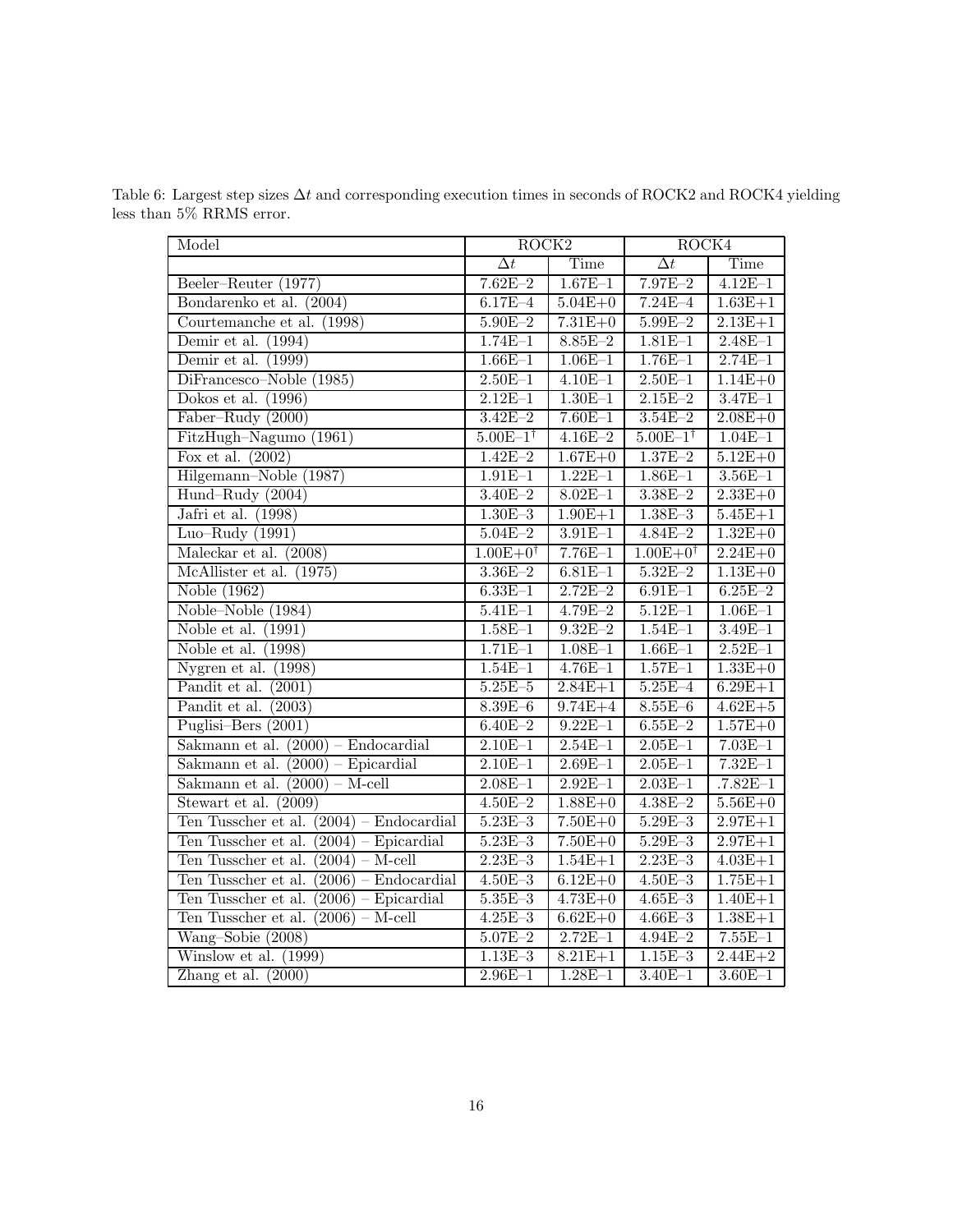Table 7: Largest step sizes  $\Delta t$  and corresponding execution times in seconds of ARK3, ARK5, and BHR553 yielding less than 5% RRMS error when solving the model of Pandit et al. (2003).

| ARK3                                                      | ARK5 |      | <b>BHR553</b> |
|-----------------------------------------------------------|------|------|---------------|
| Time                                                      |      | Time | Time          |
| 2.50E-3   1.39E+3   8.50E-4   9.06E+3   1.15E-3   6.06E+3 |      |      |               |

# 4 Conclusions

In this report, we examined the eigenvalues of the Jacobian of a variety of cardiac electrophysiological models. In particular, we examined the consequences for stiffness that arise from these eigenvalues and demonstrated how they affect the performance of various numerical methods.

The extremes of these eigenvalues were presented in Section 3.1. The wide range of cardiac electrophysiological models led to considerable differences in the eigenvalues from one model to another. One can infer from these data that there is a large variation in the stiffness properties among the models. At one extreme is the non-stiff FitzHugh–Nagumo model; at the other is the highly stiff model of Pandit et al. (2003). The data suggest that most cell models are moderately stiff for the typical accuracies required.

Numerical experiments with 8 integration methods (denoted FE, TRAP, MID, ERK4, RL, GRL2, ROCK2, and ROCK4) for cell models were discussed in Section 3.2. The non-standard methods GRL2 and RL were found to outperform the other ERK methods on 33 of the 37 models considered. Individually, each of RL and GRL2 was the most efficient method on roughly an equal number of models. This observation lends support to the effectiveness of the recently proposed GRL2 method, albeit at the cost of a non-trivial implementation. RL seems to generally strike a good balance between efficient integration and ease of implementation. Nonetheless, these methods did not perform satisfactorily on all models. In particular, all the methods considered face a severe step-size restriction due to stiffness for the models of Winslow et al. and Pandit et al. (2003). For the model of Pandit et al. (2003), we found that IMEX-RK methods generally performed much better, with reductions in CPU time of up to 30.

## References

- [1] http://bioeng.washington.edu/jsim/.
- [2] A. Abdulle. Fourth order Chebyshev methods with recurrence relation. SIAM J. Sci. Comput., 23(6):2041–2054, 2002.
- [3] A. Abdulle and A. A. Medovikov. Second order Chebyshev methods based on orthogonal polynomials. Numer. Math., 90(1):1–18, 2001.
- [4] R. R. Aliev and A. V. Panfilov. A simple two-variable model of cardiac excitation. Chaos, Solitions and Fractals, 7(3):293–301, 1996.
- [5] R. Artebrant, J. Sundnes, O. Skavhaug, and A. Tveito. A second order method of Rush-Larsen type. Technical report, Simula Research Laboratory, 2008.
- [6] U. M. Ascher and L. R. Petzold. Computer methods for ordinary differential equations and differentialalgebraic equations. Society for Industrial and Applied Mathematics (SIAM), Philadelphia, PA, 1998.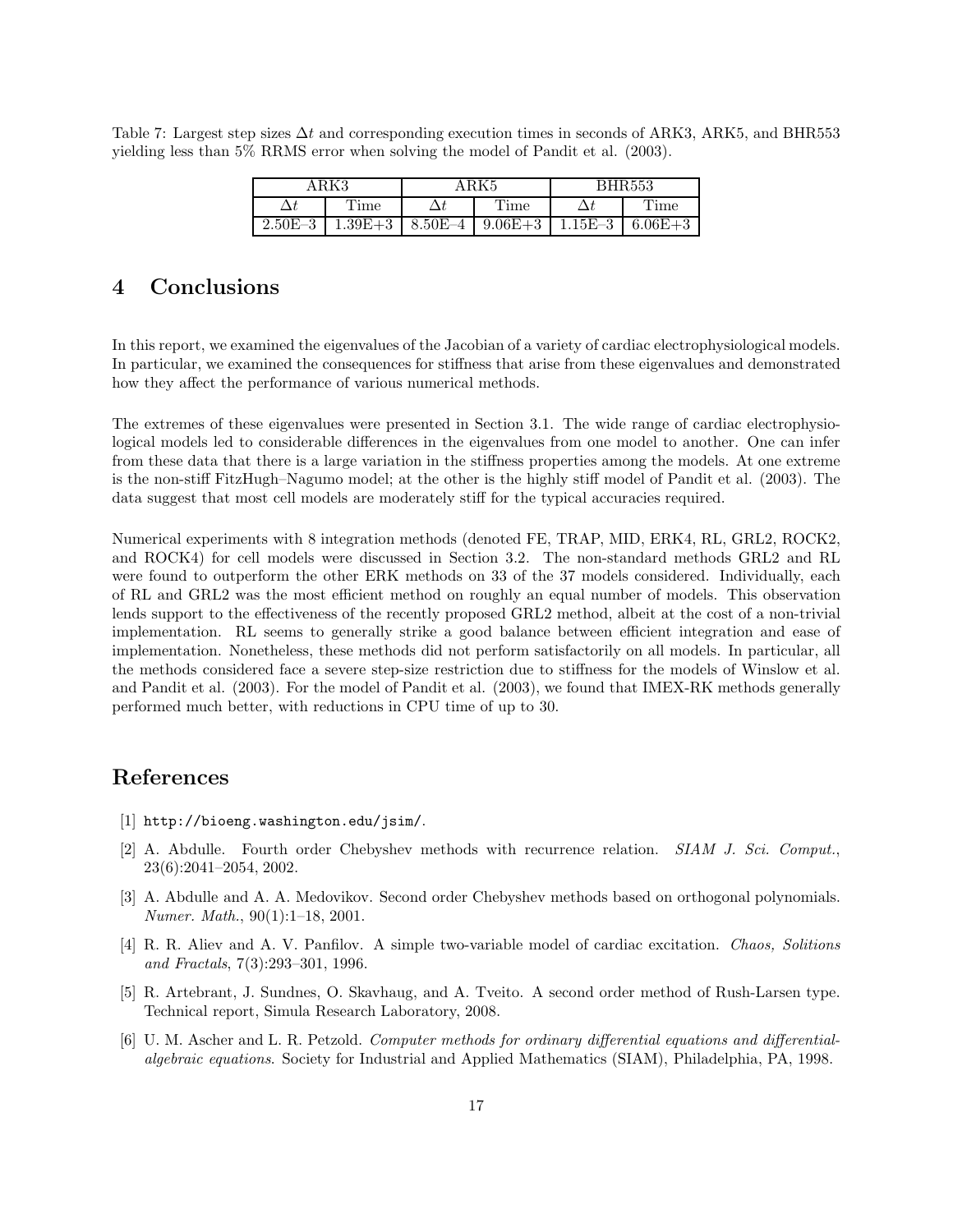- [7] G. W. Beeler and H. Reuter. Reconstruction of the action potential of ventricular myocardial fibres. J Physiol, 268(1):177–210, 1977.
- [8] C. H. Bischof, H. M. B¨ucker, and A. Vehreschild. A macro language for derivative definition in ADi-Mat. In Automatic differentiation: applications, theory, and implementations, volume 50 of Lect. Notes Comput. Sci. Eng., pages 181–188. Springer, Berlin, 2006.
- [9] V. E. Bondarenko, G. P. Szigeti, G. C. L. Bett, S-J. Kim, and R. L. Rasmusson. Computer model of action potential of mouse ventricular myocytes. Am J Physiol Heart Circ Physiol, 287(3):H1378–403, 2004.
- [10] S. Boscarino and G. Russo. On a class of uniformly accurate imex Runge–Kutta schemes and applications to hyperbolic systems with relaxation. SIAM J. Sci. Comput., 31(3):1926–1945, 2009.
- [11] M. Courtemanche, R. J. Ramirez, and S. Nattel. Ionic mechanisms underlying human atrial action potential properties: insights from a mathematical model. Am. J. Physiol., 275(1):H301–H321, 1998.
- [12] S. S. Demir, J. W. Clark, and W. R. Giles. Parasympathetic modulation of sinoatrial node pacemaker activity in rabbit heart: a unifying model. Am J Physiol, 276(6 Pt 2):H2221–44, 1999.
- [13] S. S. Demir, J. W. Clark, C. R. Murphey, and W. R. Giles. A mathematical model of a rabbit sinoatrial node cell. Am J Physiol, 266(3 Pt 1):C832–52, 1994.
- [14] D. DiFrancesco and D. Noble. A model of cardiac electrical activity incorporating ionic pumps and concentration changes. Philos Trans R Soc Lond B Biol Sci, 307(1133):353–98, 1985.
- [15] S. Dokos, B. Celler, and N. Lovell. Ion currents underlying sinoatrial node pacemaker activity: a new single cell mathematical model. J Theor Biol, 181(3):245–72, 1996.
- [16] G. M. Faber and Y. Rudy. Action potential and contractility changes in  $[Na(+)](i)$  overloaded cardiac myocytes: a simulation study. Biophys J, 78(5):2392–404, 2000.
- [17] R. FitzHugh. Impulses and Physiological States in Theoretical Models of Nerve Membrane. Biophys. J., 1(6):445–466, 1961.
- [18] J. J. Fox, J. L. McHarg, and Jr Gilmour, R. F. Ionic mechanism of electrical alternans. Am J Physiol Heart Circ Physiol, 282(2):H516–530, 2002.
- [19] E. Hairer and G. Wanner. Solving Ordinary Differential Equations II: Stiff and Differential-Algebraic Problems. Springer-Verlag, Berlin, second edition, 1996.
- [20] D. W. Hilgemann and D. Noble. Excitation-contraction coupling and extracellular calcium transients in rabbit atrium: reconstruction of basic cellular mechanisms. Proc R Soc Lond B Biol Sci, 230(1259):163– 205, 1987.
- [21] A.L. Hodgkin and A.F. Huxley. A quantitative description of membrane current and its application to conduction and excitation in nerve. J. Physiol. (Lond), 117(4):500–544, 1952.
- [22] T. J. Hund and Y. Rudy. Rate dependence and regulation of action potential and calcium transient in a canine cardiac ventricular cell model. Circulation, 110(20):3168–74, 2004.
- [23] M. S. Jafri, J. J. Rice, and R. L. Winslow. Cardiac Ca2+ dynamics: the roles of ryanodine receptor adaptation and sarcoplasmic reticulum load. Biophys J, 74(3):1149–68, 1998.
- [24] C. A. Kennedy and M. H. Carpenter. Additive Runge-Kutta schemes for convection-diffusion-reaction equations. Appl. Numer. Math, 44(1-2):139–181, 2003.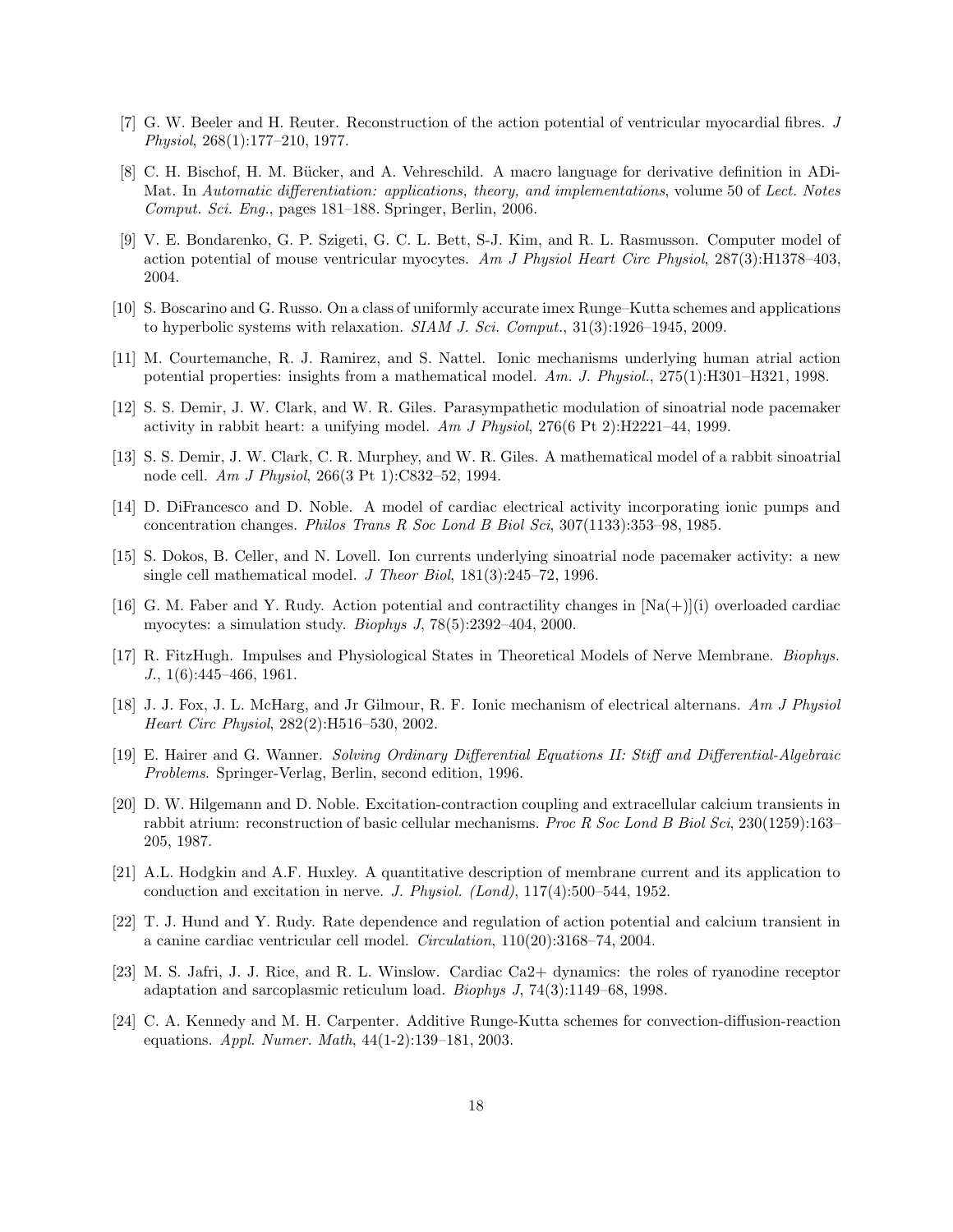- [25] B. Y. Kogan, W. J. Karplus, B. S. Billett, A.T. Pang, H. S. Karagueuzian, and S. S. Kahn. The simplified FitzHugh–Nagumo model with action potential duration restitution: effects on 2-D wave propagation. Physica D, 50:327–340, 1991.
- [26] J. D. Lambert. Numerical methods for ordinary differential systems. John Wiley & Sons Ltd., Chichester, 1991. The initial value problem.
- [27] C. M. Lloyd, J. R. Lawson, P. J. Hunter, and P. F. Nielsen. The CellML model repository. Bioinformatics, 24(18):2122–2123, 2008.
- [28] C. Luo and Y. Rudy. A model of ventricular cardiac action potential. Circ. Res., 68(6):1501–1526, 1991.
- [29] M. C. Maclachlan, J. Sundnes, and R. J. Spiteri. A comparison of non-standard solvers for ODEs describing cellular reactions in the heart. Comput Methods Biomech Biomed Engin, 10(5):317–26, 2007.
- [30] M. M. Maleckar, J. L. Greenstein, N. A. Trayanova, and W. R. Giles. Mathematical simulations of ligand-gated and cell-type specific effects on the action potential of human atrium. Prog Biophys Mol Biol, 98(2-3):161–70, 2008.
- [31] MathWorks Inc., The. Matlab R2008b. http://www.mathworks.com/, 2008.
- [32] R. E. McAllister, D. Noble, and R. W. Tsien. Reconstruction of the electrical activity of cardiac Purkinje fibres. *J Physiol*,  $251(1):1-59$ , 1975.
- [33] J. Nagumo, S. Arimoto, and S. Yoshizawa. An active pulse transmission line simulating nerve axon. Proceedings of the IRE, 50(10):2061–2070, 1962.
- [34] D. Noble. A modification of the Hodgkin–Huxley equations applicable to Purkinje fibre action and pace-maker potentials. J Physiol, 160(NIL):317–52, 1962.
- [35] D. Noble and S. J. Noble. A model of sino-atrial node electrical activity based on a modification of the DiFrancesco-Noble (1984) equations. Proc R Soc Lond B Biol Sci, 222(1228):295–304, 1984.
- [36] D. Noble, S. J. Noble, G. C. Bett, Y. E. Earm, W. K. Ho, and I. K. So. The role of sodium-calcium exchange during the cardiac action potential. Ann N Y Acad Sci,  $639(NIL):334-53$ , 1991.
- [37] D. Noble, A. Varghese, P. Kohl, and P. Noble. Improved guinea-pig ventricular cell model incorporating a diadic space, IKr and IKs, and length- and tension-dependent processes. Can J Cardiol, 14(1):123–34, 1998.
- [38] A. Nygren, C. Fiset, L. Firek, J. W. Clark, D. S. Lindblad, R. B. Clark, and W. R. Giles. Mathematical model of an adult human atrial cell: the role of  $K+$  currents in repolarization. Circ Res,  $82(1):63-81$ , 1998.
- [39] S. V. Pandit, R. B. Clark, W. R. Giles, and S. S. Demir. A mathematical model of action potential heterogeneity in adult rat left ventricular myocytes. *Biophys J*, 81(6):3029–3051, 2001.
- [40] S. V. Pandit, W. R. Giles, and S. S. Demir. A mathematical model of the electrophysiological alterations in rat ventricular myocytes in type-I diabetes. Biophys J, 84(2 Pt 1):832–841, 2003.
- [41] J. L. Puglisi and D. M. Bers. Labheart: an interactive computer model of rabbit ventricular myocyte ion channels and ca transport. Am. J. Physiol. Cell Physiol., 281(6):C2049–C2060, 2001.
- [42] A. J. Pullan, M. L. Buist, and L. K. Cheng. Mathematically Modelling the Electrical Activity of the Heart: From Cell to Body Surface and Back Again. World Scientific, New Jersey, 2005.
- [43] J.M. Rogers and A.D. McCulloch. A collocation–galerkin finite element model of cardiac action potential propagation. IEEE Trans. Biomed. Eng., 41(8):743–757, 1994.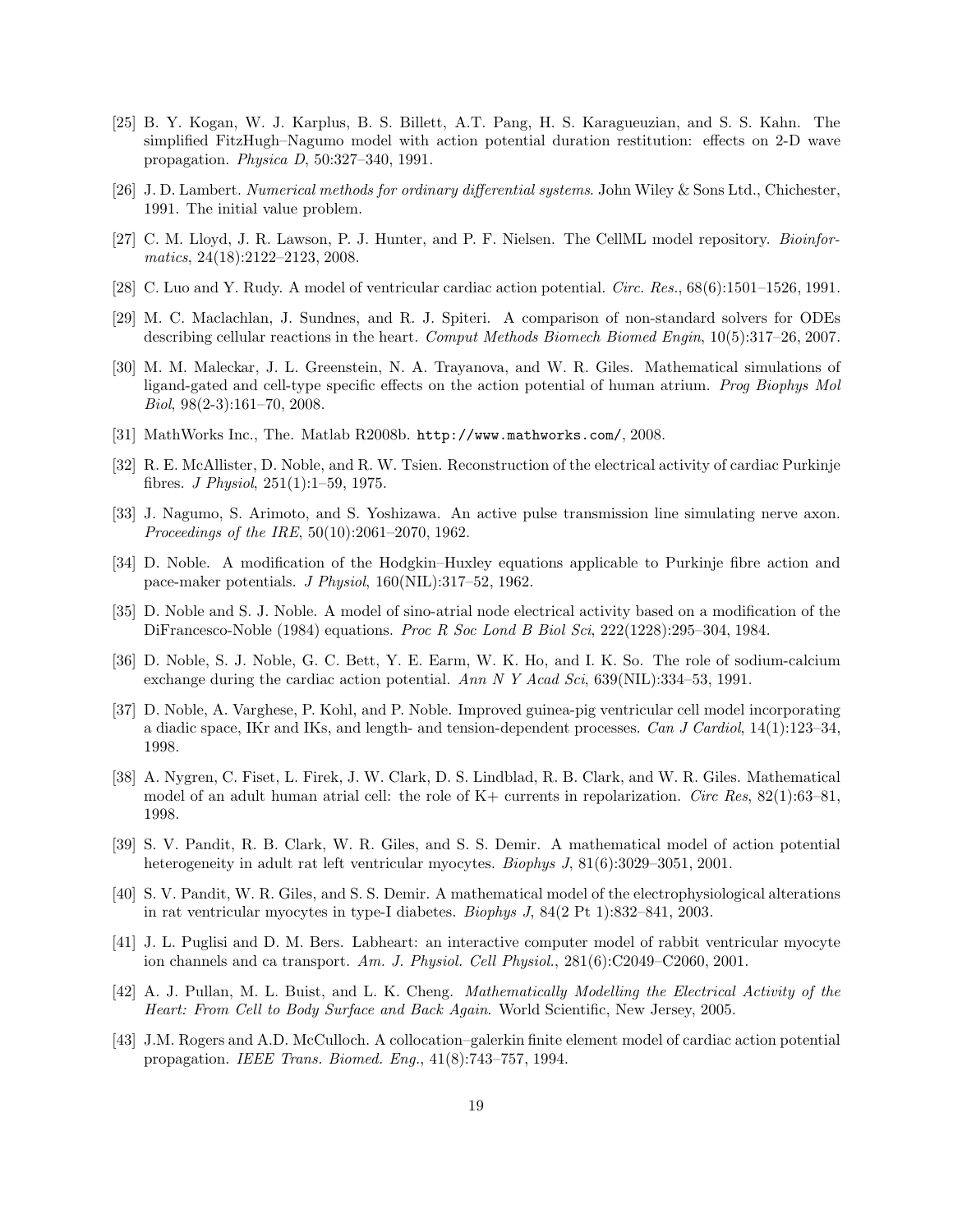- [44] S. Rush and H. Larsen. A practical algorithm for solving dynamic membrane equations. IEEE Trans. Biomed. Eng., BME-25(4):389–392, 1978.
- [45] B. F. Sakmann, A. J. Spindler, S. M. Bryant, K. W. Linz, and D. Noble. Distribution of a persistent sodium current across the ventricular wall in guinea pigs. Circ Res, 87(10):910-4, 2000.
- [46] R. J. Spiteri and R. C. Dean. On the performance of an implicit-explicit Runge–Kutta method in models of cardiac electrical activity. IEEE Trans. Biomed. Eng., 55(5):1488–1495, May 2008.
- [47] R. J. Spiteri and M. C. MacLachlan. An efficient non-standard finite difference scheme for an ionic model of cardiac action potentials. J. Difference Equ. Appl., 9(12):1069–1081, 2003.
- [48] P. Stewart, O. V. Aslanidi, D. Noble, P. J. Noble, M. R. Boyett, and H. Zhang. Mathematical models of the electrical action potential of Purkinje fibre cells. Philos Transact A Math Phys Eng Sci, 367(1896):2225–55, 2009.
- [49] J. Sundnes, R. Artebrant, O. Skavhaug, and A. Tveito. A second-order algorithm for solving dynamic cell membrane equations. IEEE Trans. Biomed. Eng., 56(10):2546–2548, 2009.
- [50] J. Sundnes, G. T. Lines, X. Cai, B. F. Nielsen, K.-A. Mardal, and A. Tveito. Computing the electrical activity in the heart. Springer-Verlag, Berlin, 2006.
- [51] K. H. W. J. Ten Tusscher, D. Noble, P. J. Noble, and A. V. Panfilov. A model for human ventricular tissue. Am J Physiol Heart Circ Physiol, 286(4):H1573–89, 2004.
- [52] K. H. W. J. Ten Tusscher and A. V. Panfilov. Cell model for efficient simulation of wave propagation in human ventricular tissue under normal and pathological conditions. Phys. Med. Biol., 51(23):6141–6156, 2006.
- [53] F. J. L. Van Capelle and D. Durrer. Computer simulation of arrhythmias in a network of coupled excitable elements. Circ. Res., 47:454–466, 1980.
- [54] E. J. Vigmond, R. W. dos Santos, A. J. Prassl, M. Deo, and G. Plank. Solvers for the cardiac bidomain equations. Prog Biophys Mol Biol, 96(1-3):3–18, 2008.
- [55] L. J. Wang and E. A. Sobie. Mathematical model of the neonatal mouse ventricular action potential. Am J Physiol Heart Circ Physiol, 294(6):H2565–2575, 2008.
- [56] R. L. Winslow, J. Rice, S. Jafri, E. Marb´an, and B. O. Rourke. Mechanisms of altered excitationcontraction coupling in canine tachycardia-induced heart failure, ii model studies. Circ Res., 84(5):571– 586, 1999.
- [57] Wenjun Ying, D. J. Rose, and C. S. Henriquez. Efficient fully implicit time integration methods for modeling cardiac dynamics. IEEE Trans. Biomed. Eng., 55(12):2701–2711, 2008.
- [58] H. Zhang, A. V. Holden, I. Kodama, H. Honjo, M. Lei, T. Varghese, and M. R. Boyett. Mathematical models of action potentials in the periphery and center of the rabbit sinoatrial node. Am J Physiol Heart Circ Physiol, 279(1):H397–421, 2000.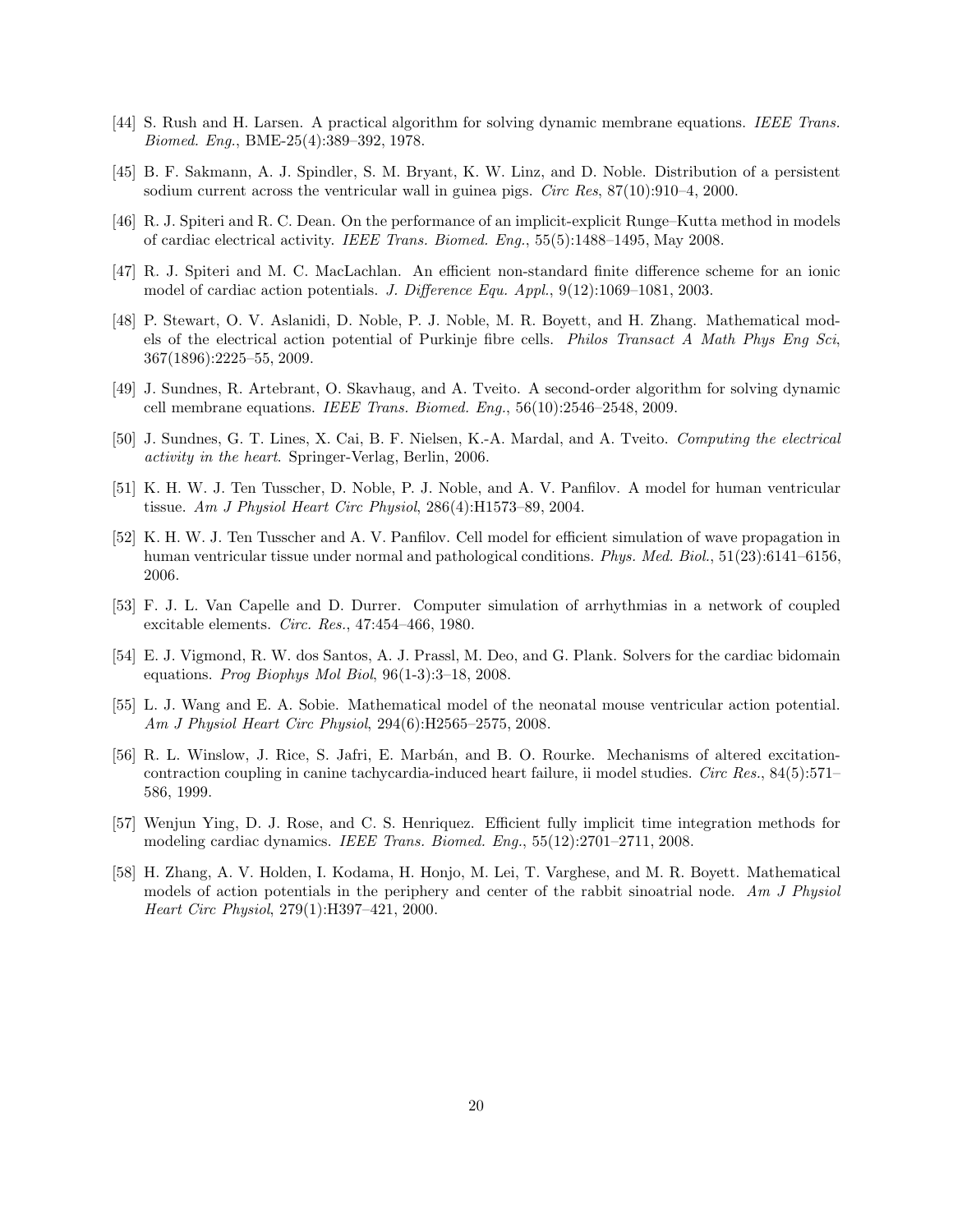# A Plots of eigenvalue data

Figures 1–128 give plots of the eigenvalues over time for all models. In the case of a model with nonzero imaginary parts, four figures are presented: the extreme real part of the eigenvalues over time, the extreme imaginary part of the eigenvalues over time, the extreme real and complex parts over time, and all the eigenvalues over time. In the case of a model with no non-zero imaginary parts, only two figures are presented: the extreme values of the eigenvalues over time and all the eigenvalues over time.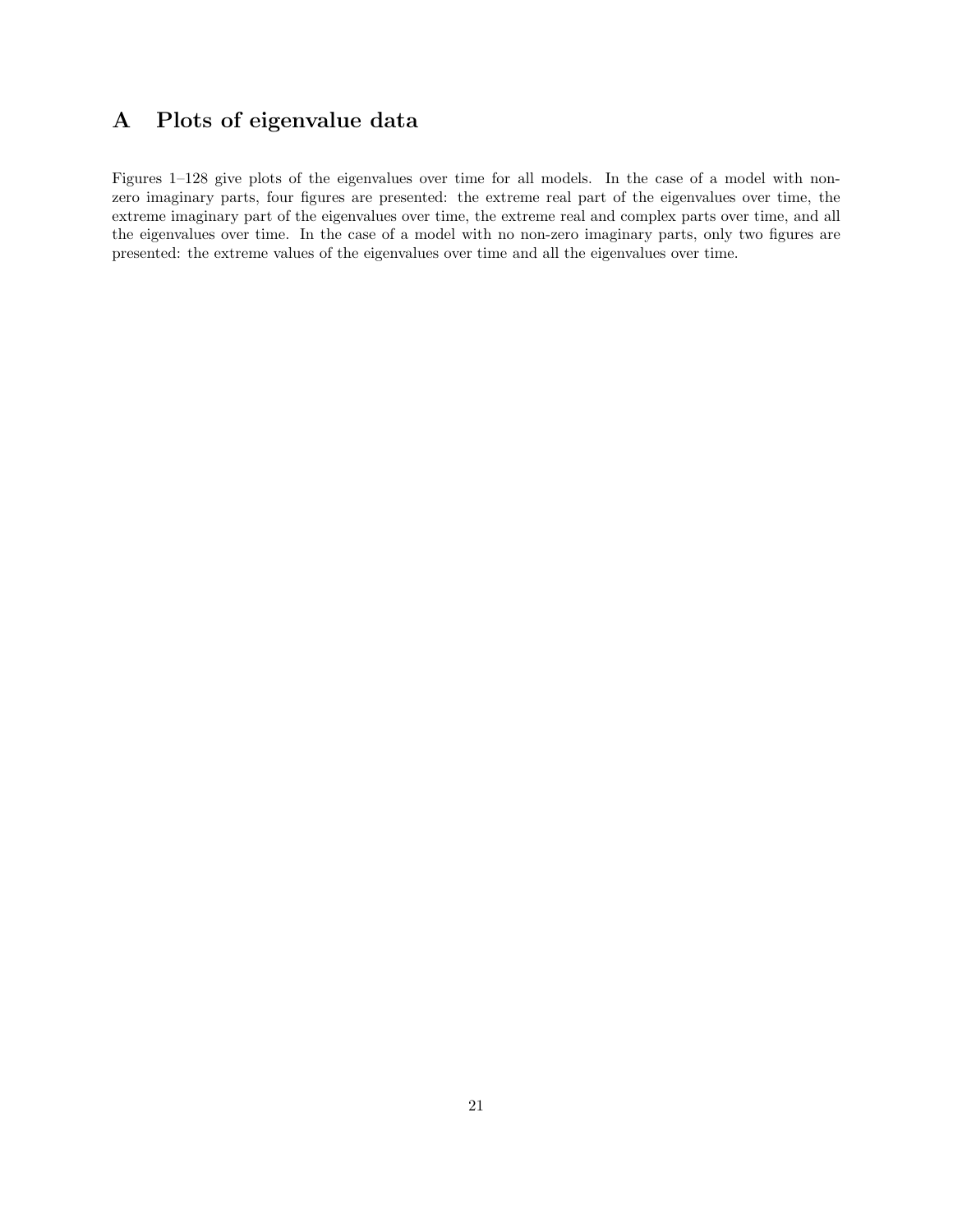

Figure 1: Extreme real eigenvalues in the Beeler–Reuter model.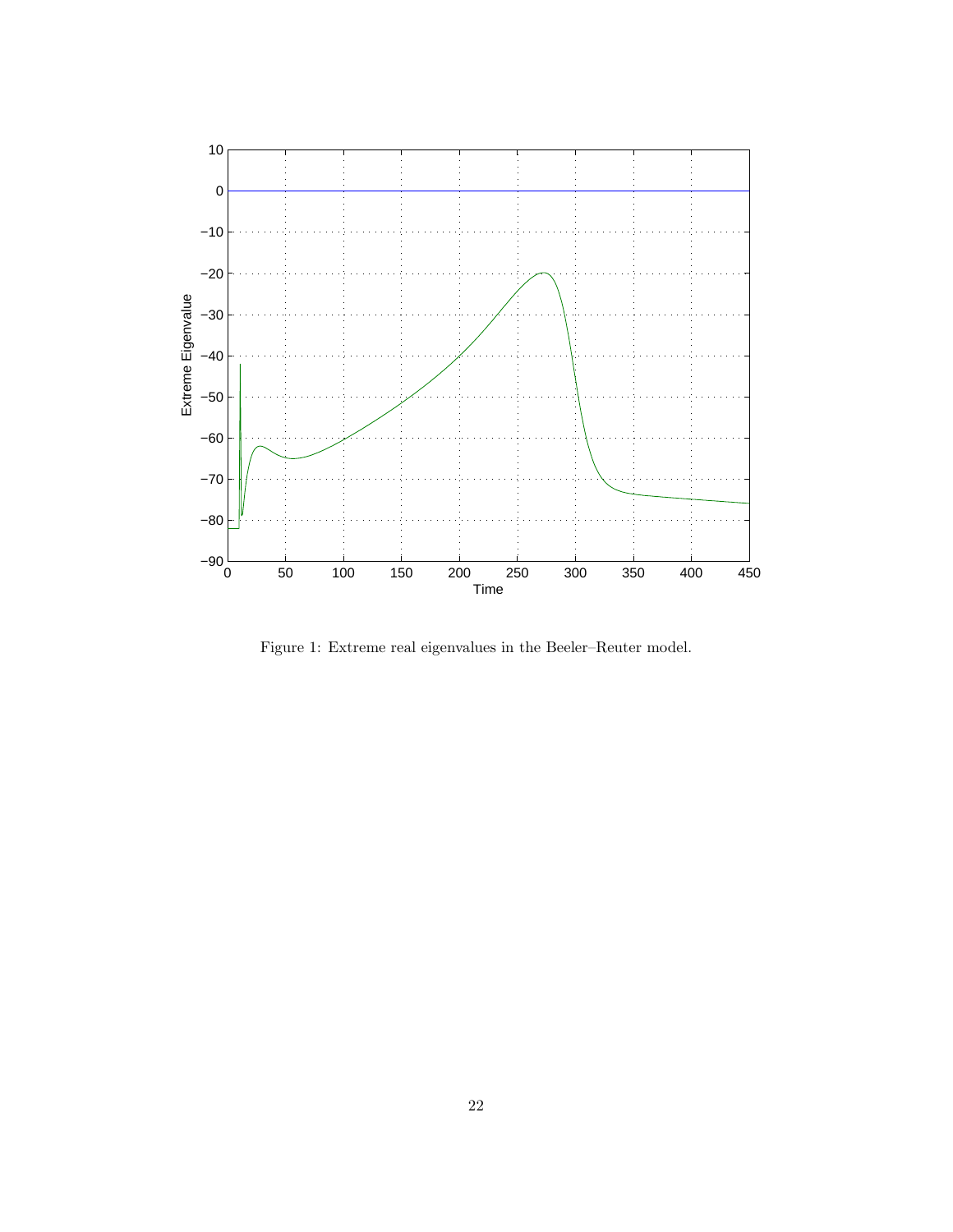

Figure 2: Plot of all eigenvalues at all times measured in the Beeler–Reuter model.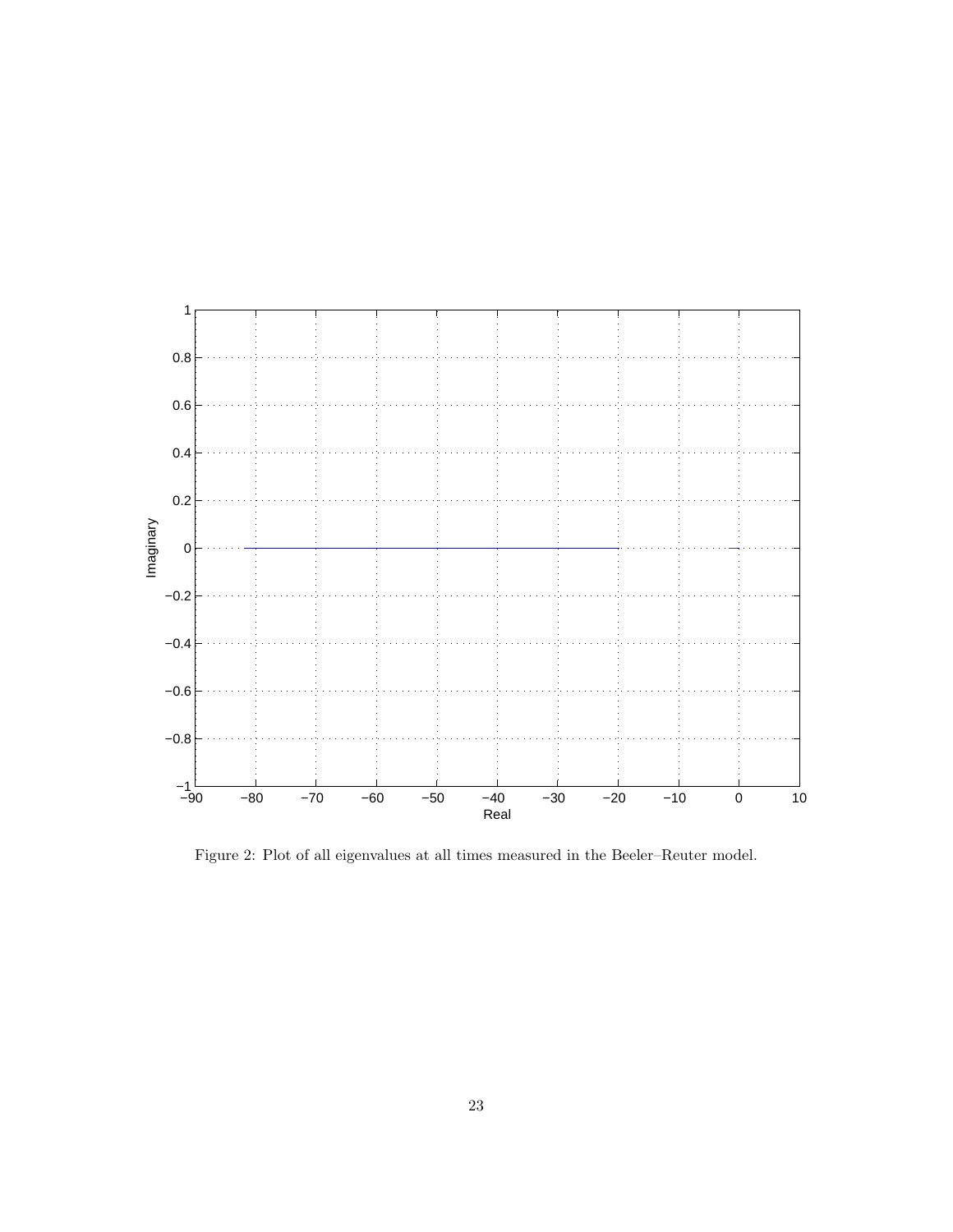

Figure 3: Extreme real eigenvalues in the model of Bondarenko et al.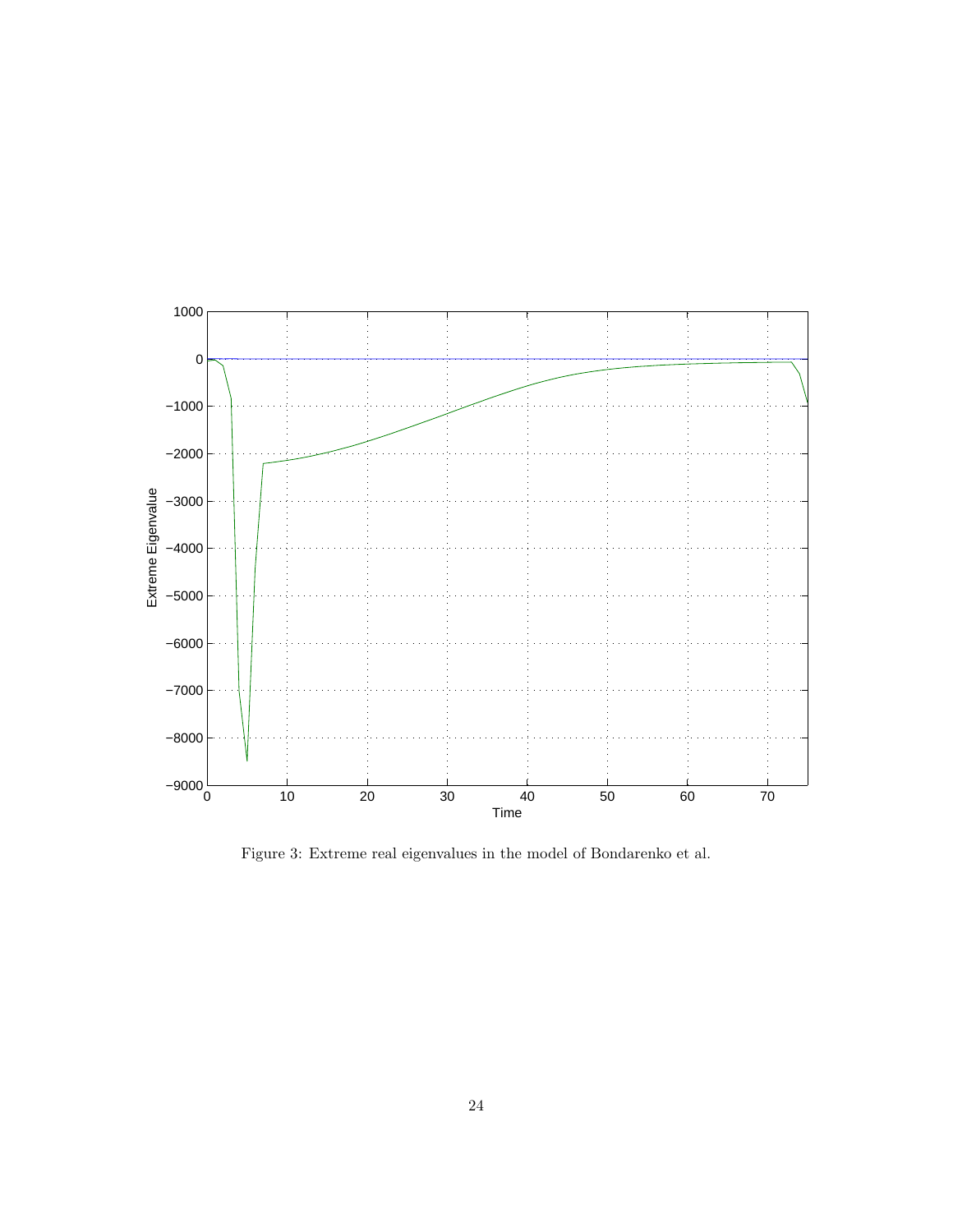

Figure 4: Extreme imaginary eigenvalues in the model of Bondarenko et al.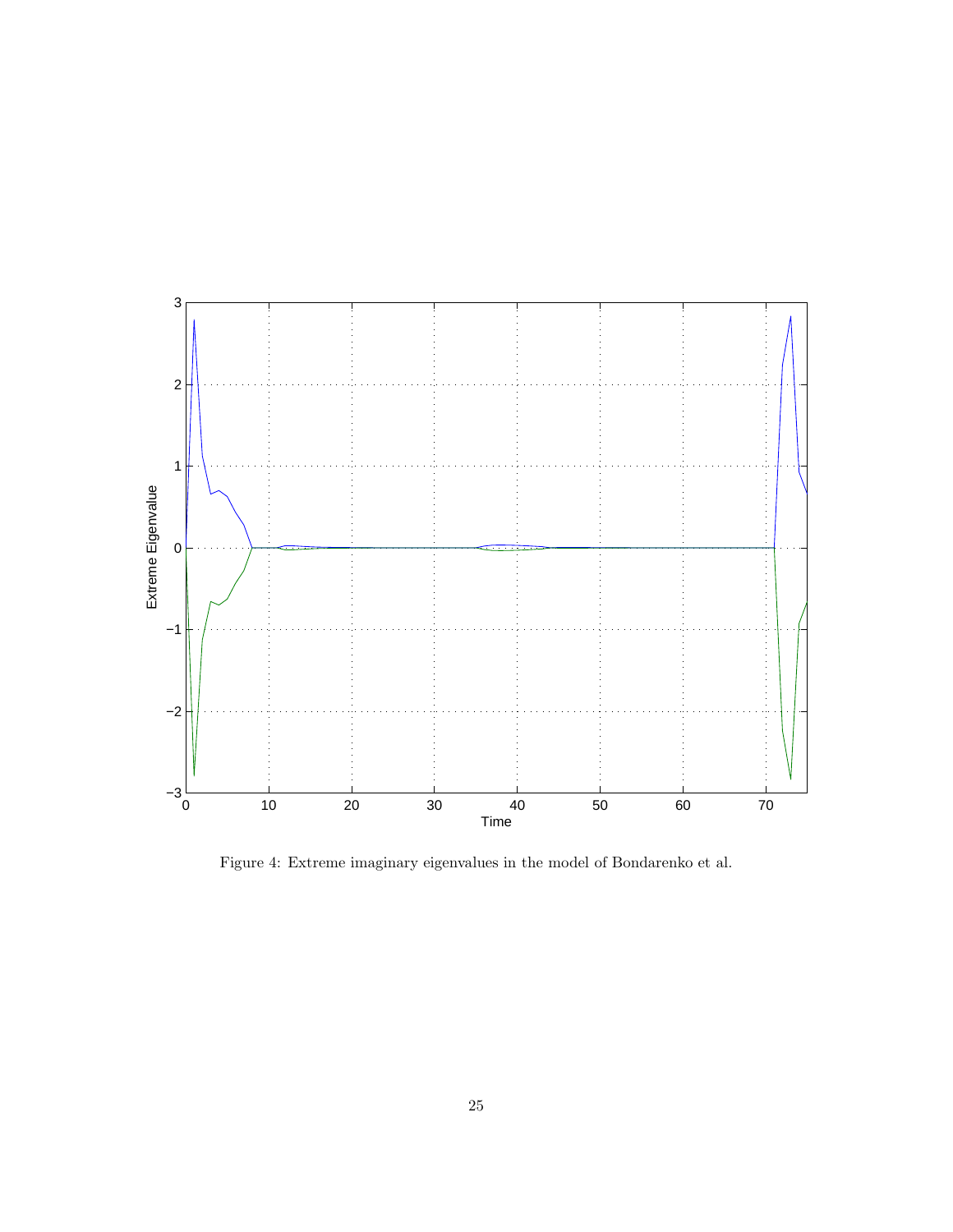

Figure 5: Extreme values of eigenvalues over time in the model of Bondarenko et al.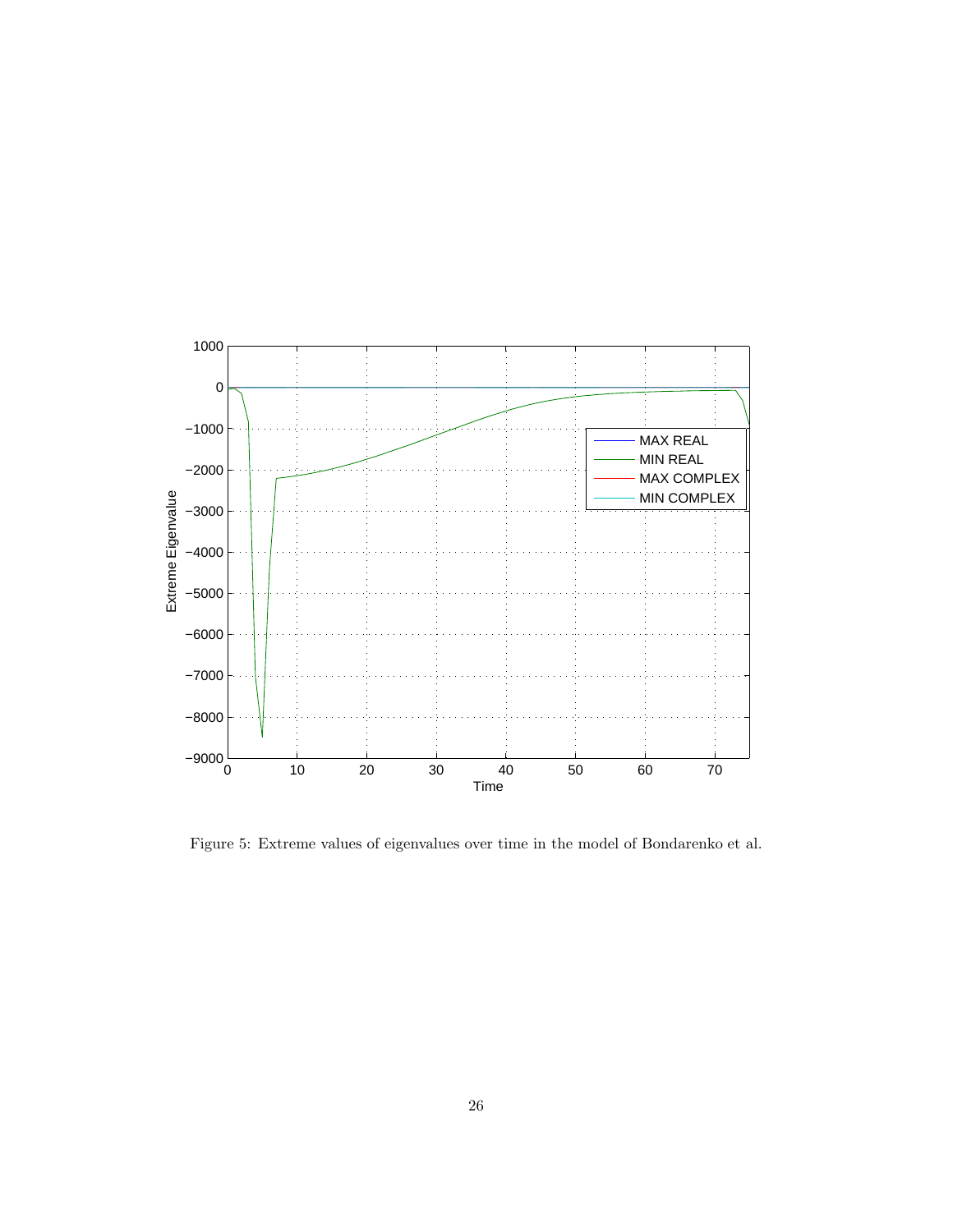

Figure 6: Plot of all eigenvalues at all times measured in the model of Bondarenko et al.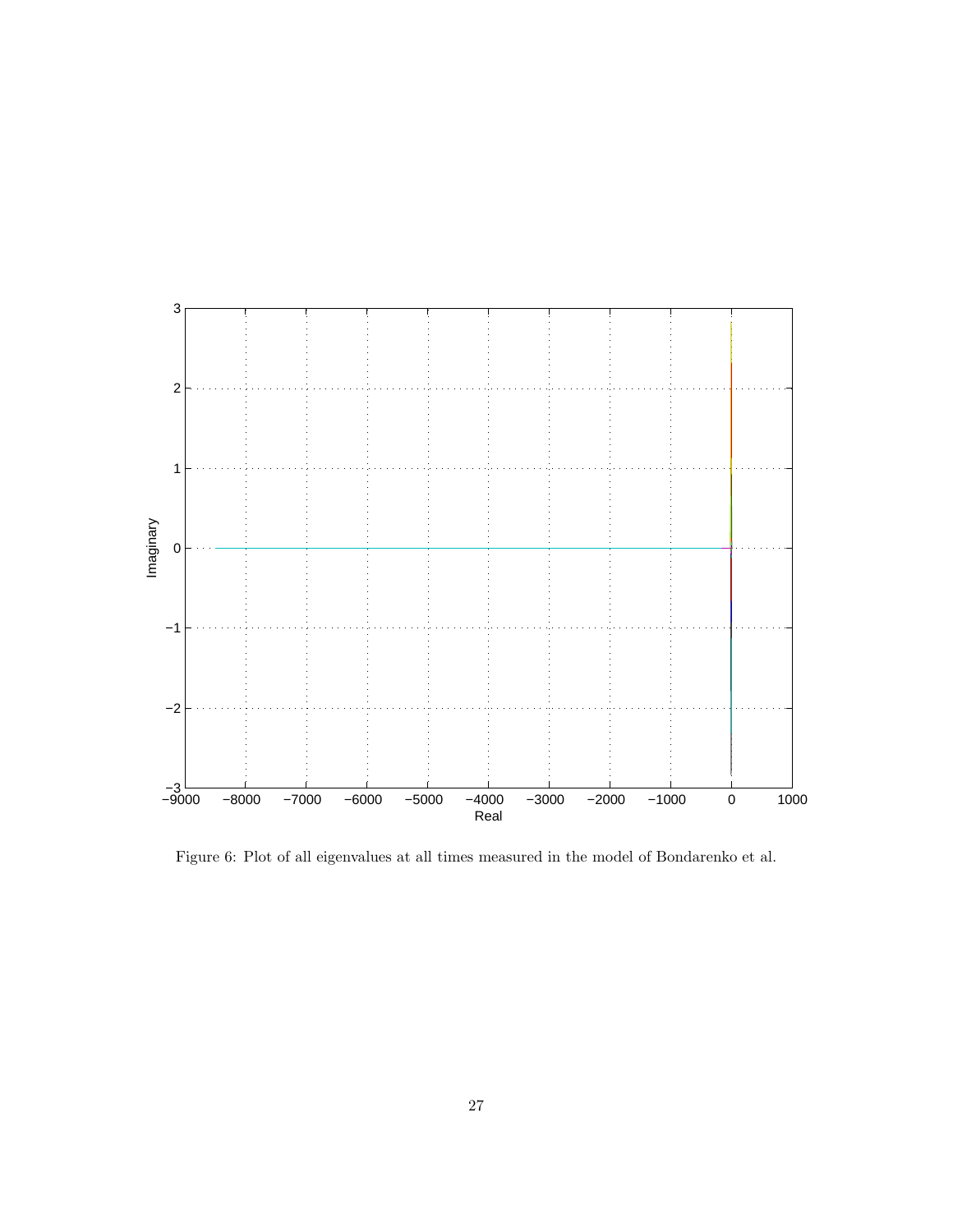

Figure 7: Extreme real eigenvalues in the model of Courtemanche et al.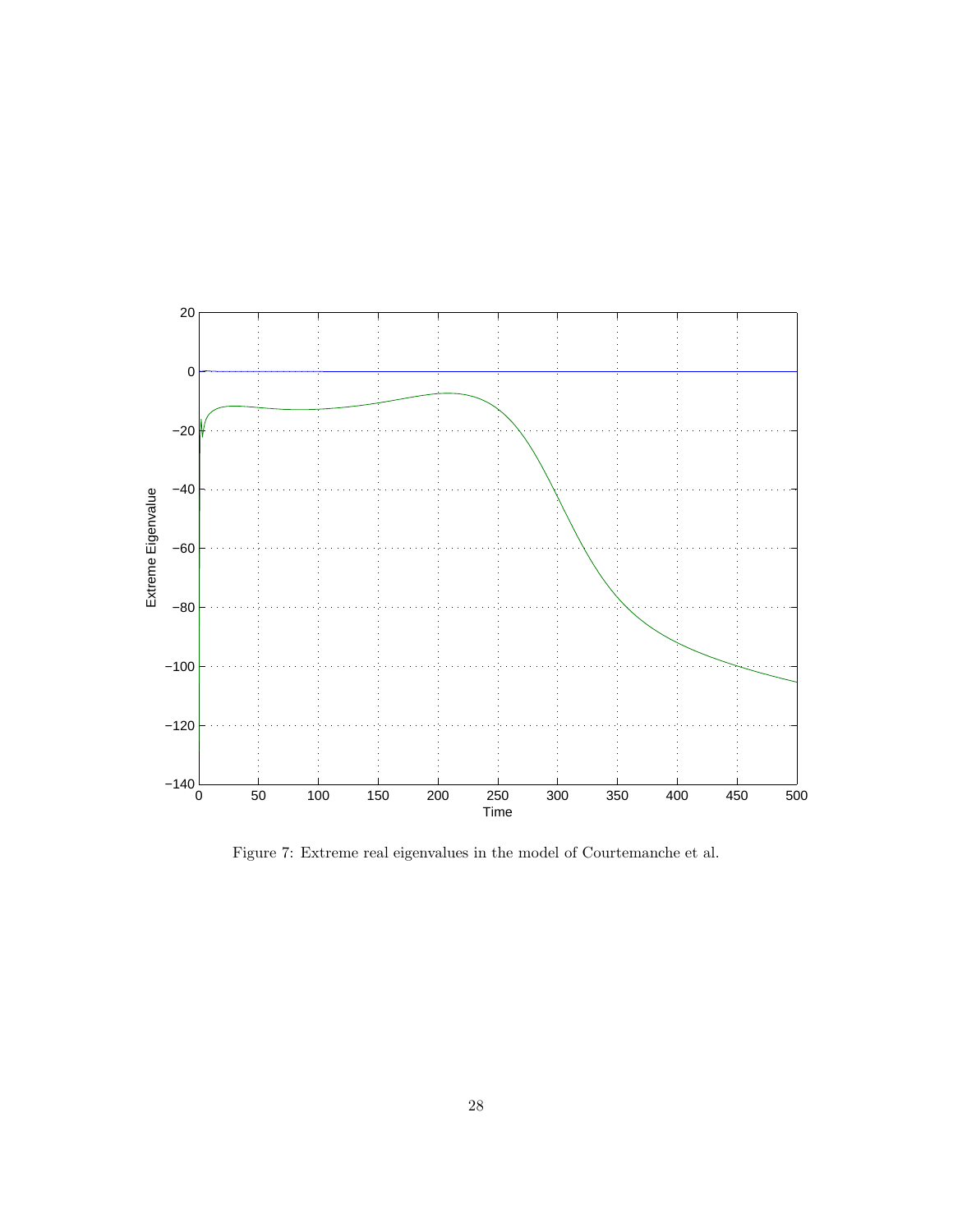

Figure 8: Extreme imaginary eigenvalues in the model of Courtemanche et al.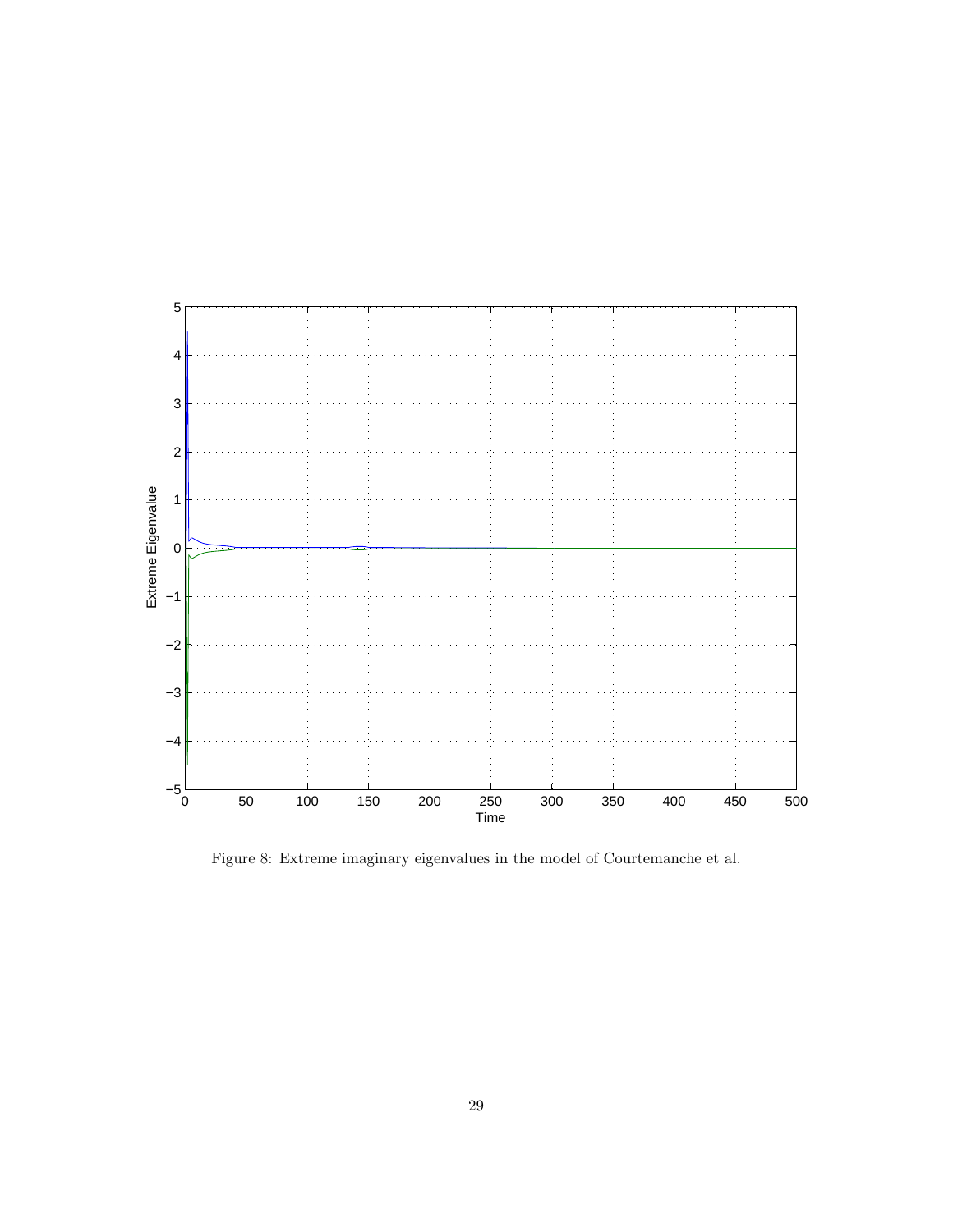

Figure 9: Extreme values of eigenvalues over time in the model of Courtemanche et al.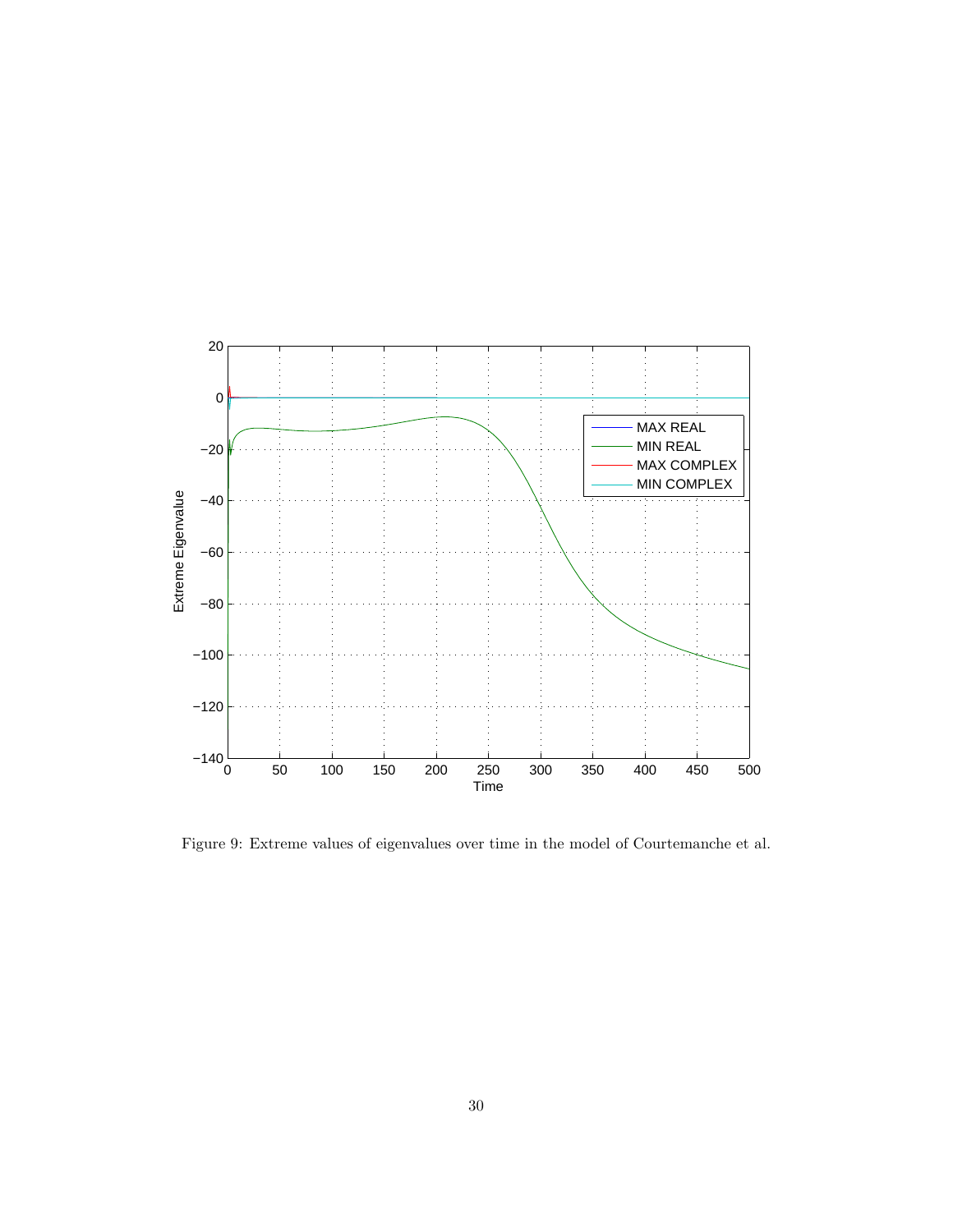

Figure 10: Plot of all eigenvalues at all times measured in the model of Courtemanche et al.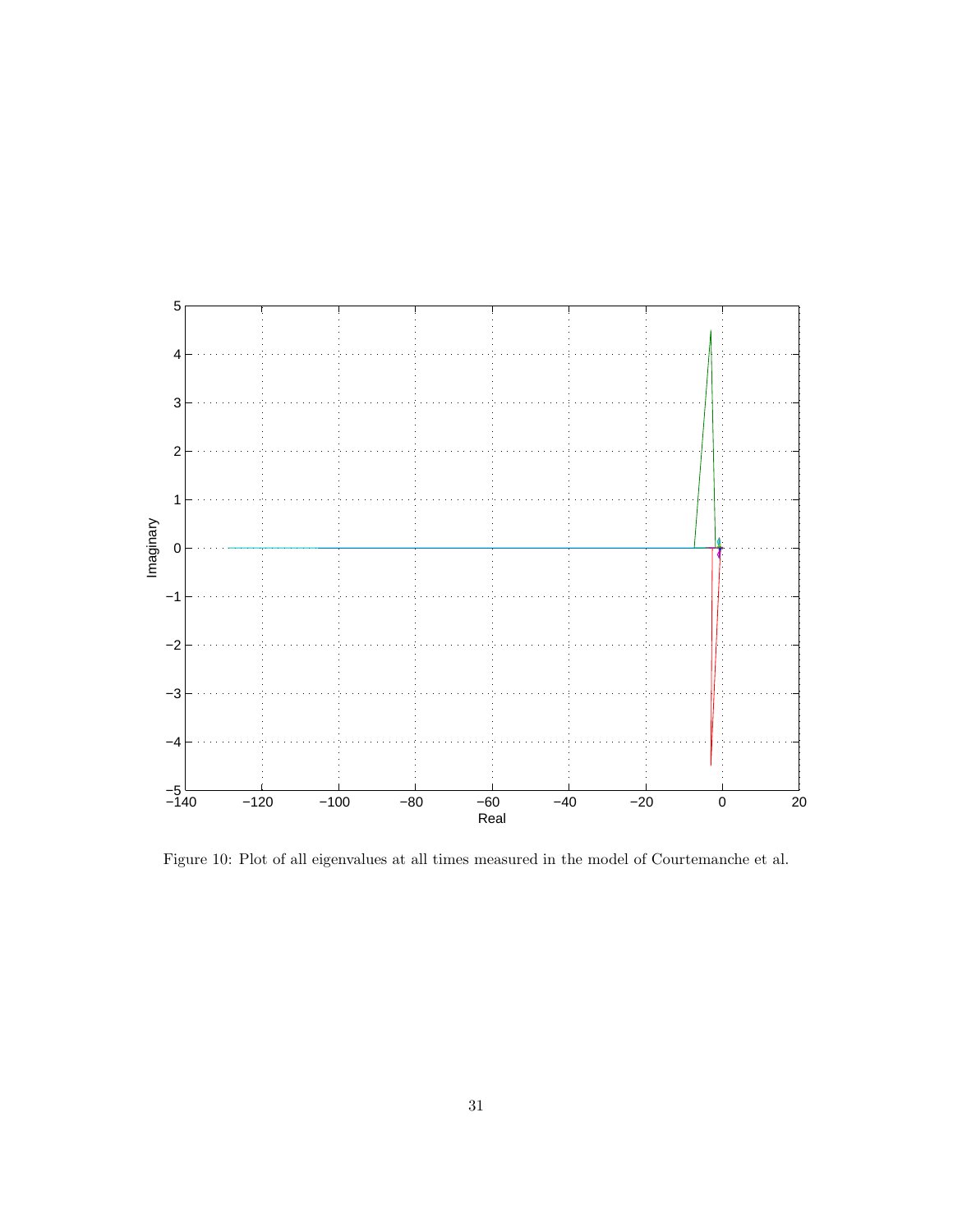

Figure 11: Extreme real eigenvalues in the model of Demir et al. (1994).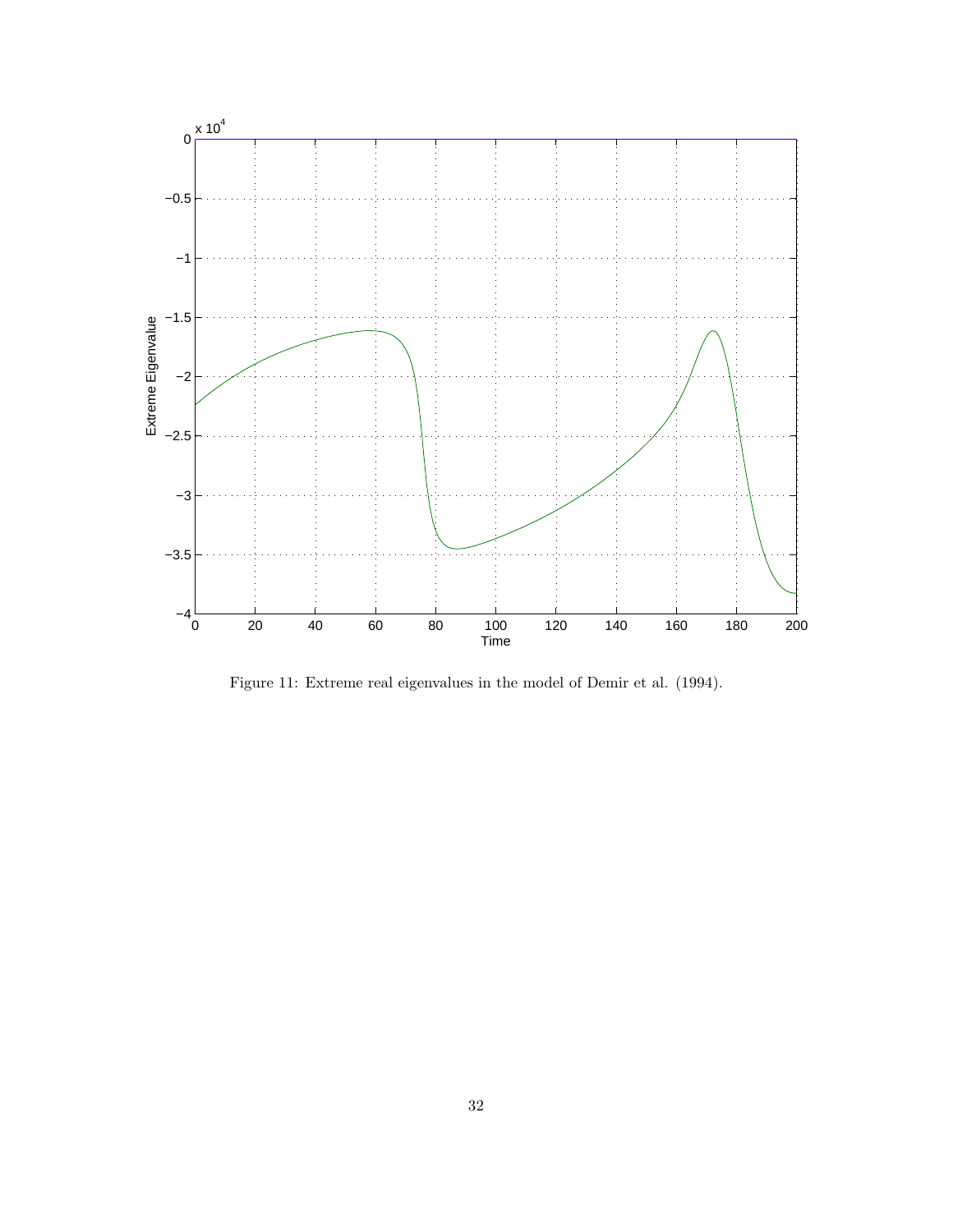

Figure 12: Extreme imaginary eigenvalues in the model of Demir et al. (1994).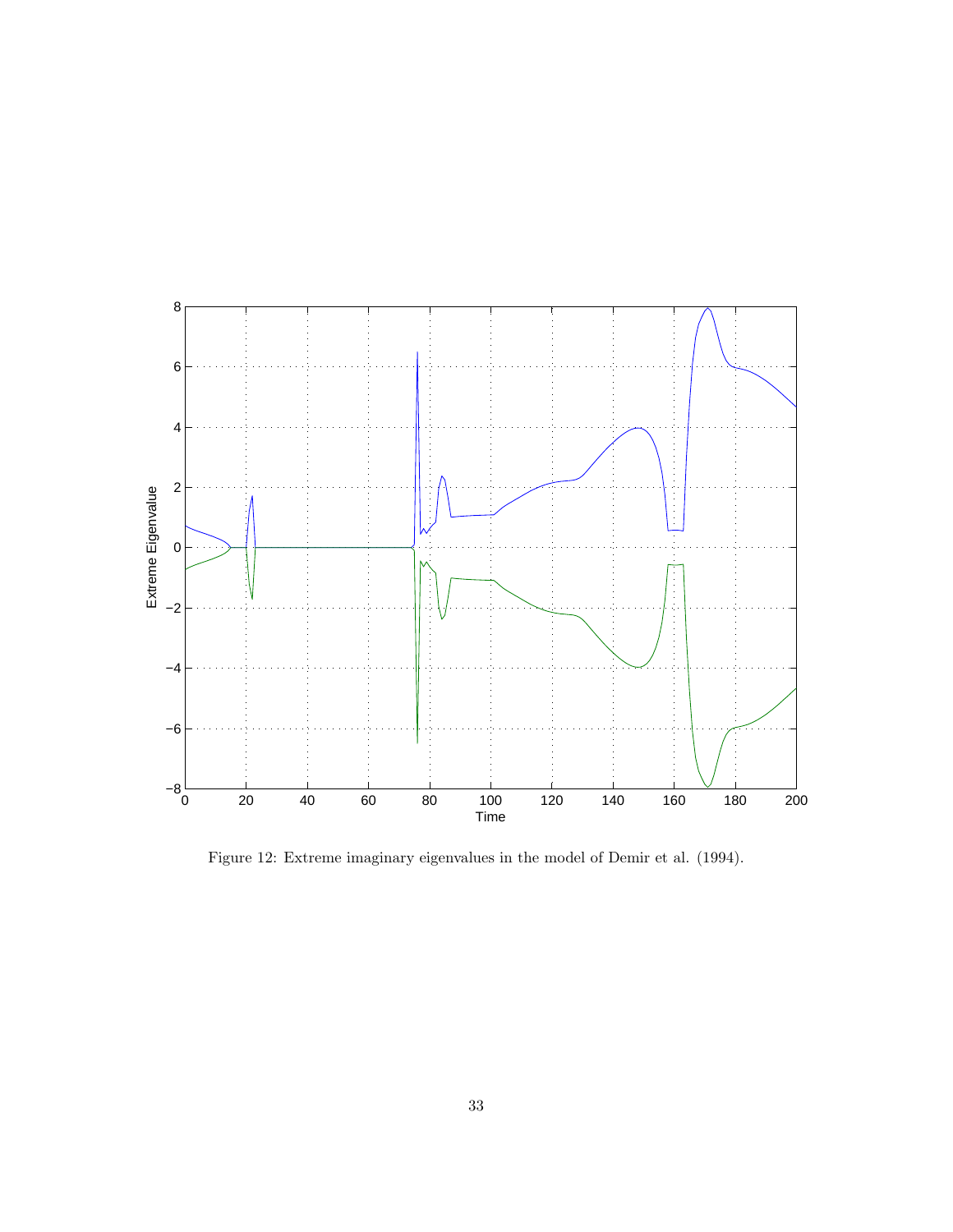

Figure 13: Extreme values of eigenvalues over time in the model of Demir et al. (1994).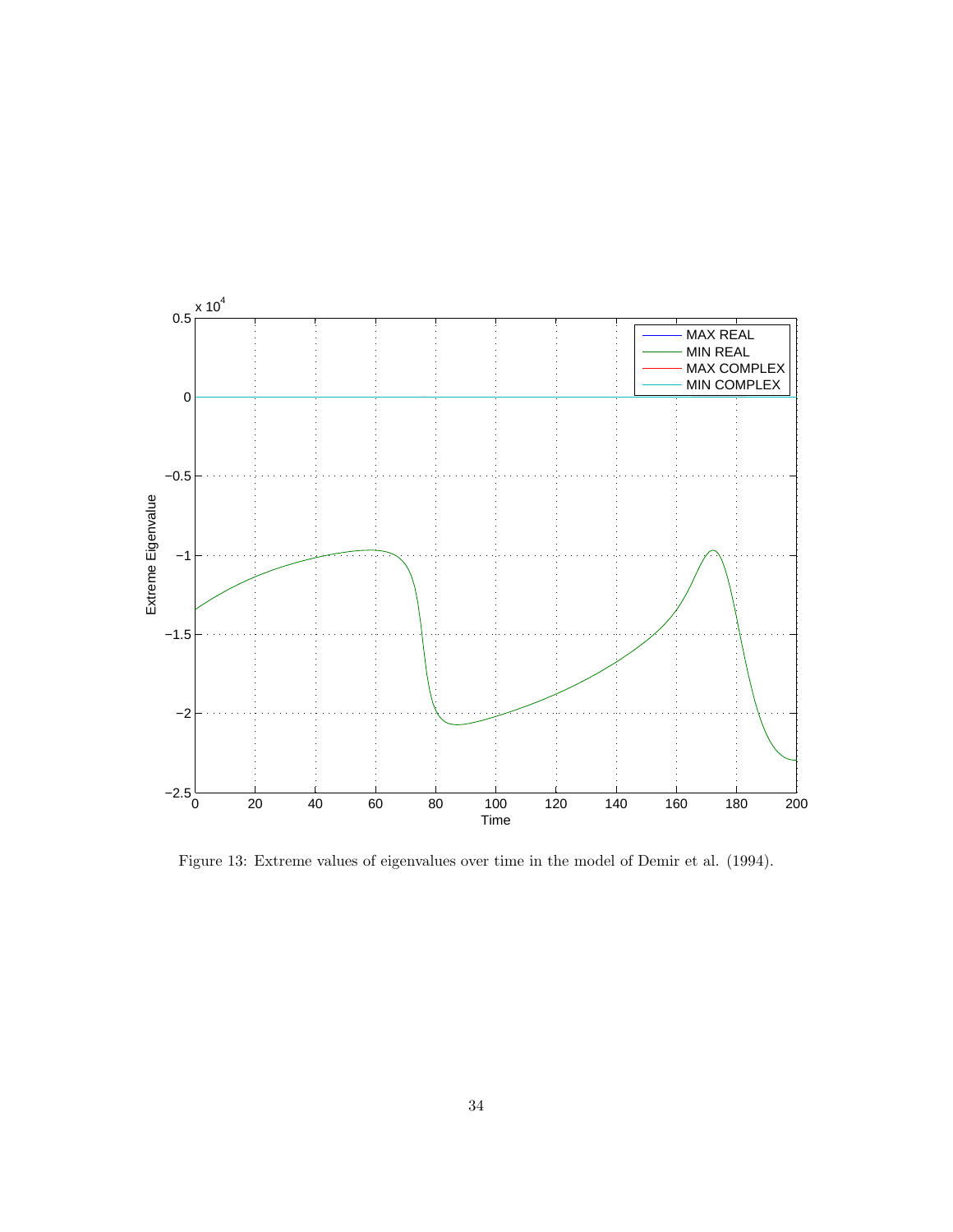

Figure 14: Plot of all eigenvalues at all times measured in the model of Demir et al. (1994).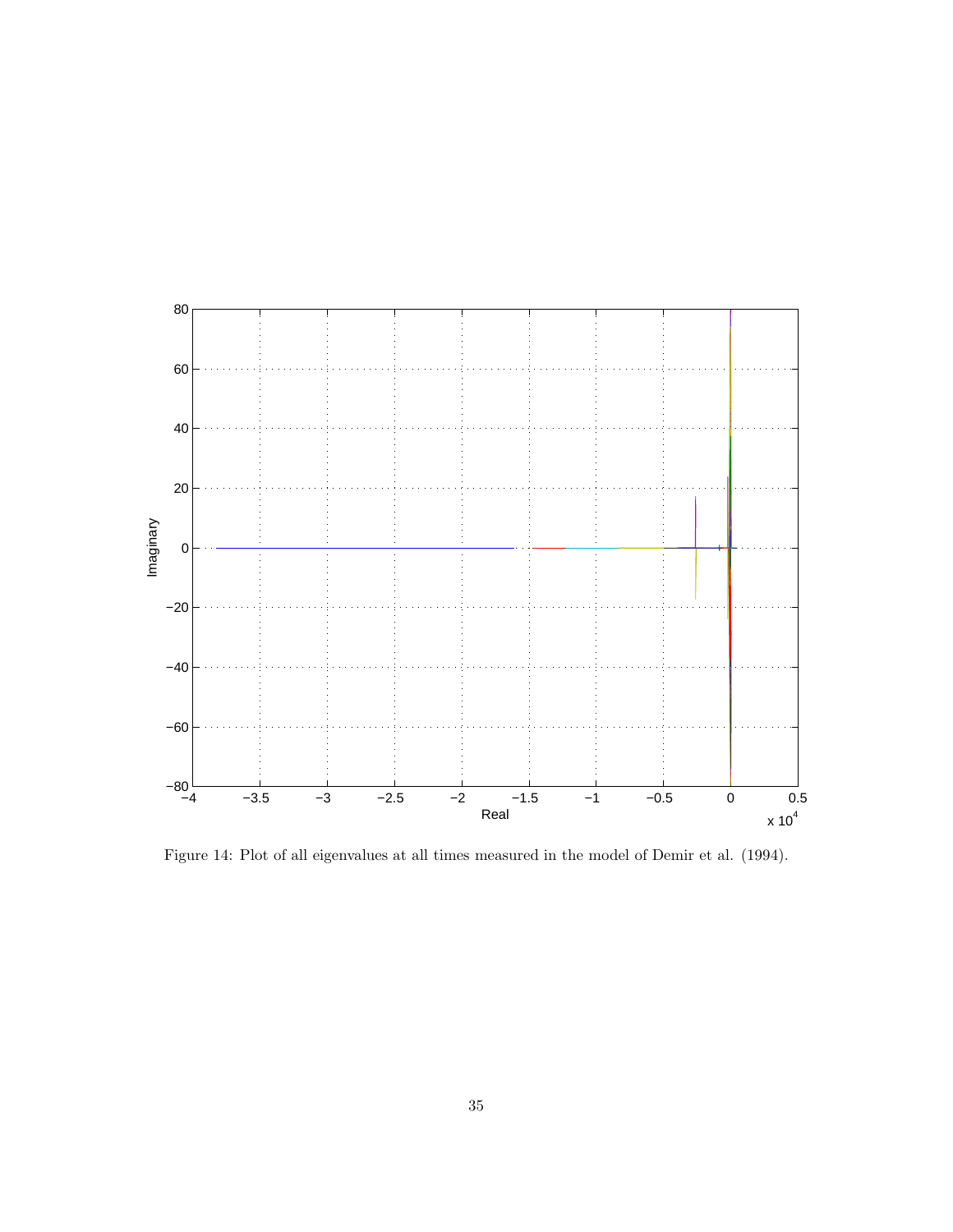

Figure 15: Extreme real eigenvalues in the model of Demir et al. (1999).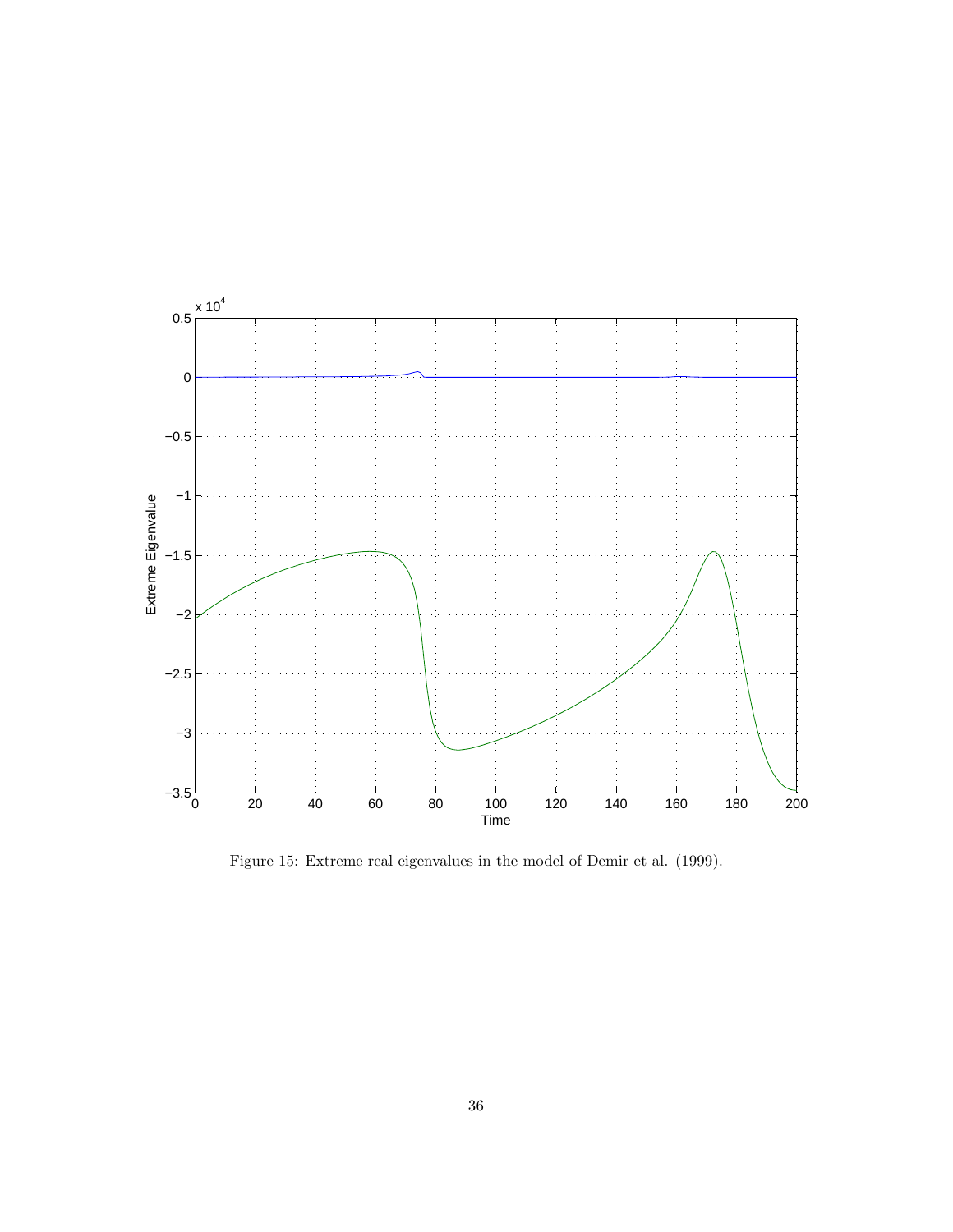

Figure 16: Extreme imaginary eigenvalues in the model of Demir et al. (1999).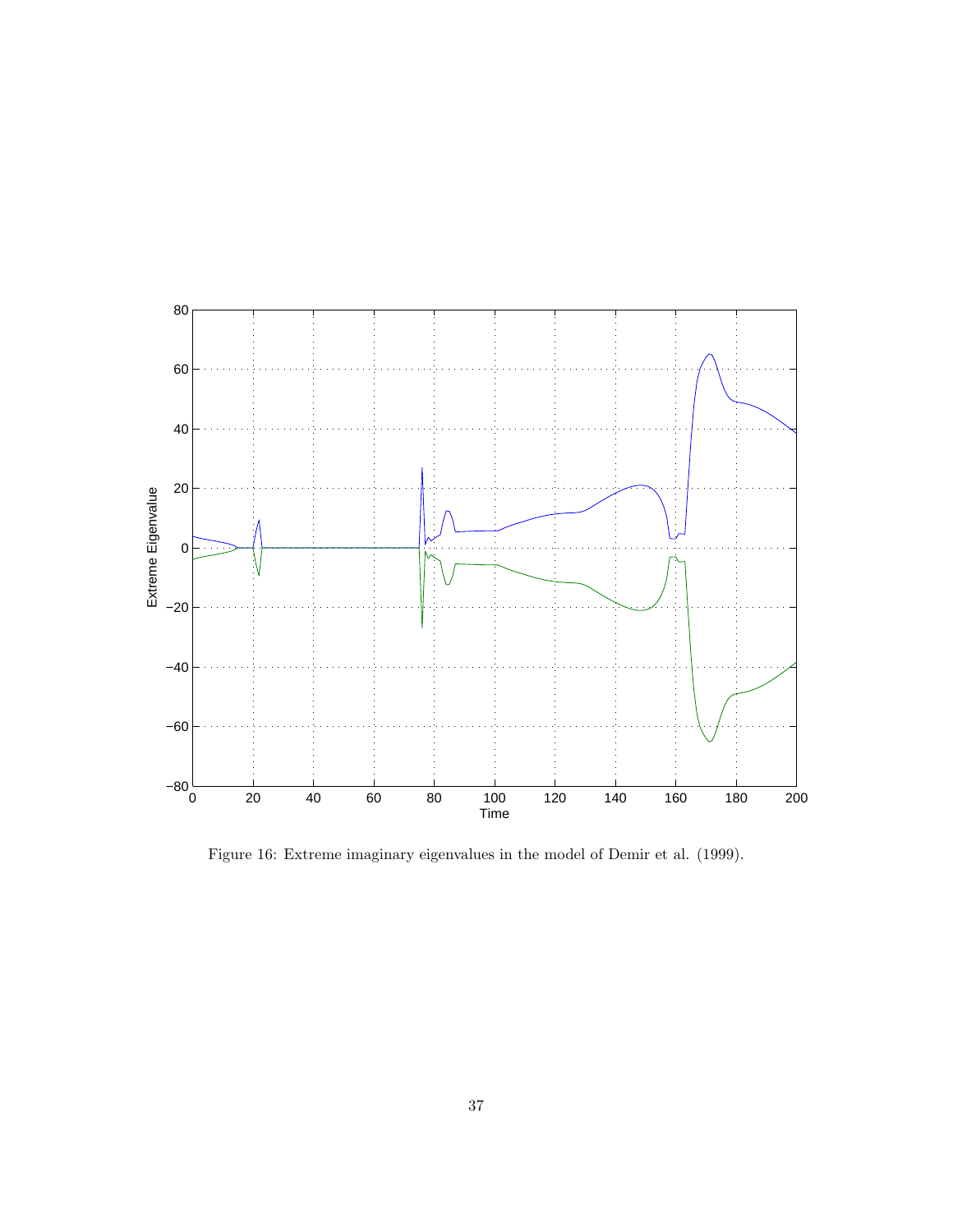

Figure 17: Extreme values of eigenvalues over time in the model of Demir et al. (1999).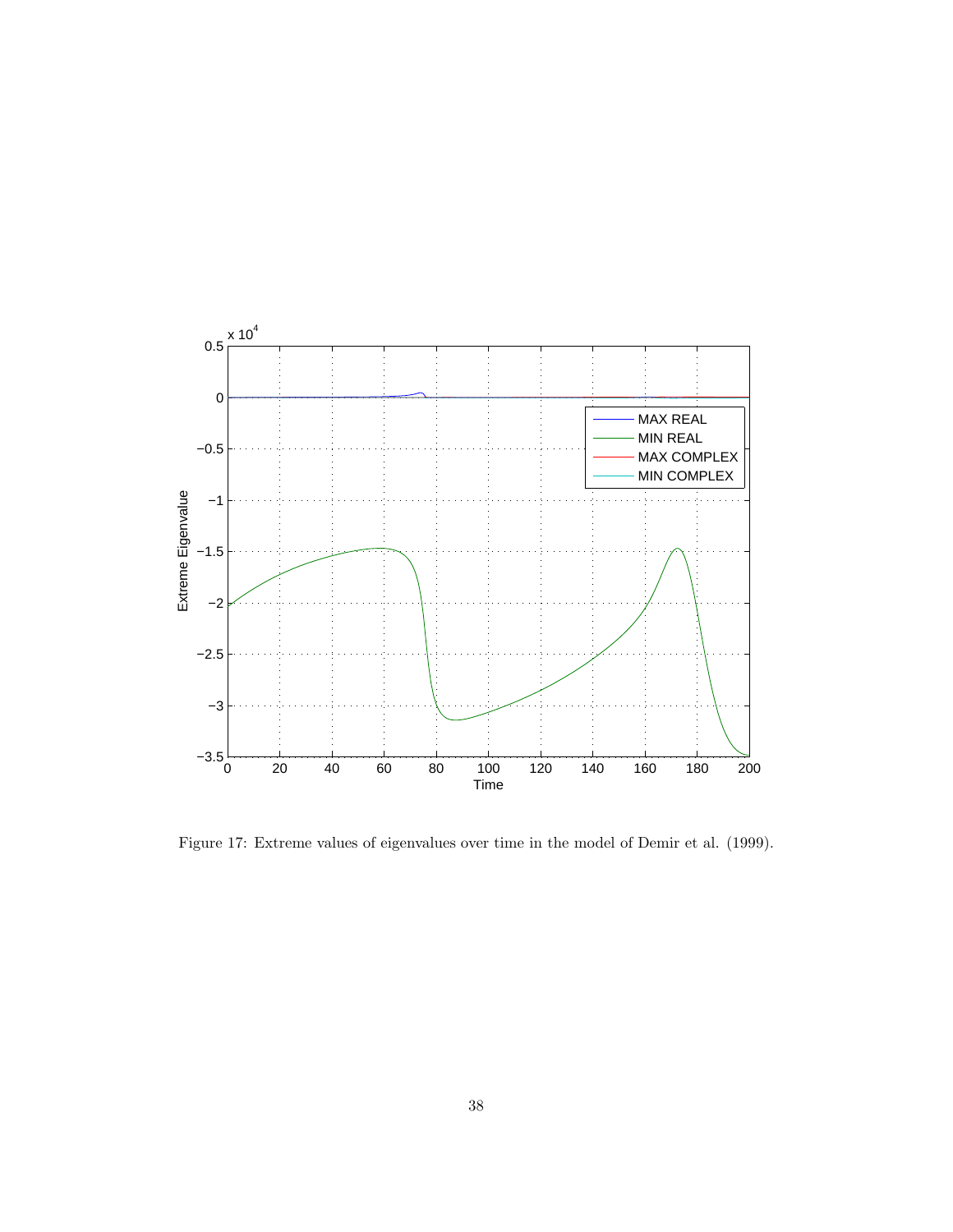

Figure 18: Plot of all eigenvalues at all times measured in the model of Demir et al. (1999).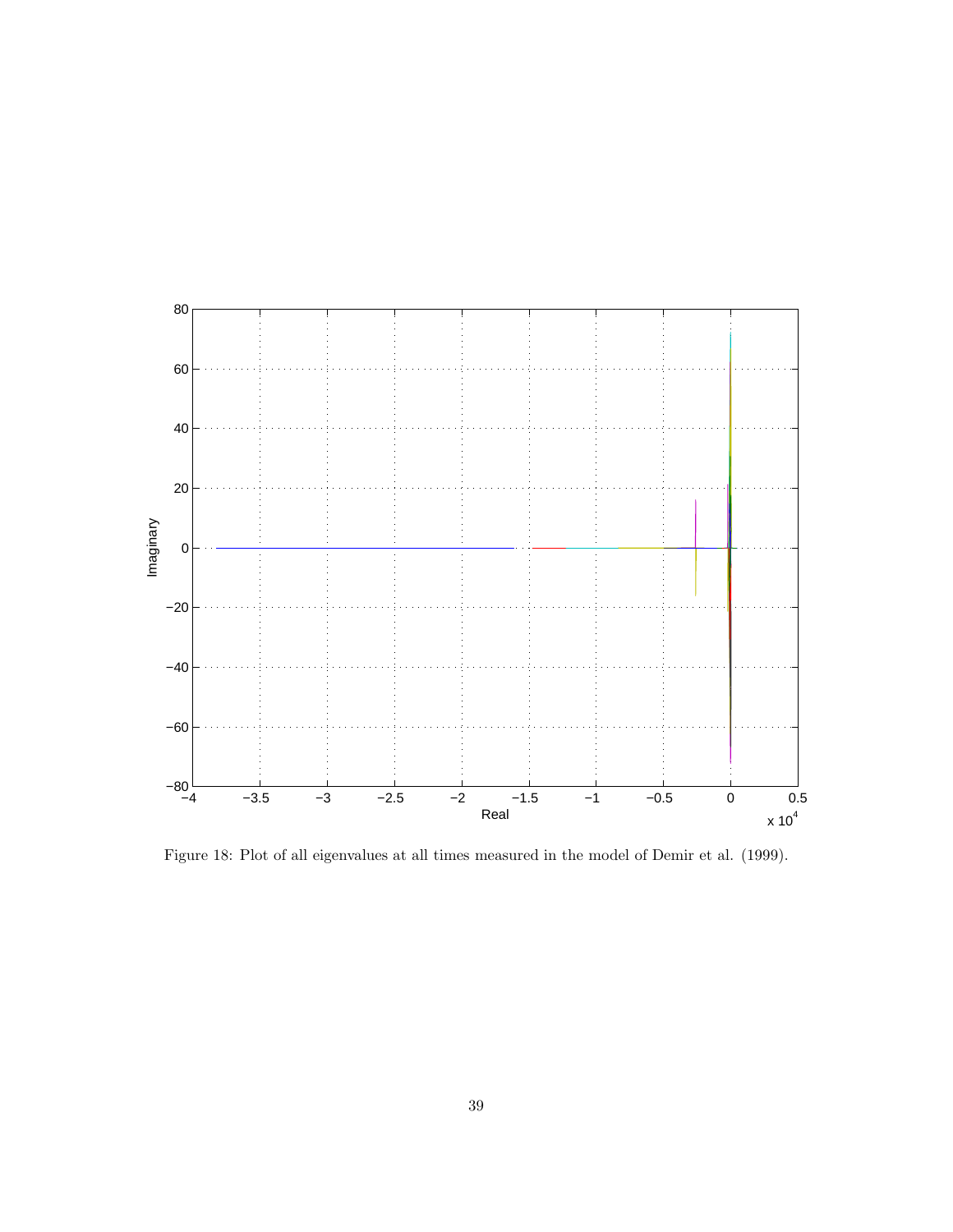

Figure 19: Extreme real eigenvalues in the DiFrancesco–Noble model (1985)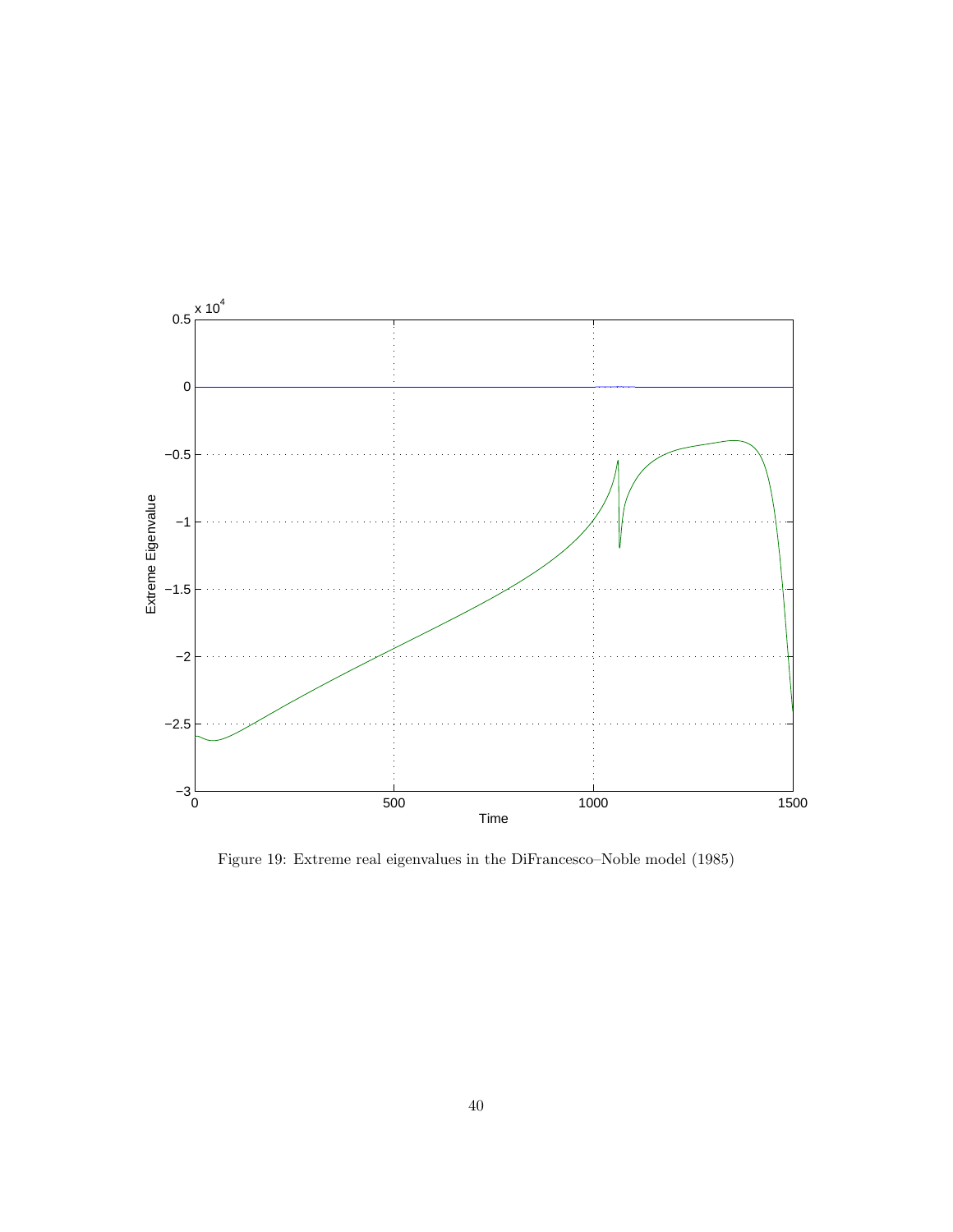

Figure 20: Extreme imaginary eigenvalues in the DiFrancesco–Noble model (1985).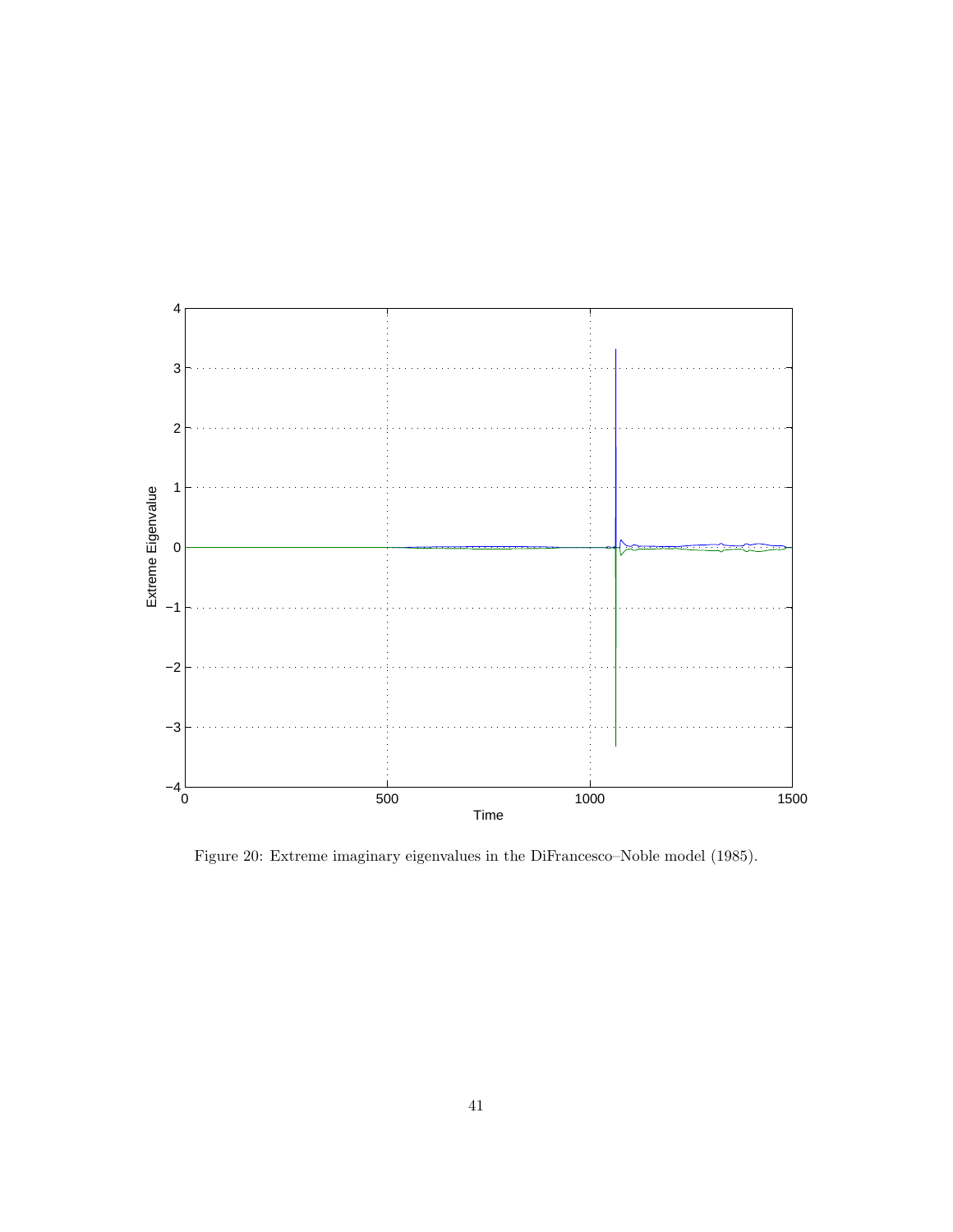

Figure 21: Extreme values of eigenvalues over time in the DiFrancesco–Noble model (1985).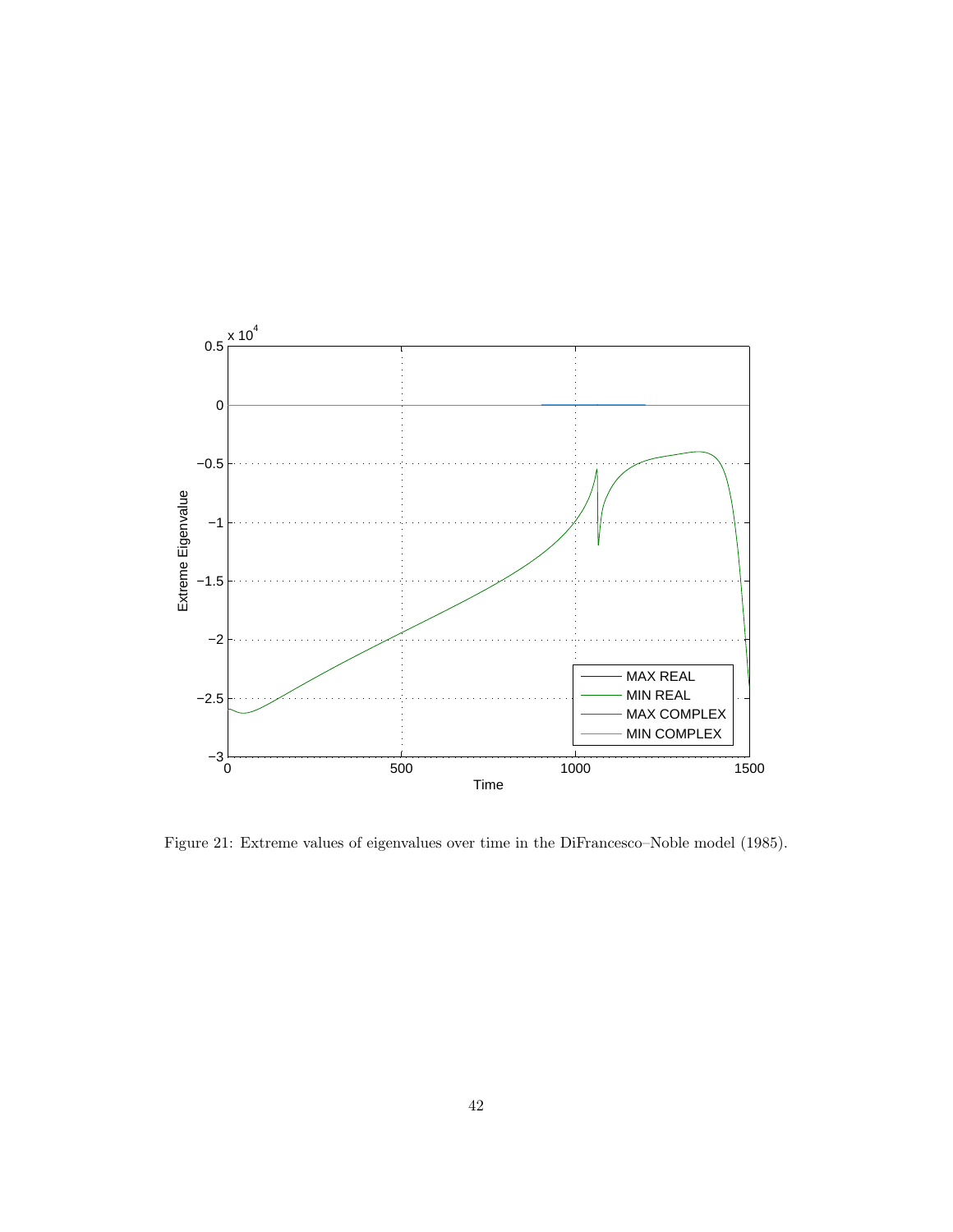

Figure 22: Plot of all eigenvalues at all times measured in the DiFrancesco–Noble model (1985).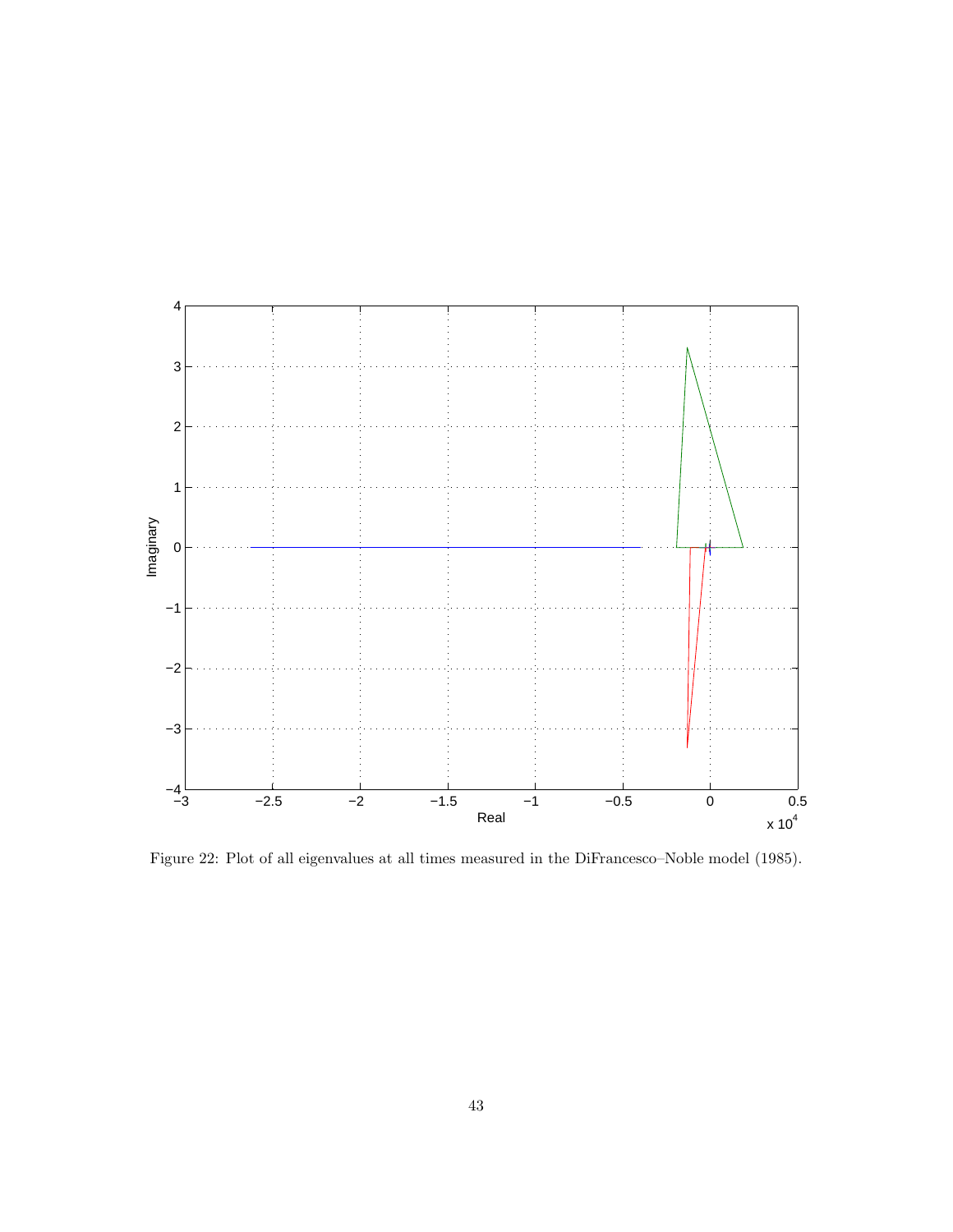

Figure 23: Extreme real eigenvalues in the model of Dokos et al.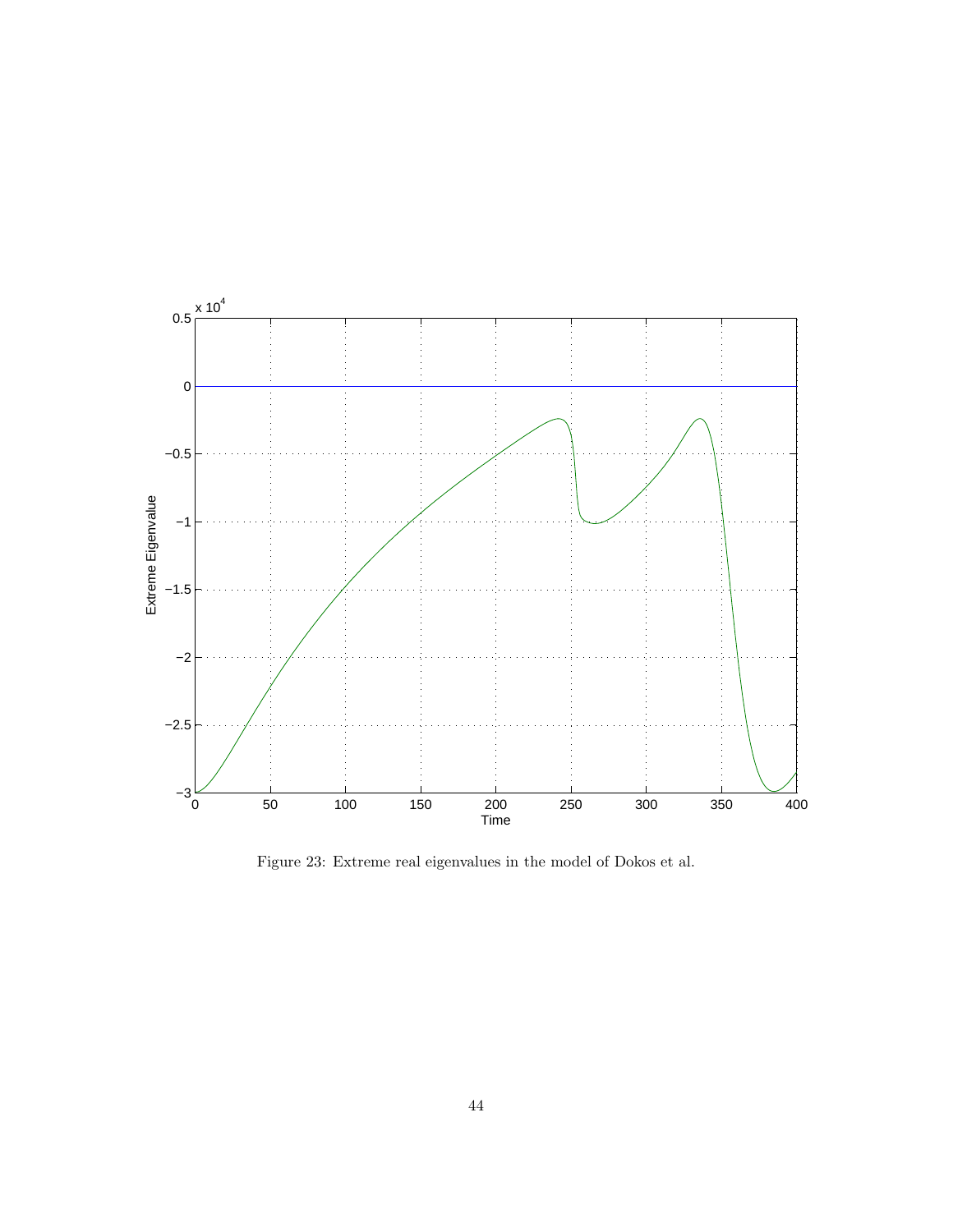

Figure 24: Extreme imaginary eigenvalues in the model of Dokos et al.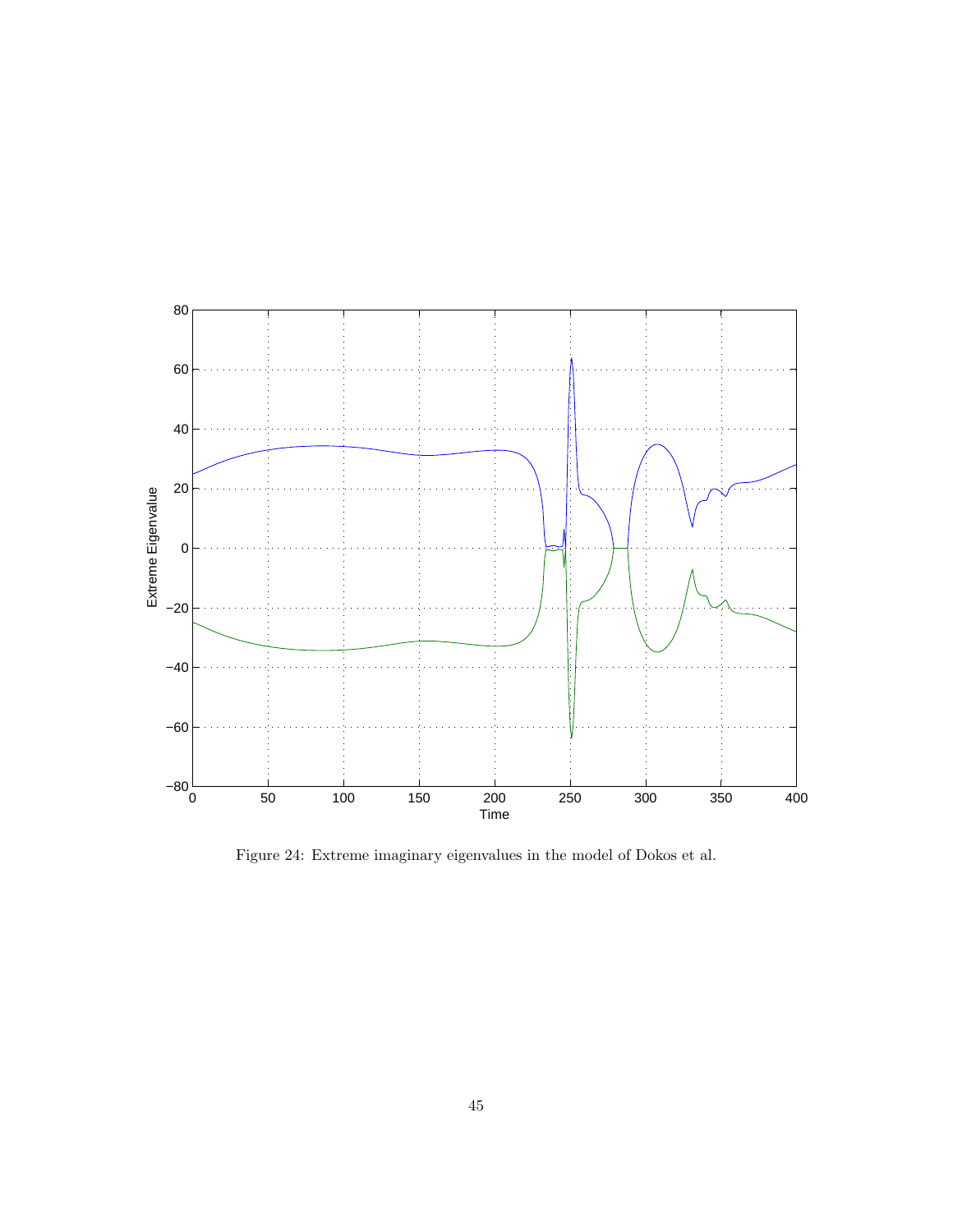

Figure 25: Extreme values of eigenvalues over time in the model of Dokos et al.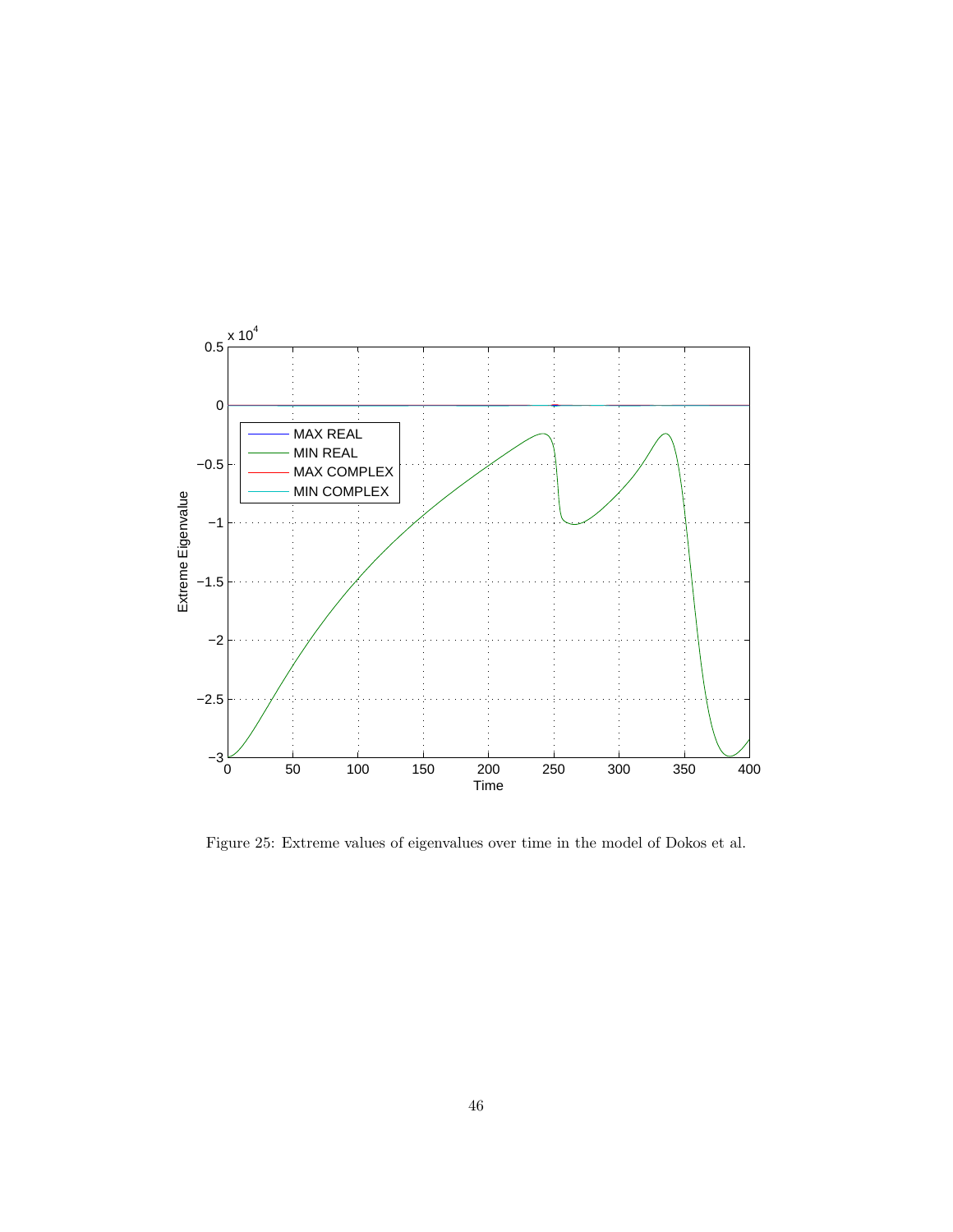

Figure 26: Plot of all eigenvalues at all times measured in the model of Dokos et al.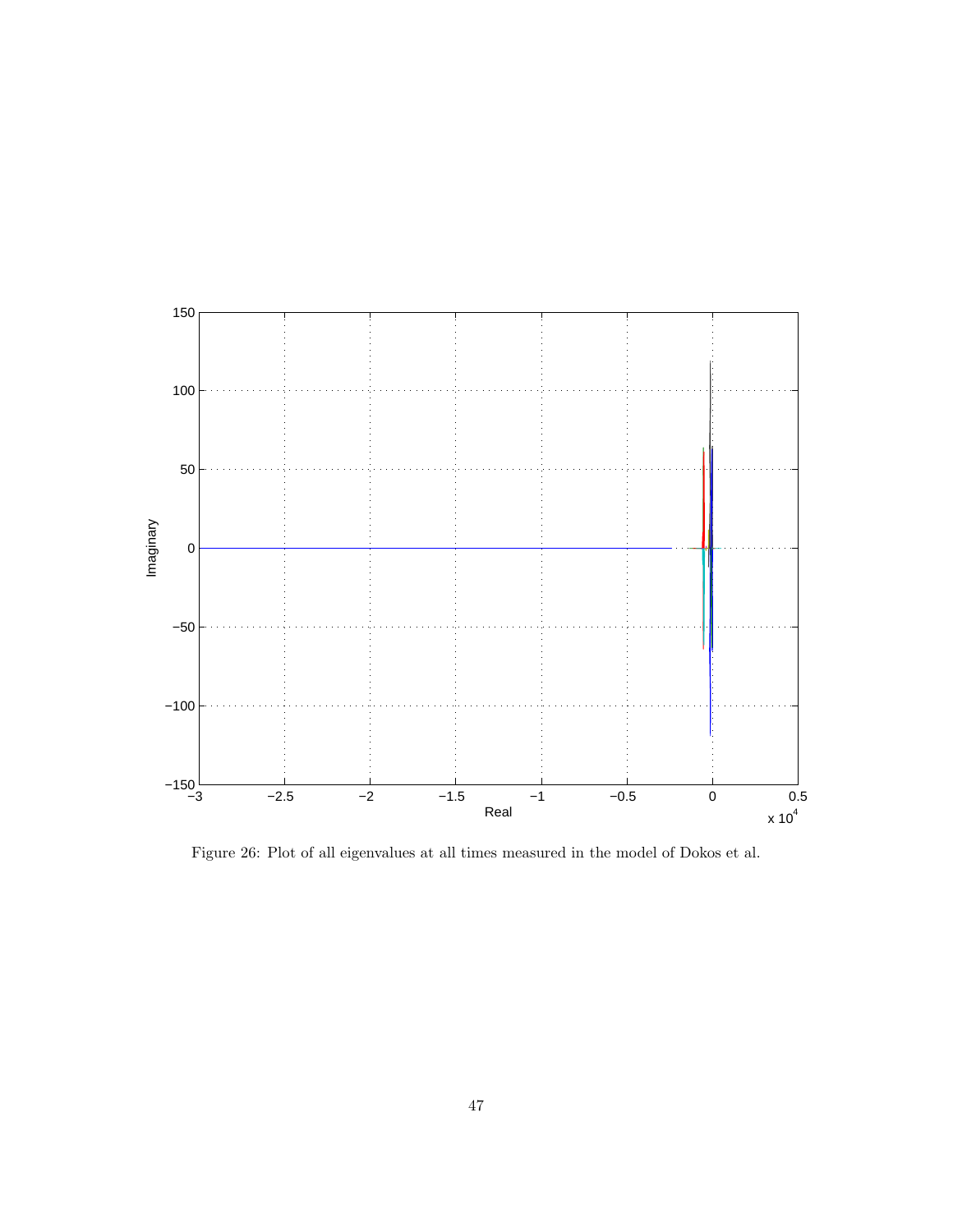

Figure 27: Extreme real eigenvalues in the Faber–Rudy model (2000).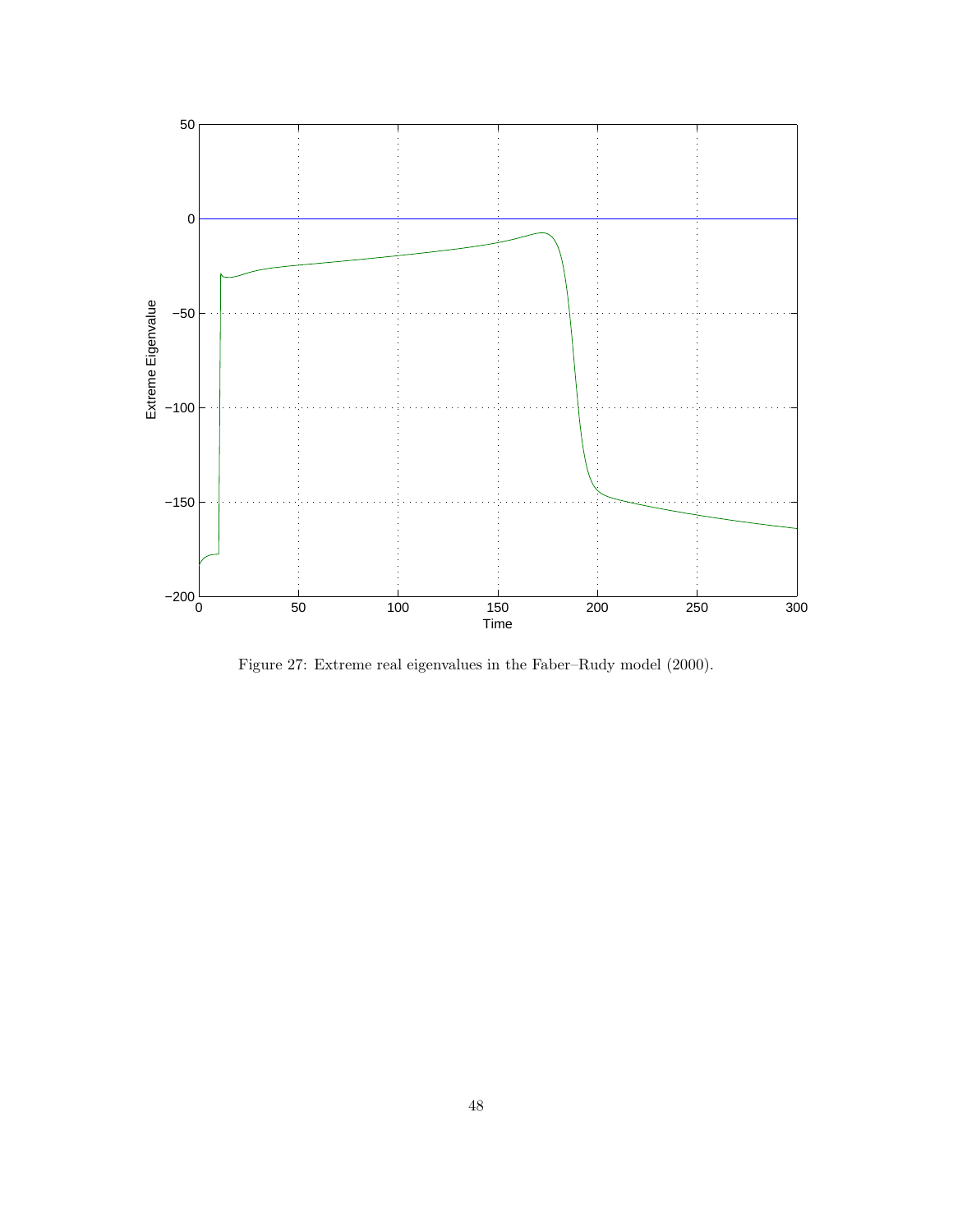

Figure 28: Plot of all eigenvalues at all times measured in the Faber–Rudy model (2000).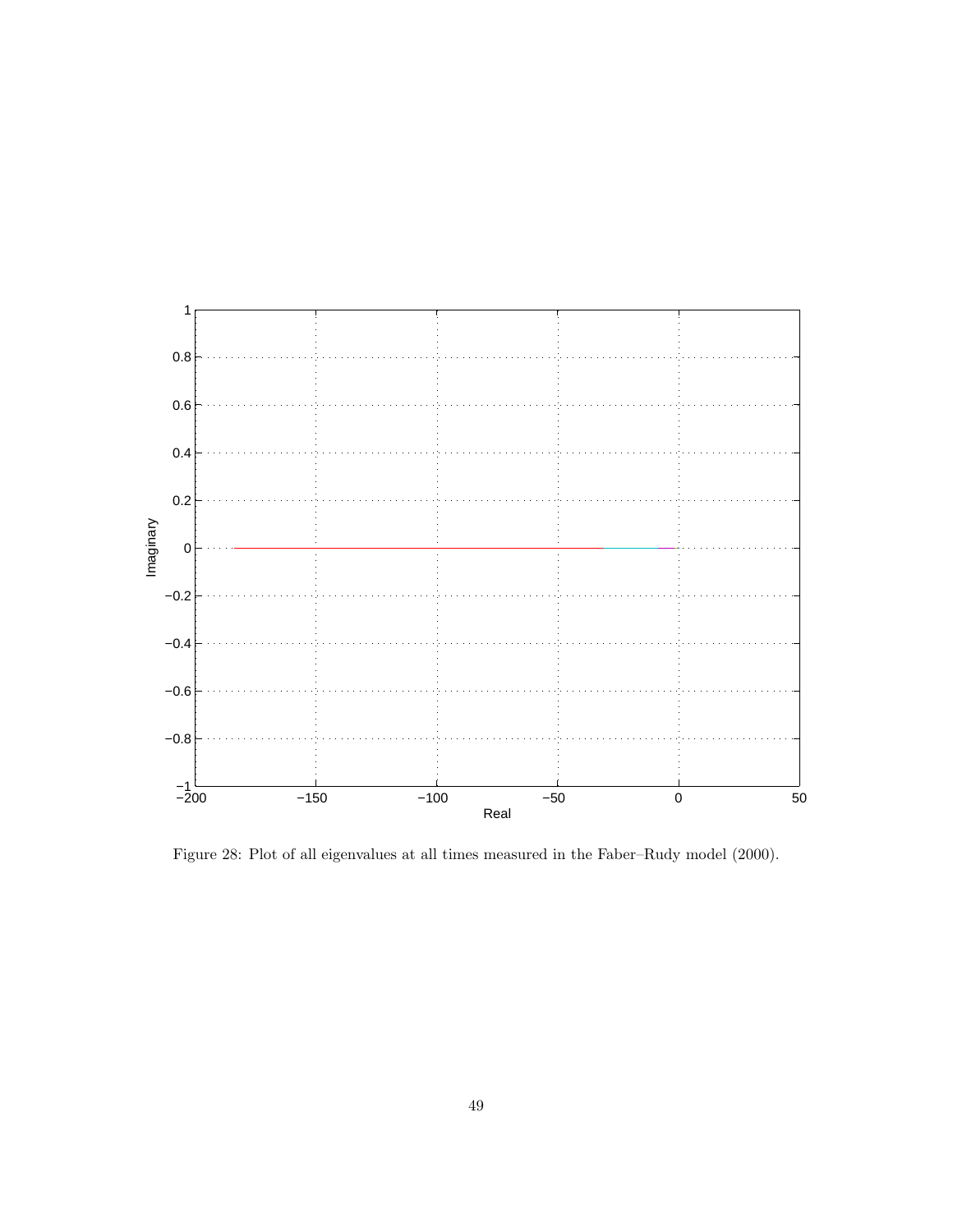

Figure 29: Extreme real eigenvalues in the FitzHugh-Nagumo model (1961).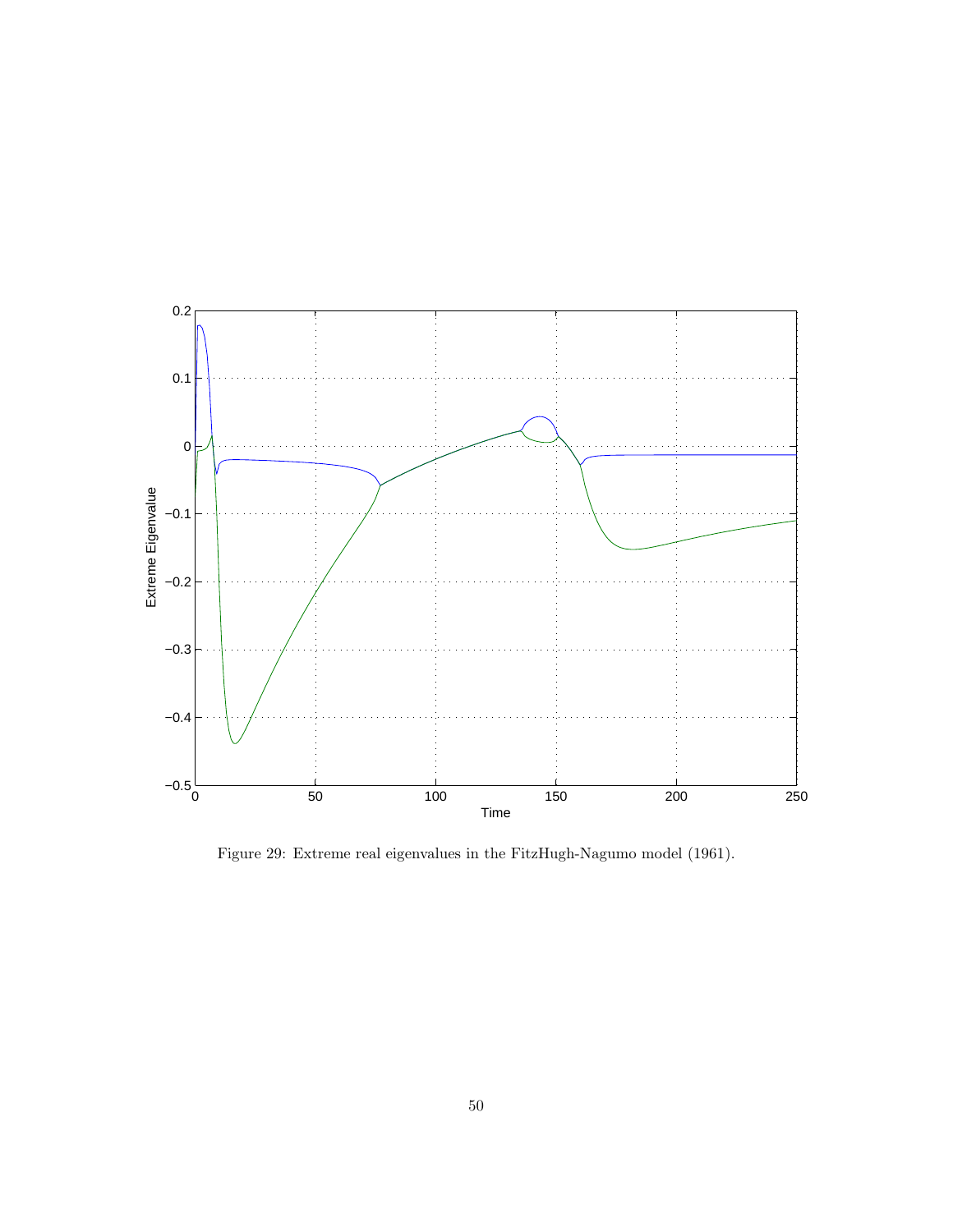

Figure 30: Extreme imaginary eigenvalues in the FitzHugh-Nagumo model (1961).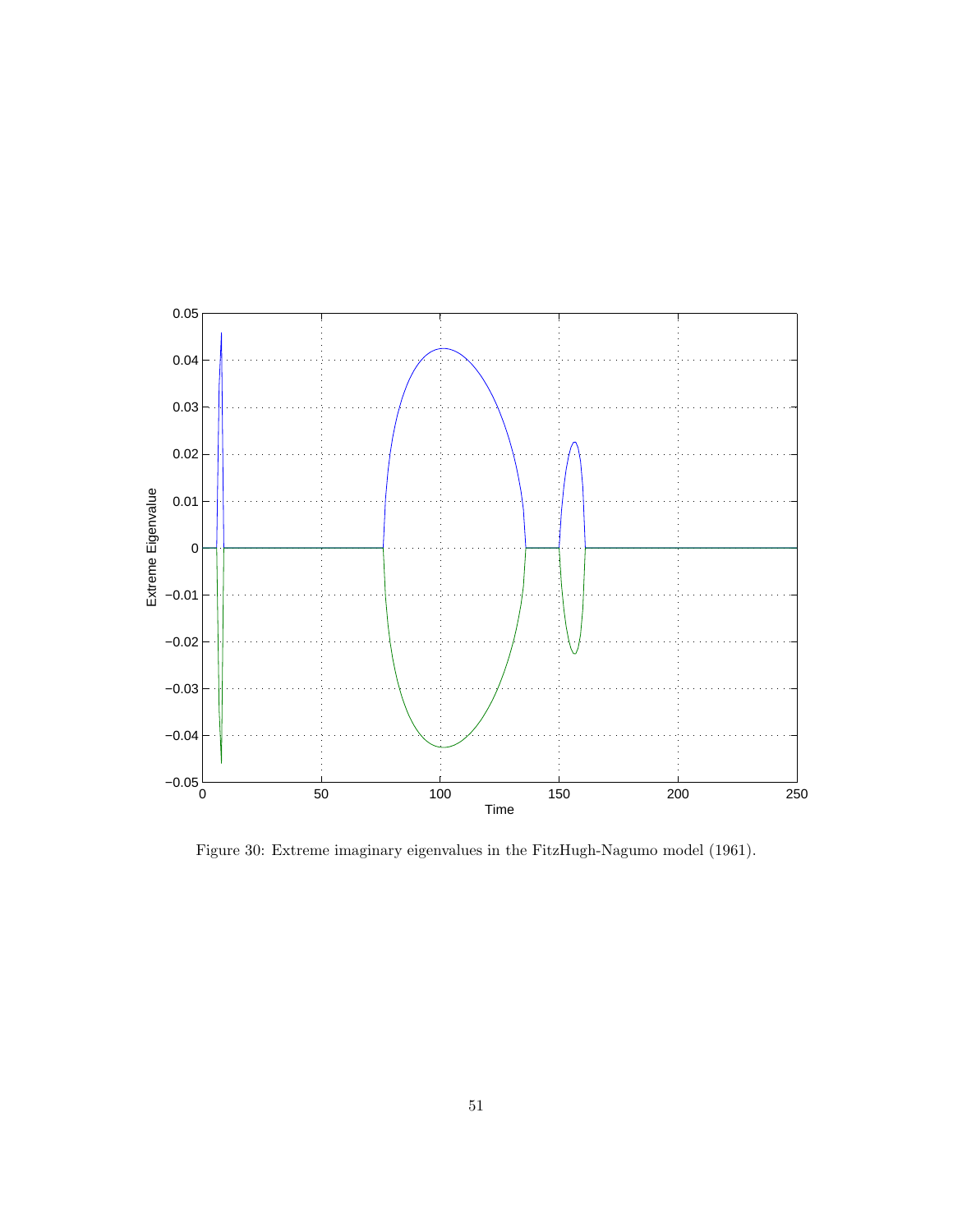

Figure 31: Extreme values of eigenvalues over time in the FitzHugh-Nagumo model (1961).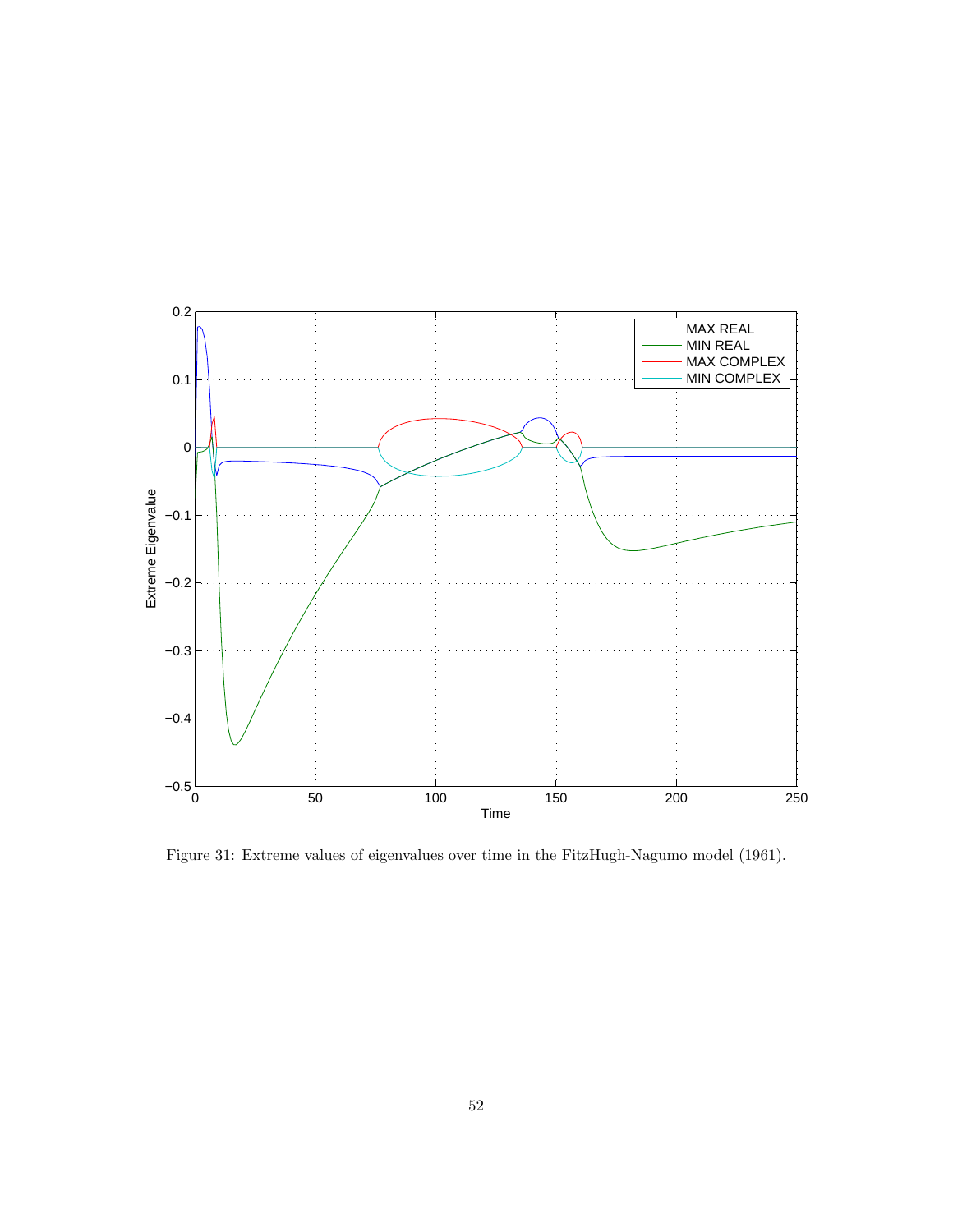

Figure 32: Plot of all eigenvalues at all times measured in the FitzHugh-Nagumo model (1961).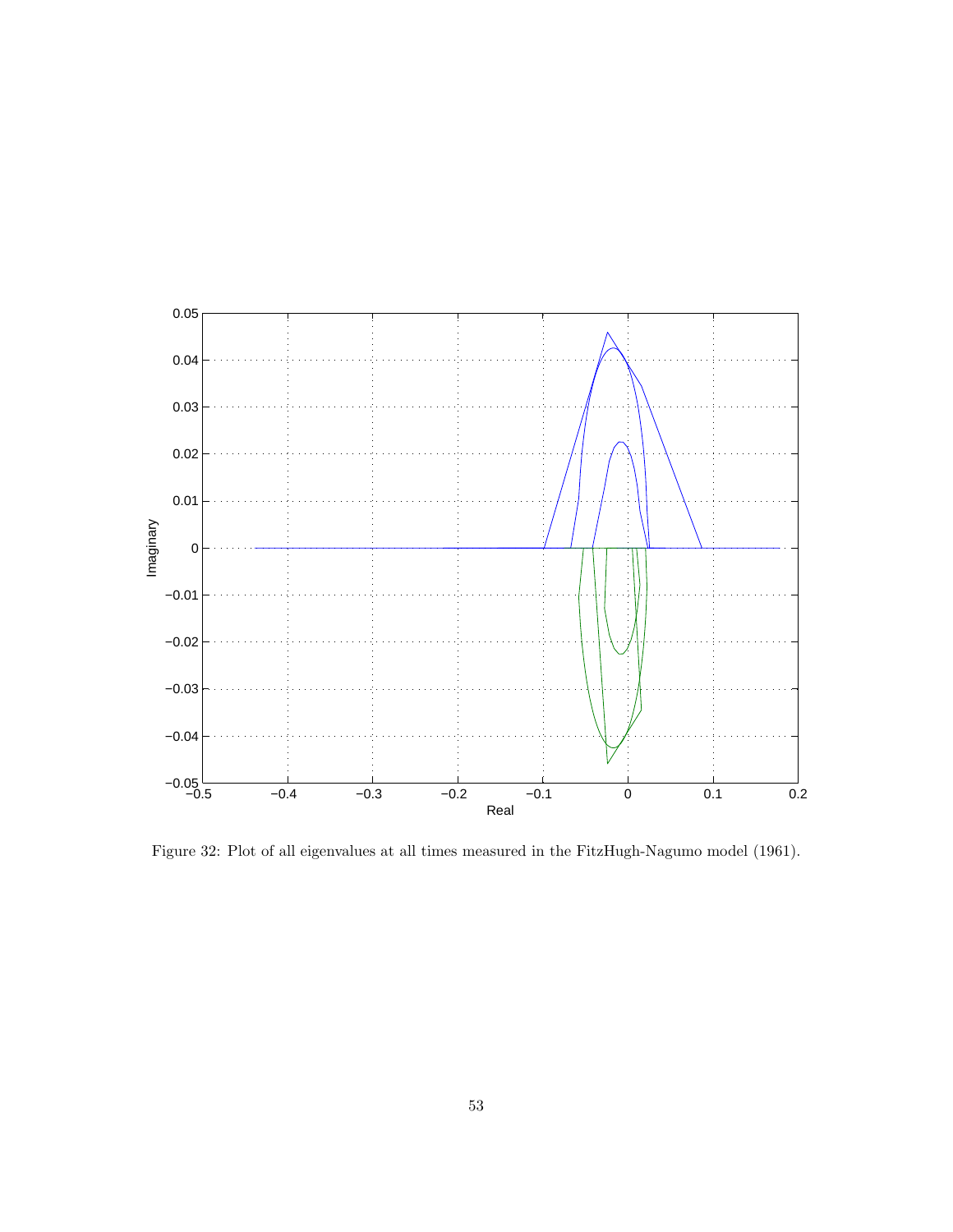

Figure 33: Extreme real eigenvalues in the model of Fox et al. (2002)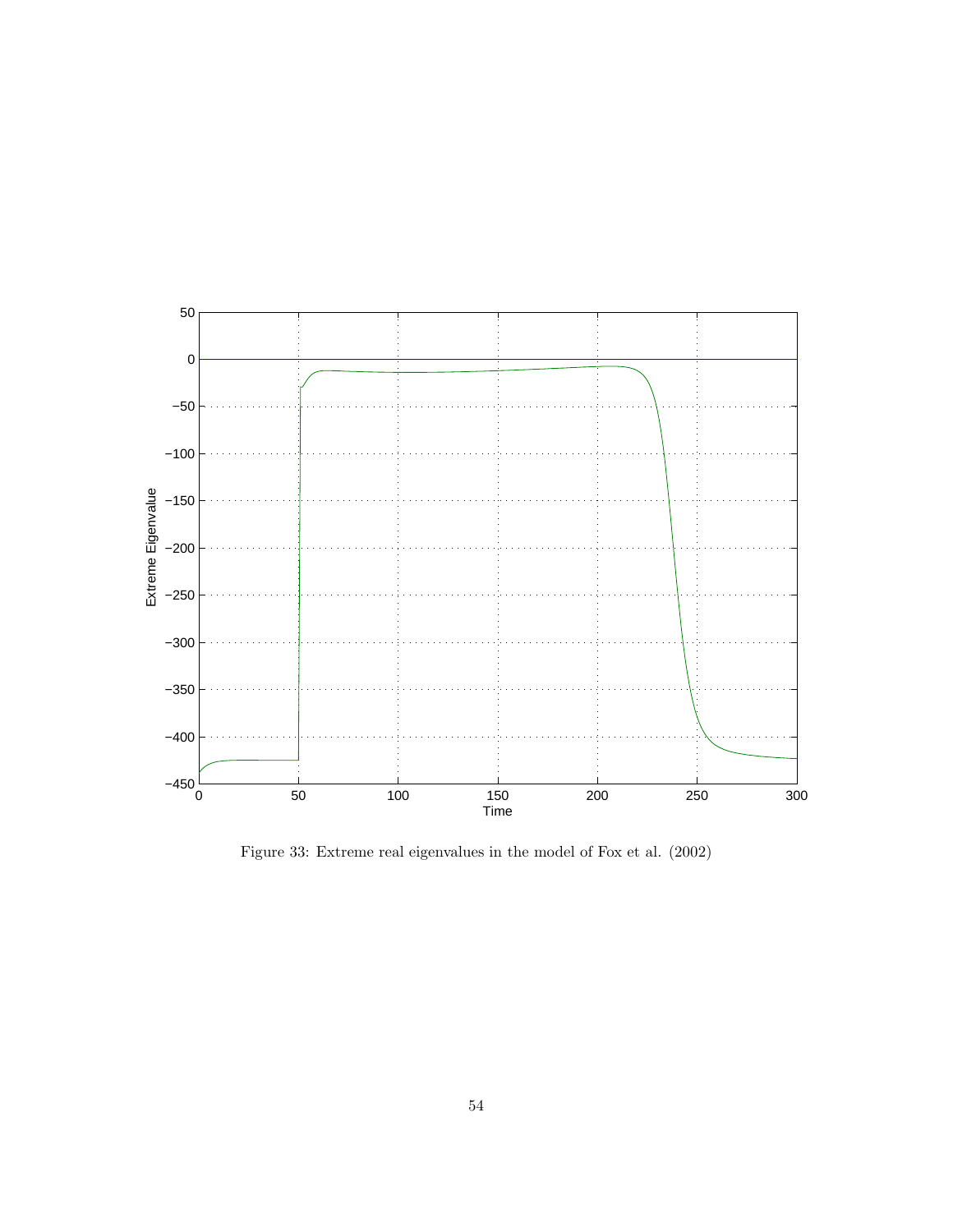

Figure 34: Extreme imaginary eigenvalues in the model of Fox et al. (2002).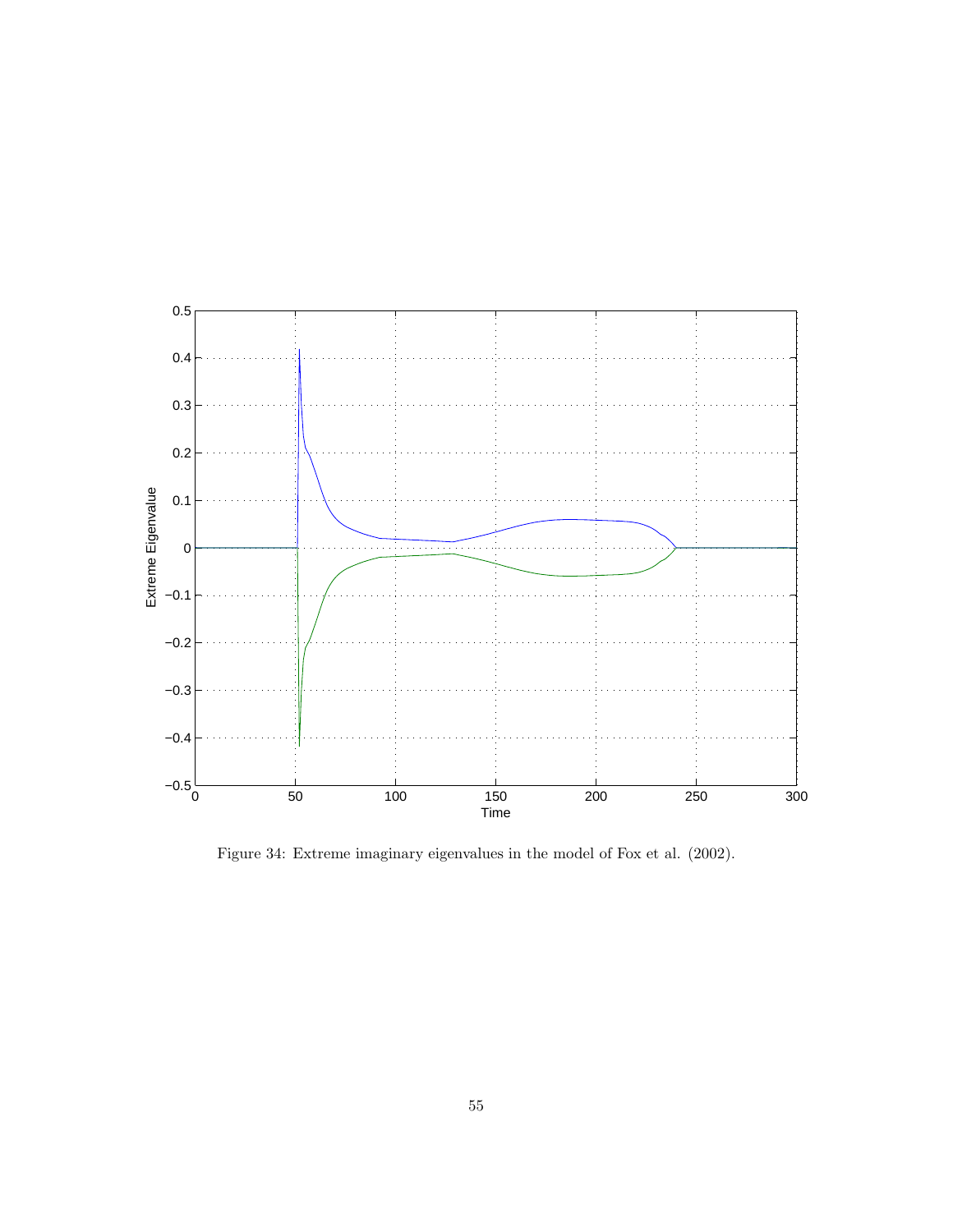

Figure 35: Extreme values of eigenvalues over time in the model of Fox et al. (2002).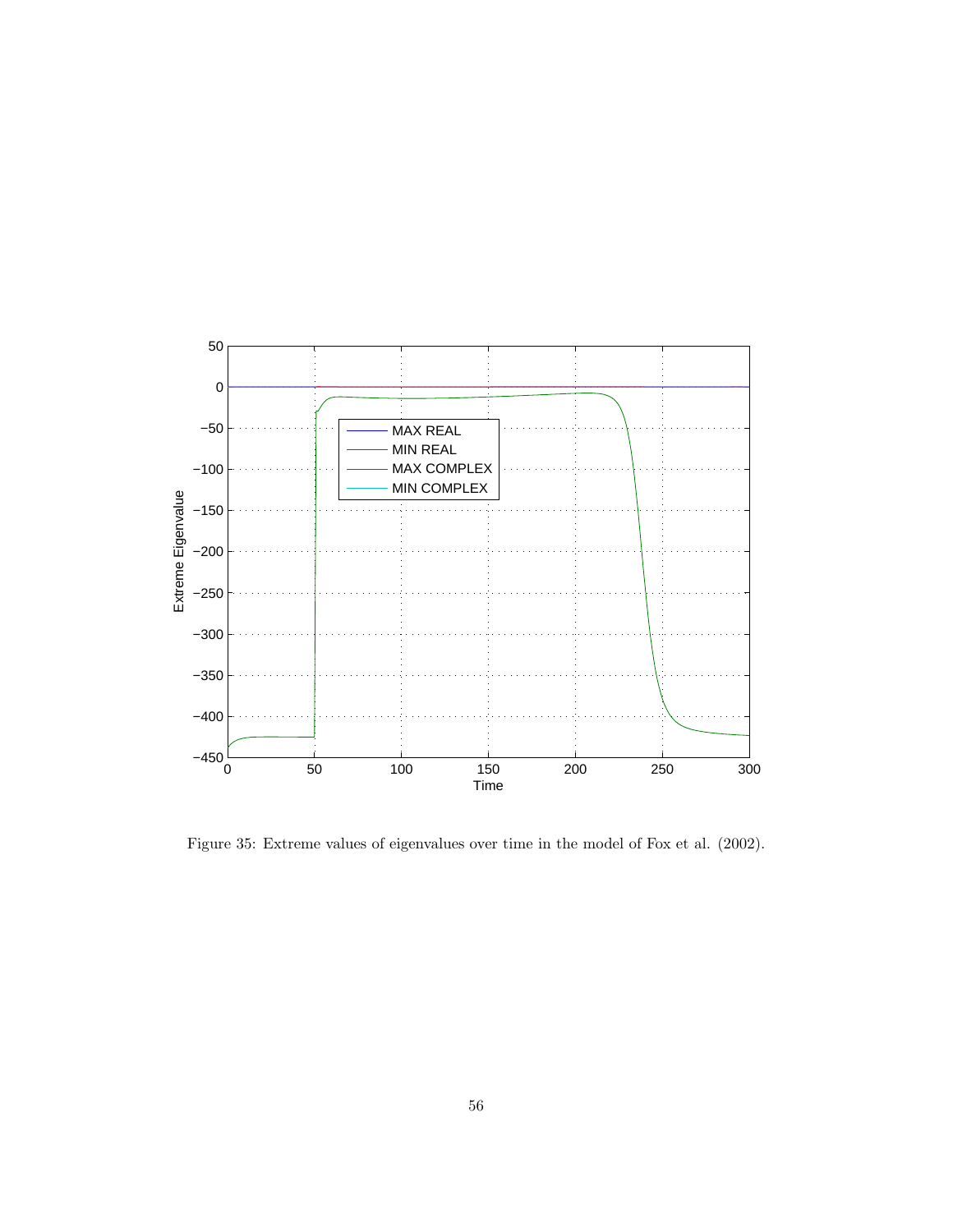

Figure 36: Plot of all eigenvalues at all times measured in the model of Fox et al. (2002).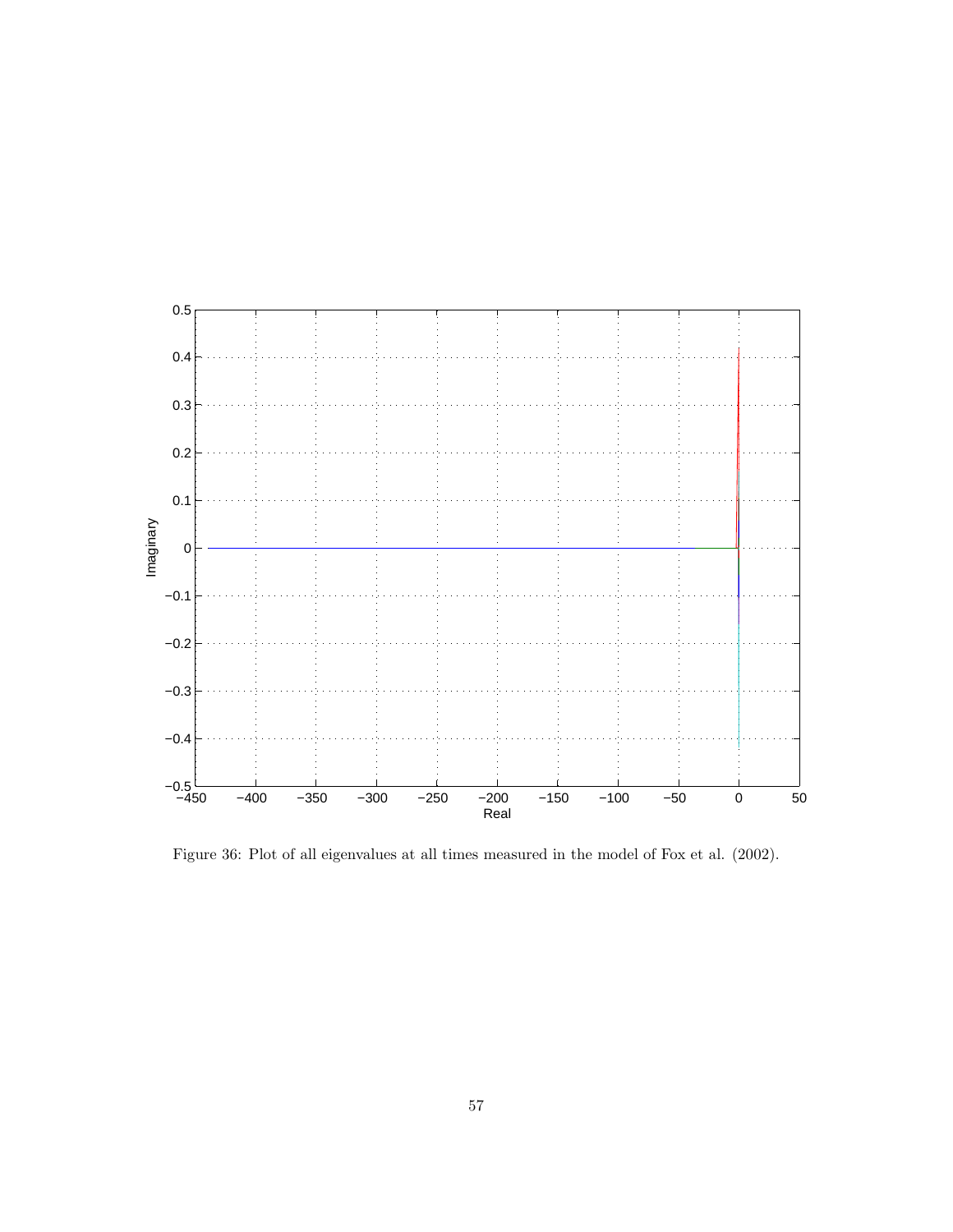

Figure 37: Extreme real eigenvalues in the Hilgemann–Noble model (1987).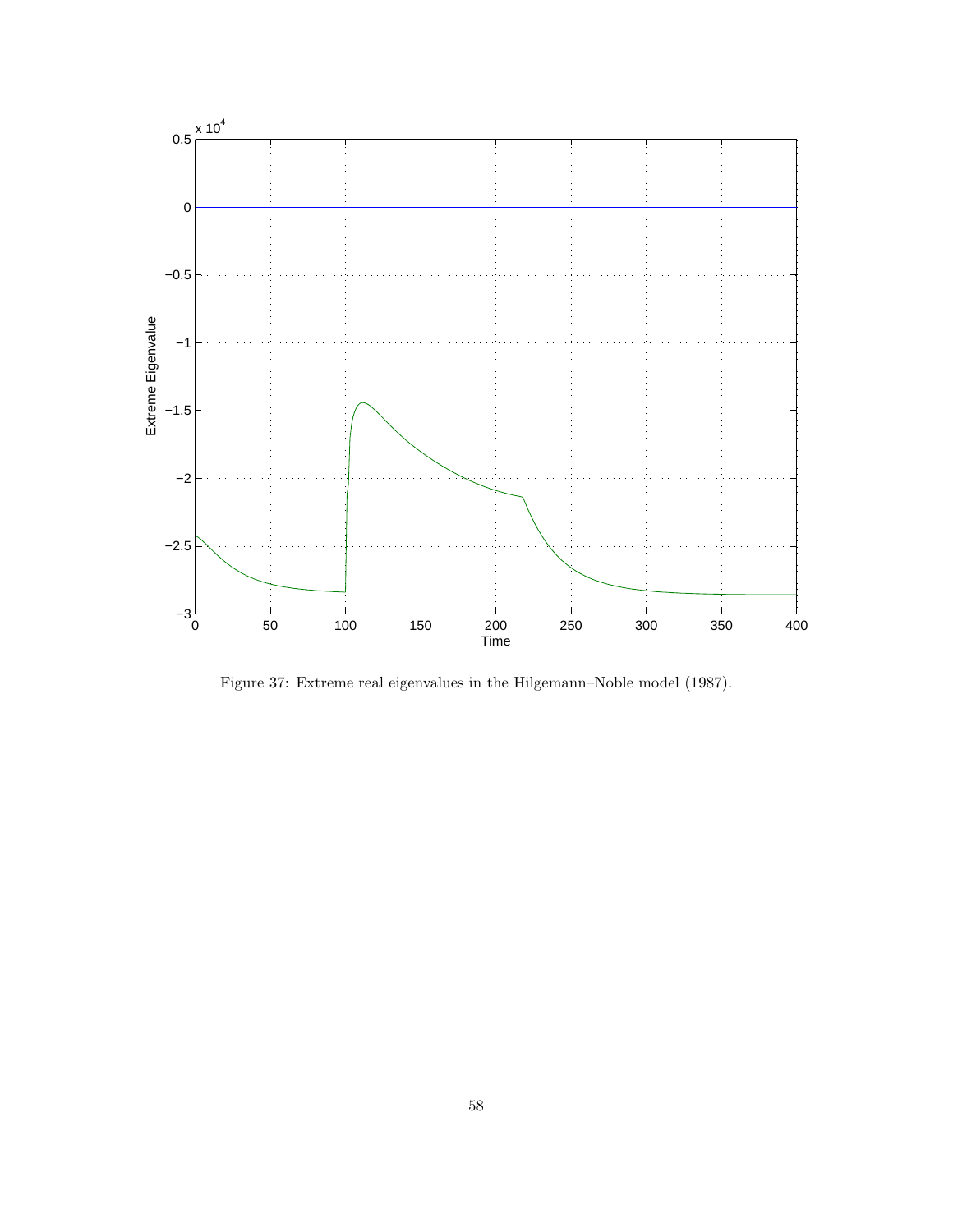

Figure 38: Extreme imaginary eigenvalues in the Hilgemann–Noble model (1987).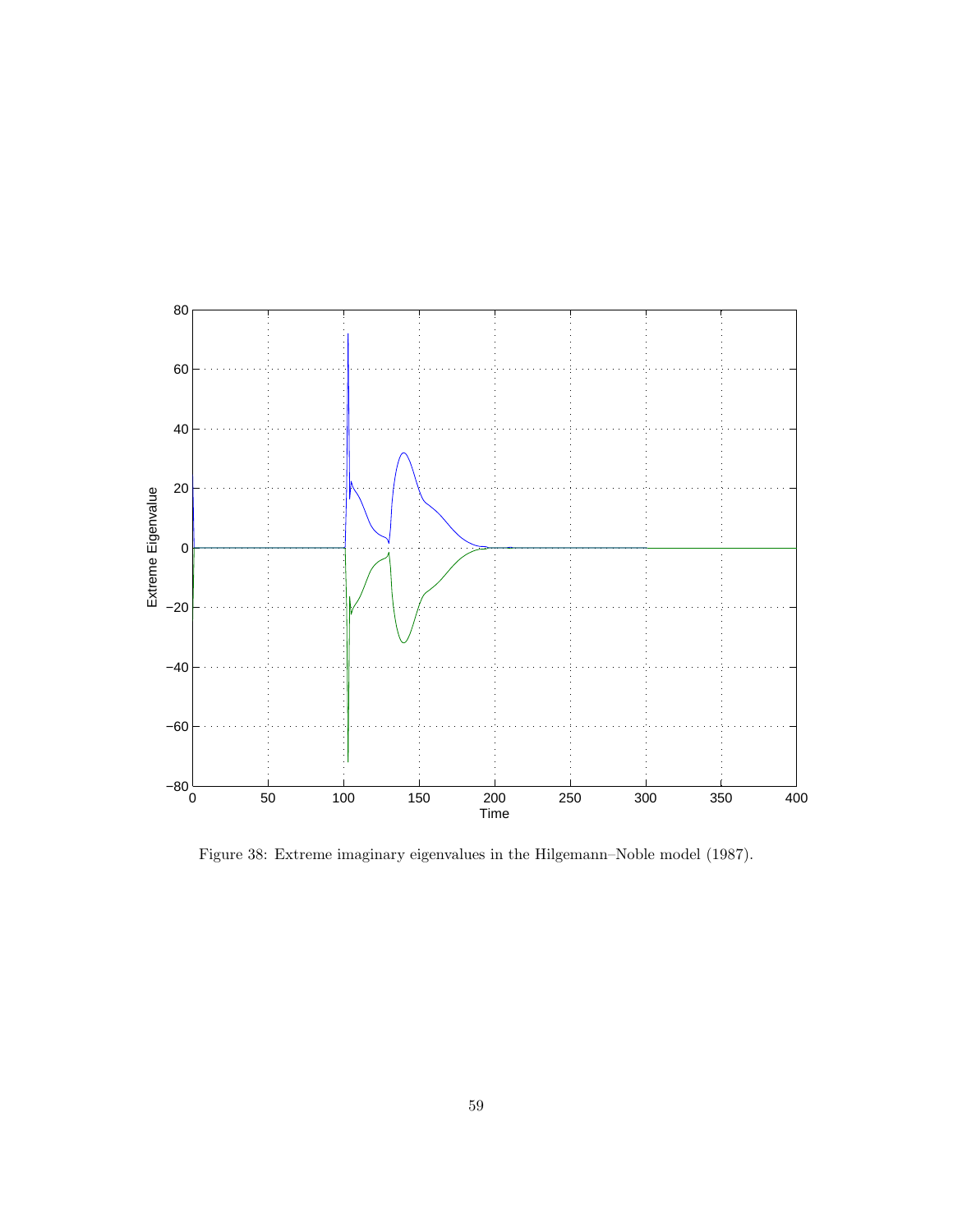

Figure 39: Extreme values of eigenvalues over time in the Hilgemann–Noble model (1987).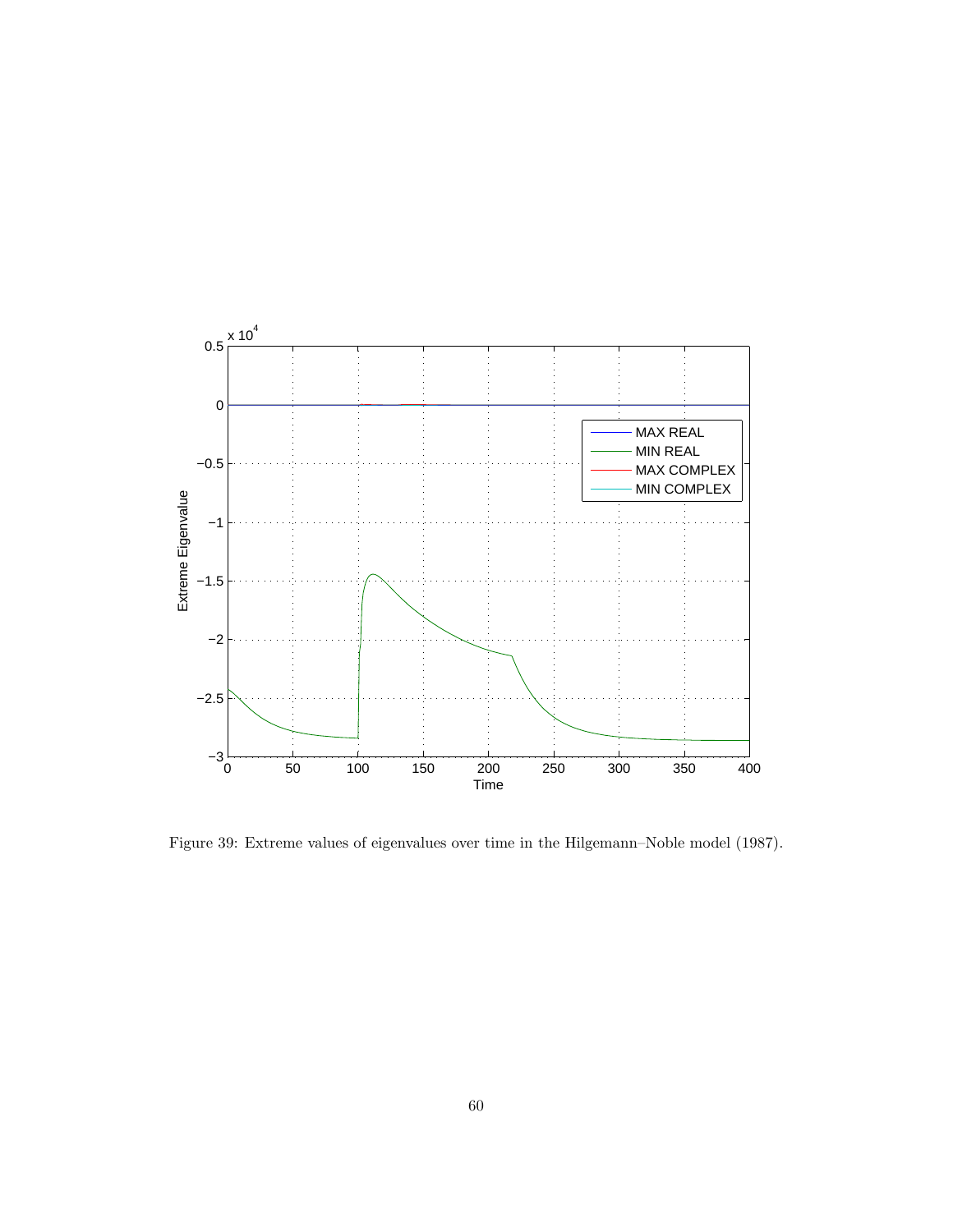

Figure 40: Plot of all eigenvalues at all times measured in the Hilgemann–Noble model (1987).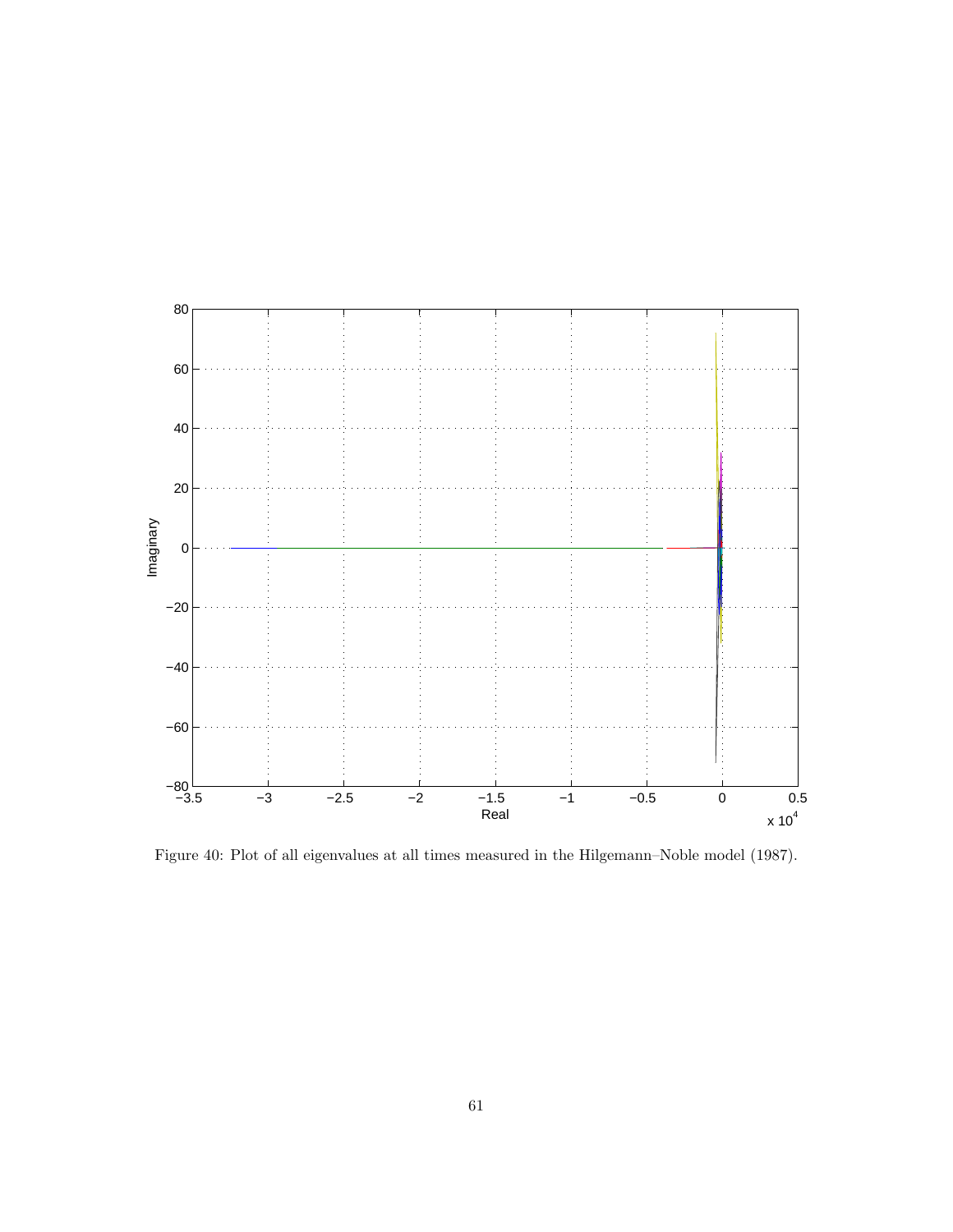

Figure 41: Extreme real eigenvalues in the Hund–Rudy model (2004).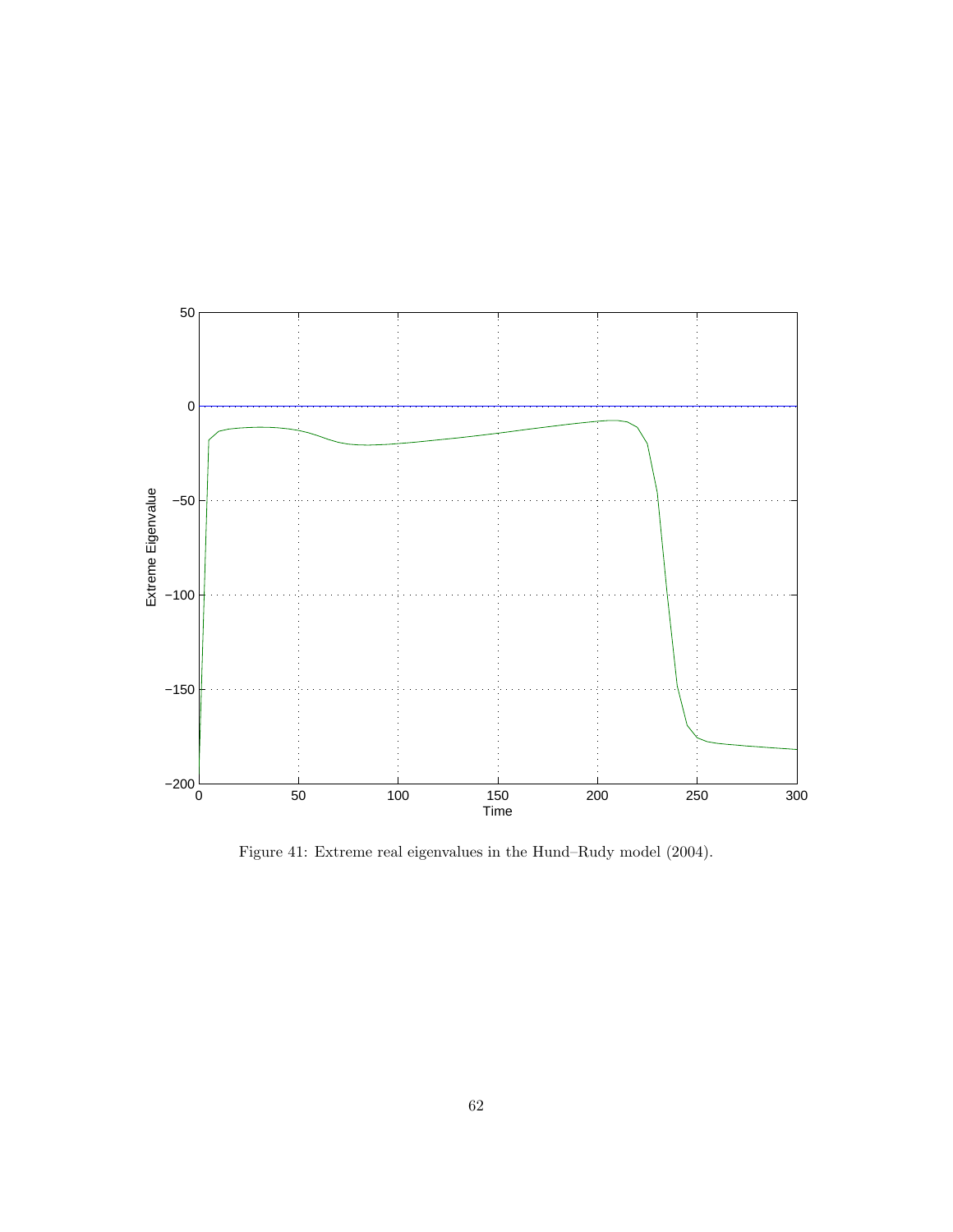

Figure 42: Extreme imaginary eigenvalues in the Hund–Rudy model (2004).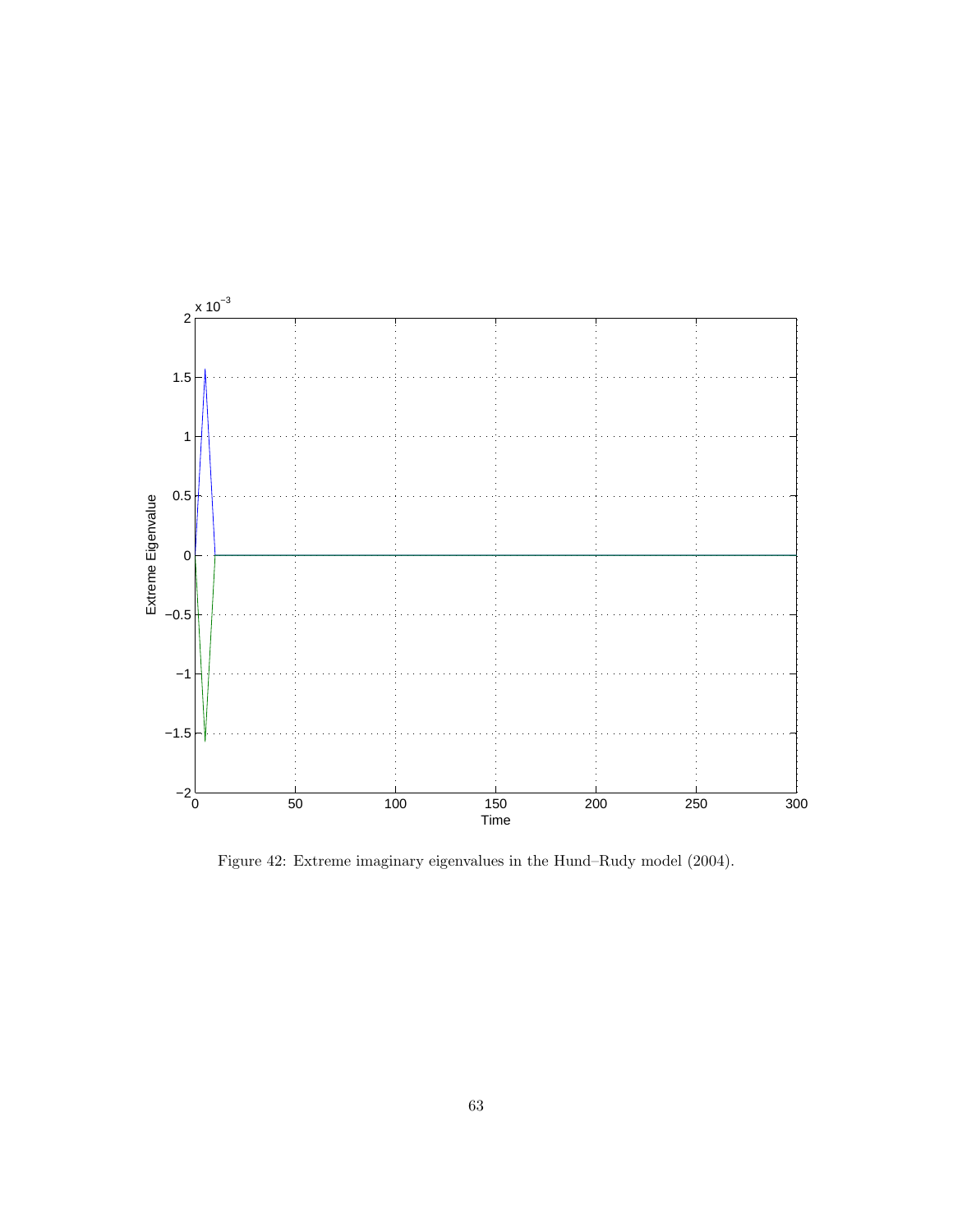

Figure 43: Extreme values of eigenvalues over time in the Hund–Rudy model (2004).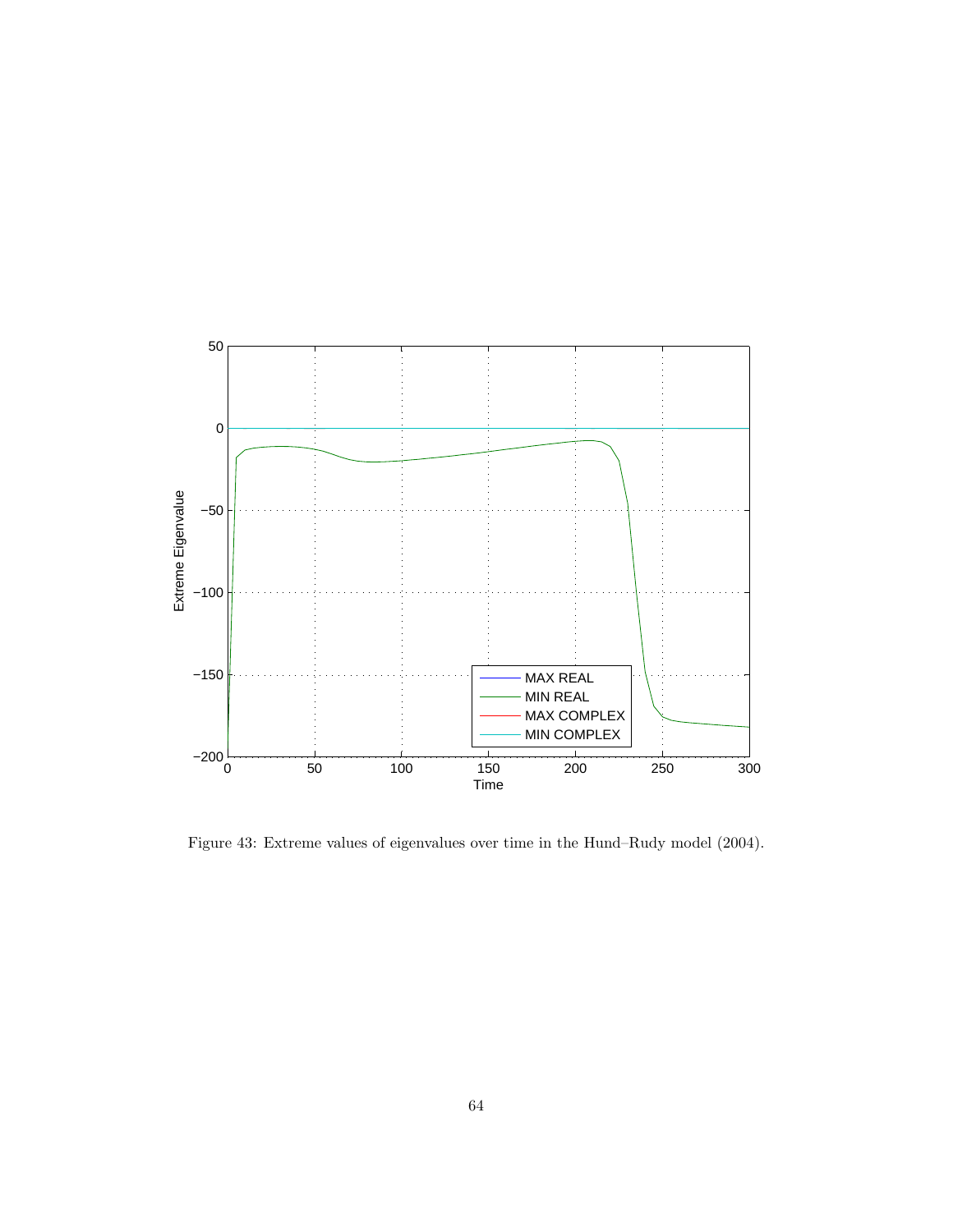

Figure 44: Plot of all eigenvalues at all times measured in the Hund–Rudy model (2004).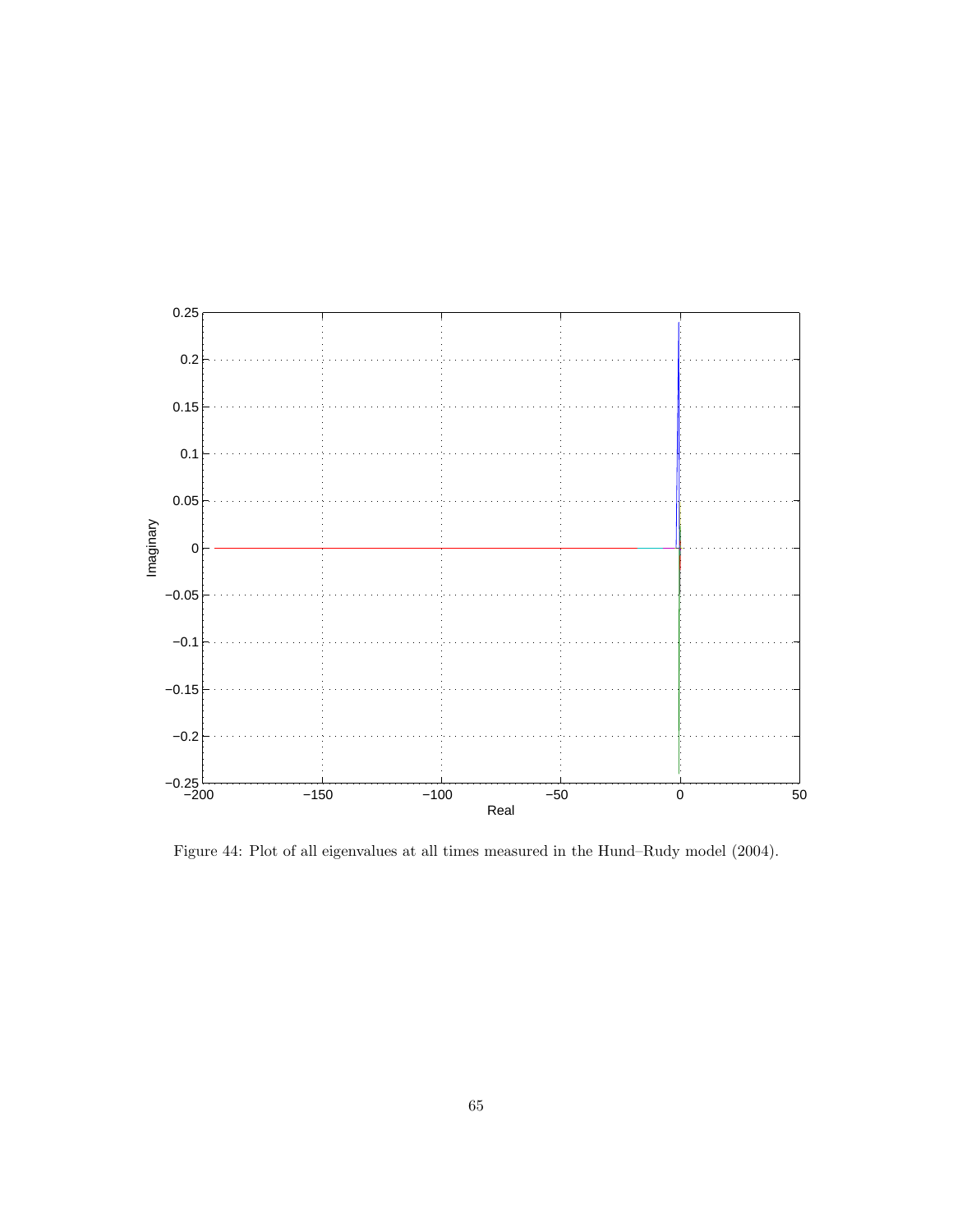

Figure 45: Extreme real eigenvalues in the Luo–Rudy model (1991).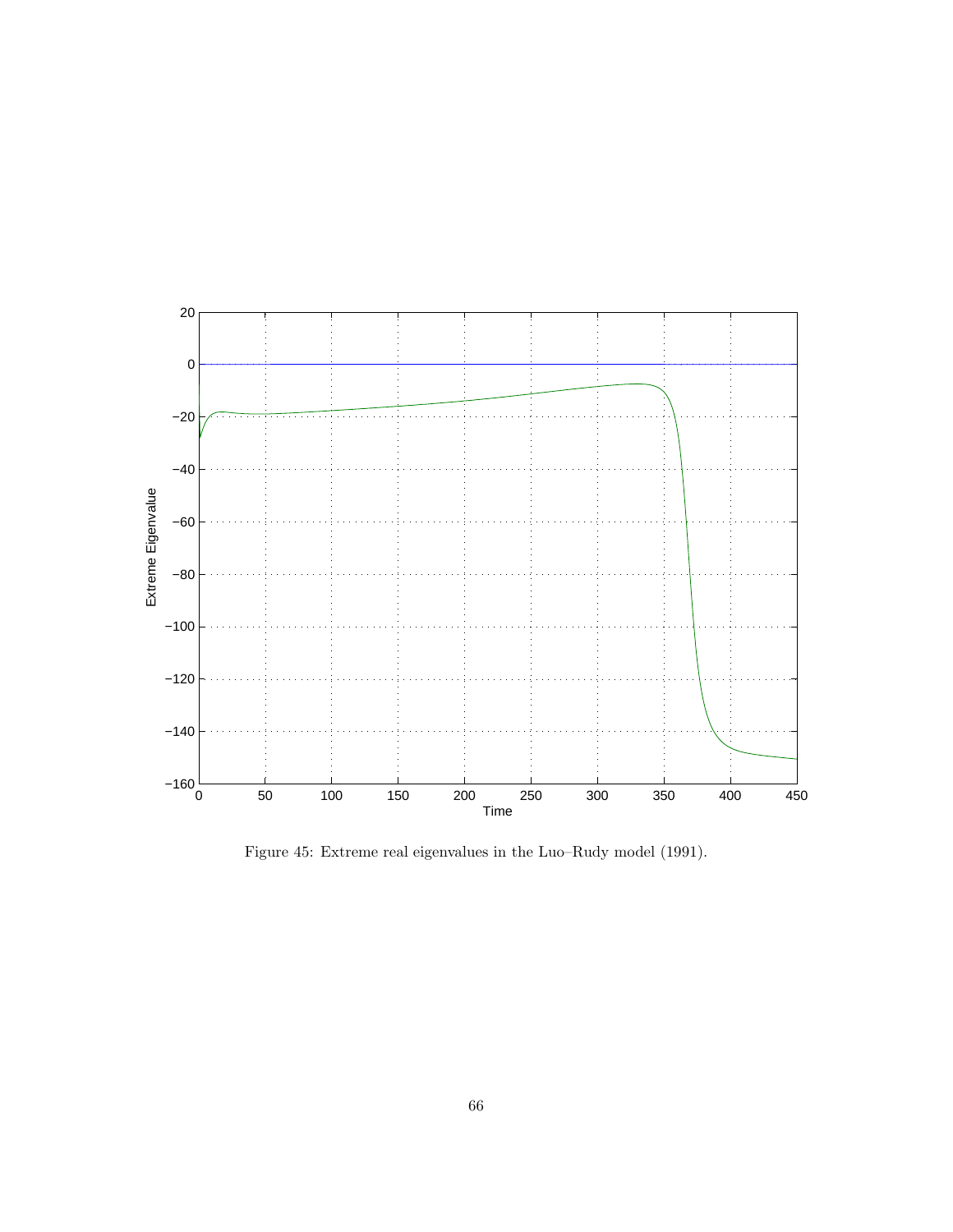

Figure 46: Extreme imaginary eigenvalues in the Luo–Rudy model (1991).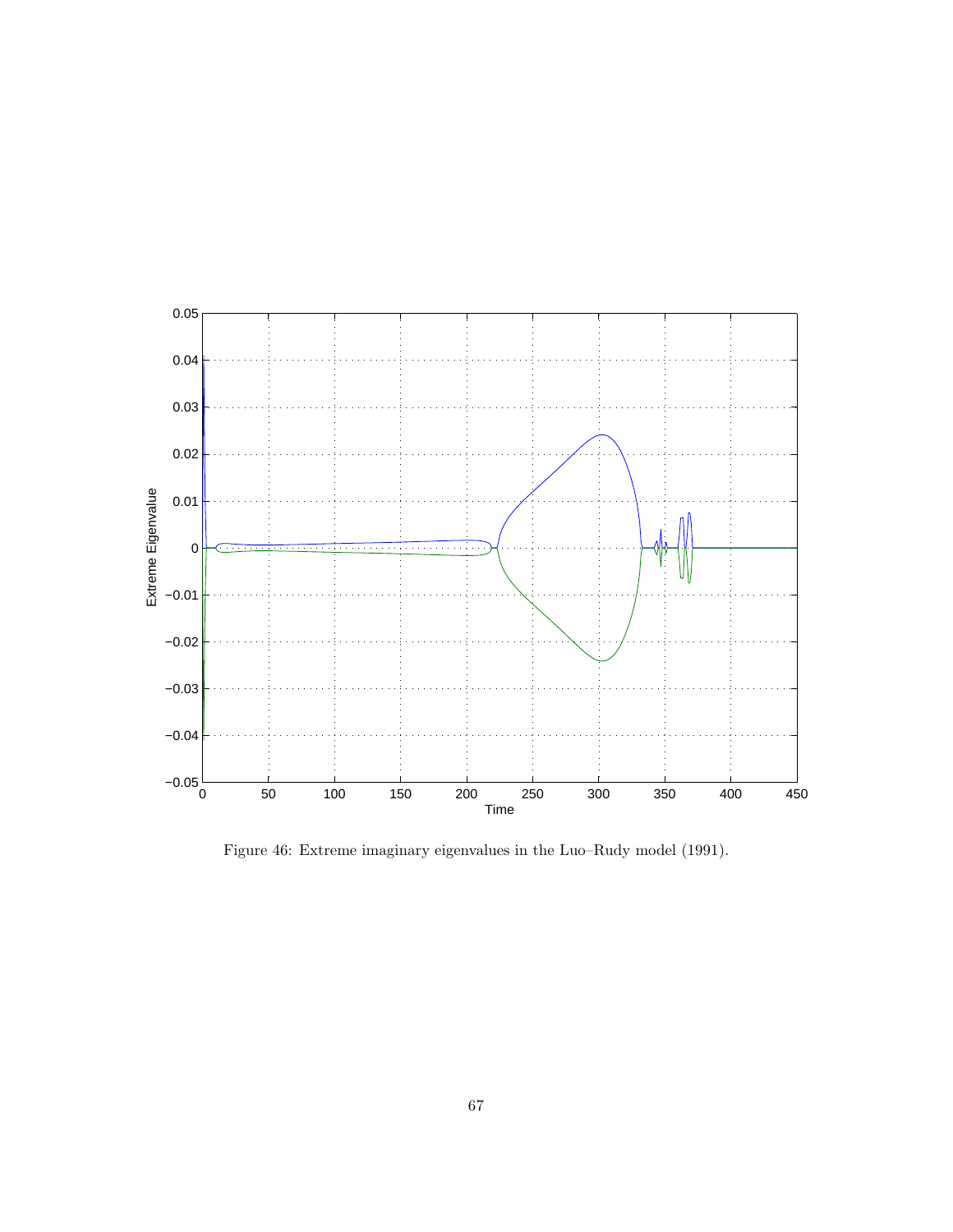

Figure 47: Extreme values of eigenvalues over time in the Luo–Rudy model (1991).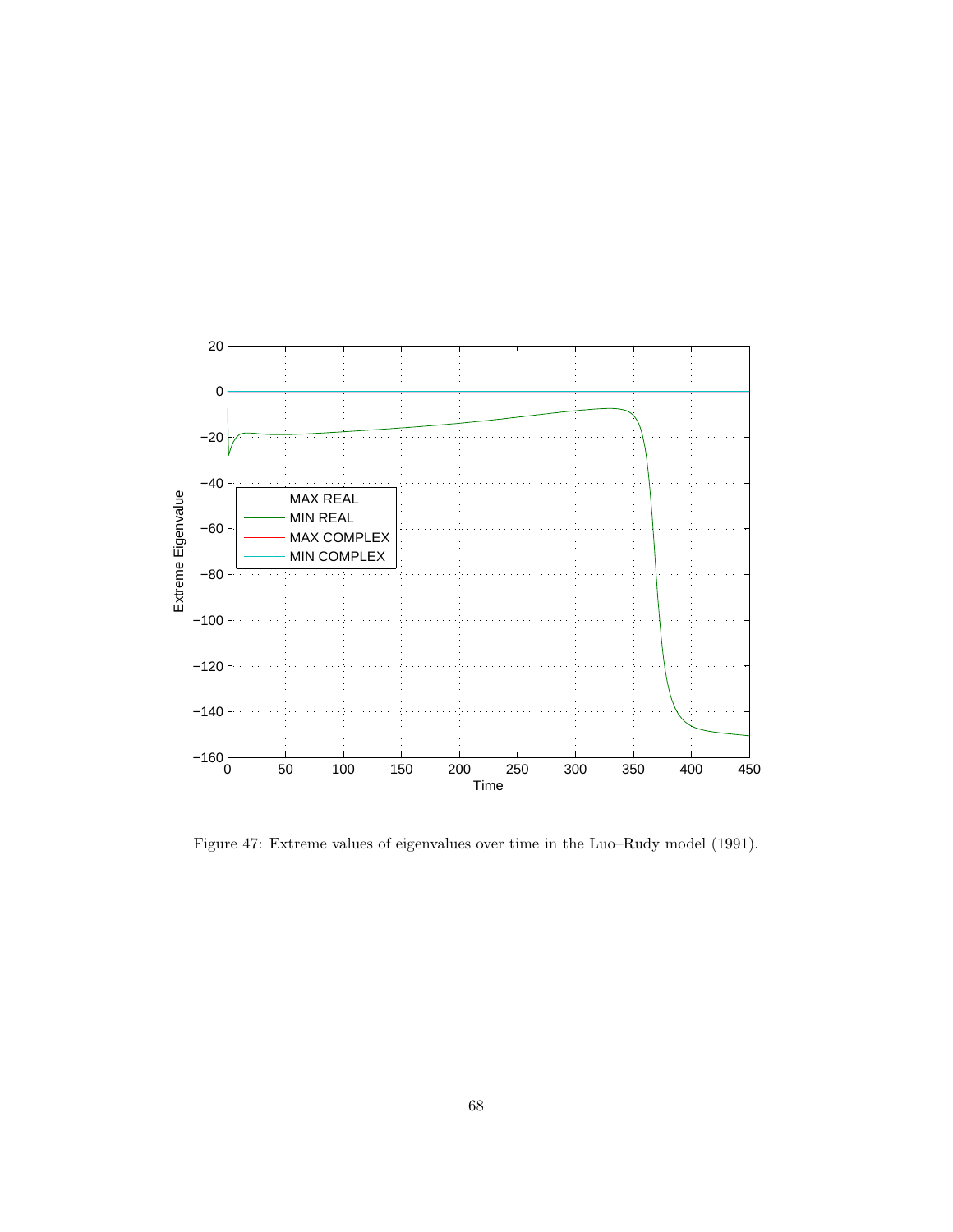

Figure 48: Plot of all eigenvalues at all times measured in the Luo–Rudy model (1991).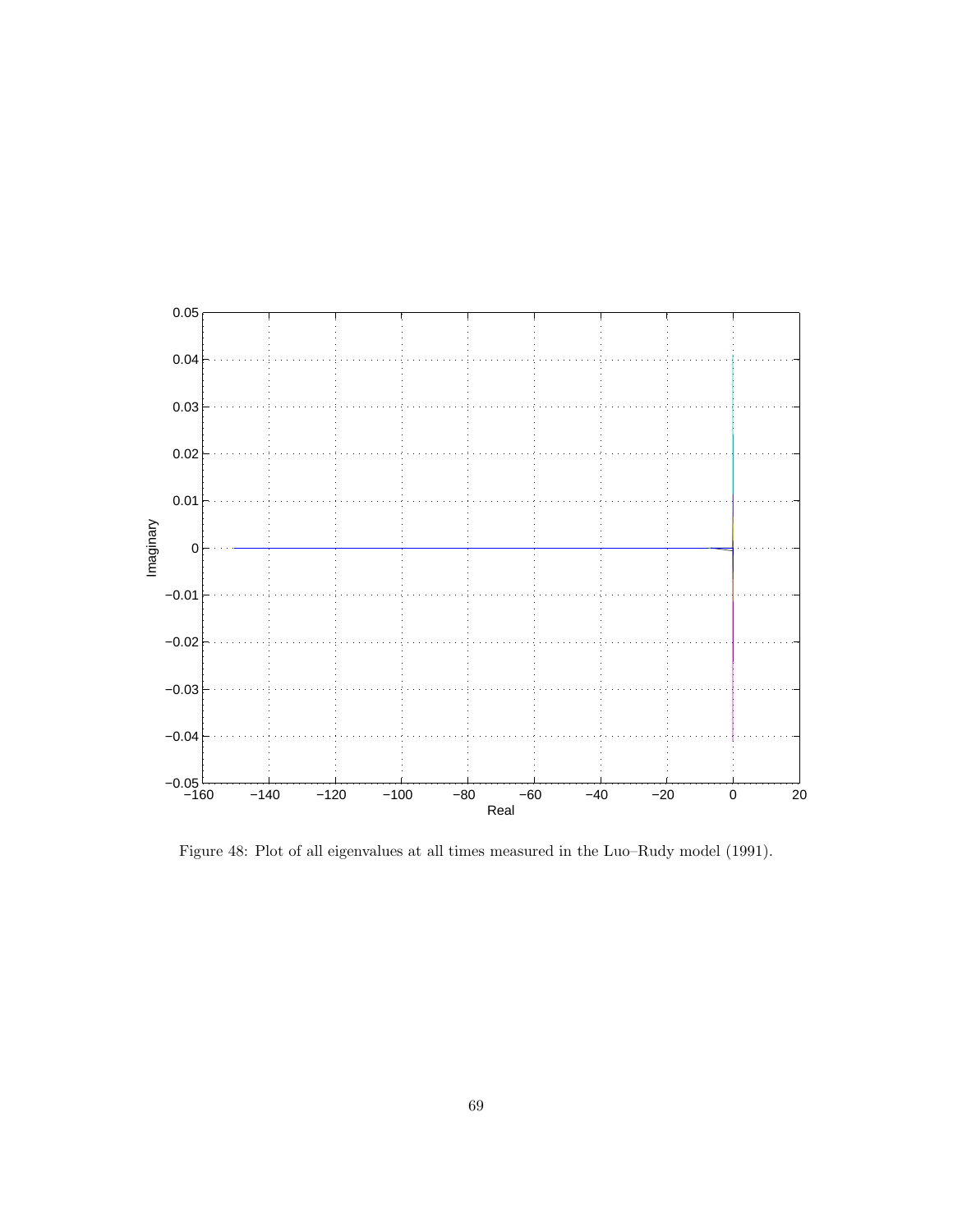

Figure 49: Extreme real eigenvalues in the model of Jafari et al. (1998).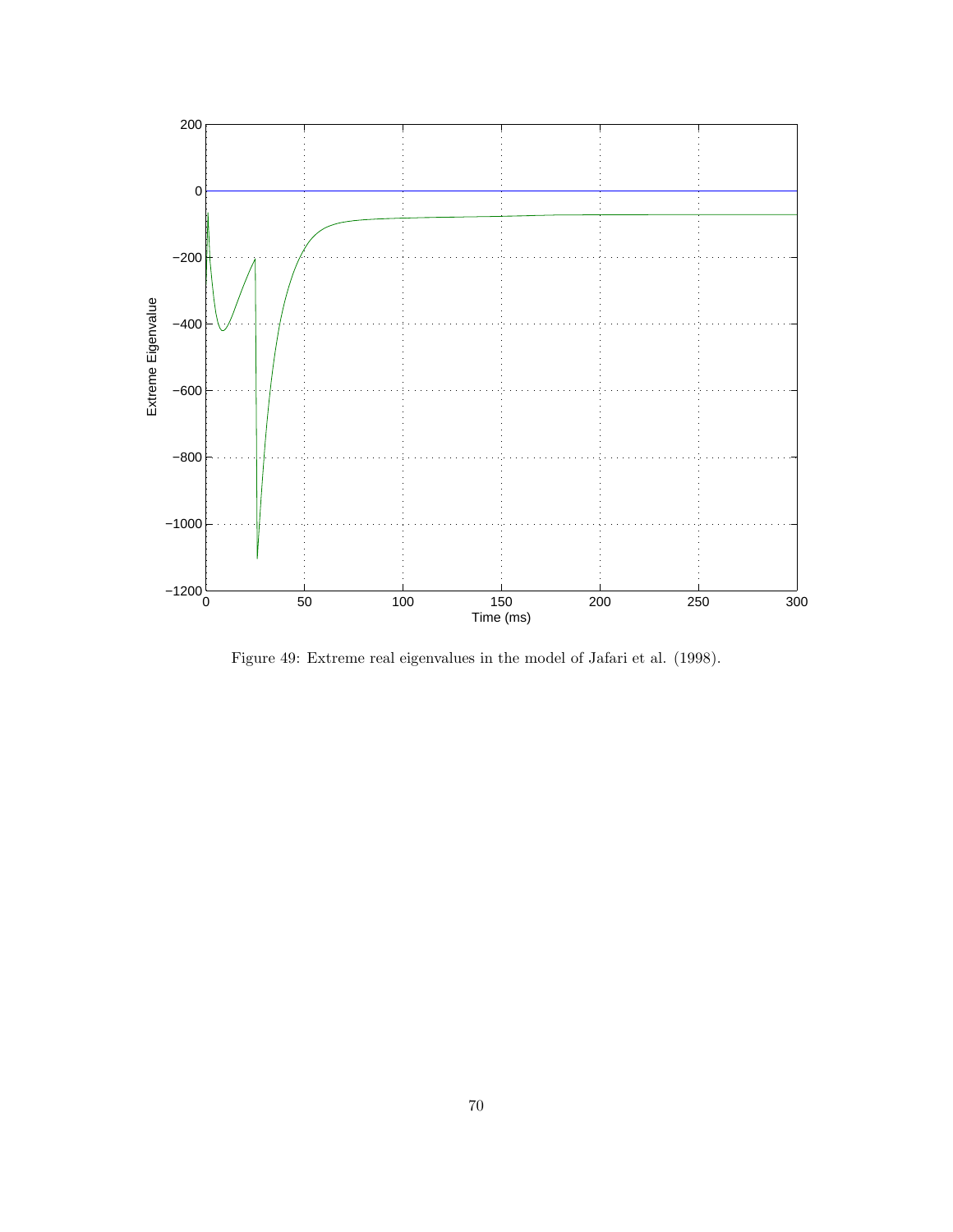

Figure 50: Extreme imaginary eigenvalues in the model of Jafari et al. (1998).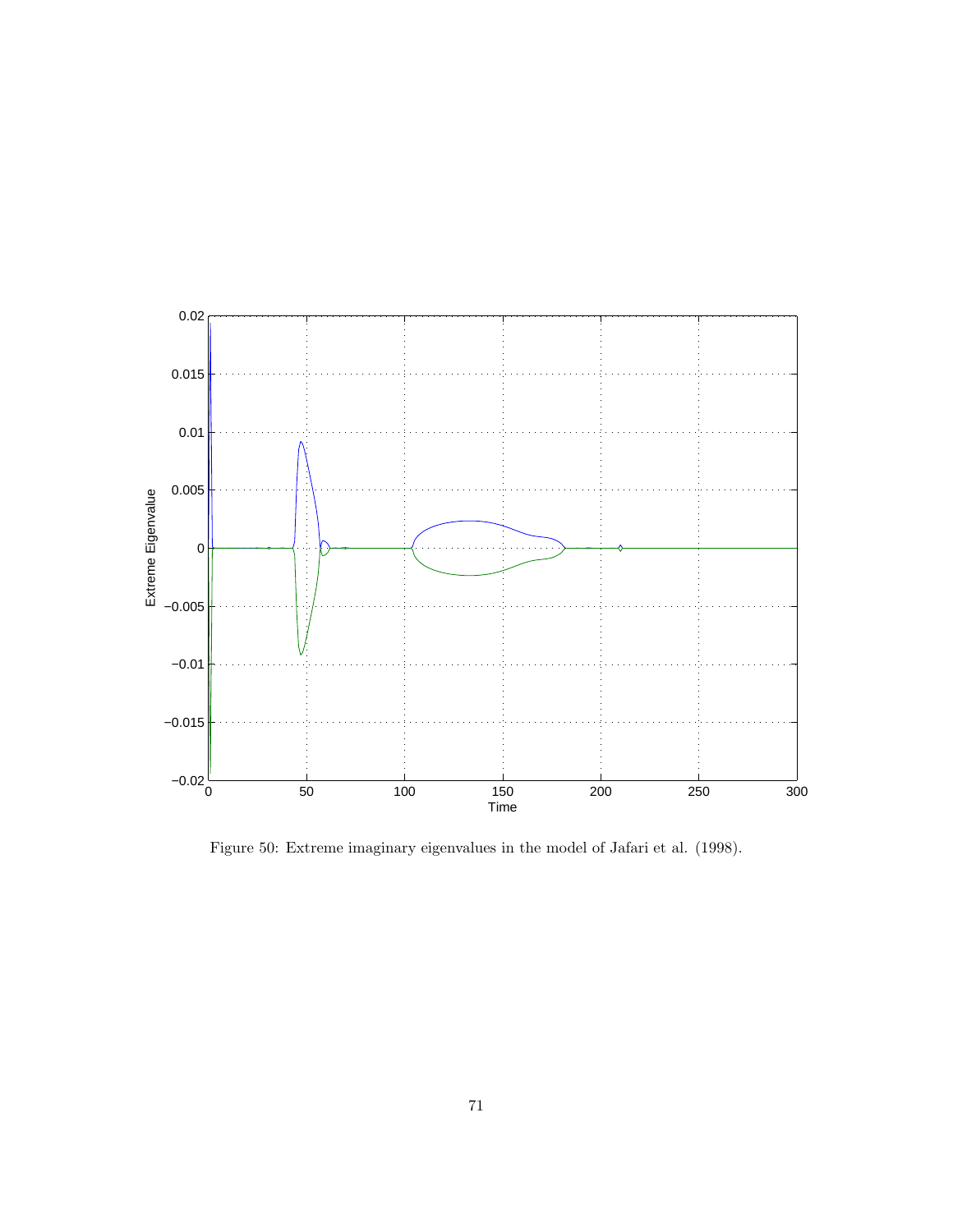

Figure 51: Extreme values of eigenvalues over time in the model of Jafari et al. (1998).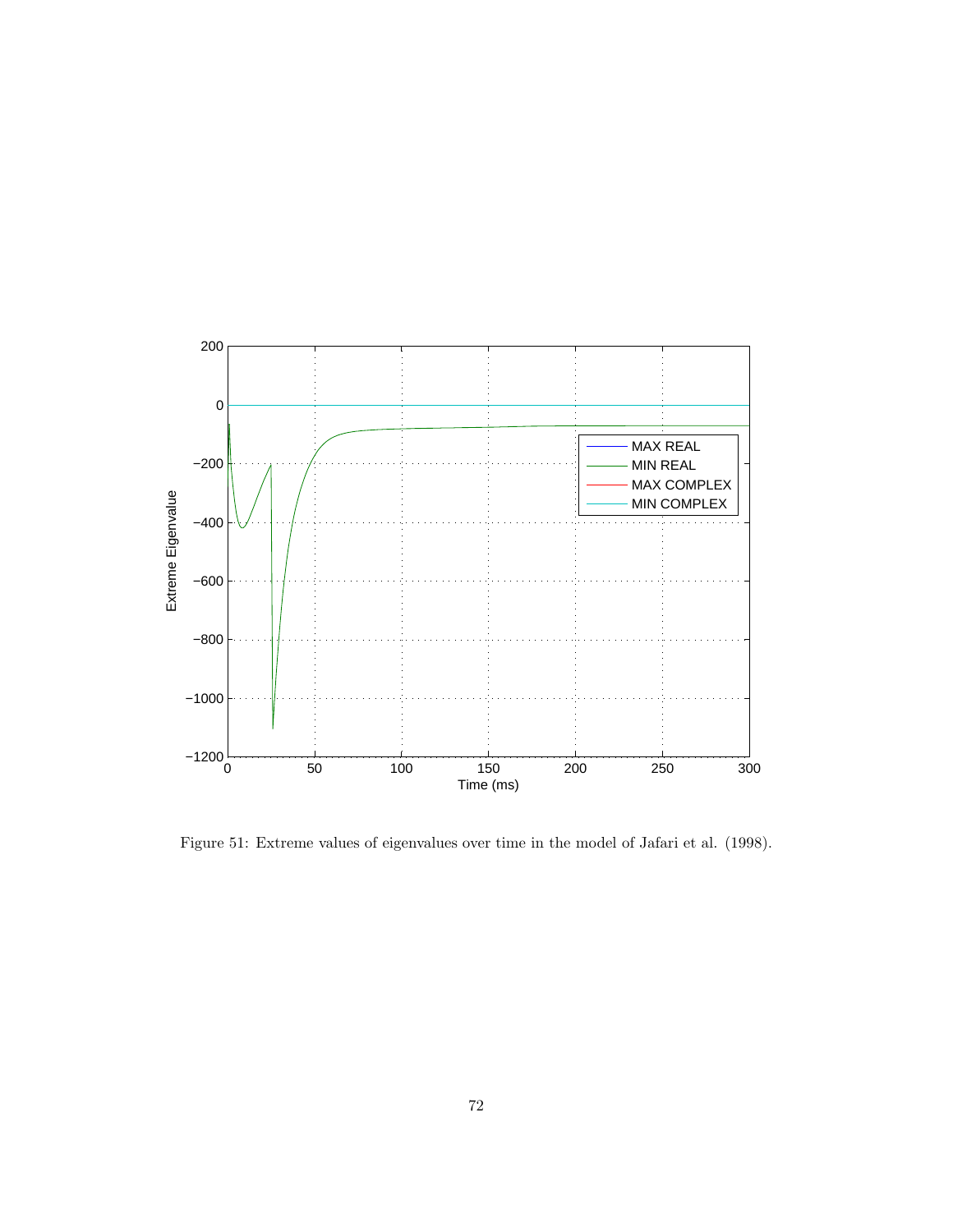

Figure 52: Plot of all eigenvalues at all times measured in the model of Jafari et al. (1998).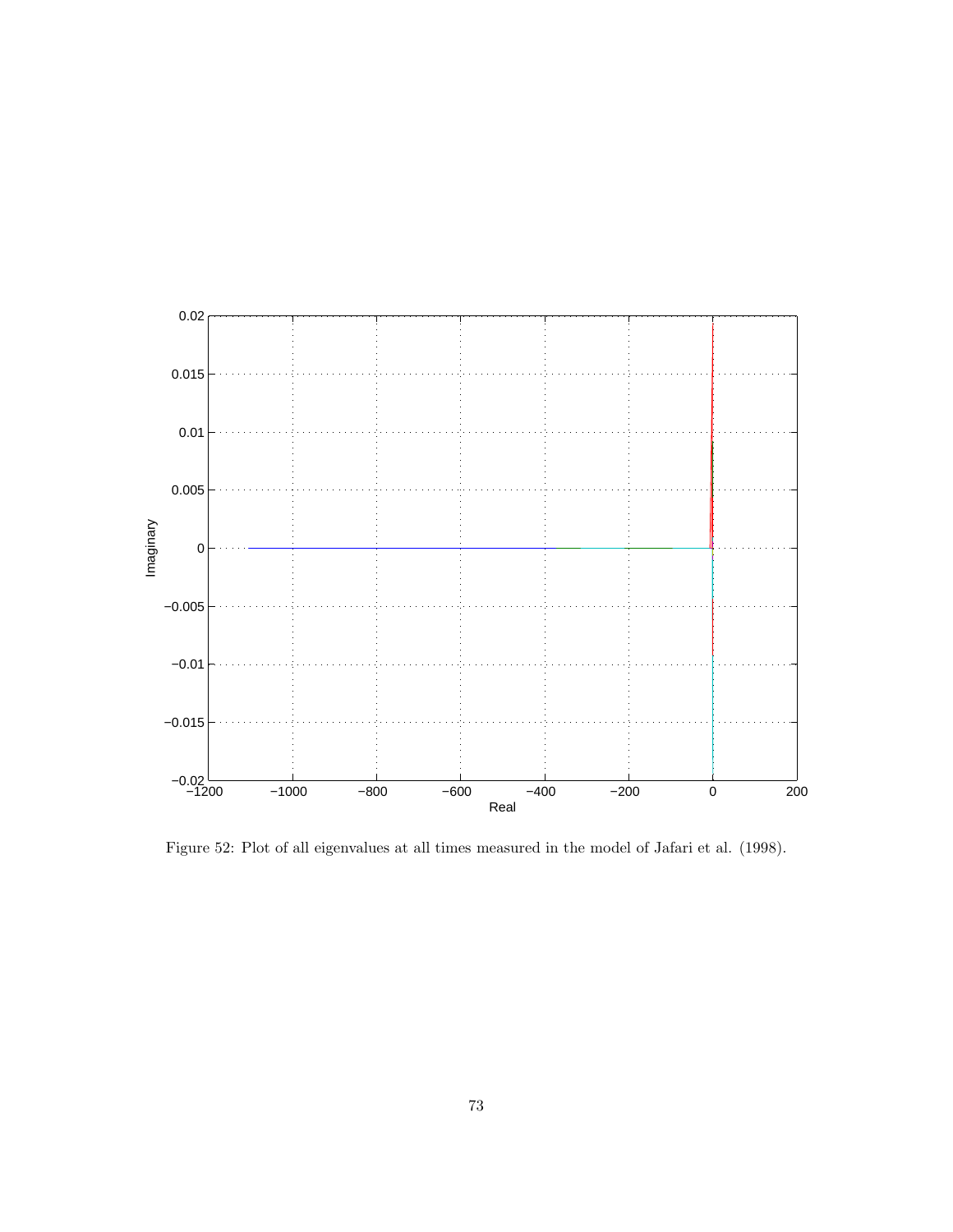

Figure 53: Extreme real eigenvalues in the model of Maleckar et al. (2008)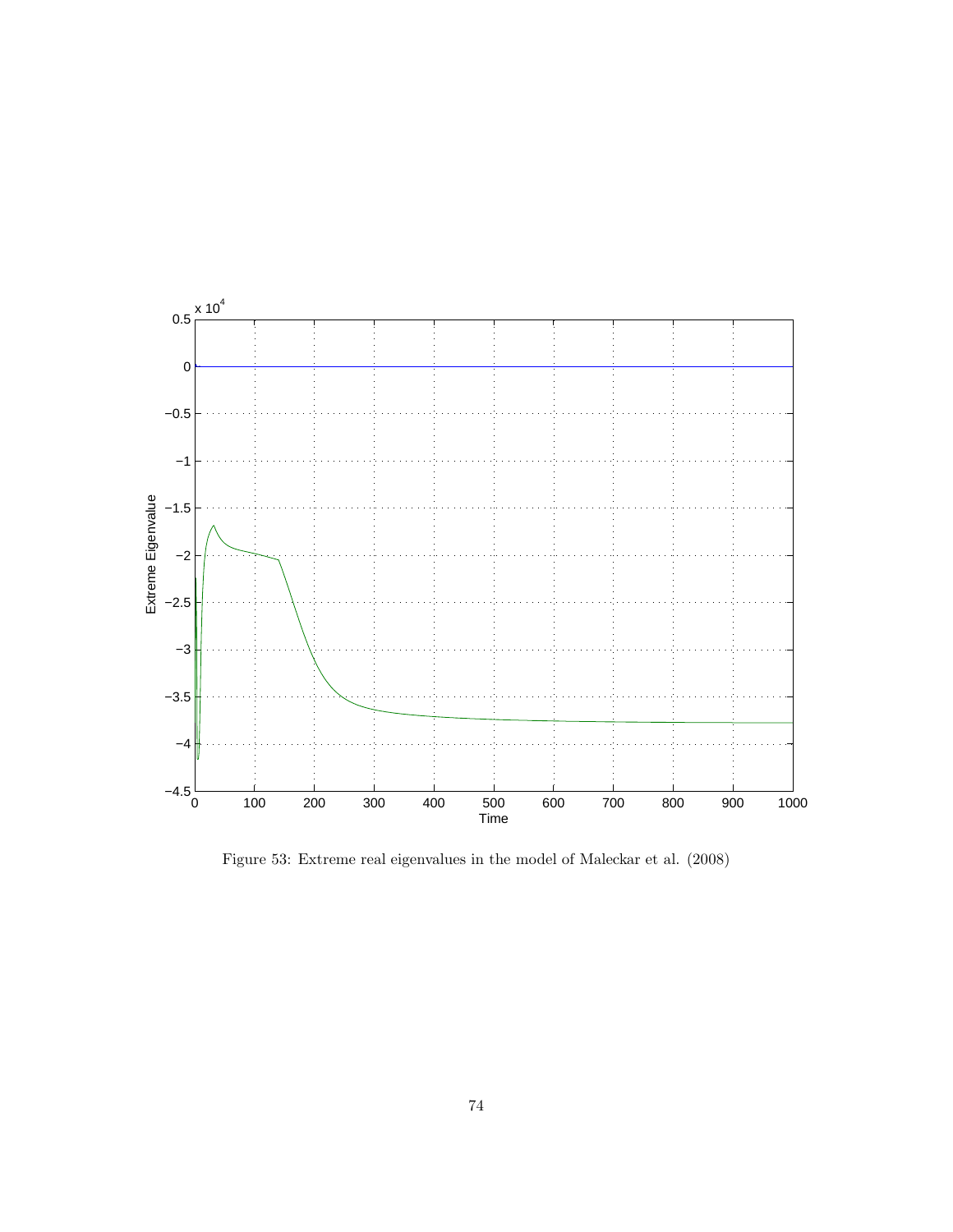

Figure 54: Extreme imaginary eigenvalues in the model of Maleckar et al. (2008).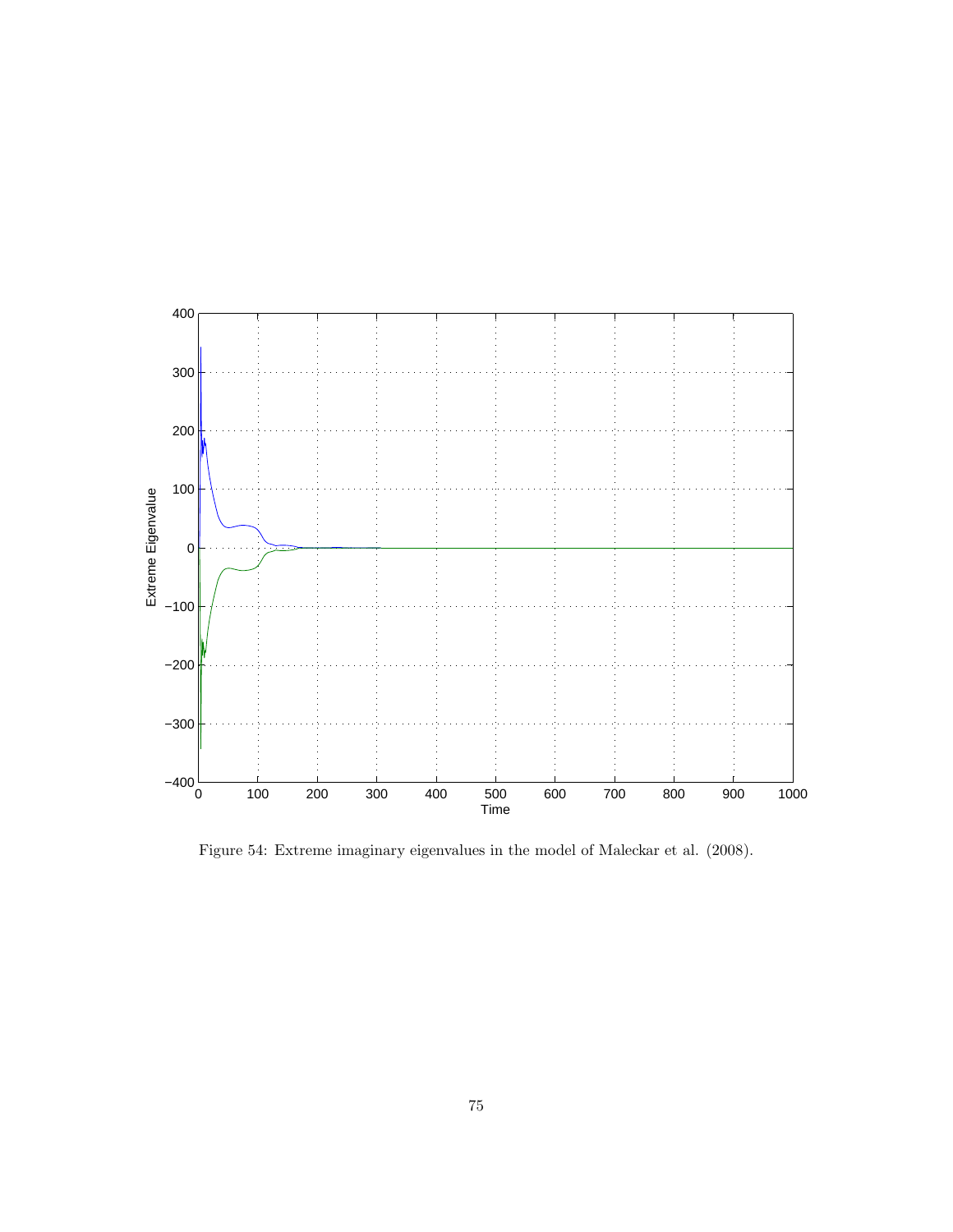

Figure 55: Extreme values of eigenvalues over time in the model of Maleckar et al. (2008).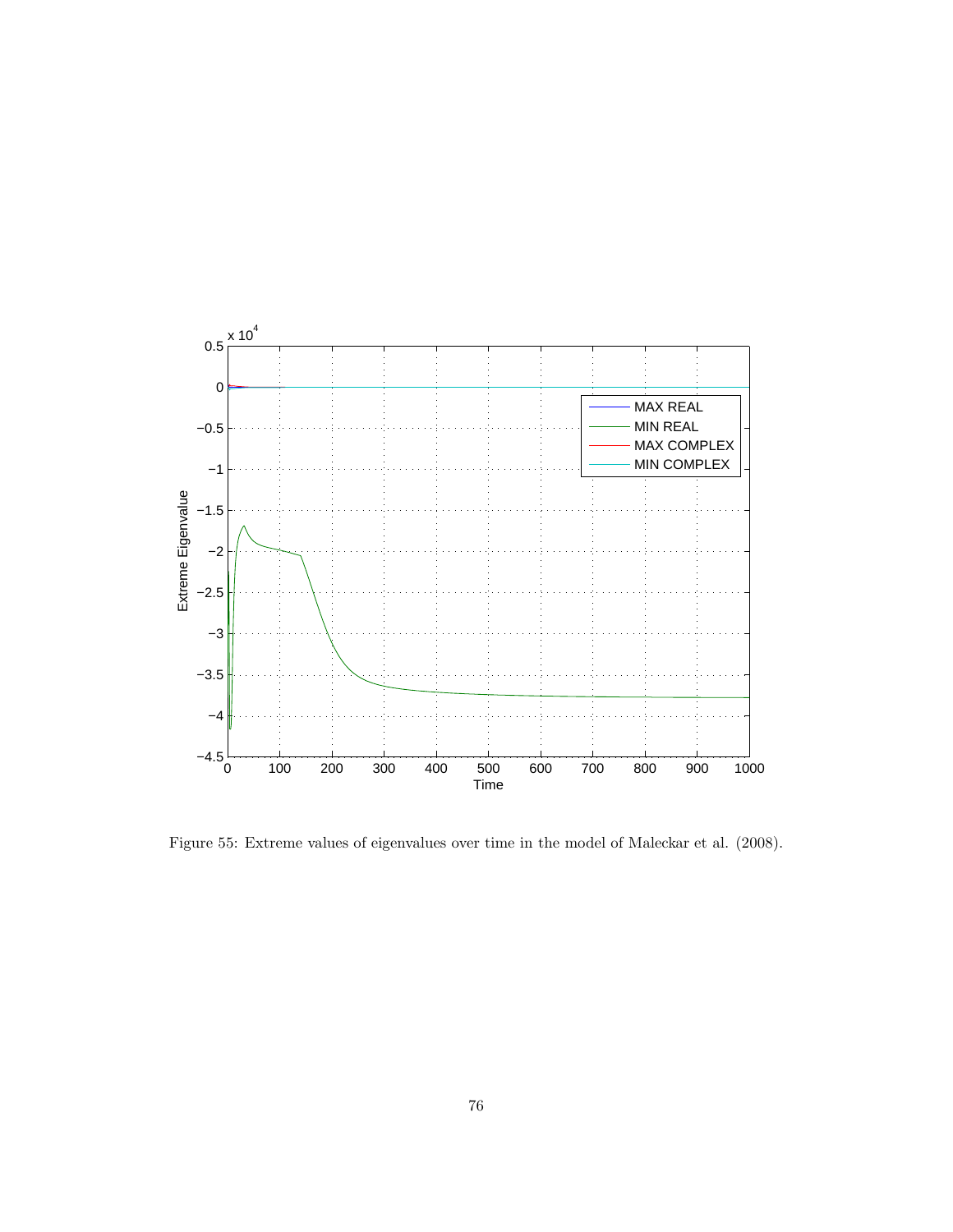

Figure 56: Plot of all eigenvalues at all times measured in the model of Maleckar et al. (2008).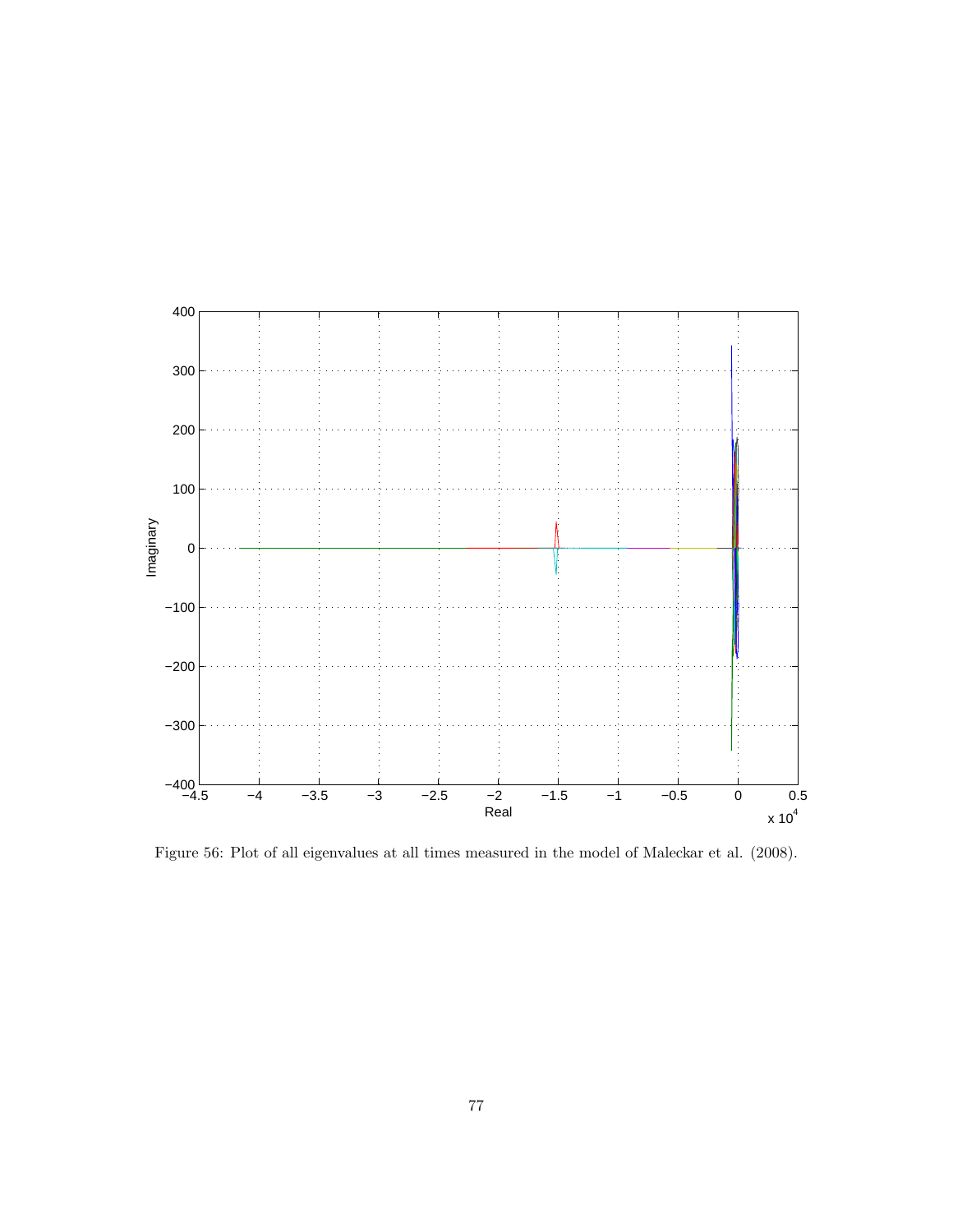

Figure 57: Extreme real eigenvalues in the model of McAllister et al. (1975).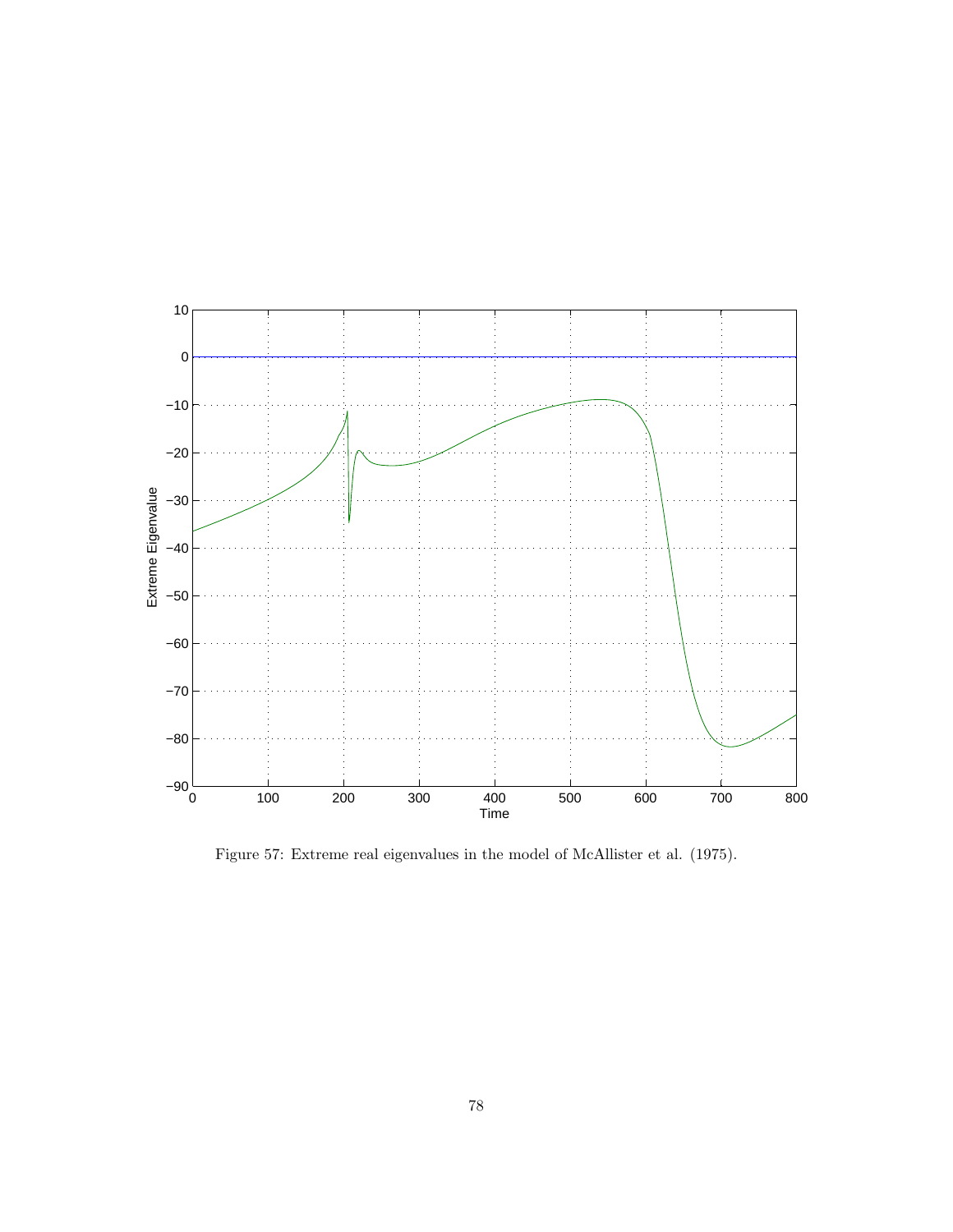

Figure 58: Extreme imaginary eigenvalues in the model of McAllister et al. (1975).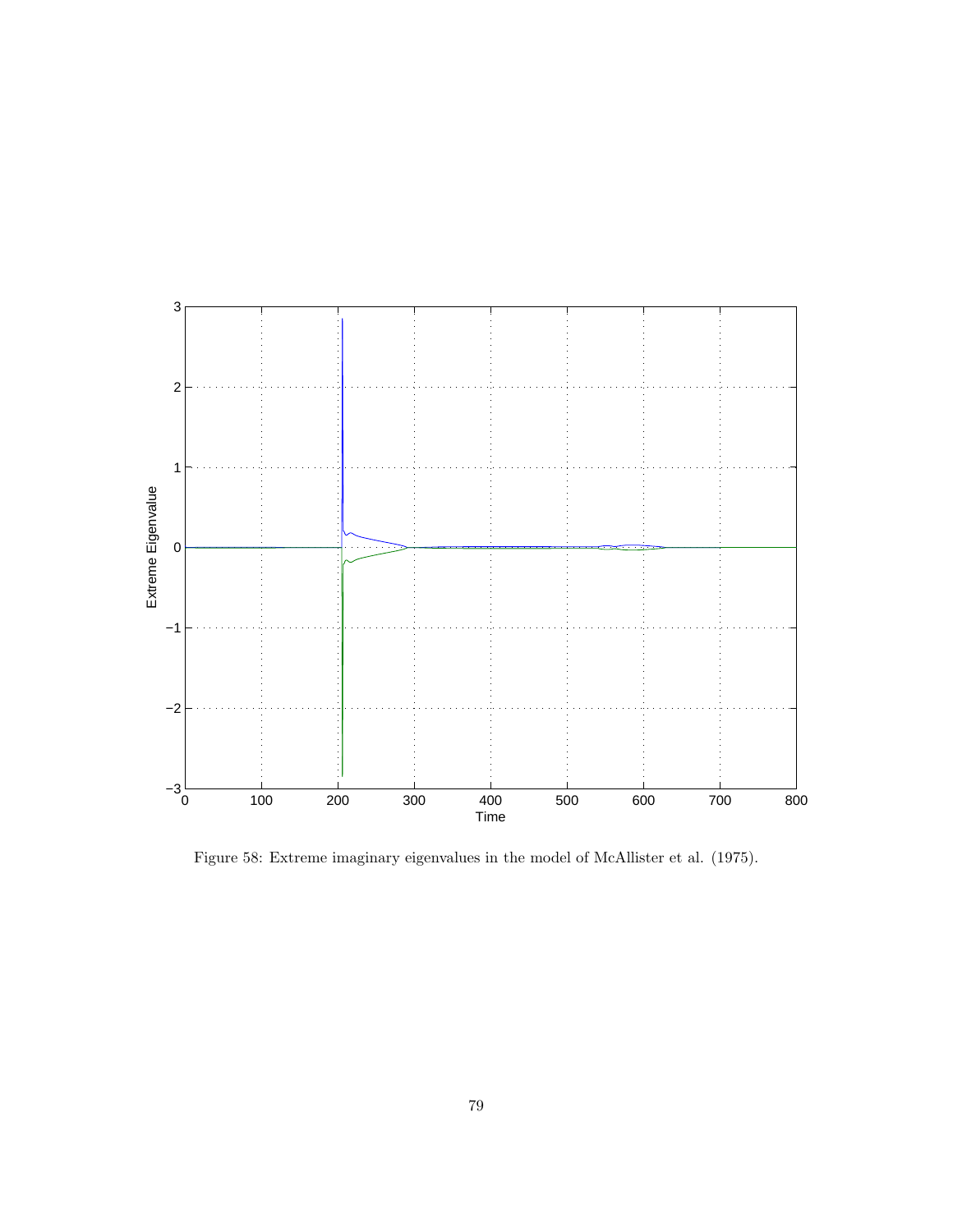

Figure 59: Extreme values of eigenvalues over time in the model of McAllister et al. (1975).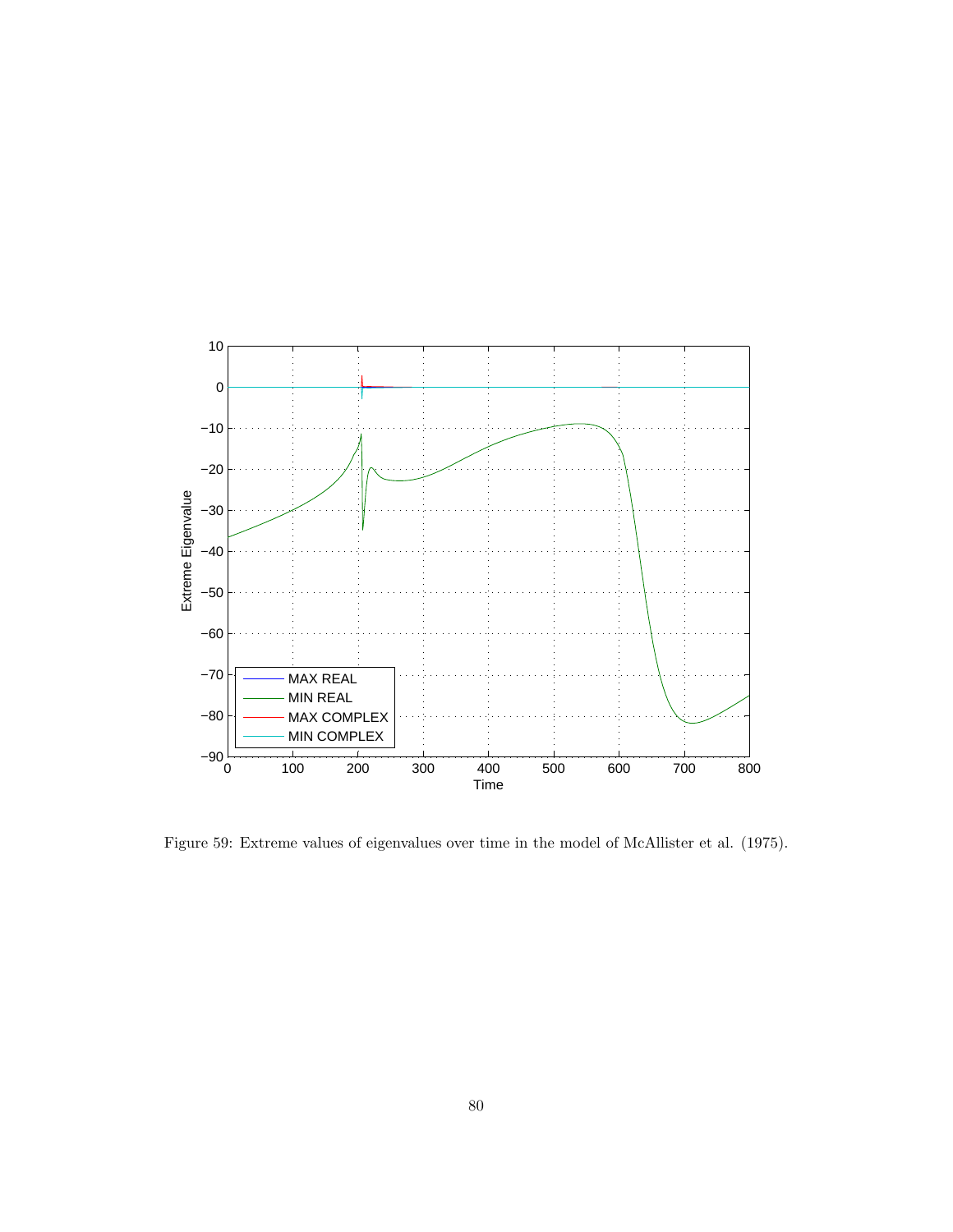

Figure 60: Plot of all eigenvalues at all times measured in the model of McAllister et al. (1975).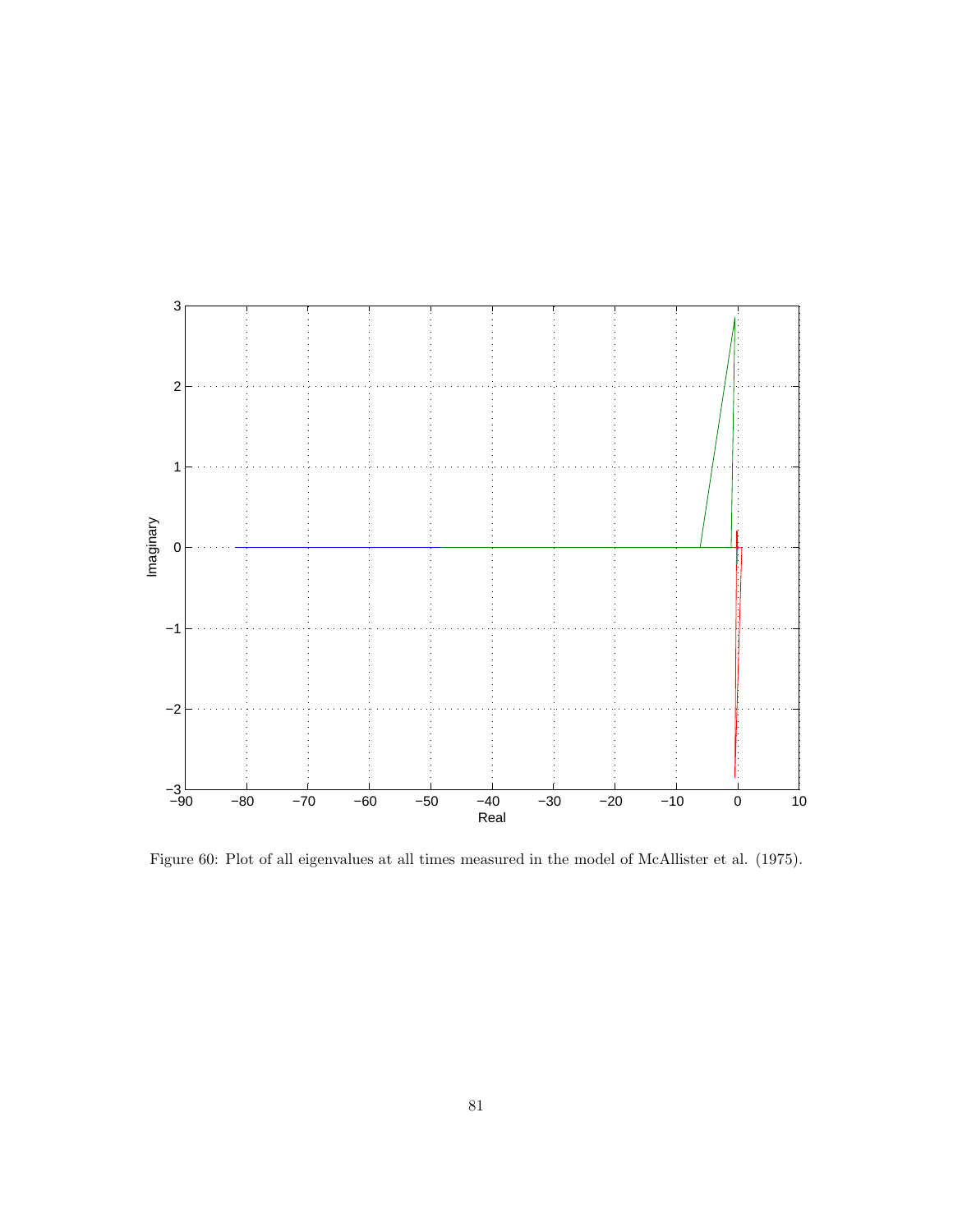

Figure 61: Extreme real eigenvalues in the Noble model (1962).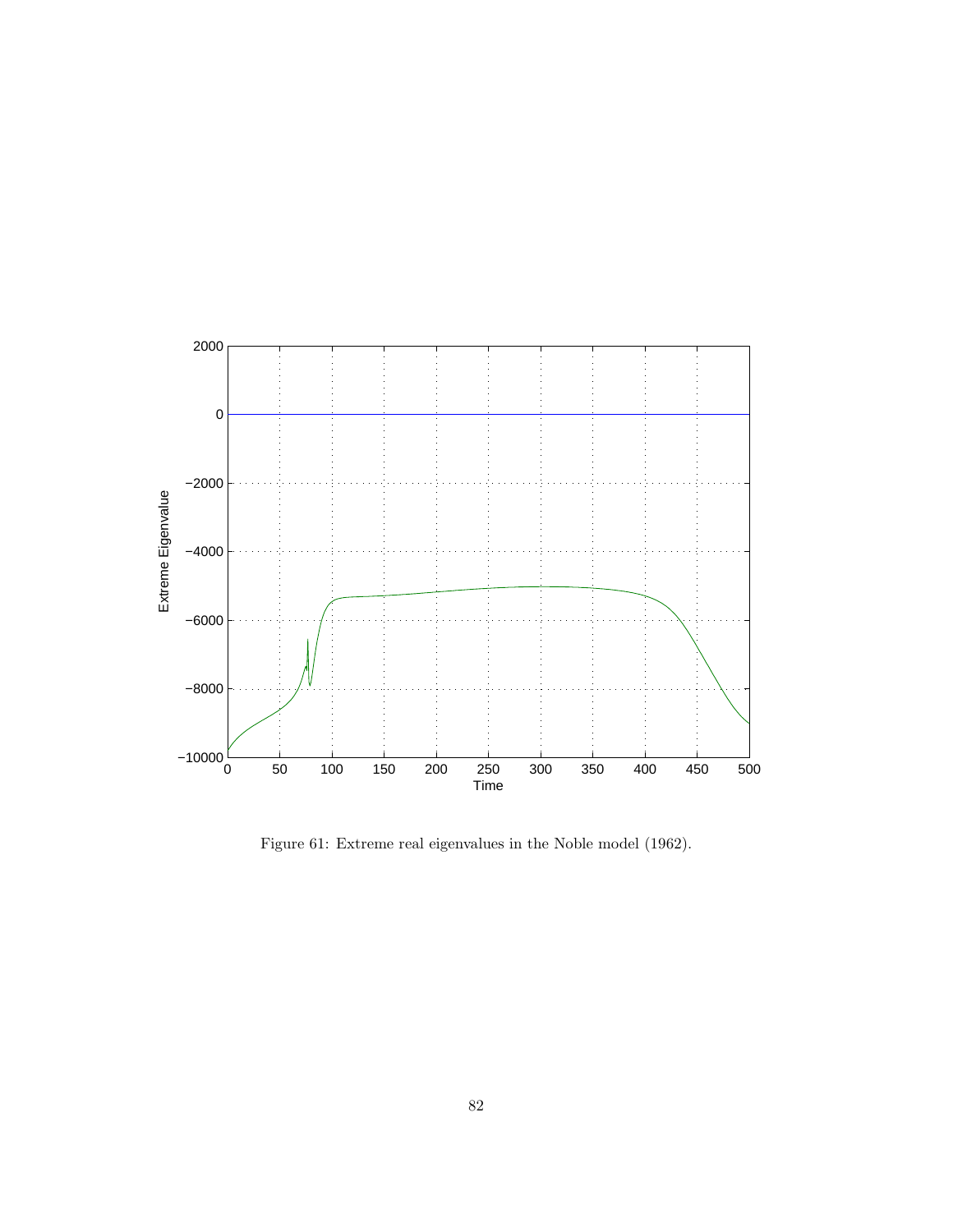

Figure 62: Plot of all eigenvalues at all times measured in the Noble model (1962).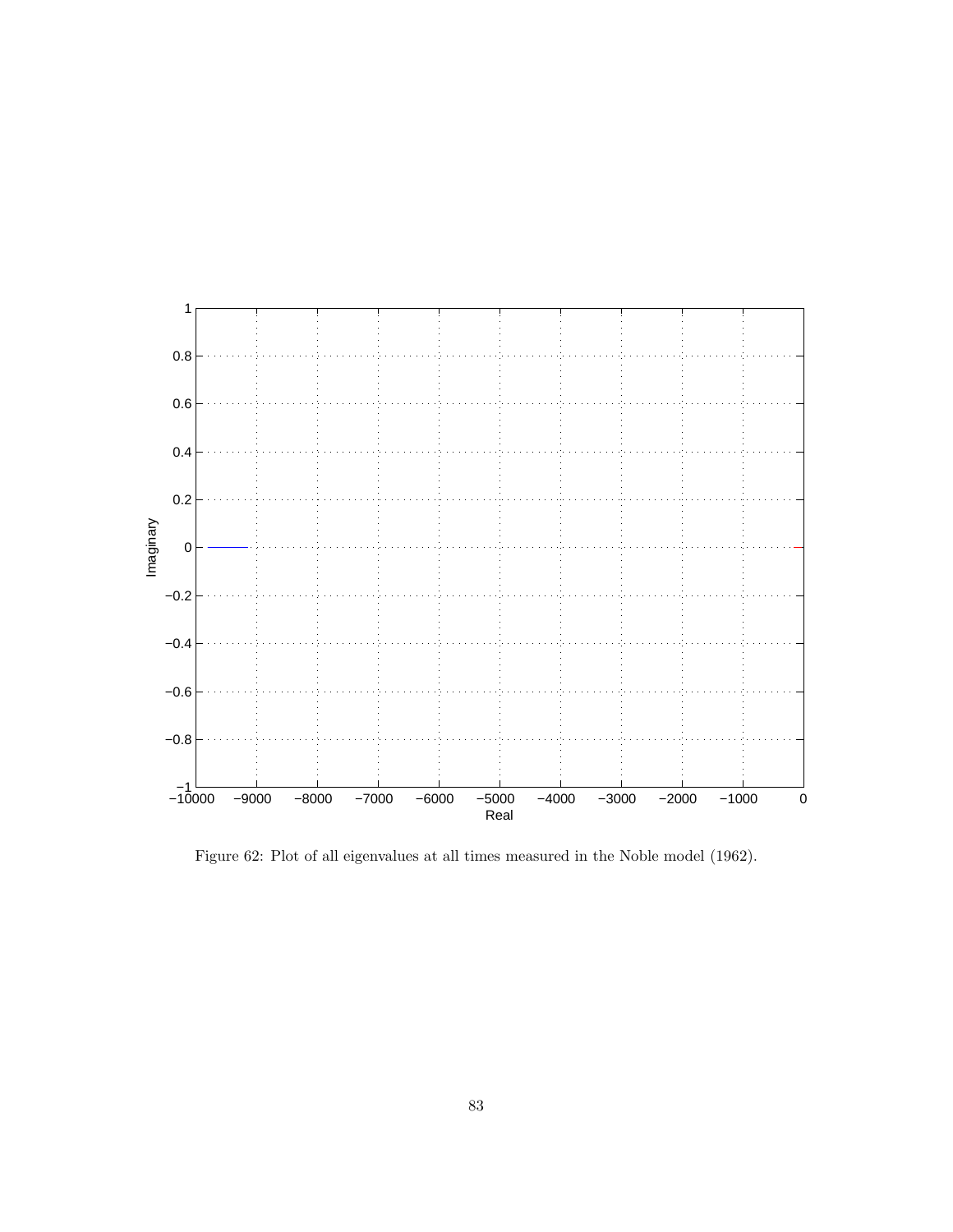

Figure 63: Extreme real eigenvalues in the Noble–Noble model (1984)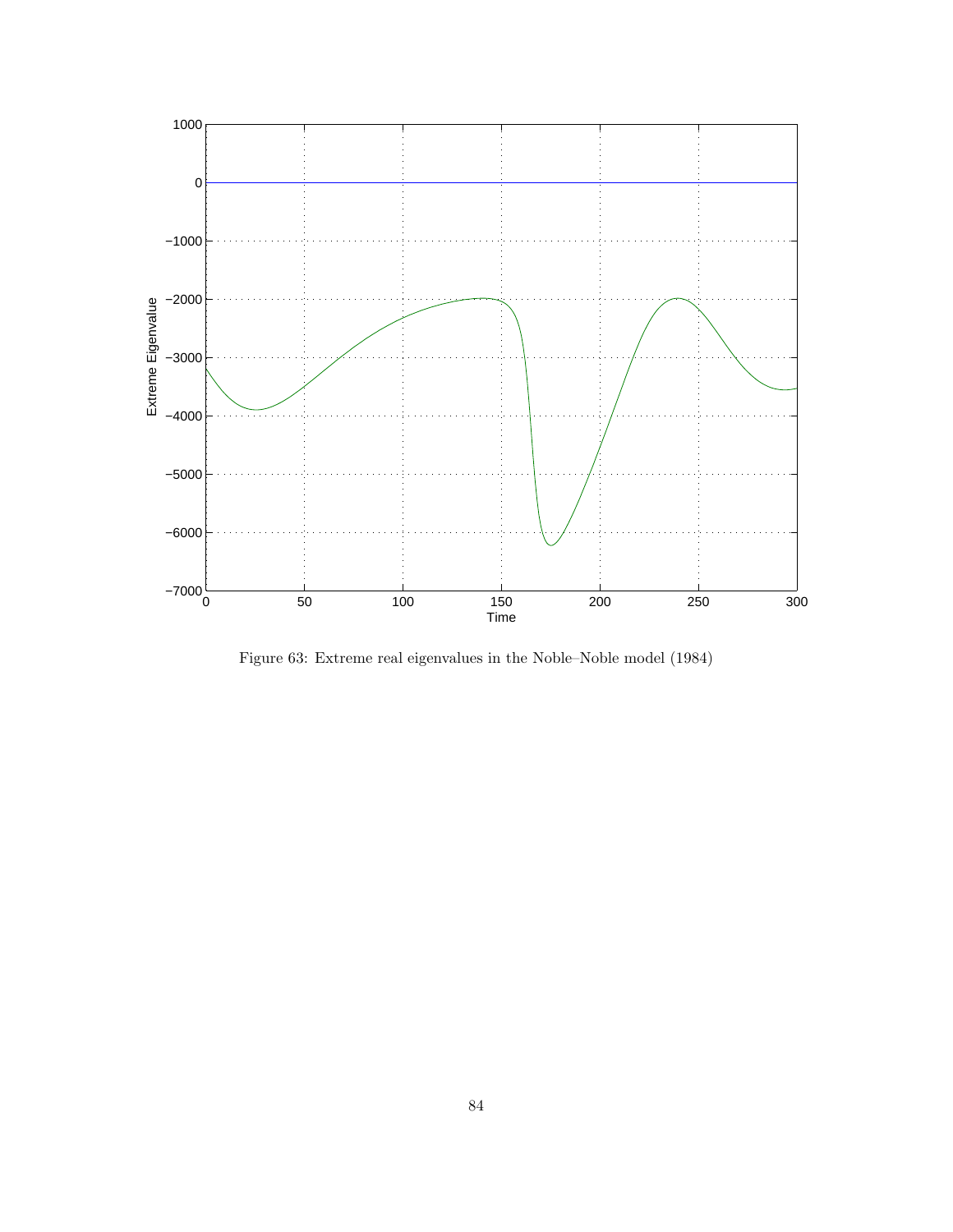

Figure 64: Extreme imaginary eigenvalues in the Noble–Noble model (1984).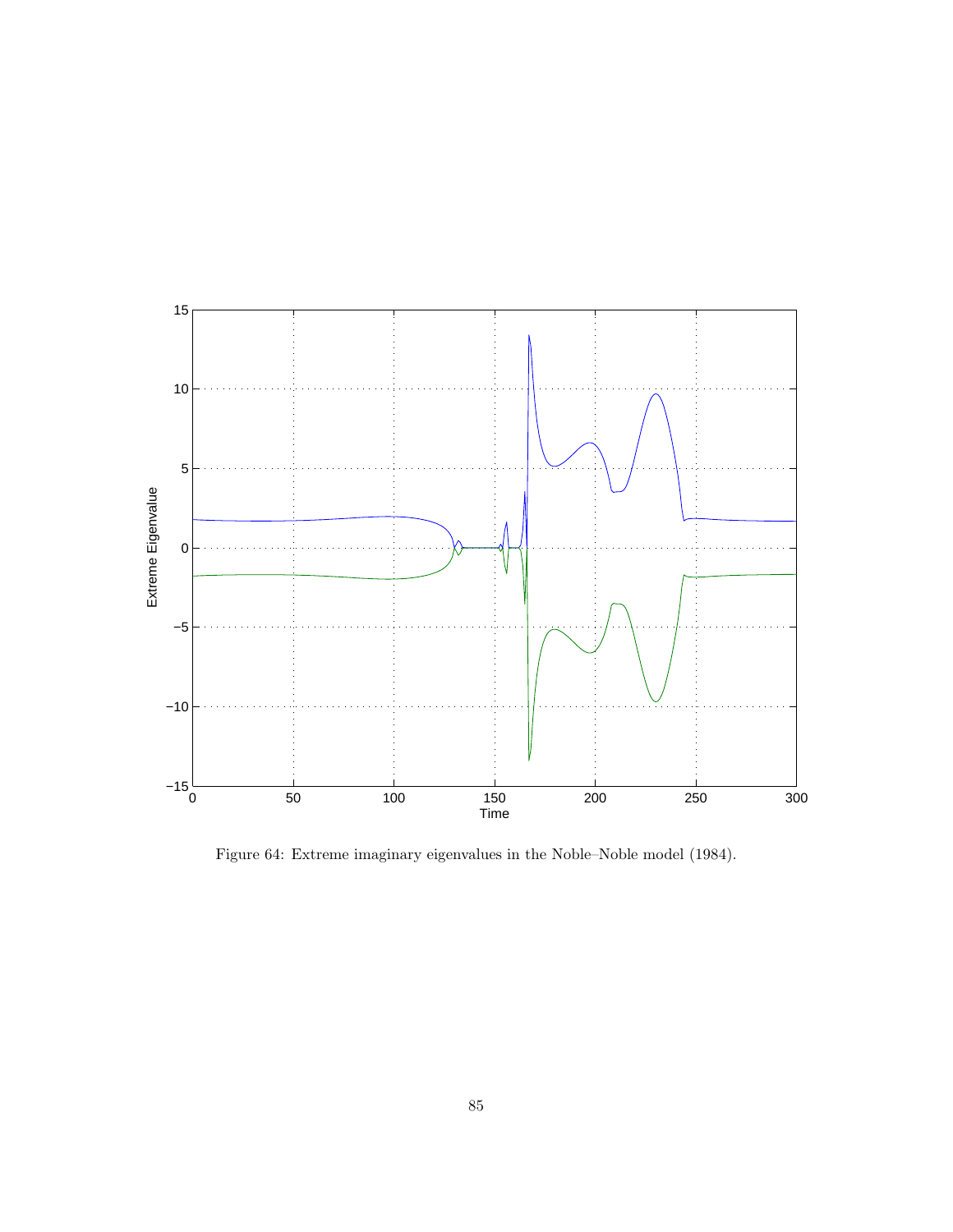

Figure 65: Extreme values of eigenvalues over time in the Noble–Noble model (1984).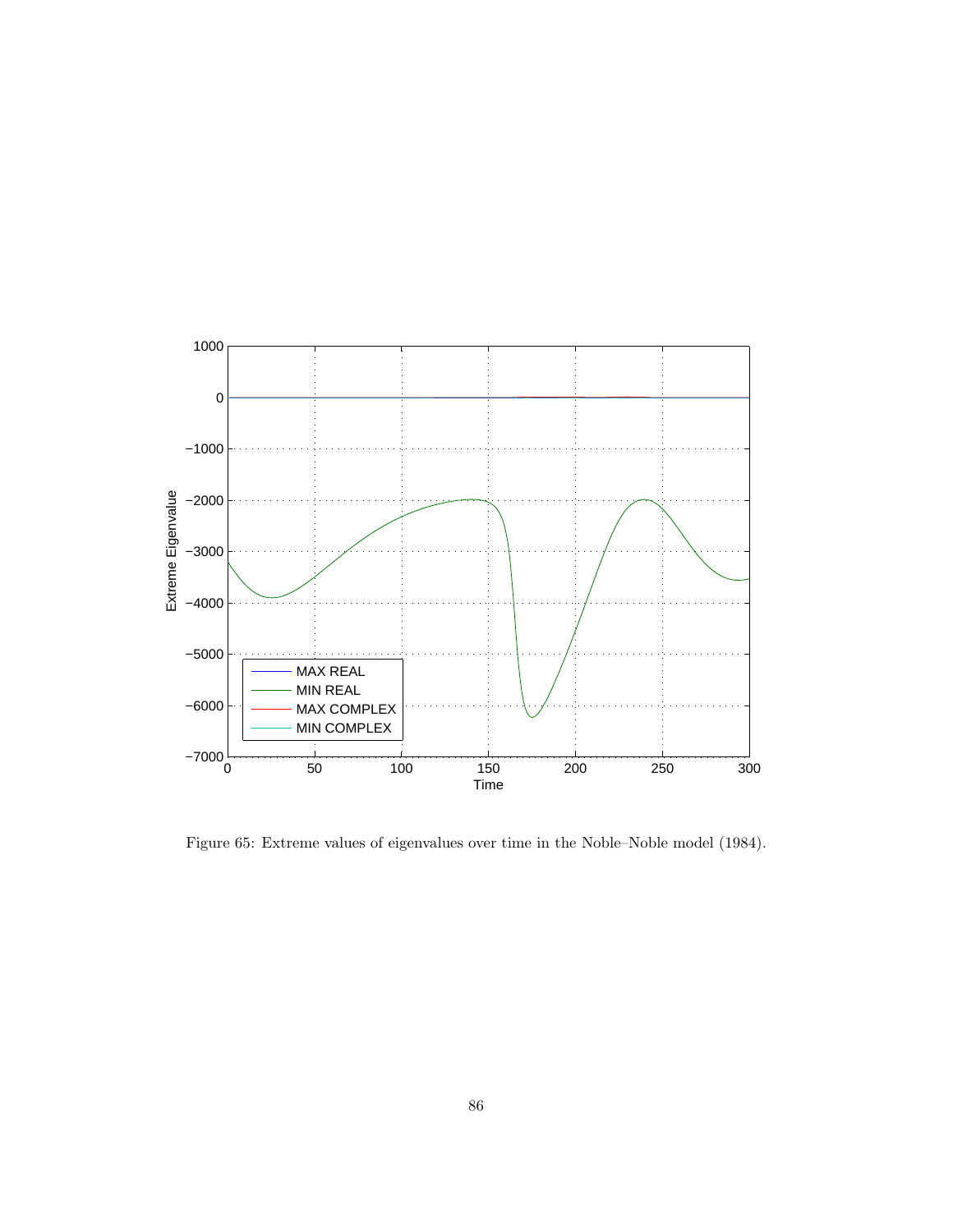

Figure 66: Plot of all eigenvalues at all times measured in the Noble–Noble model (1984).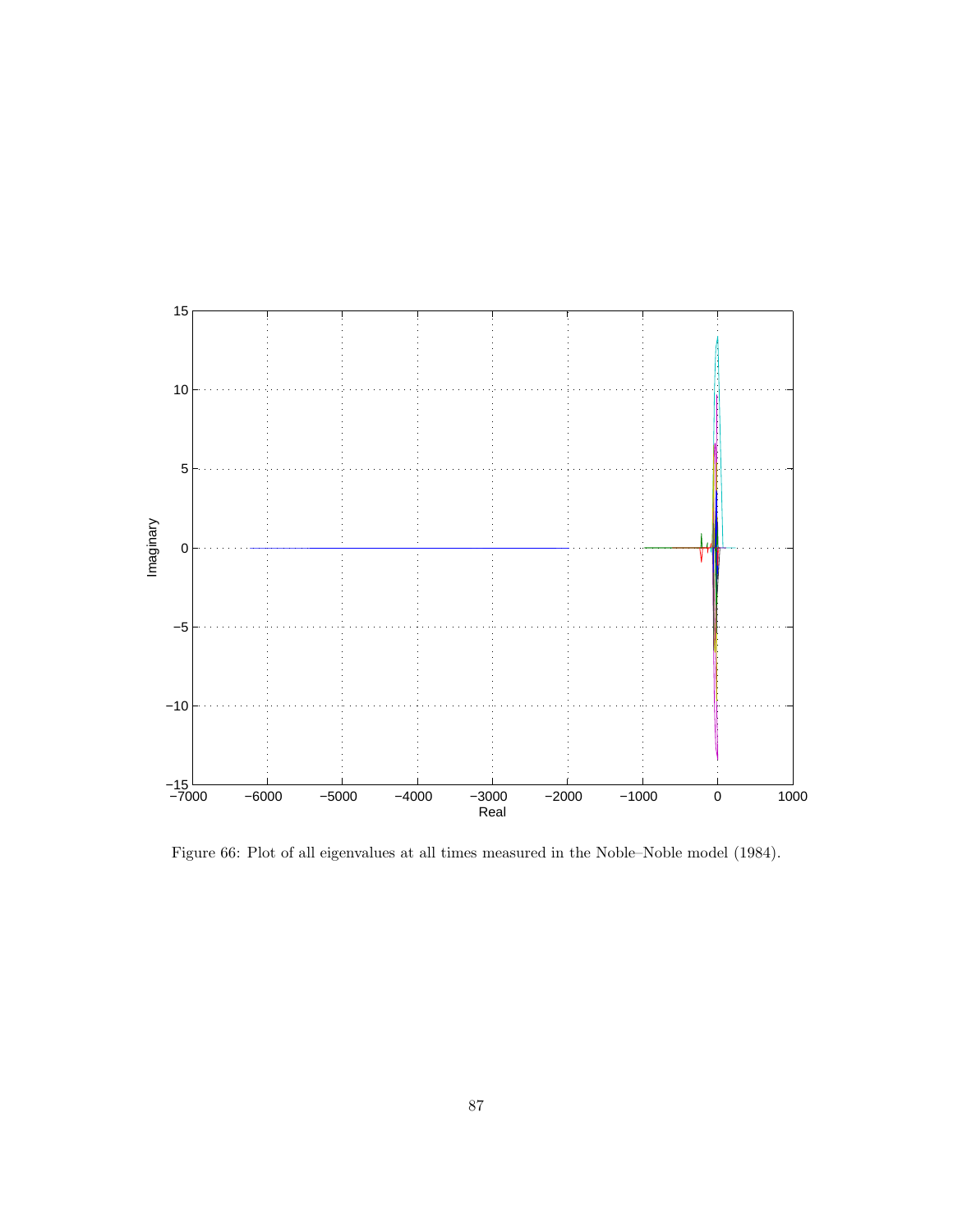

Figure 67: Extreme real eigenvalues in the model of Noble et al. (1991).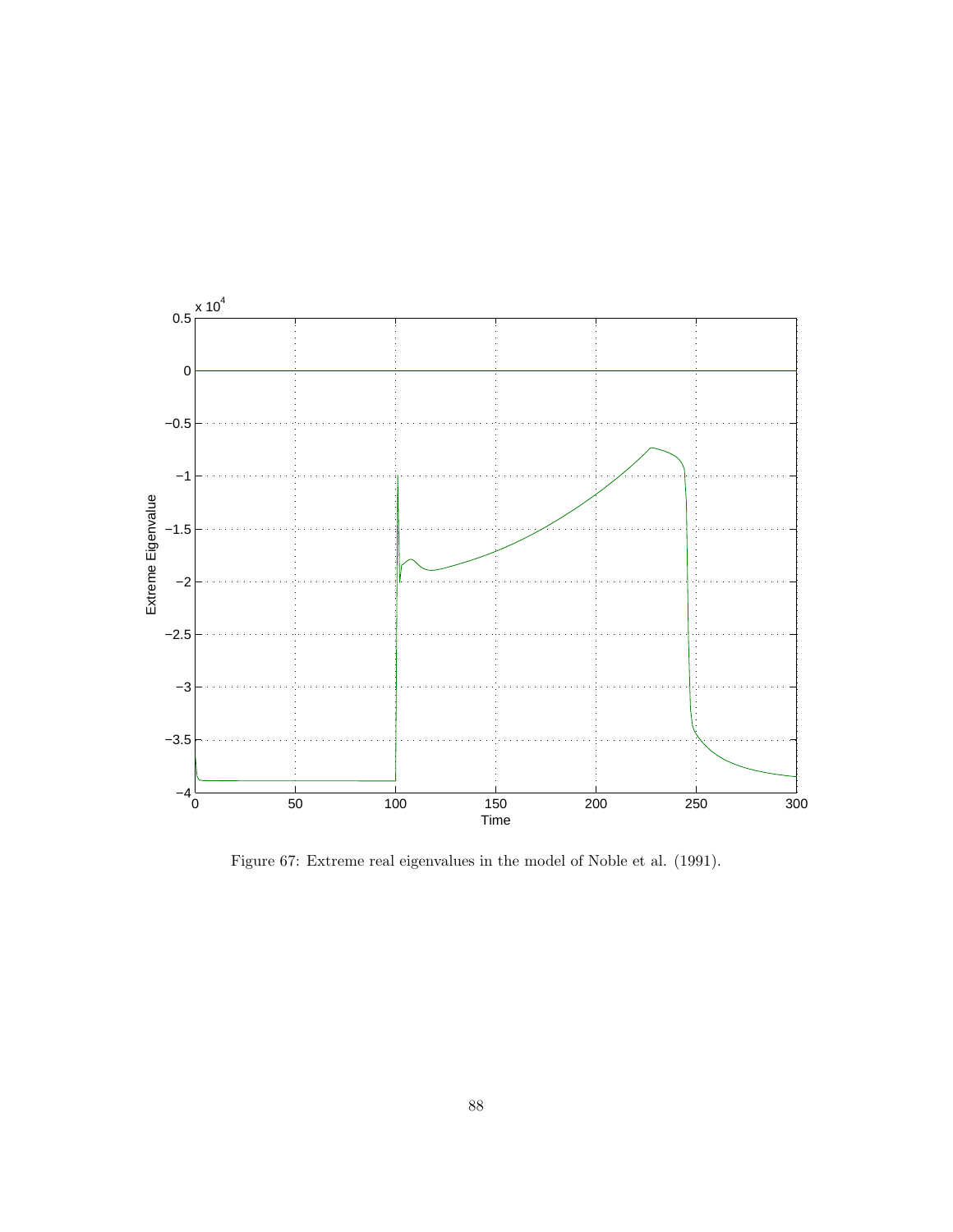

Figure 68: Plot of all eigenvalues at all times measured in the model of Noble et al. (1991).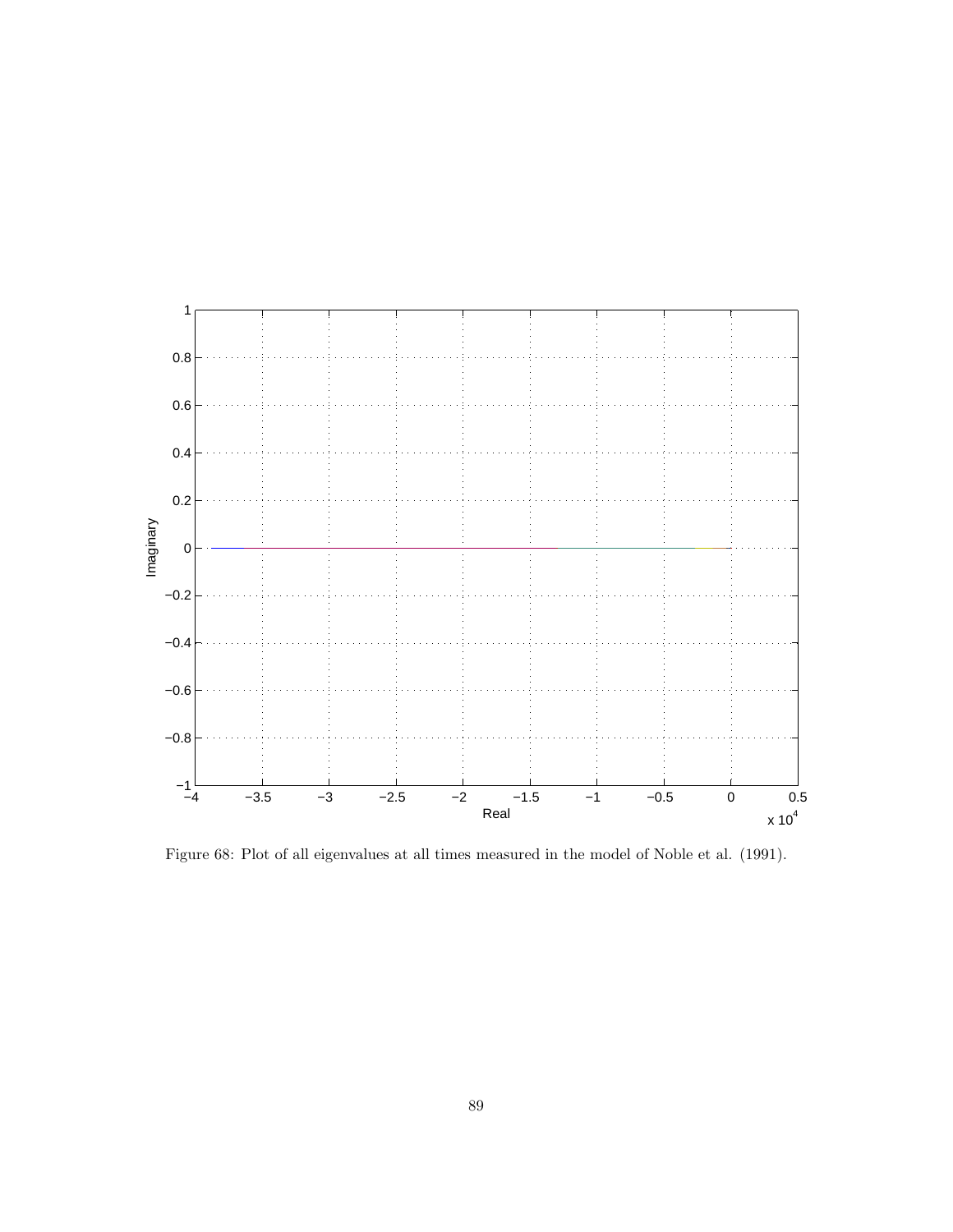

Figure 69: Extreme real eigenvalues in the model of Noble et al. (1998).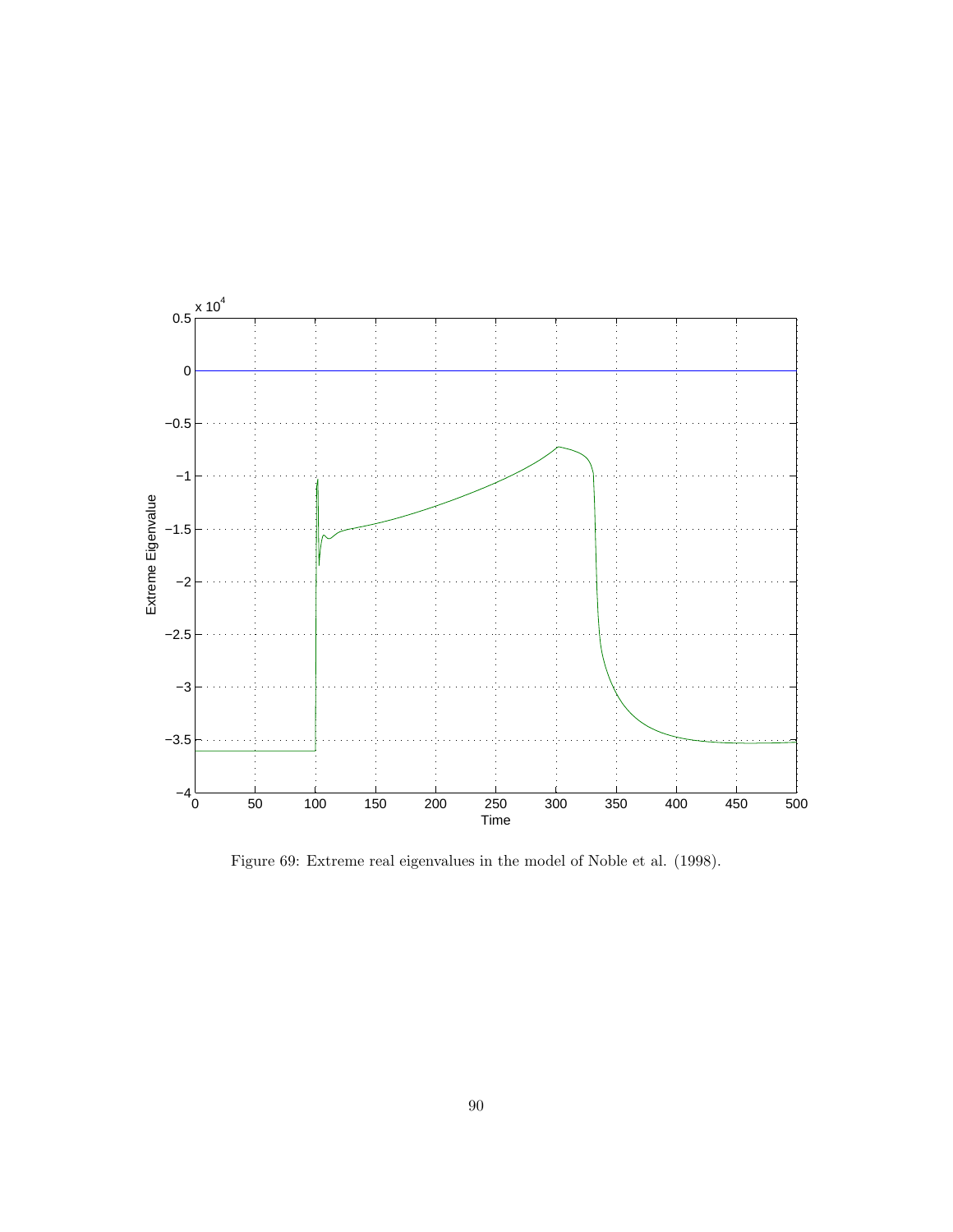

Figure 70: Extreme imaginary eigenvalues in the model of Noble et al. (1998).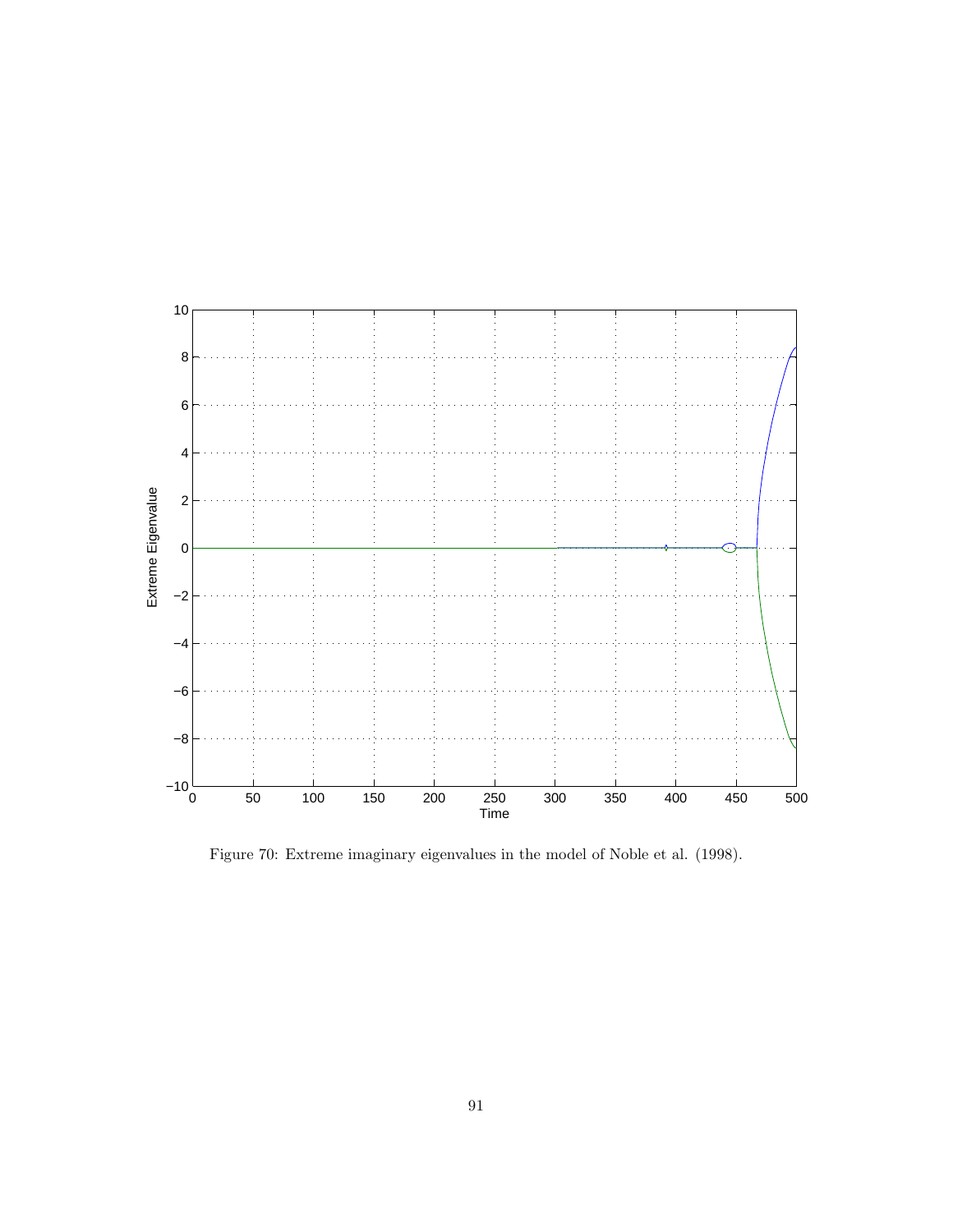

Figure 71: Extreme values of eigenvalues over time in the model of Noble et al. (1998).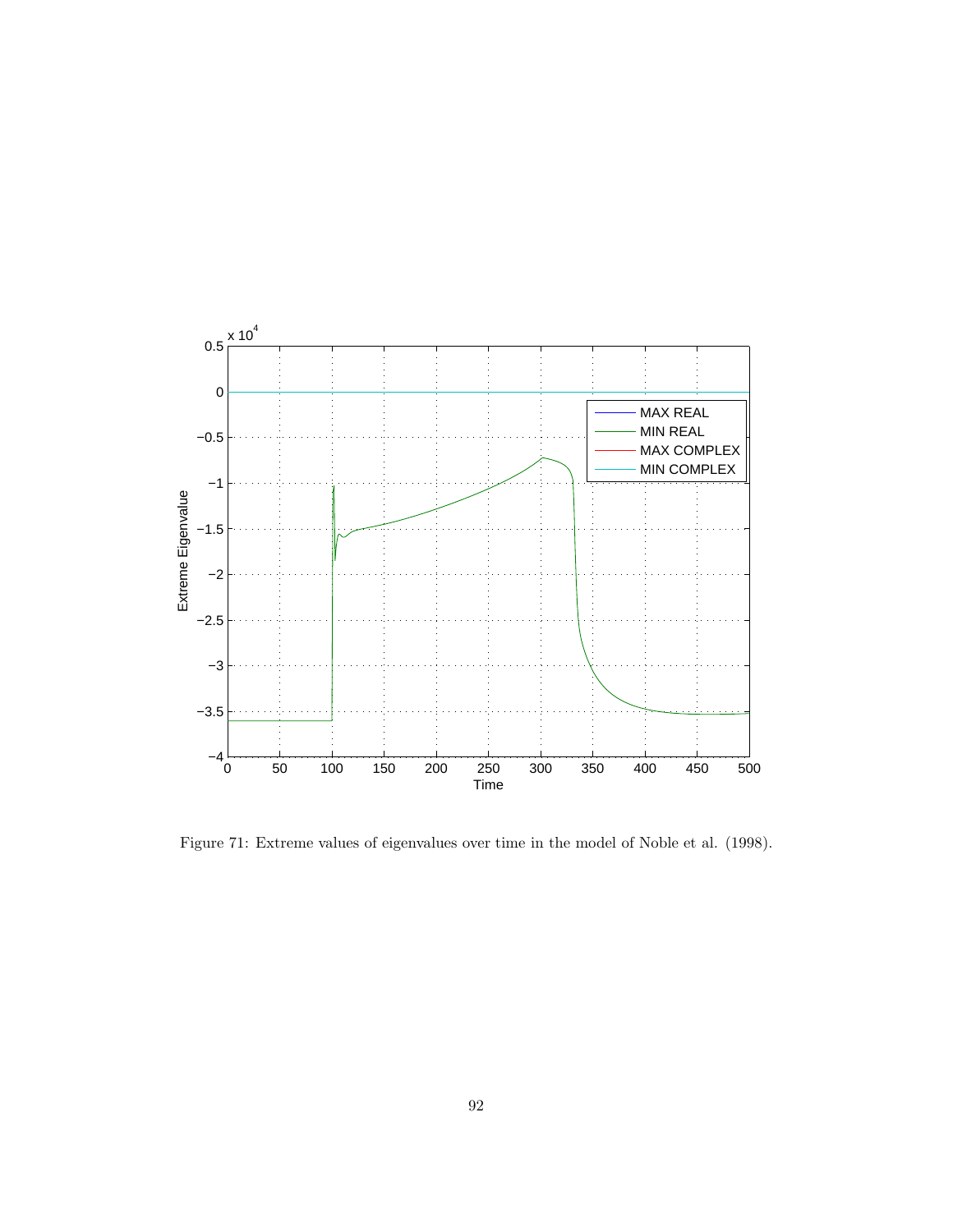

Figure 72: Plot of all eigenvalues at all times measured in the model of Noble et al. (1998).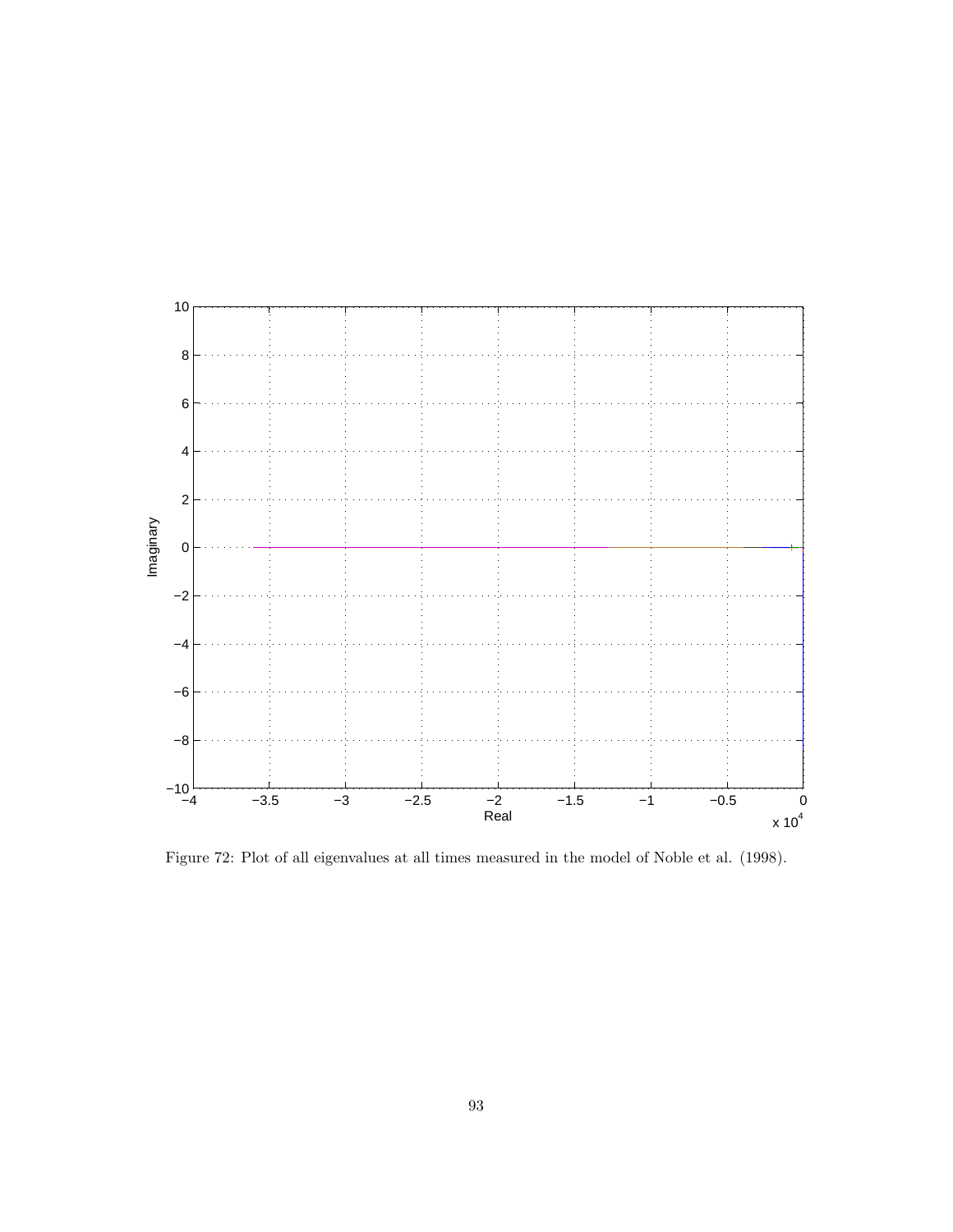

Figure 73: Extreme real eigenvalues in the model of Nygren et al. (1998).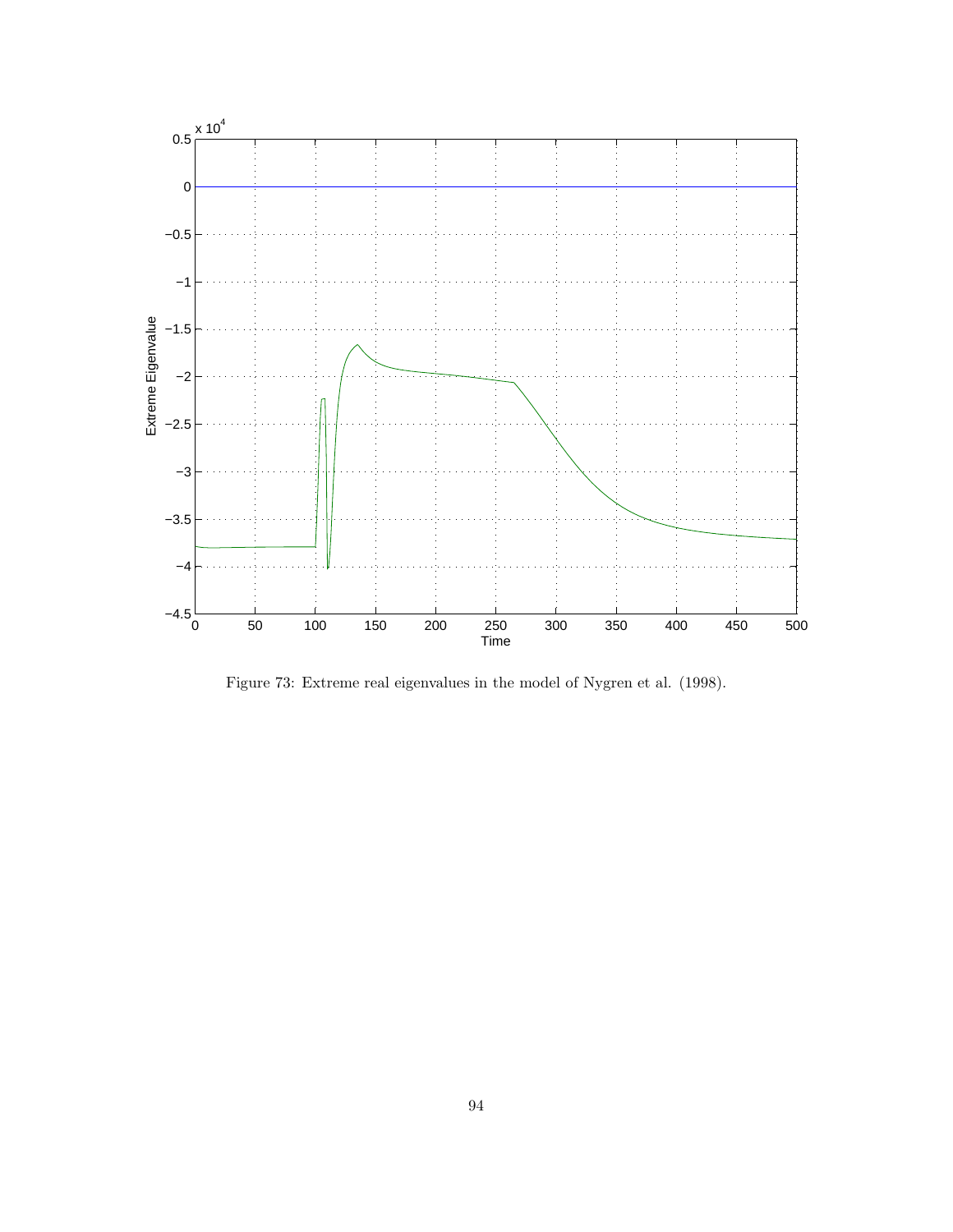

Figure 74: Extreme imaginary eigenvalues in the model of Nygren et al. (1998).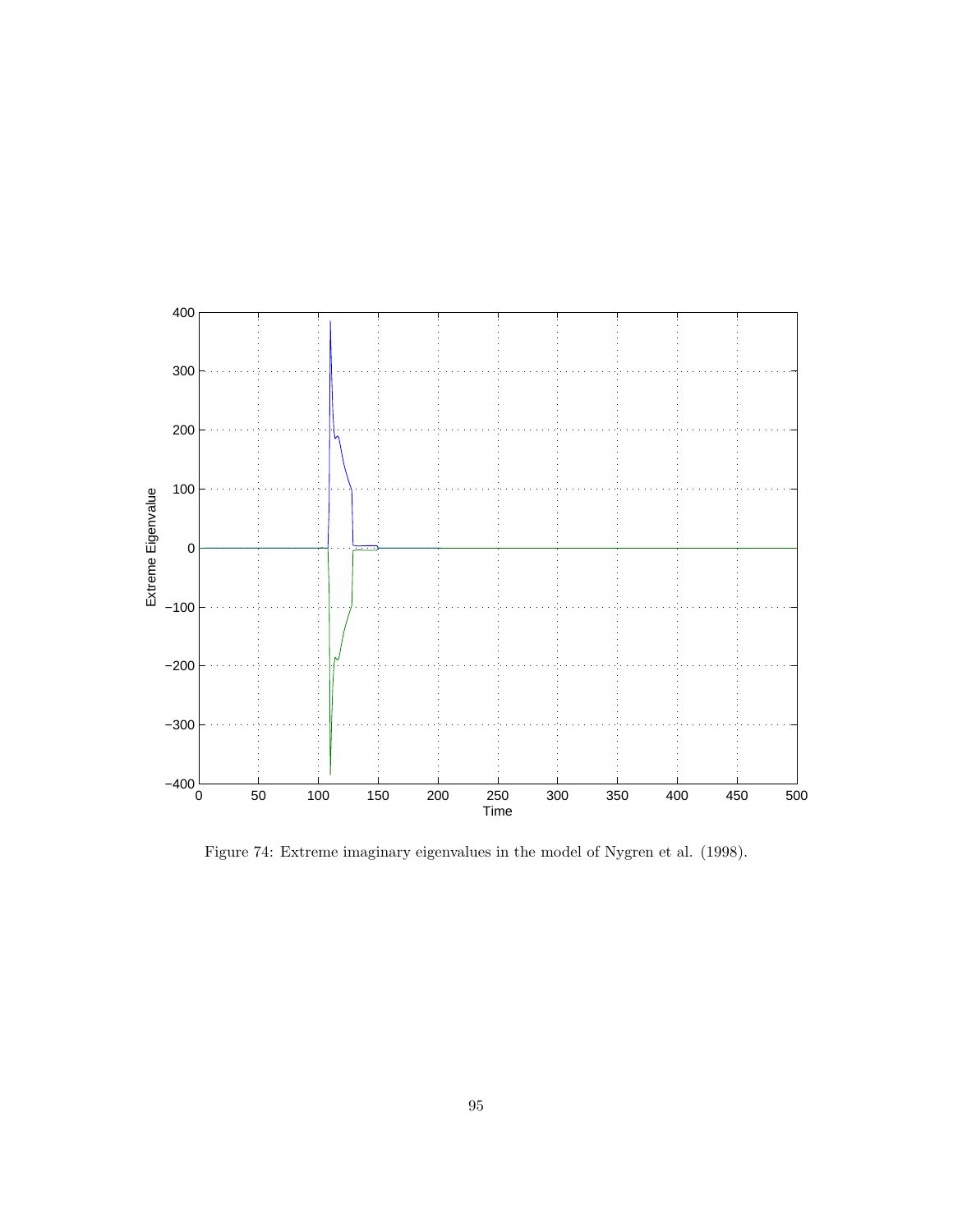

Figure 75: Extreme values of eigenvalues over time in the model of Nygren et al. (1998).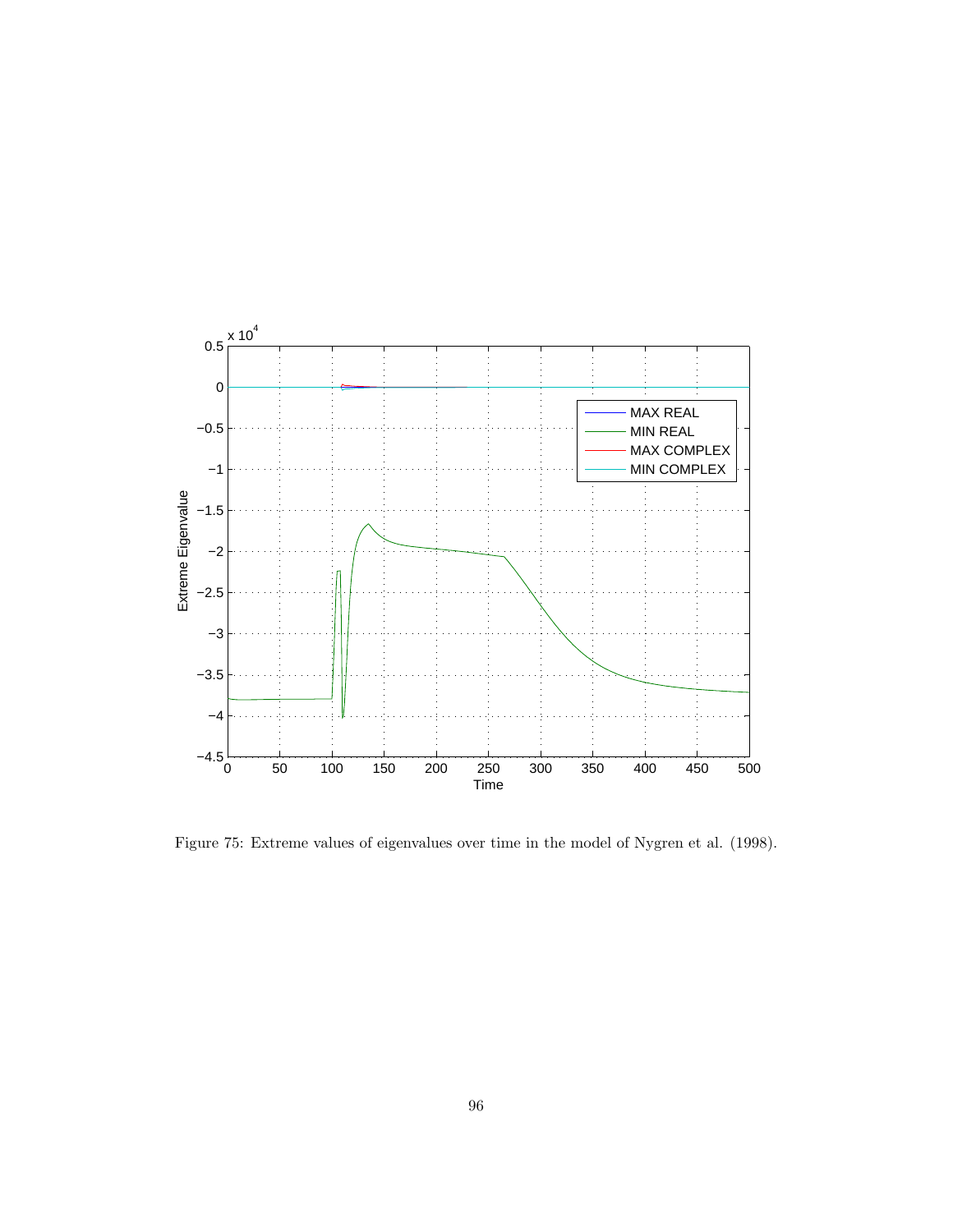

Figure 76: Plot of all eigenvalues at all times measured in the model of Nygren et al. (1998).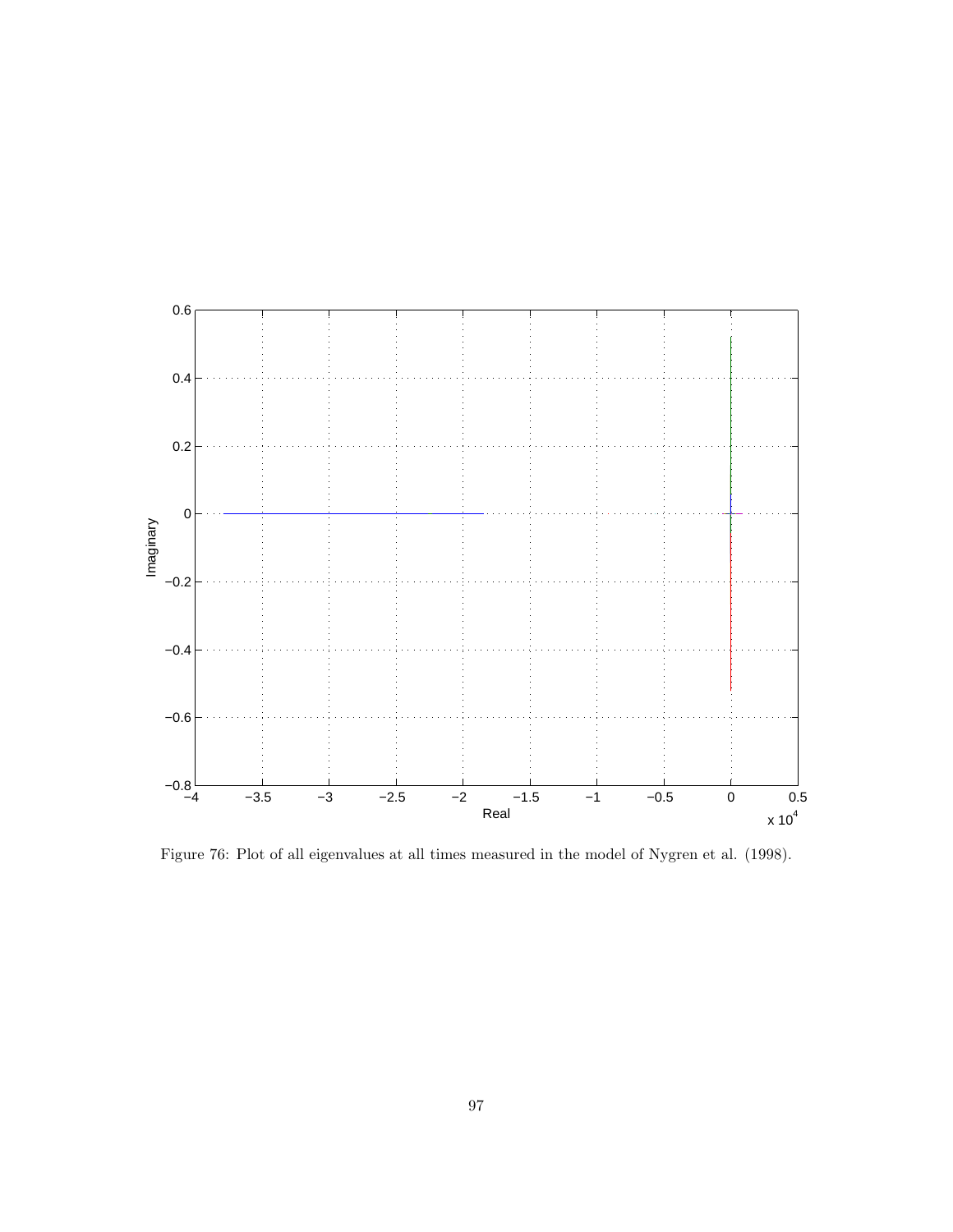

Figure 77: Extreme real eigenvalues in the model of Pandit et al. (2001).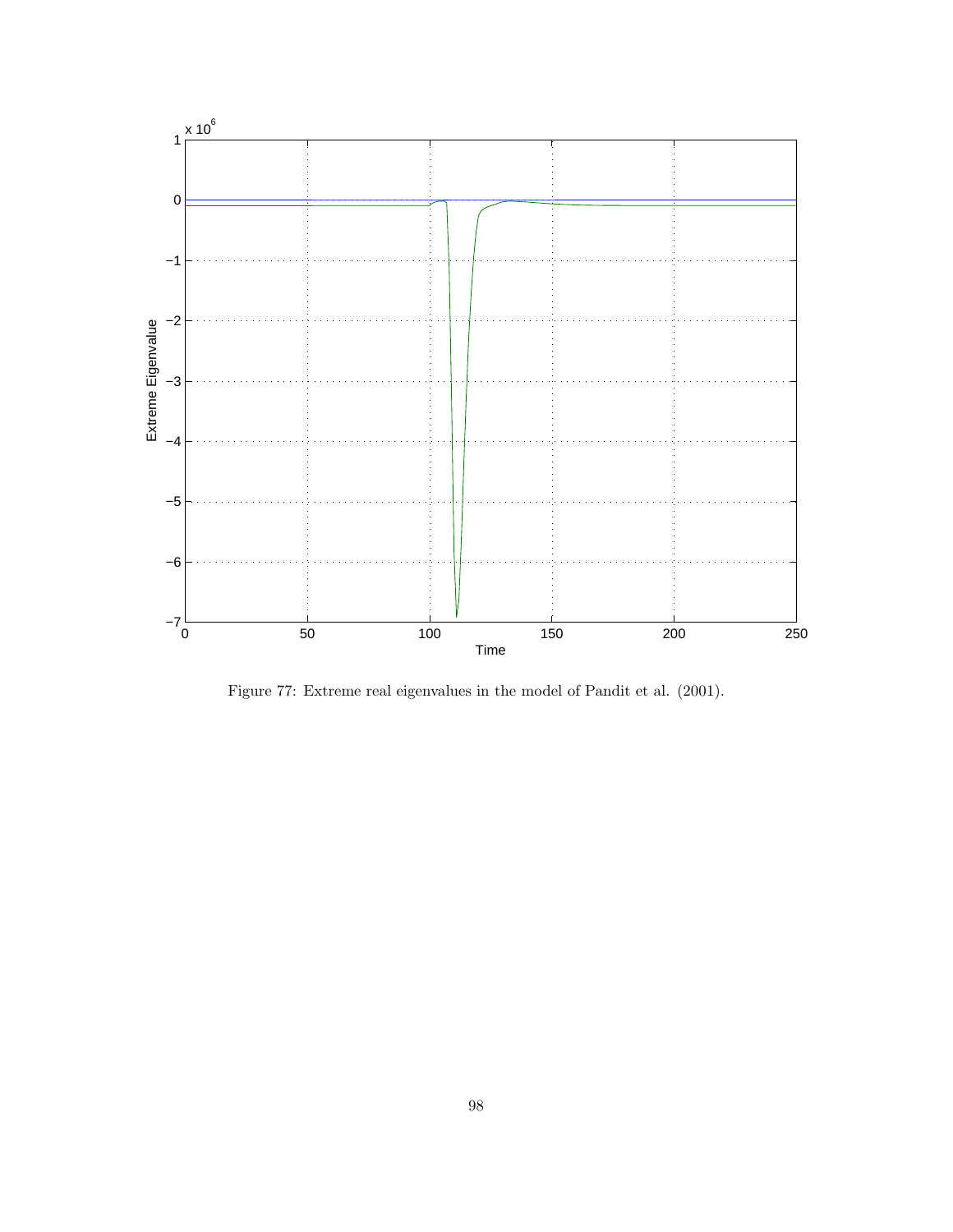

Figure 78: Plot of all eigenvalues at all times measured in the model of Pandit et al. (2001).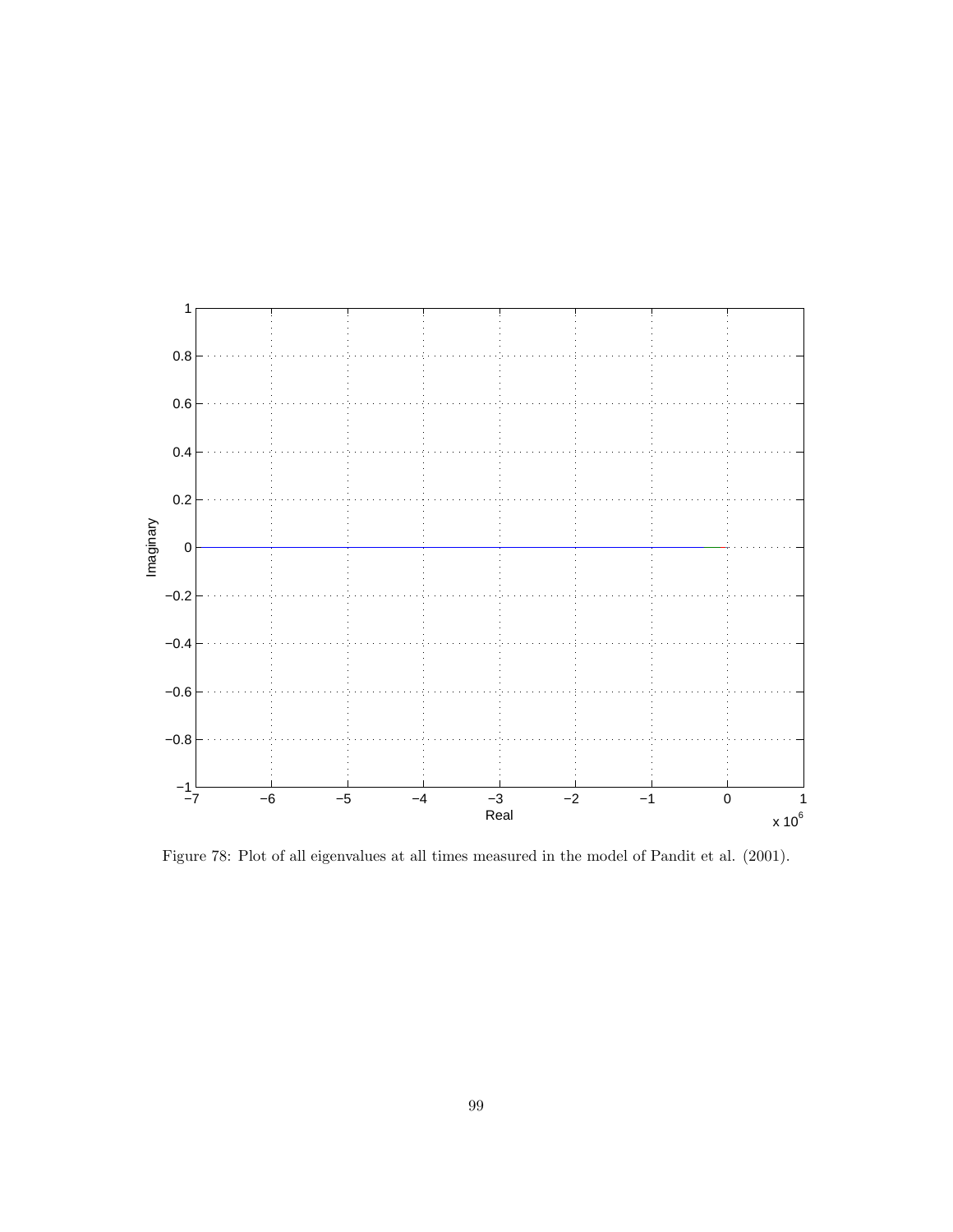

Figure 79: Extreme real eigenvalues in the model of Pandit et al. (2003).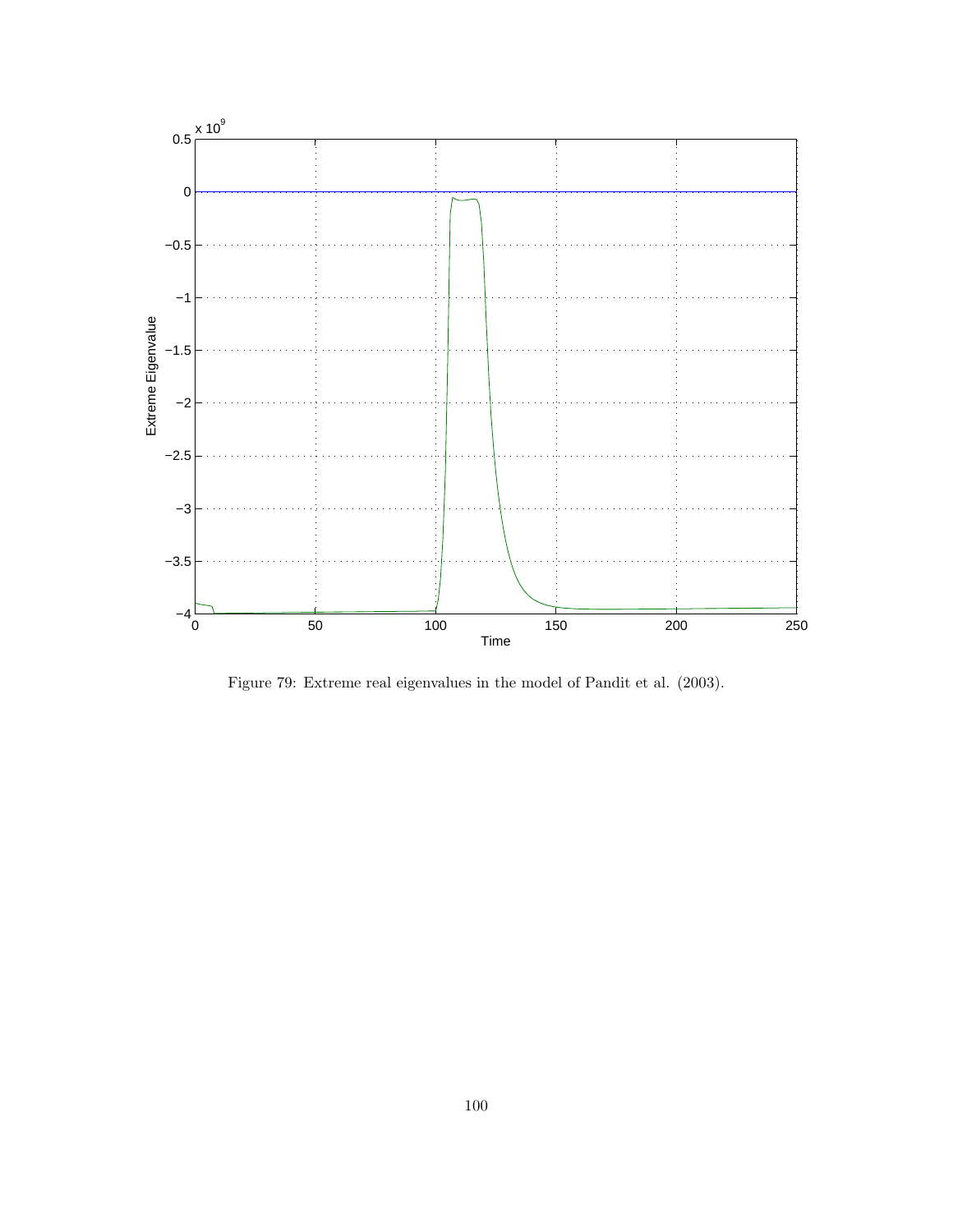

Figure 80: Extreme imaginary eigenvalues in the model of Pandit et al. (2003).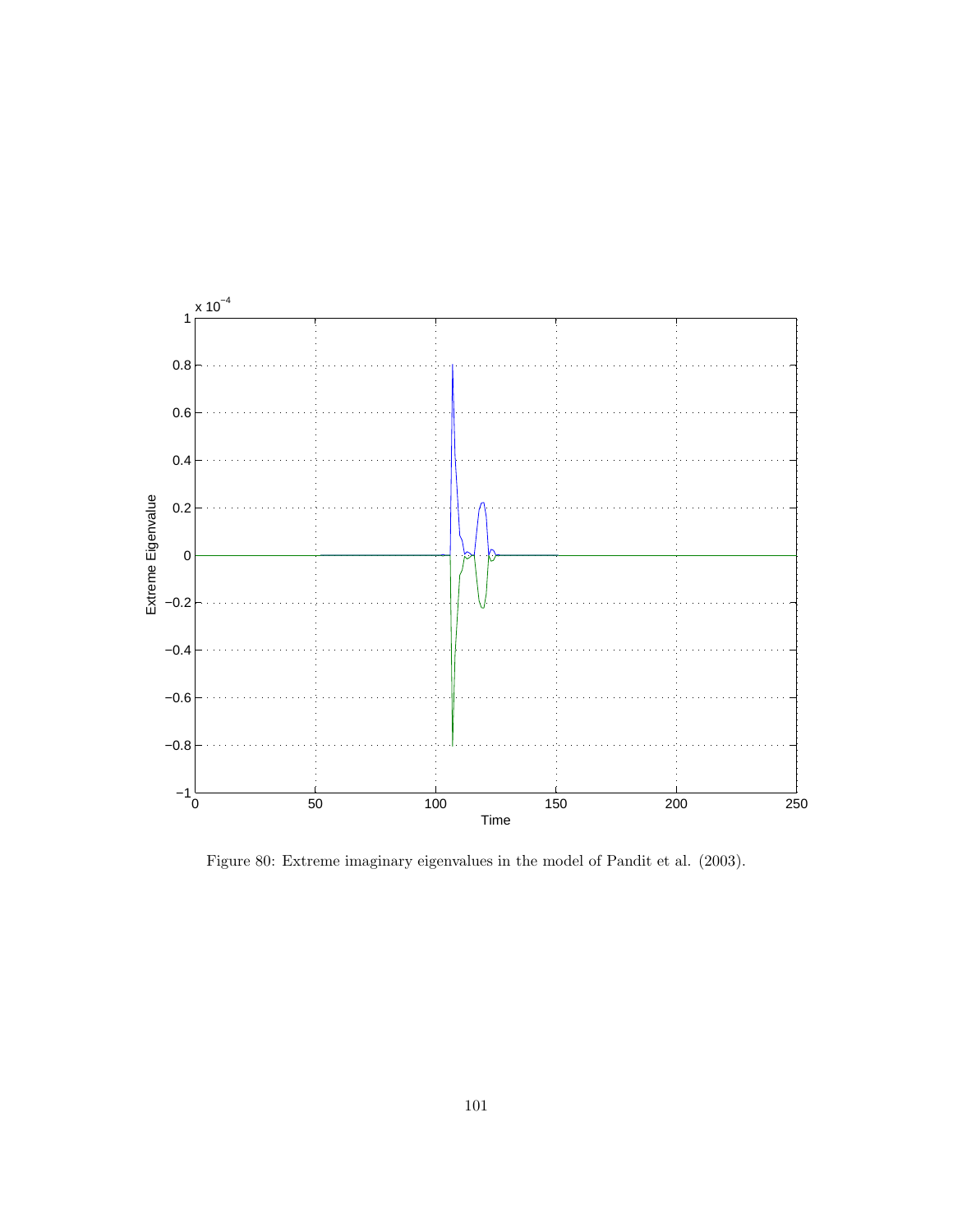

Figure 81: Extreme values of eigenvalues over time in the model of Pandit et al. (2003).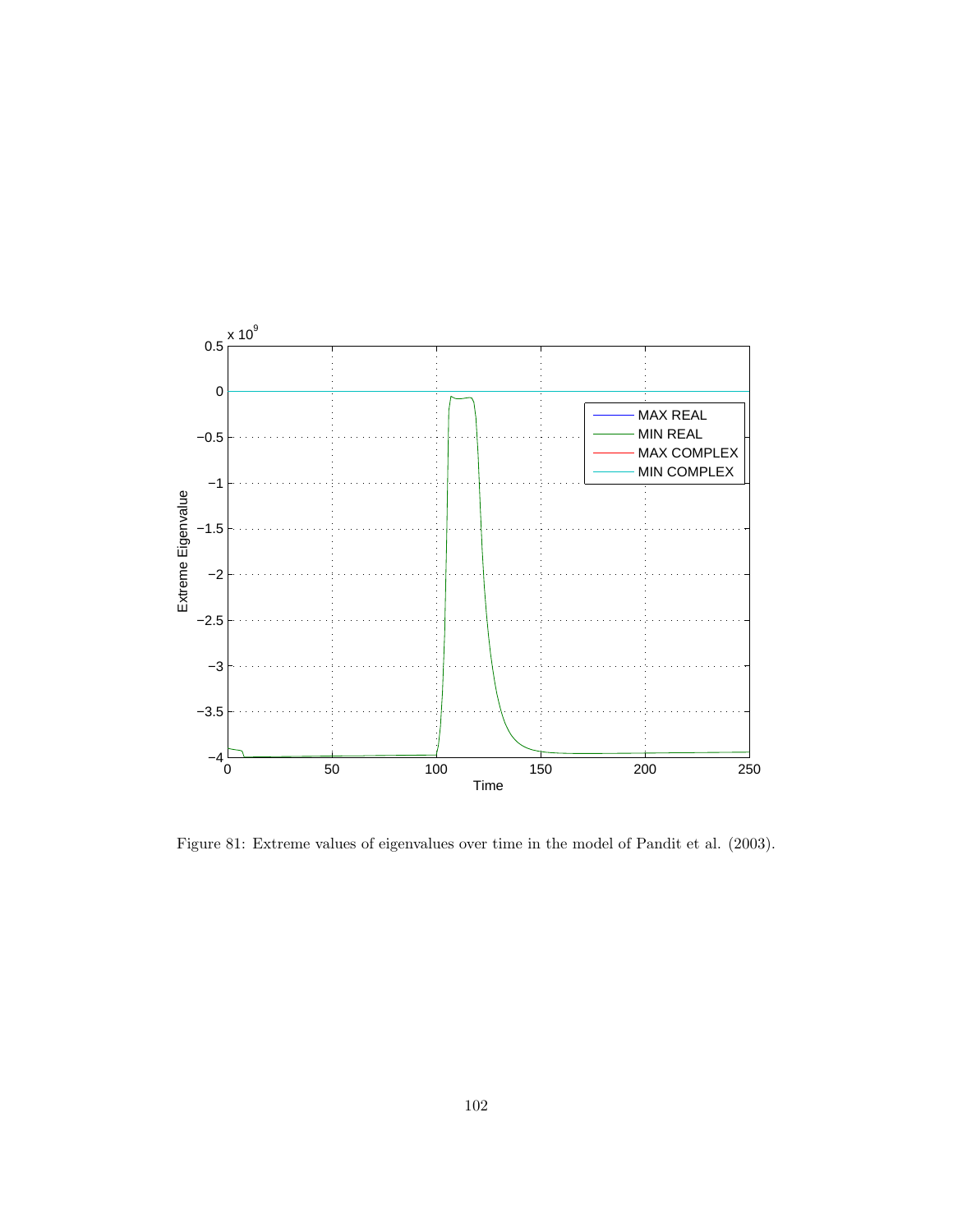

Figure 82: Plot of all eigenvalues at all times measured in the model of Pandit et al. (2003).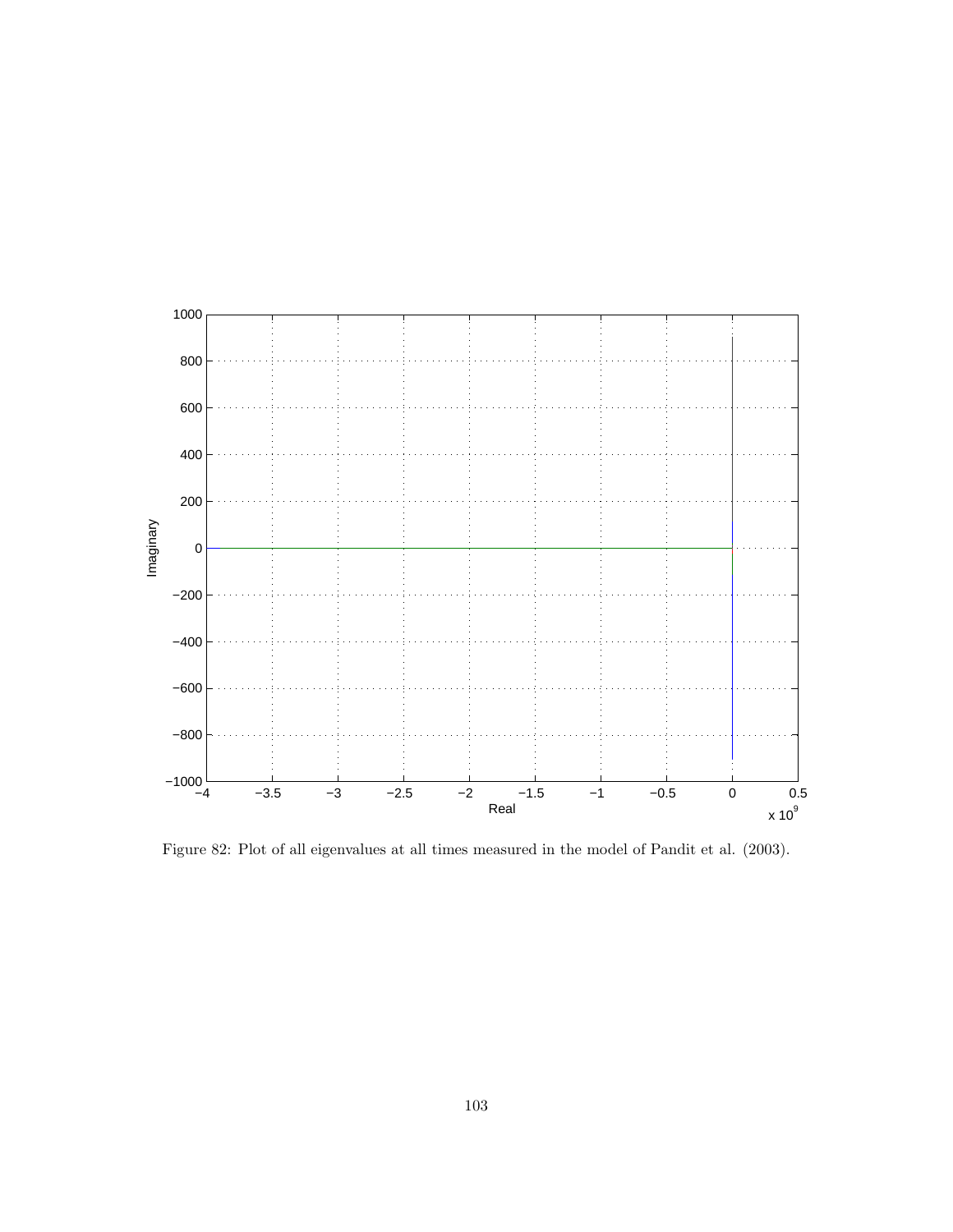

Figure 83: Extreme real eigenvalues in the Puglisi–Bers model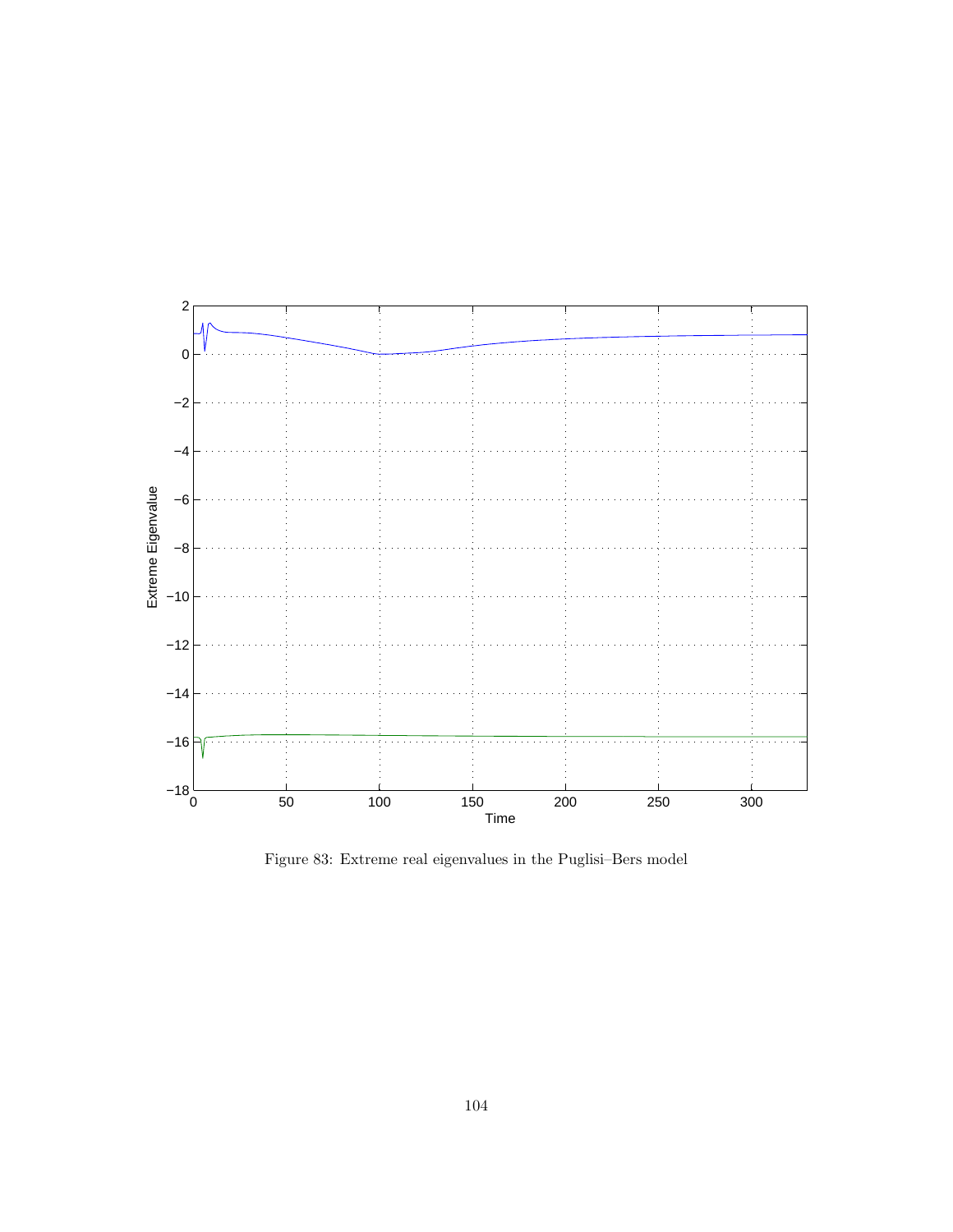

Figure 84: Extreme imaginary eigenvalues in the Puglisi–Bers model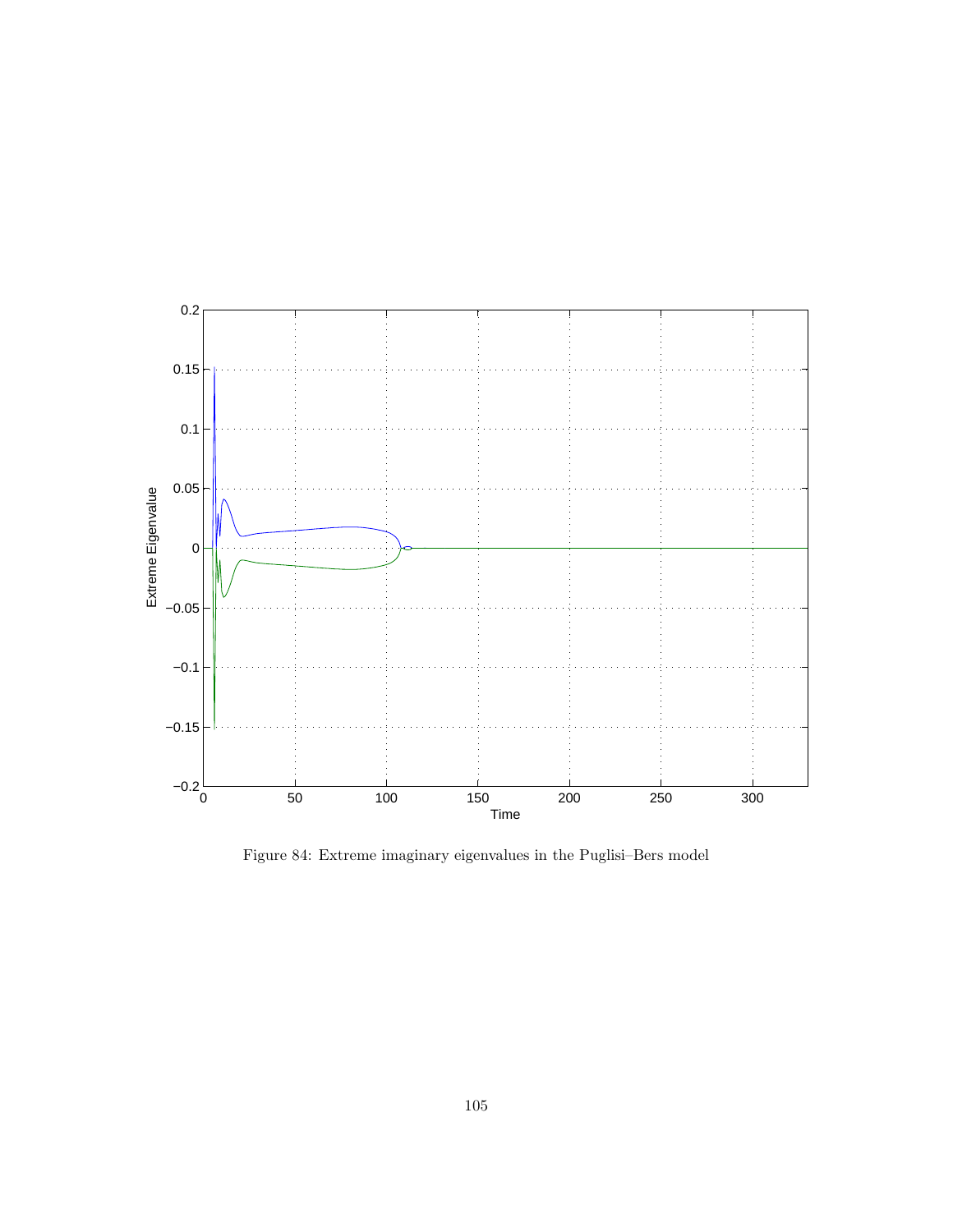

Figure 85: Extreme values of eigenvalues over time in the Puglisi–Bers model.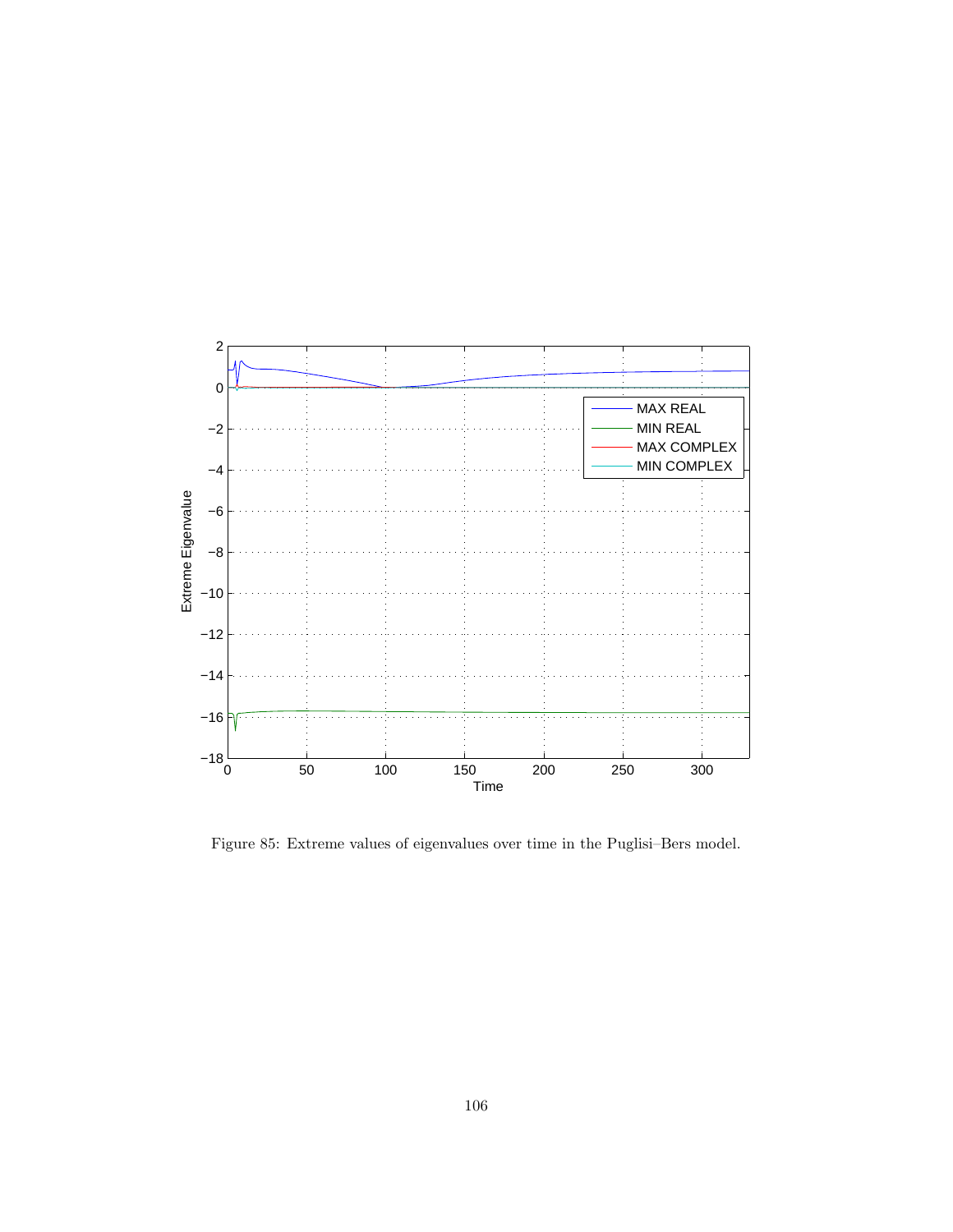

Figure 86: Plot of all eigenvalues at all times measured in the Puglisi–Bers model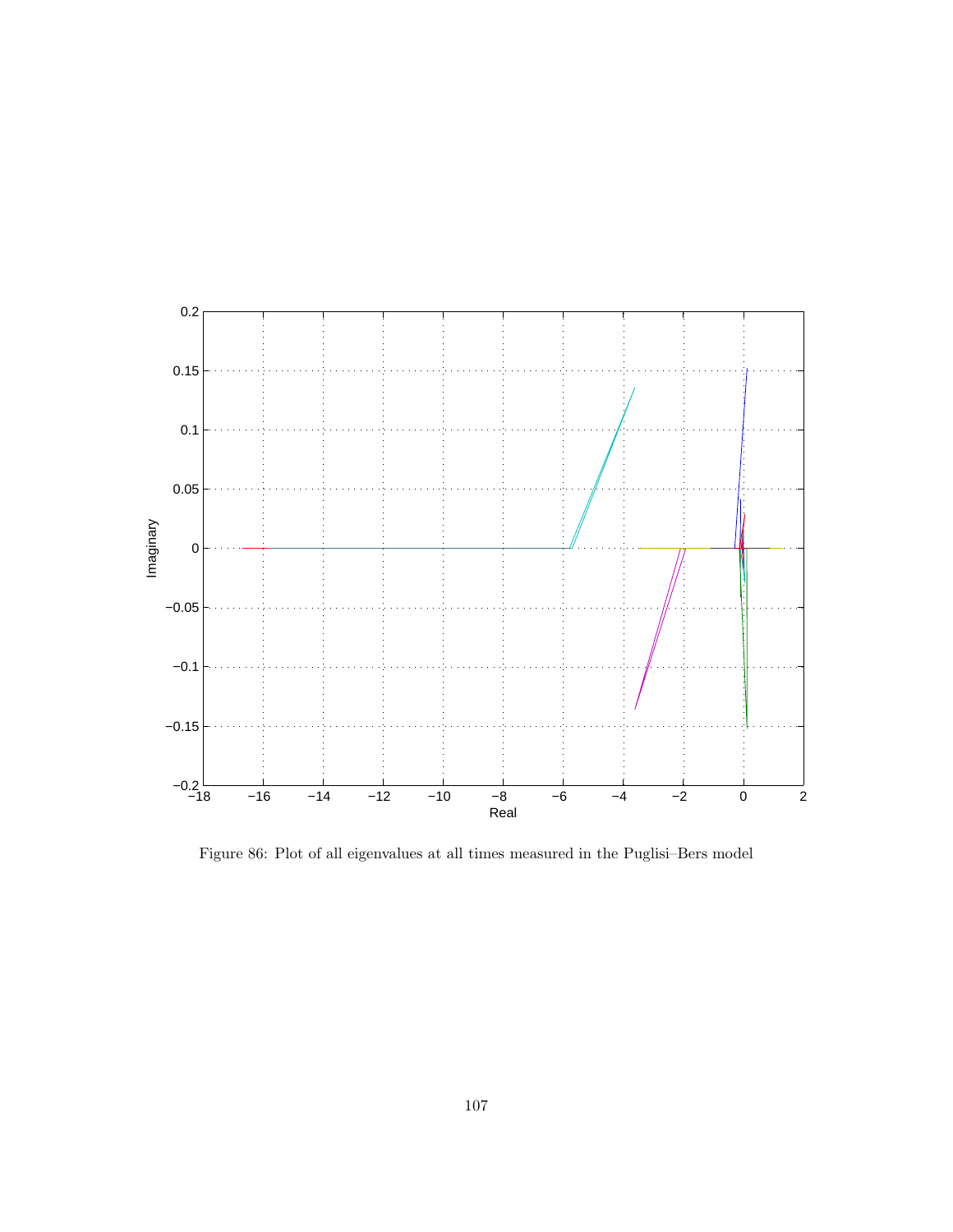

Figure 87: Extreme real eigenvalues in the model of Sakmann et al. (2000) (Endocardial variant)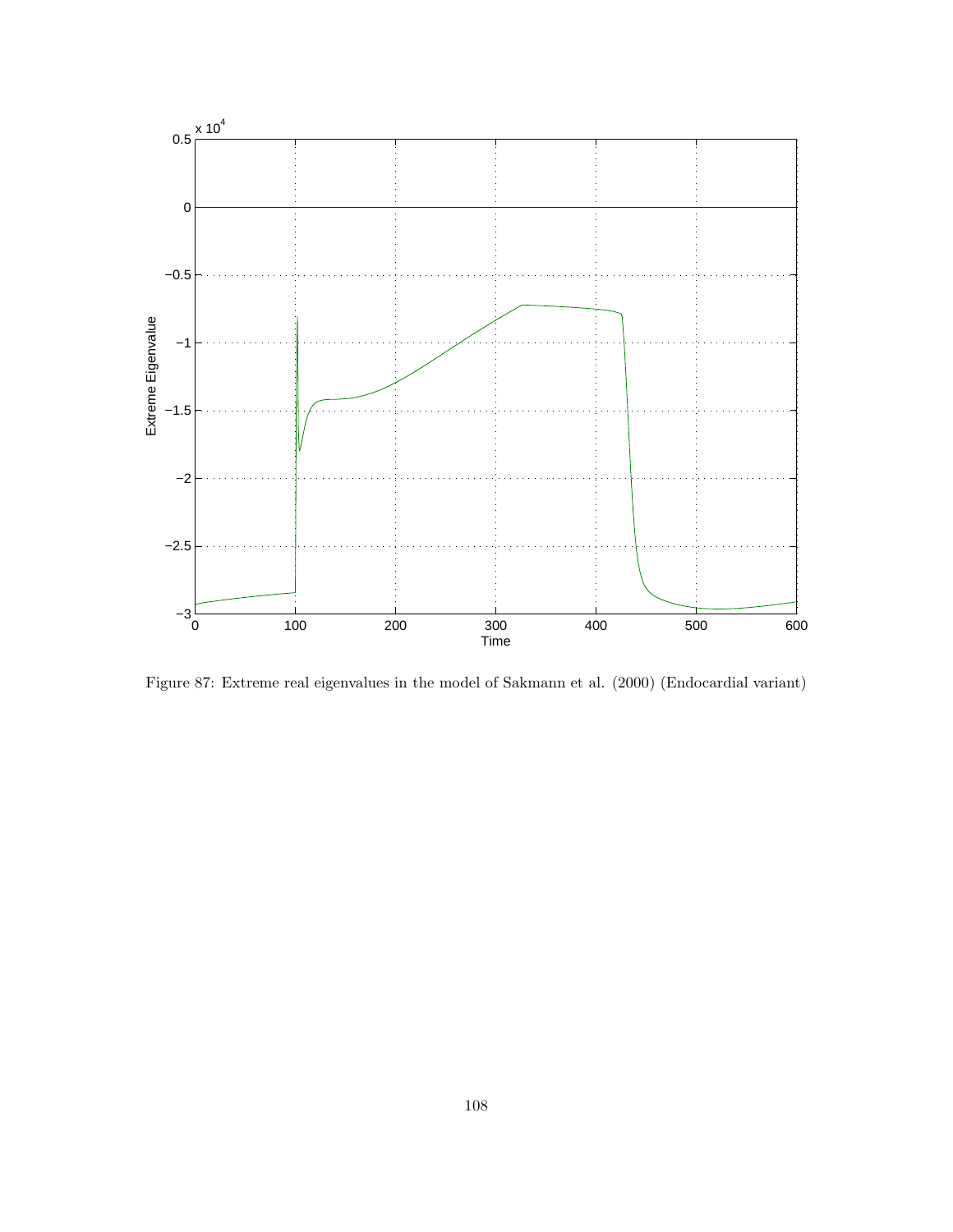

Figure 88: Extreme imaginary eigenvalues in the model of Sakmann et al. (2000) (Endocardial variant)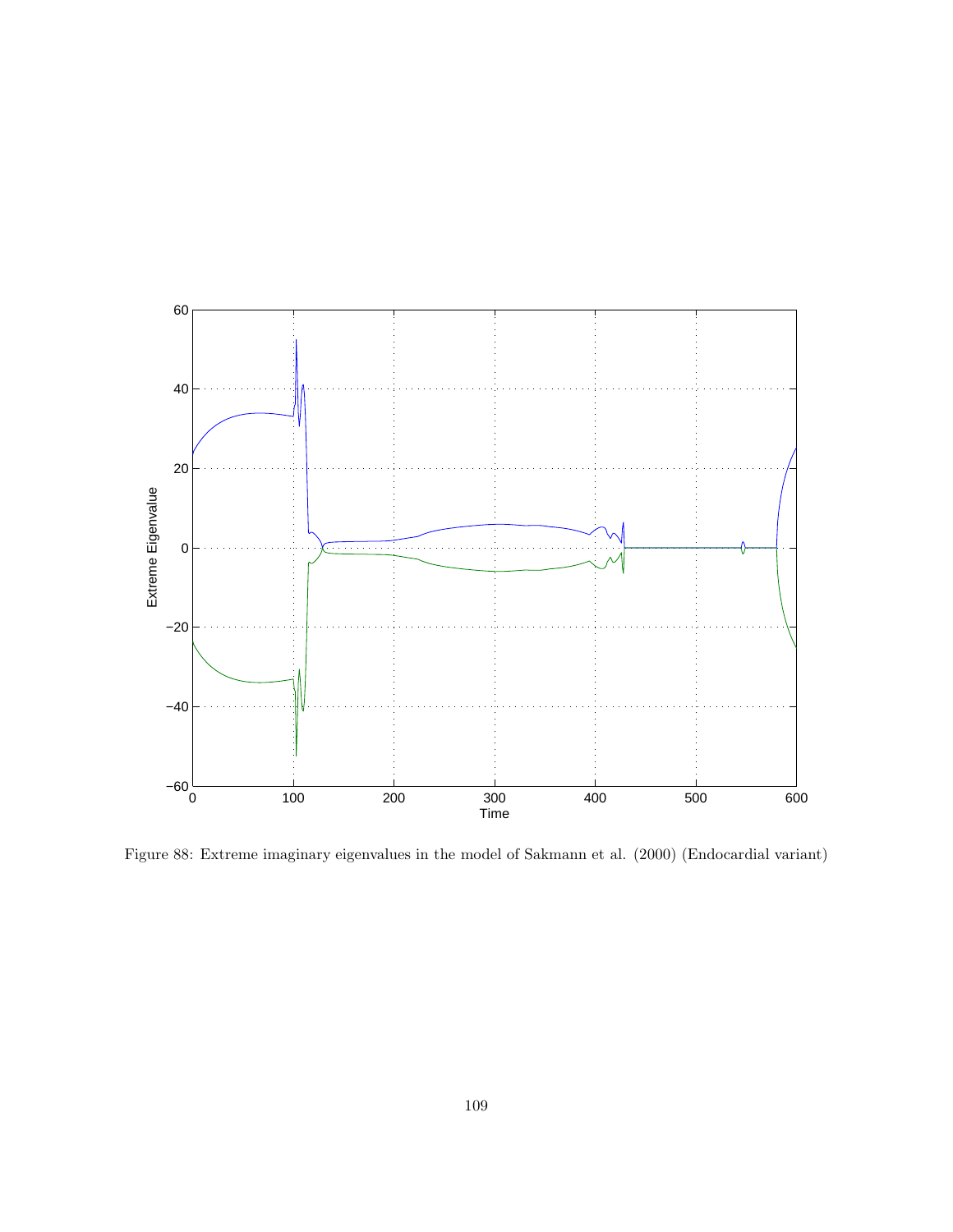

Figure 89: Extreme values of eigenvalues over time in the model of Sakmann et al. (2000) (Endocardial variant)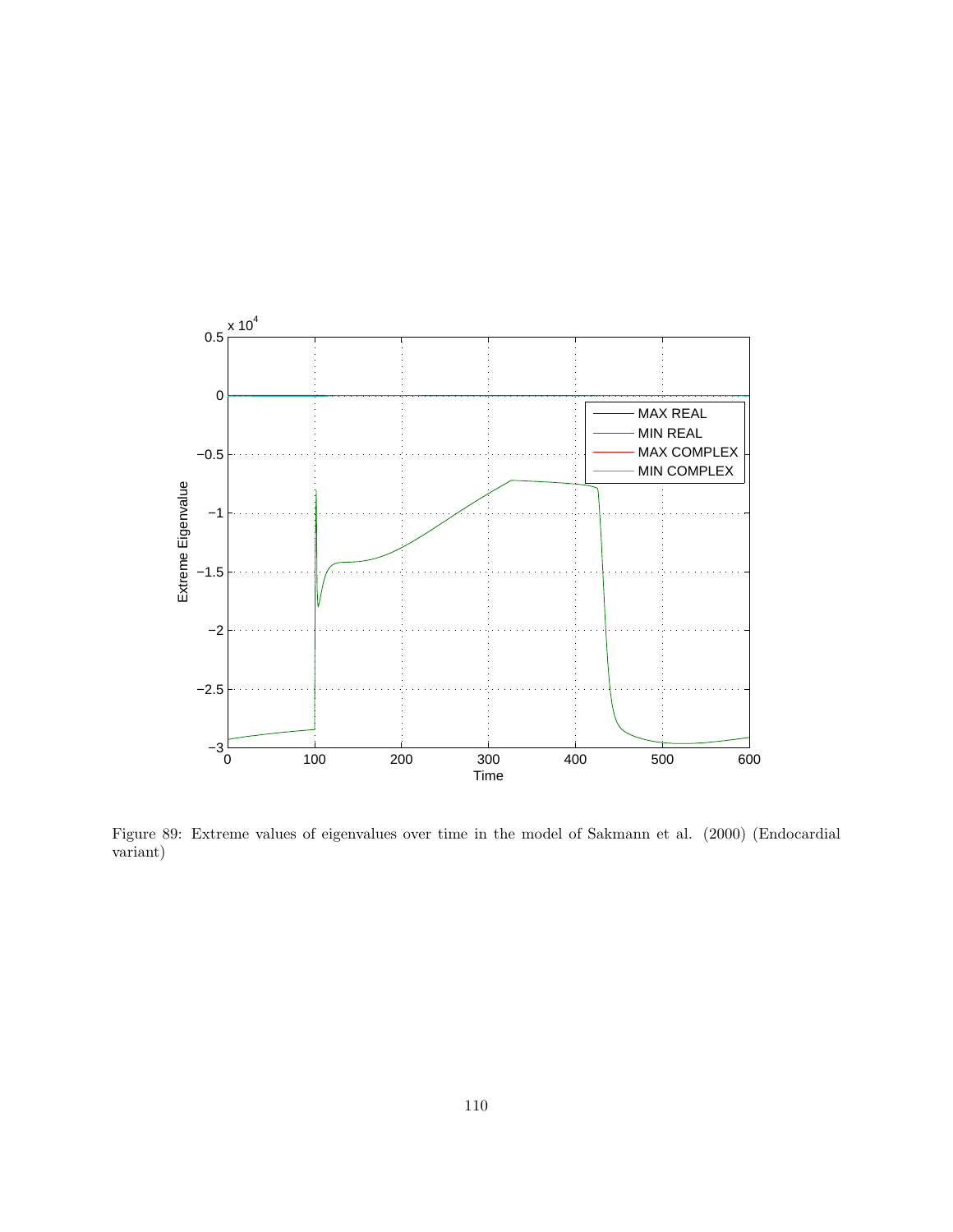

Figure 90: Plot of all eigenvalues at all times measured in the model of Sakmann et al. (2000) (Endocardial variant)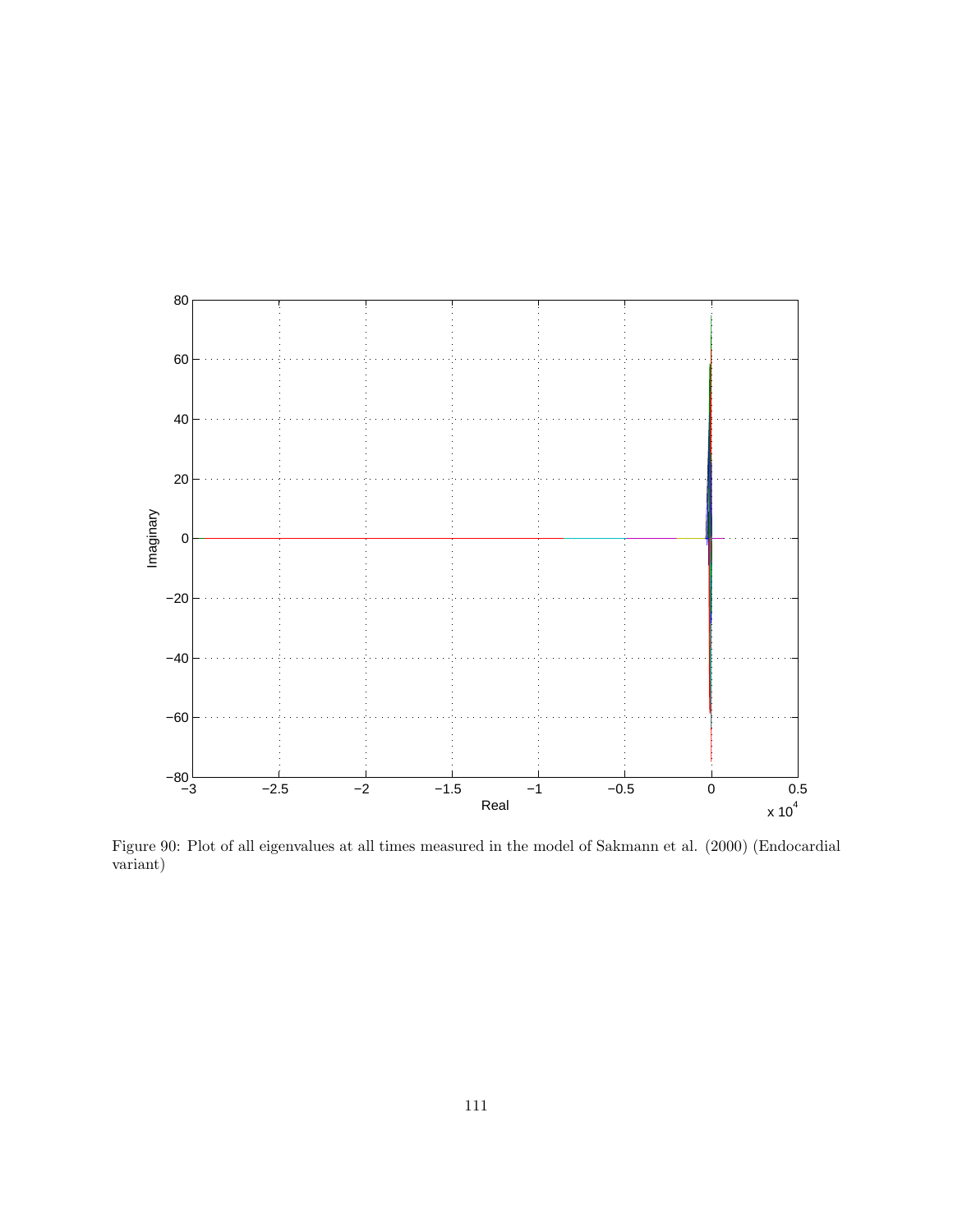

Figure 91: Extreme real eigenvalues in the model of Sakmann et al. (2000) (Epicardial variant)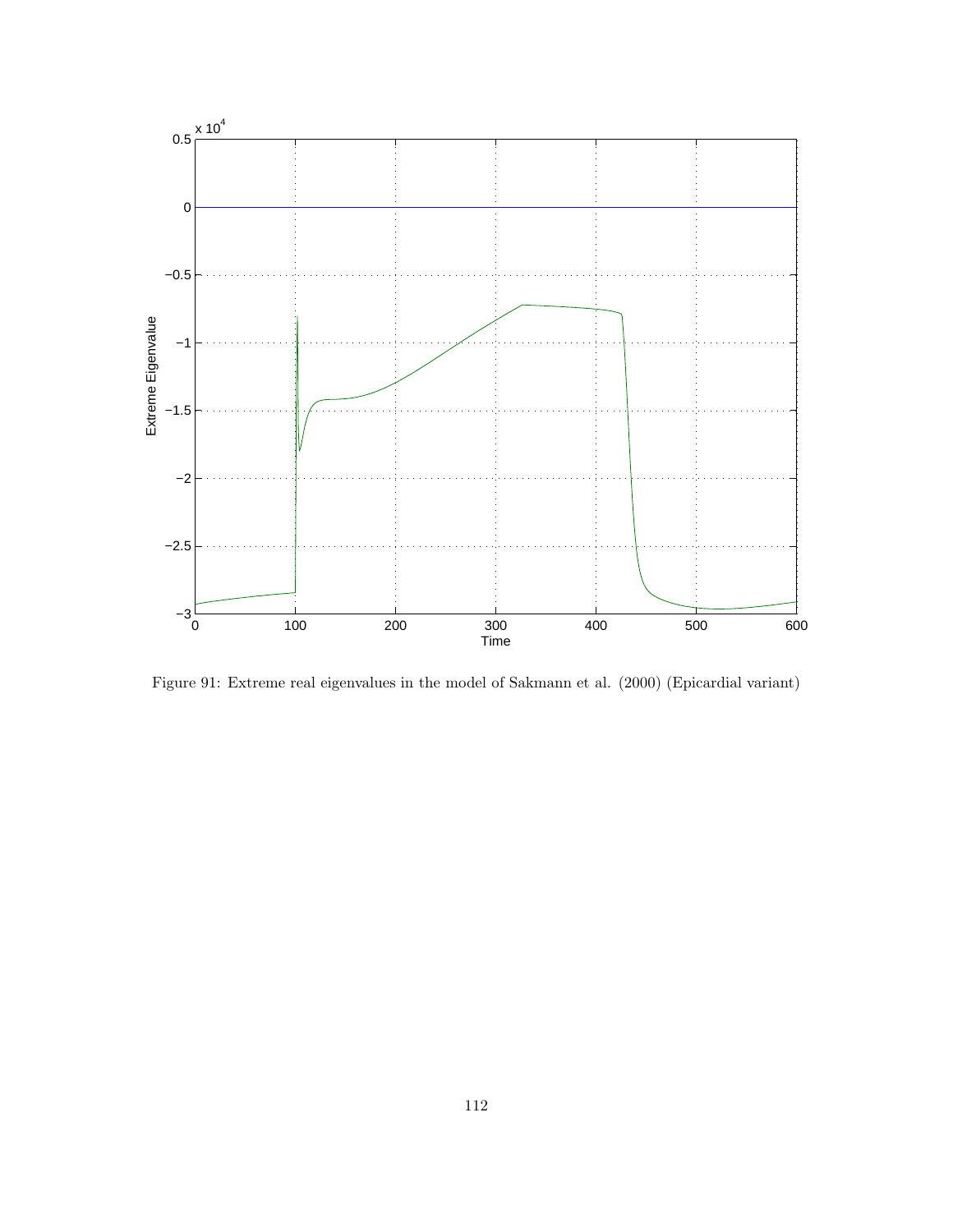

Figure 92: Extreme imaginary eigenvalues in the model of Sakmann et al. (2000) (Epicardial variant)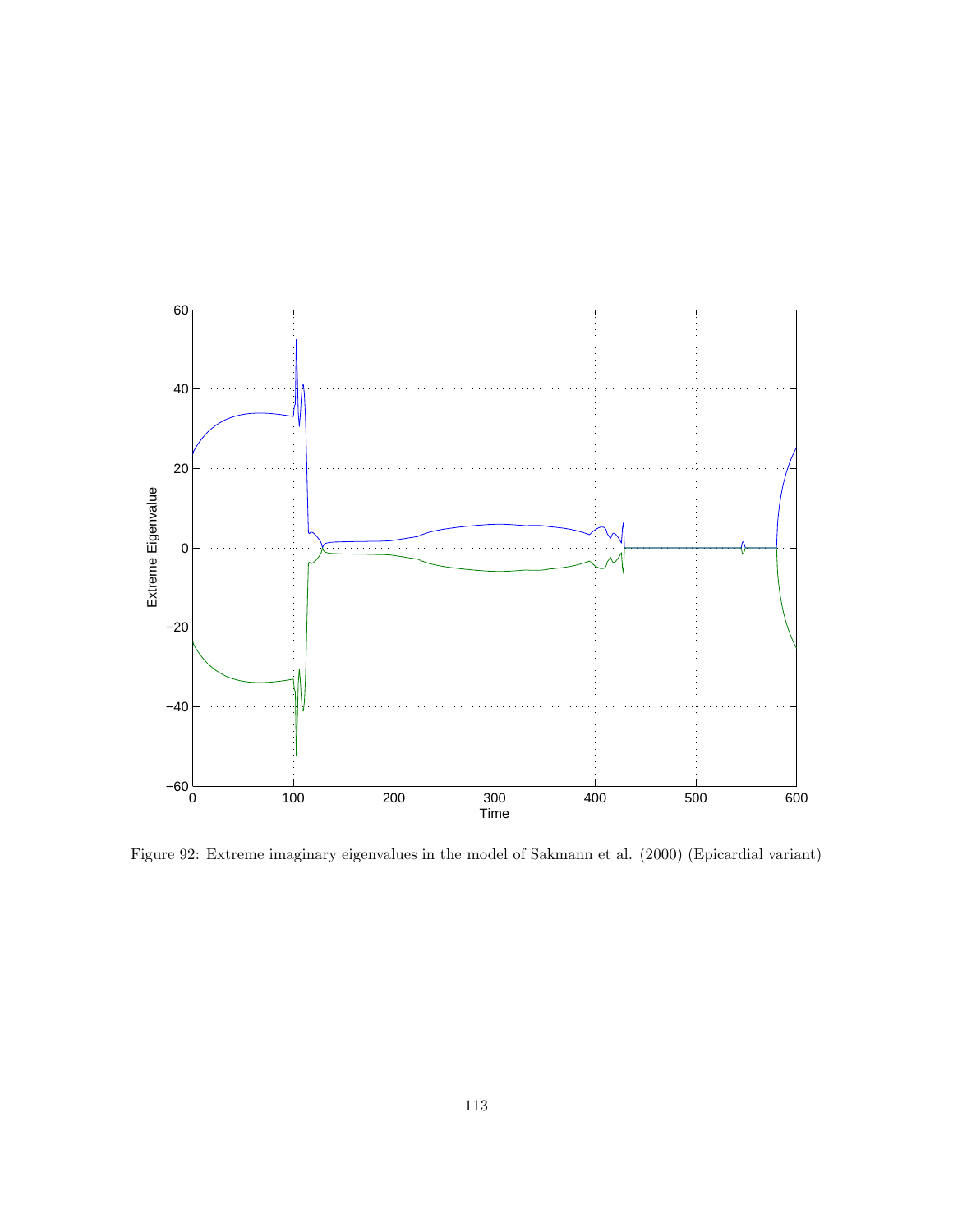

Figure 93: Extreme values of eigenvalues over time in the model of Sakmann et al. (2000) (Epicardial variant)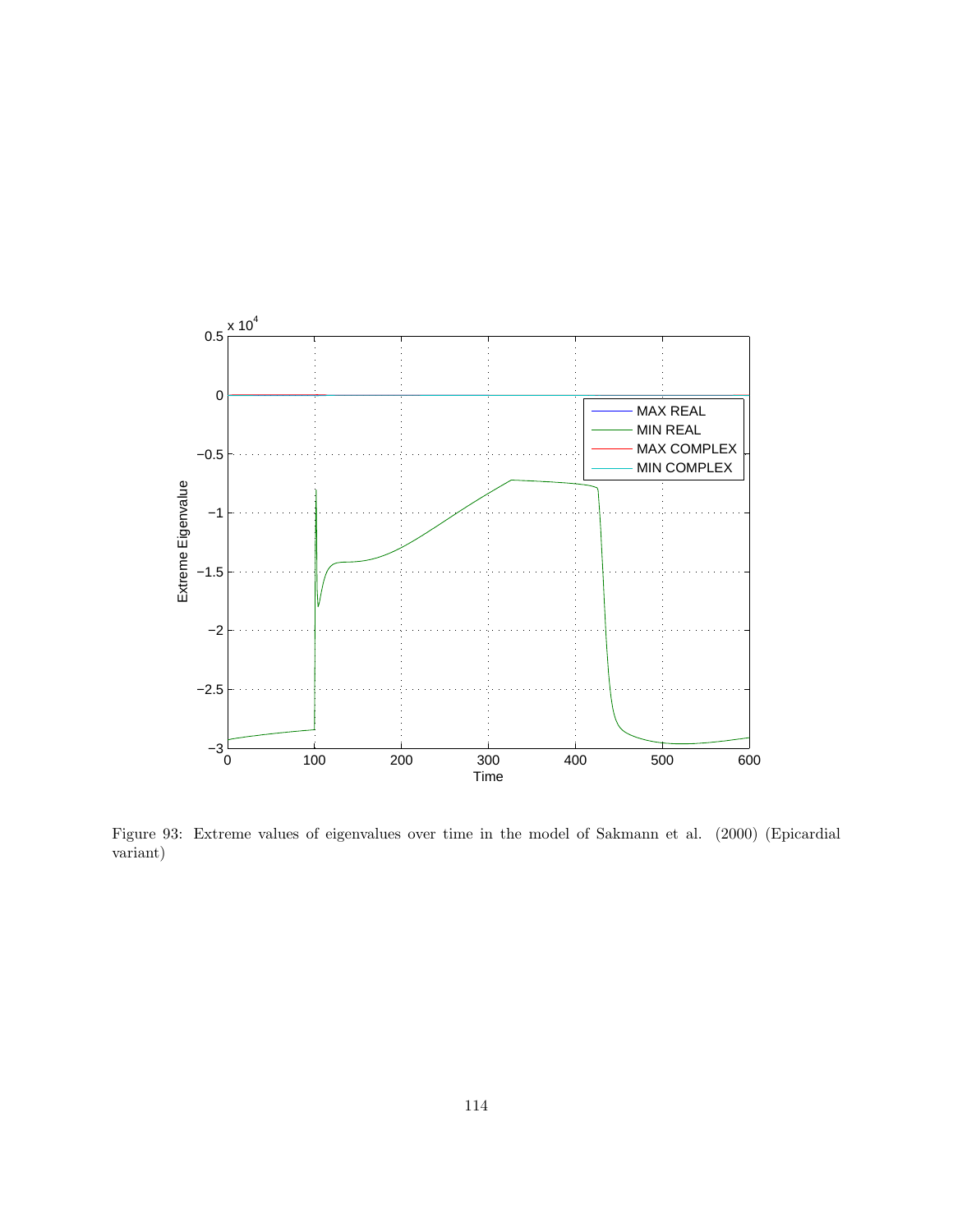

Figure 94: Plot of all eigenvalues at all times measured in the model of Sakmann et al. (2000) (Epicardial variant)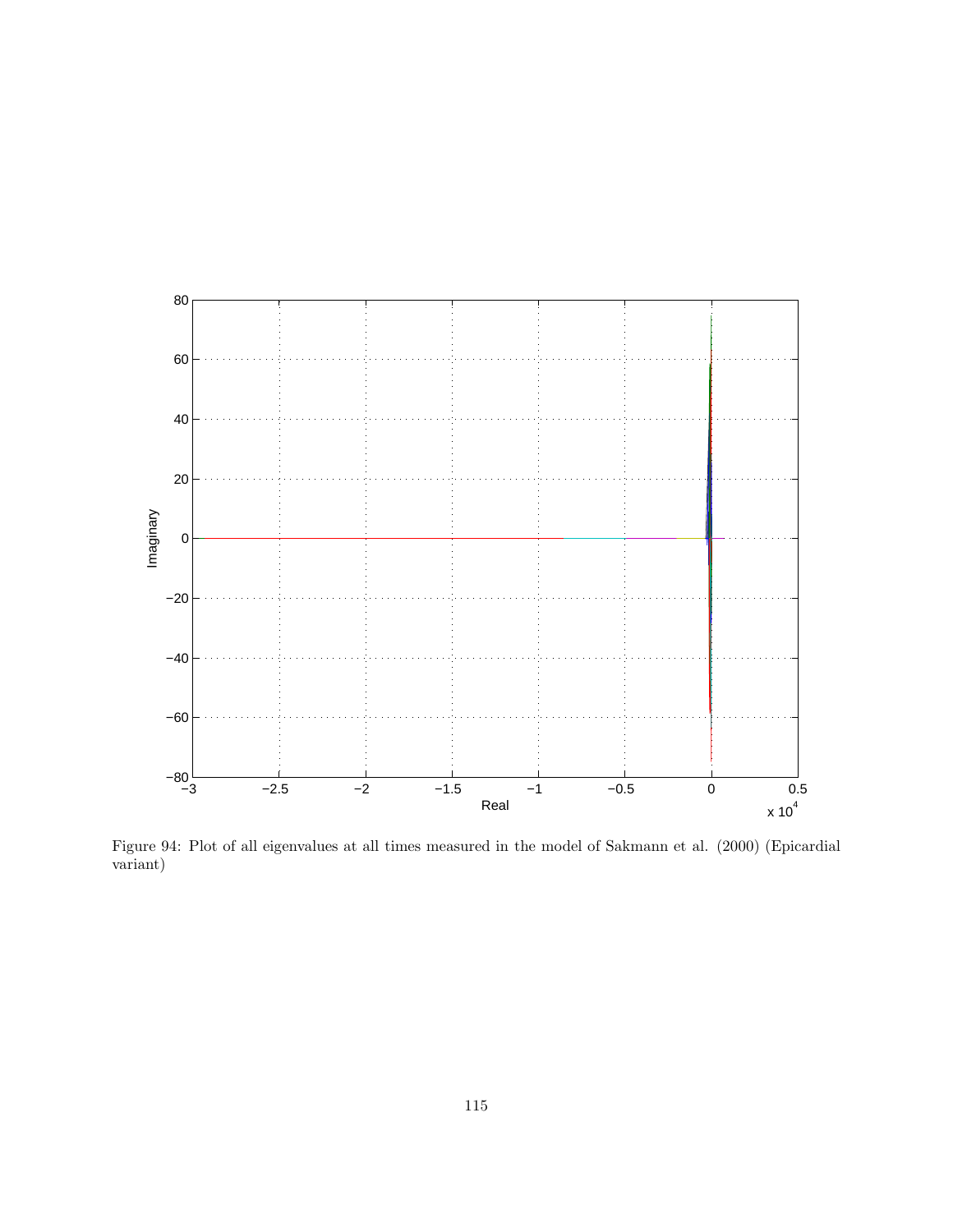

Figure 95: Extreme real eigenvalues in the model of Sakmann et al. (2000) (M-cell variant).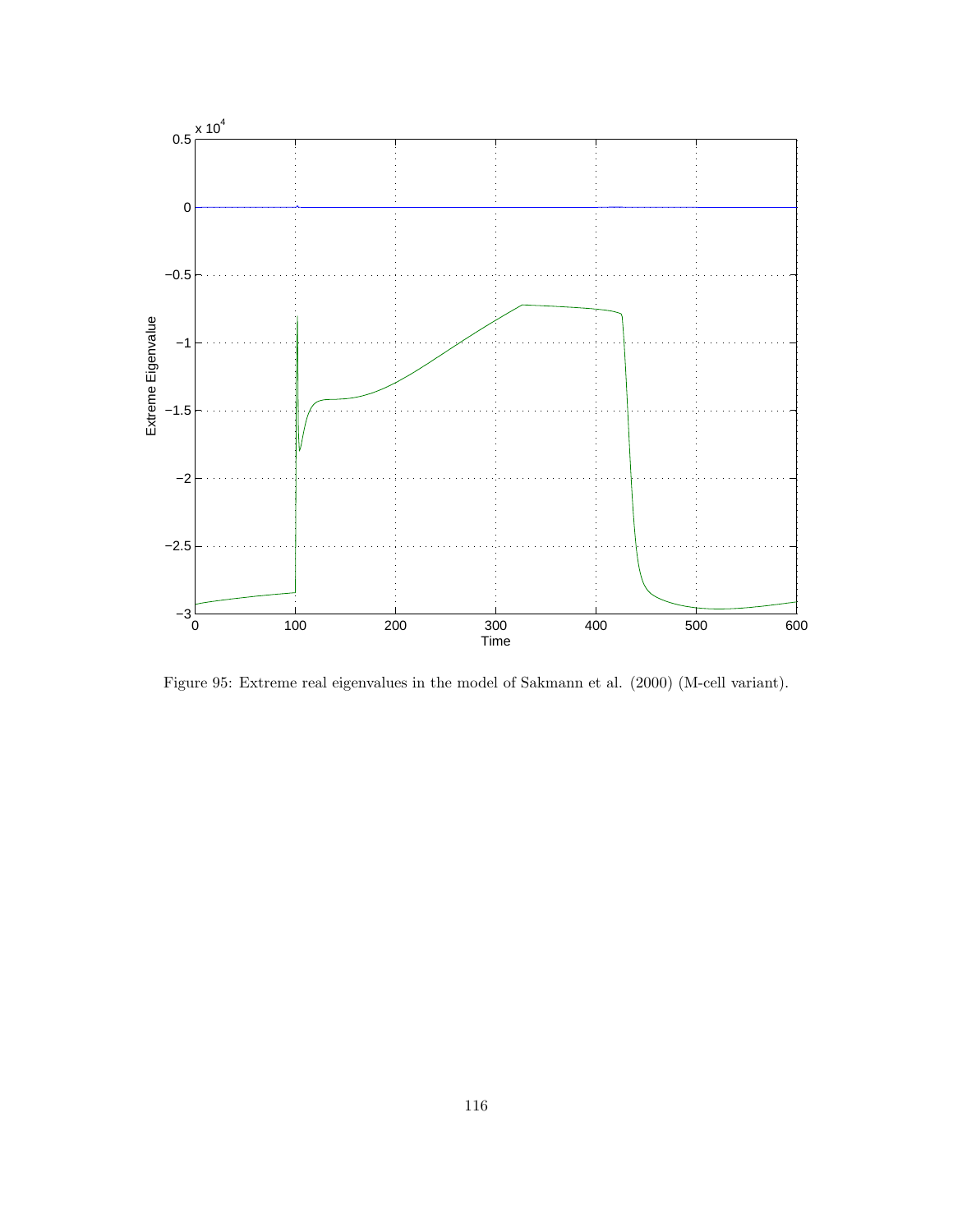

Figure 96: Extreme imaginary eigenvalues in the model of Sakmann et al. (2000) (M-cell variant).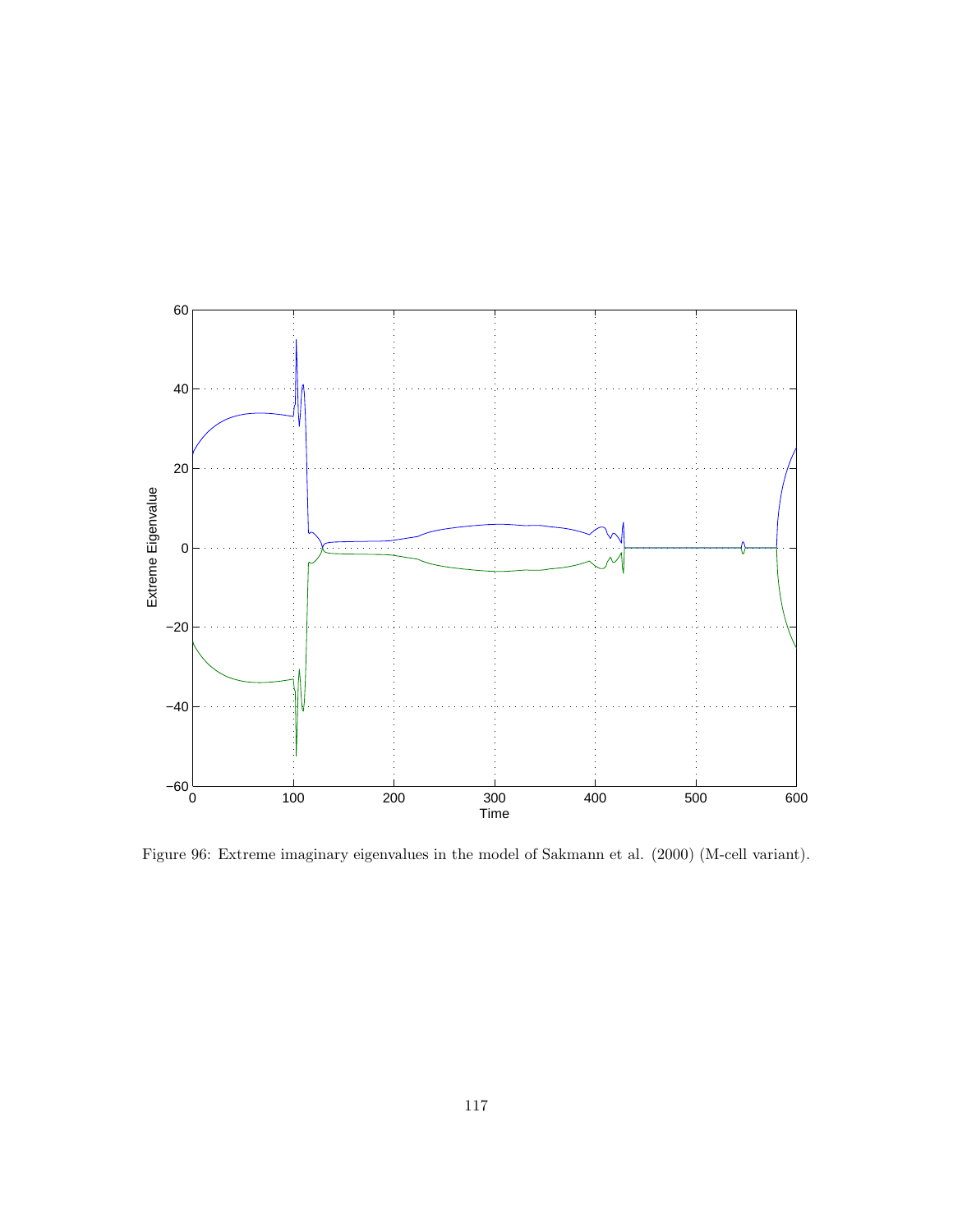

Figure 97: Extreme values of eigenvalues over time in the model of Sakmann et al. (2000) (M-cell variant).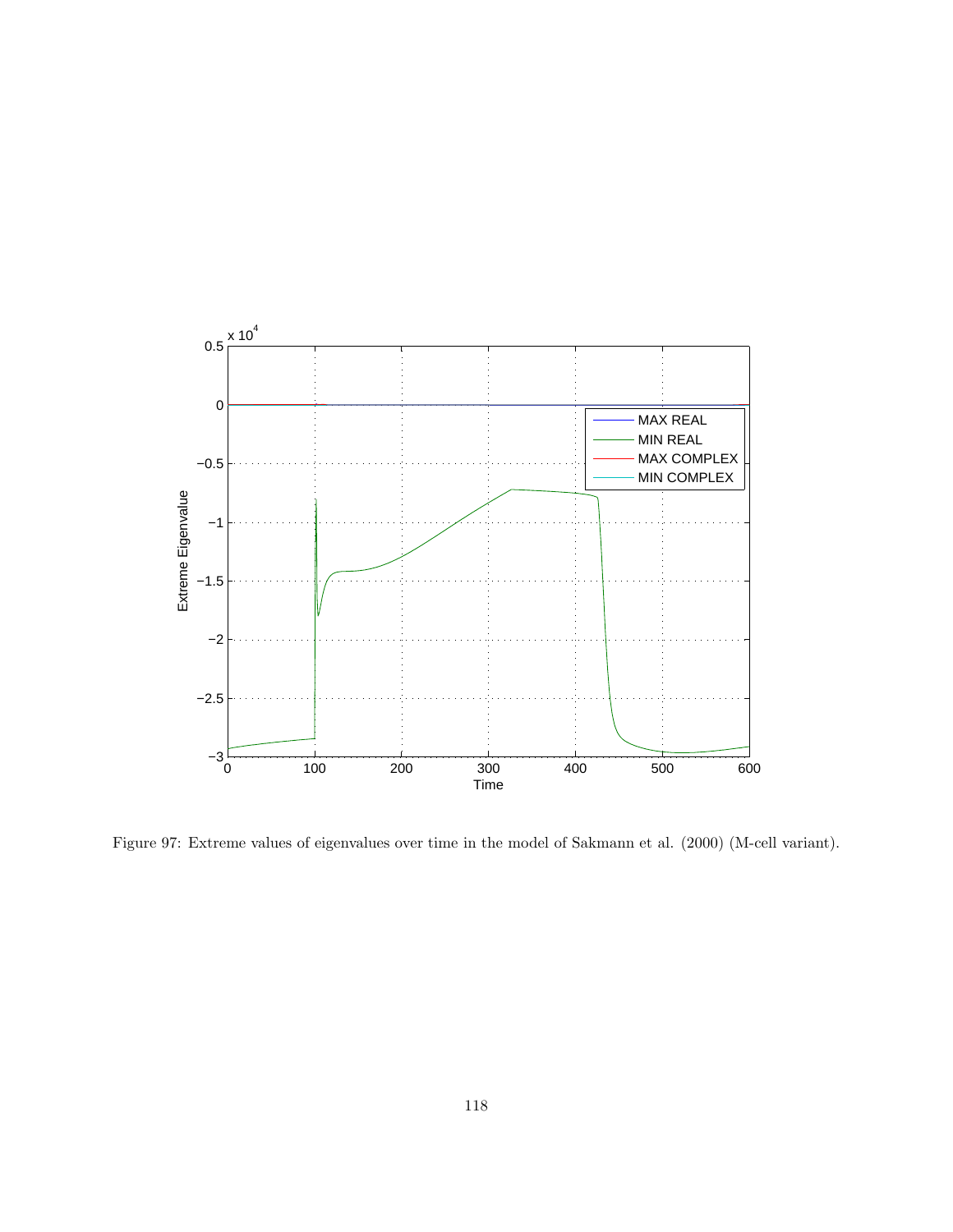

Figure 98: Plot of all eigenvalues at all times measured in the model of Sakmann et al. (2000) (M-cell variant).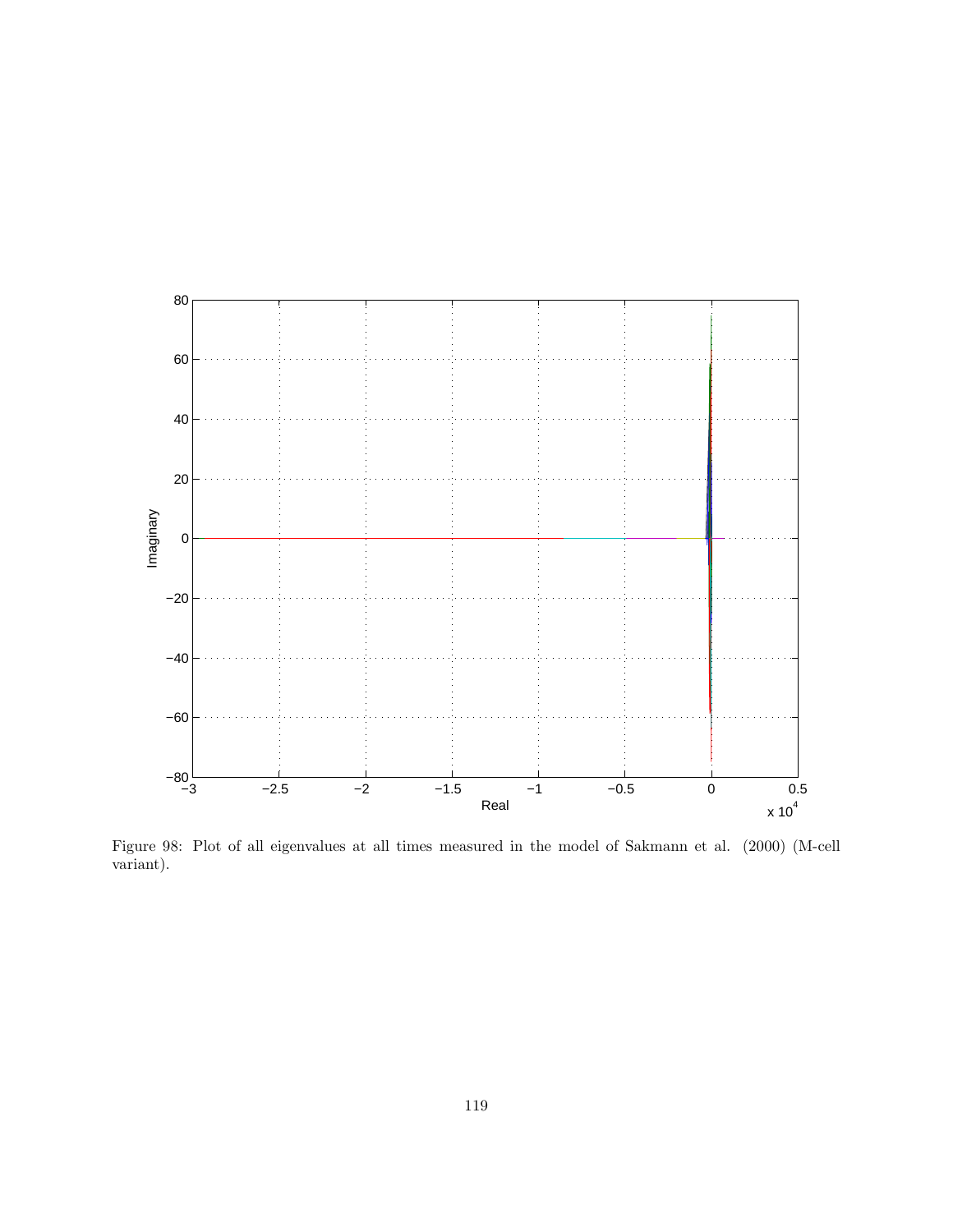

Figure 99: Extreme real eigenvalues in the model of Stewart et al. (2009).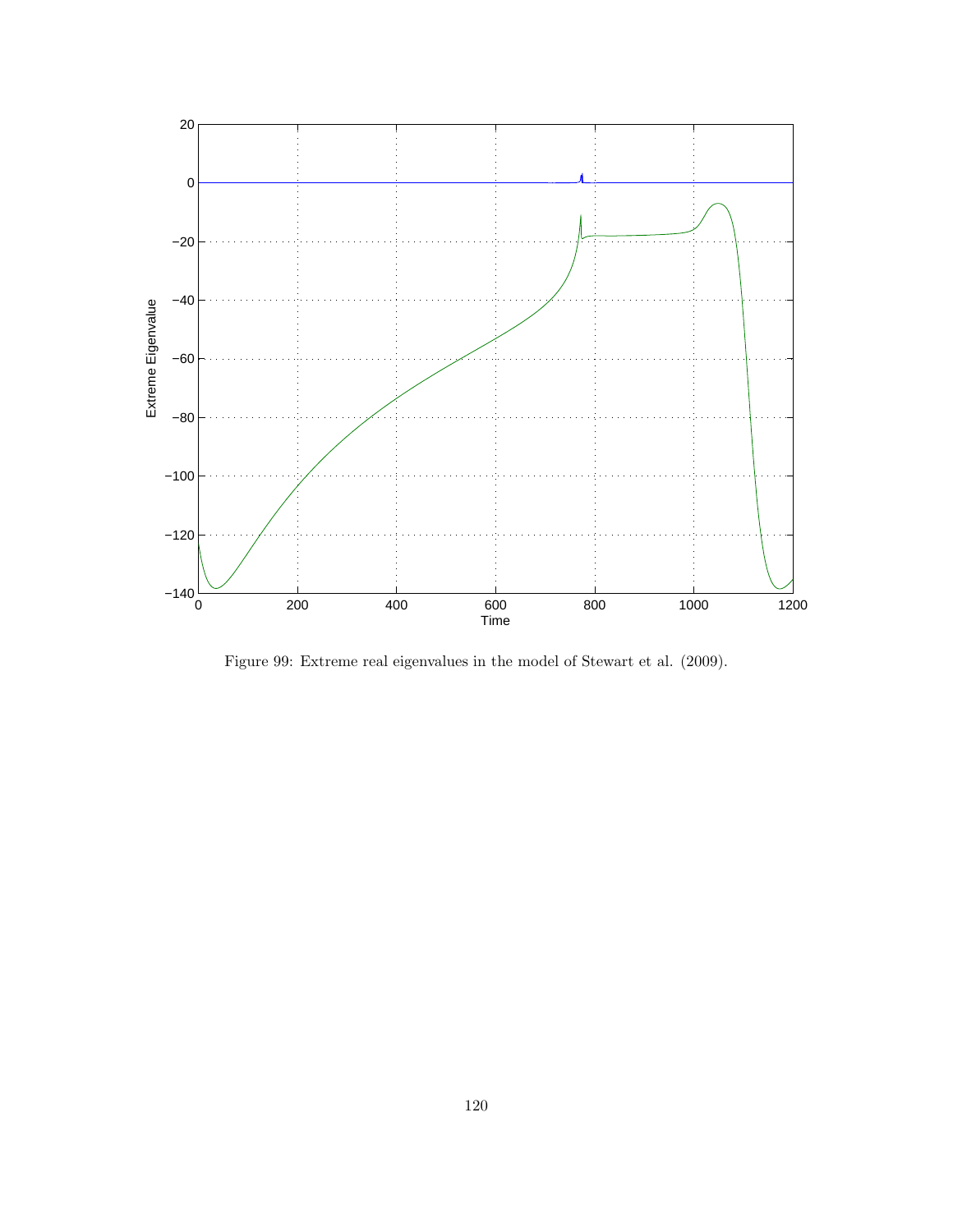

Figure 100: Extreme imaginary eigenvalues in the model of Stewart et al. (2009).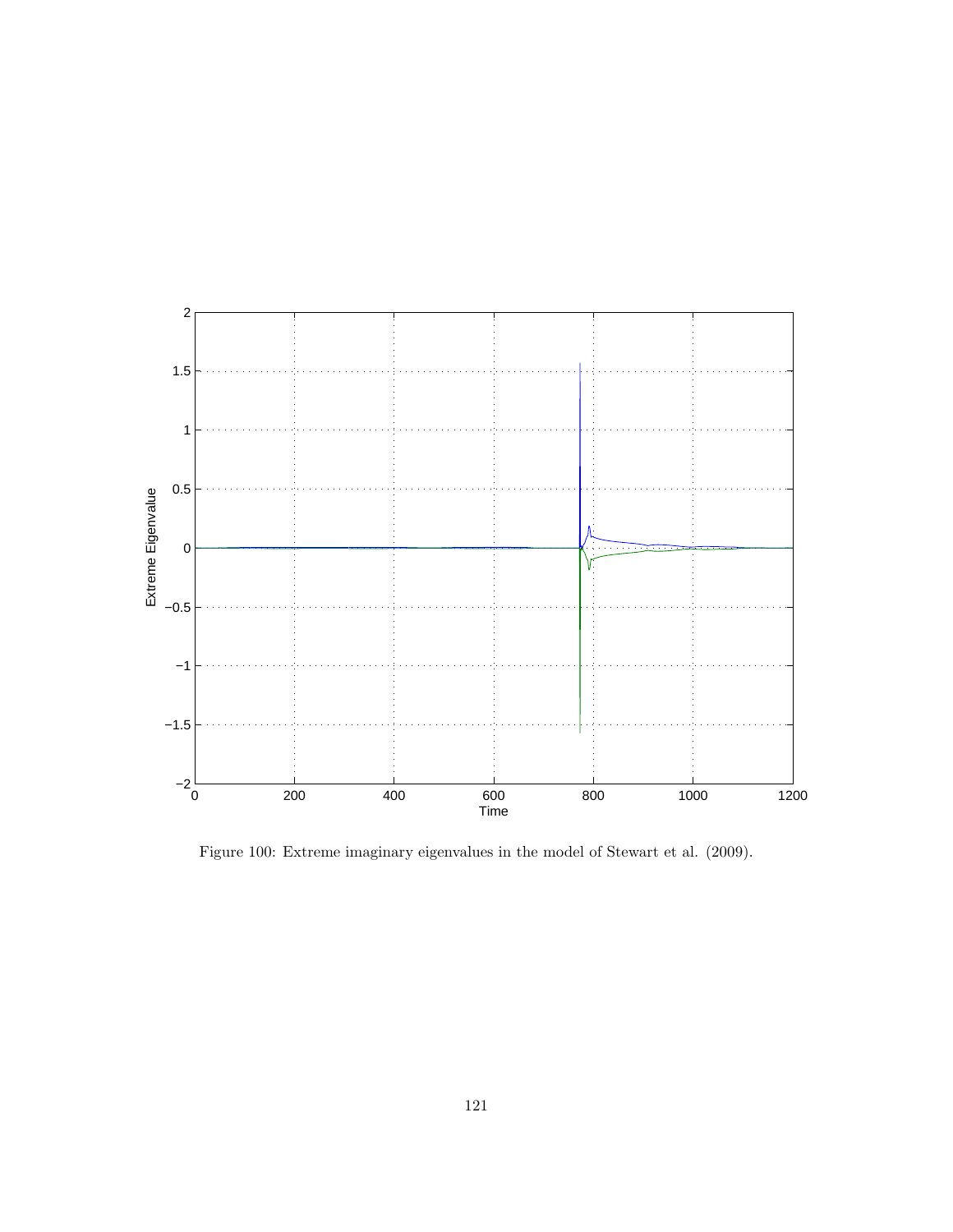

Figure 101: Extreme values of eigenvalues over time in the model of Stewart et al. (2009).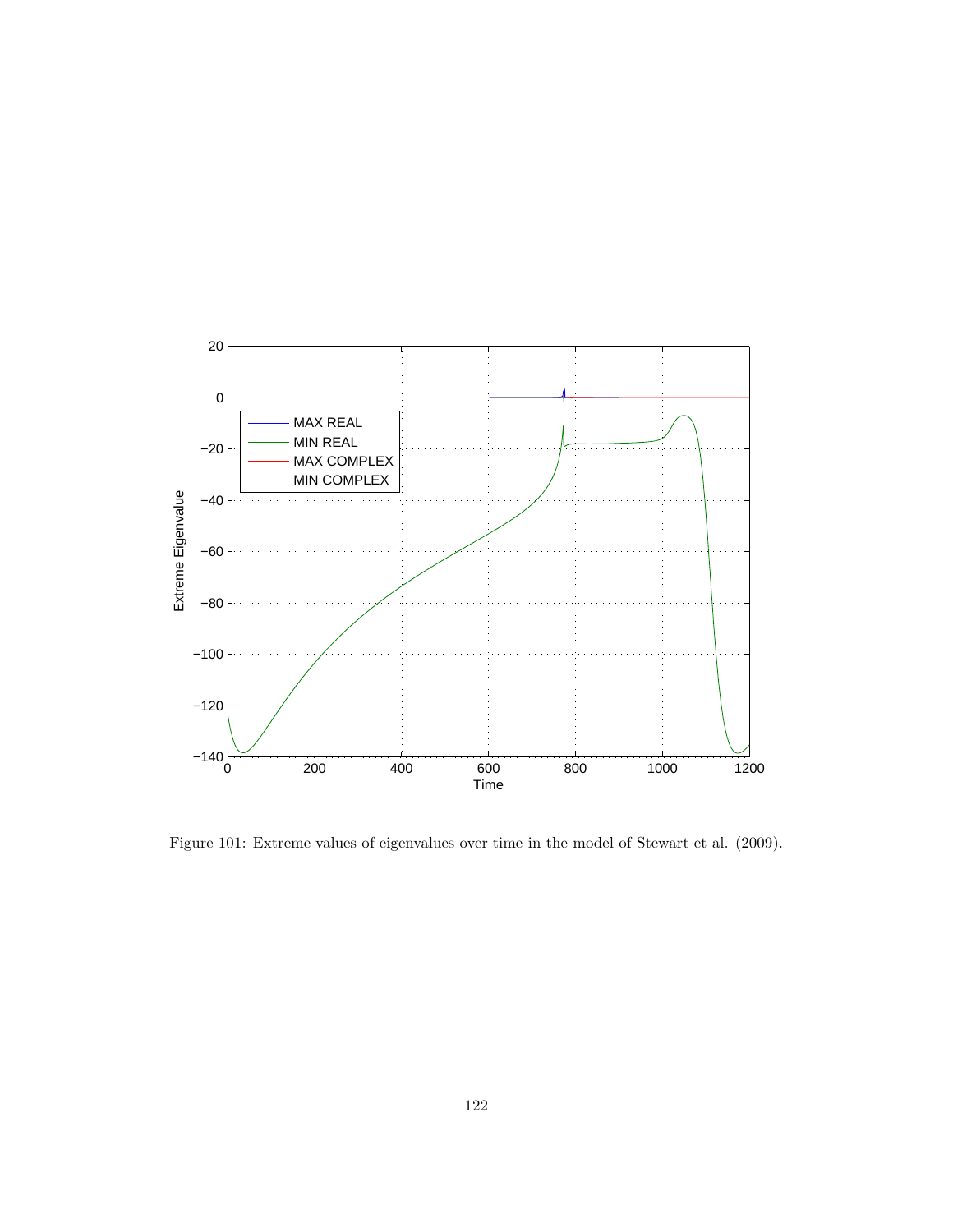

Figure 102: Plot of all eigenvalues at all times measured in the model of Stewart et al. (2009).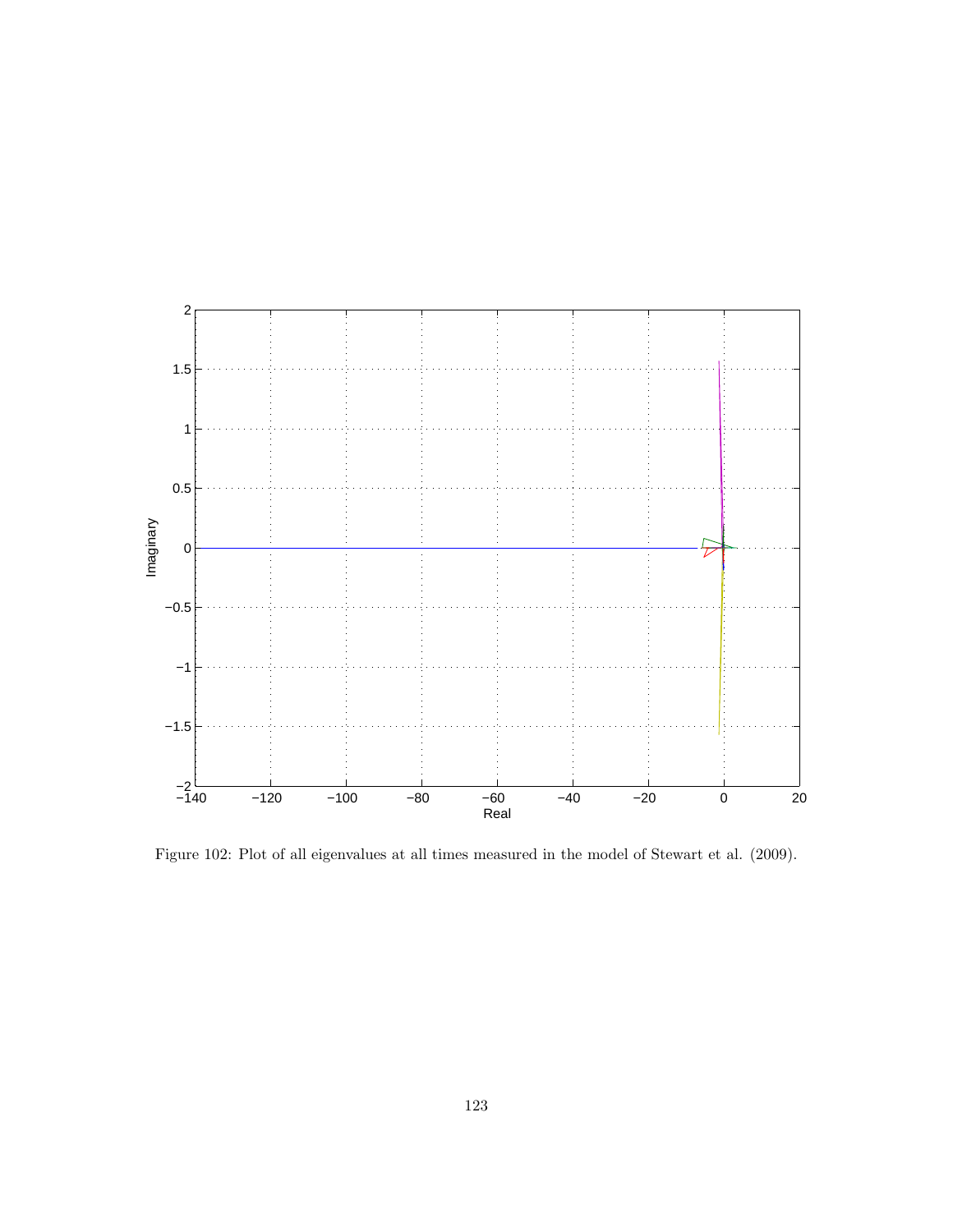

Figure 103: Extreme real eigenvalues in the model of Ten Tusscher et al. (2004) (Endocardial variant)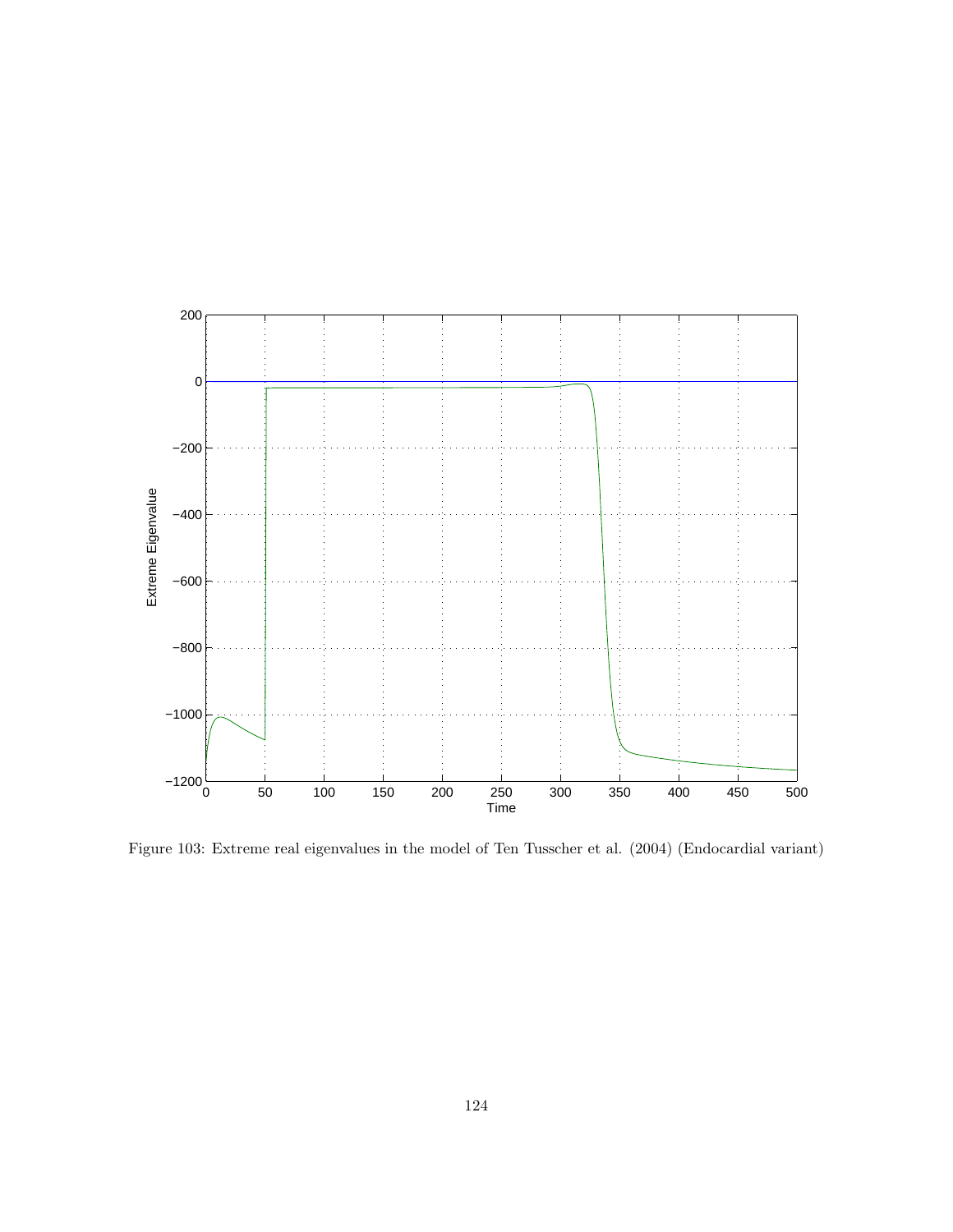

Figure 104: Extreme imaginary eigenvalues in the model of Ten Tusscher et al. (2004) (Endocardial variant)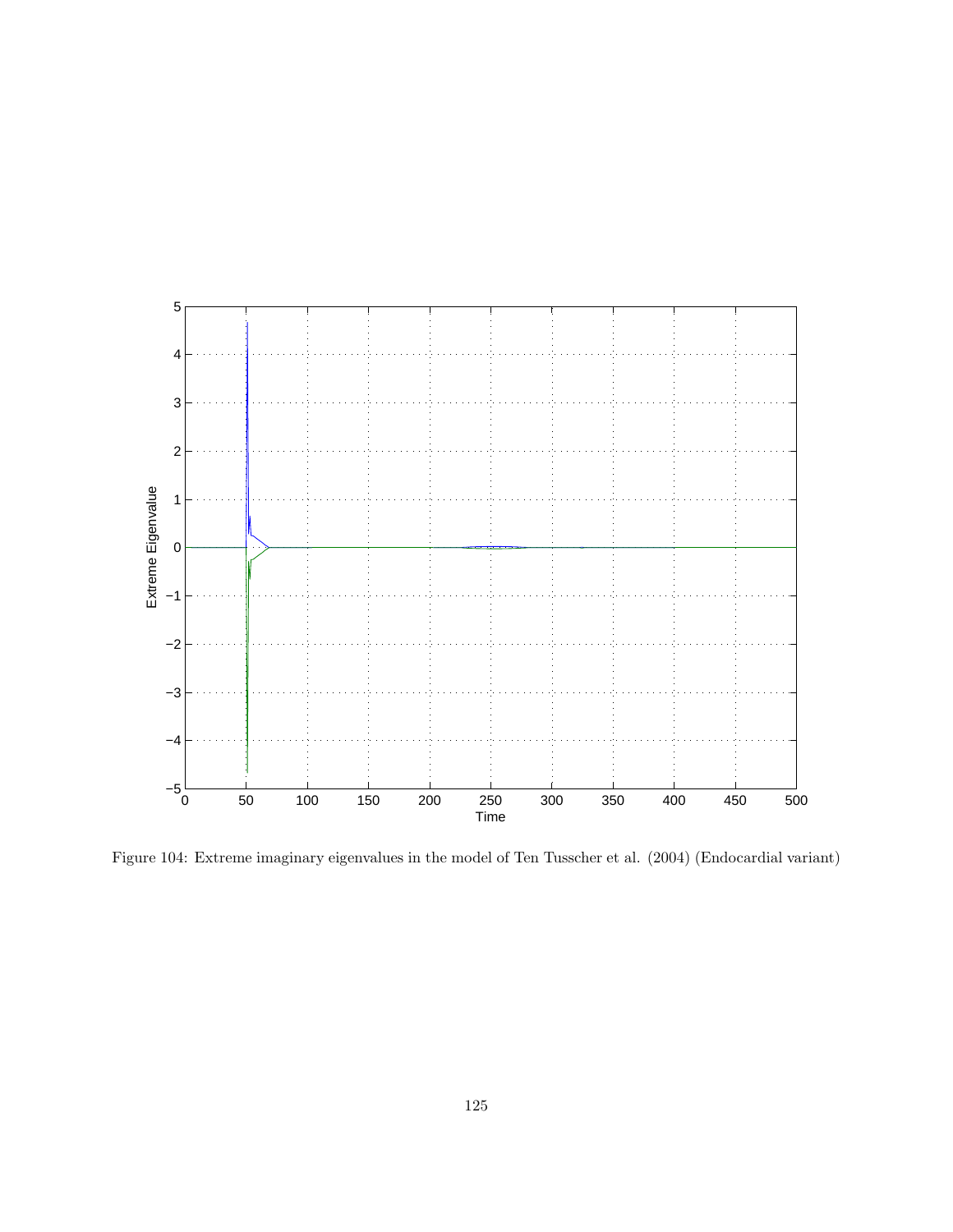

Figure 105: Extreme values of eigenvalues over time in the model of Ten Tusscher et al. (2004) (Endocardial variant)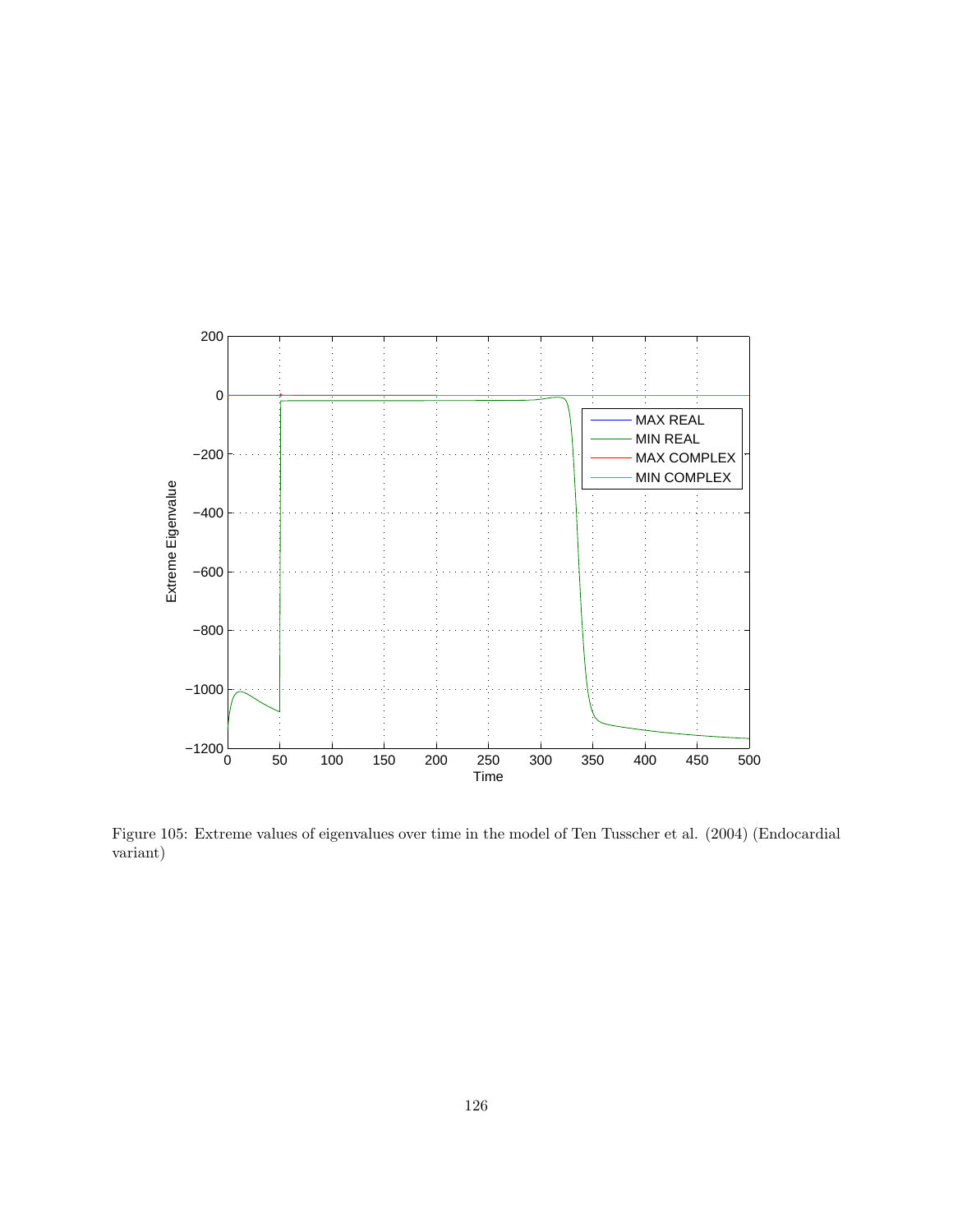

Figure 106: Plot of all eigenvalues at all times measured in the model of Ten Tusscher et al. (2004) (Endocardial variant)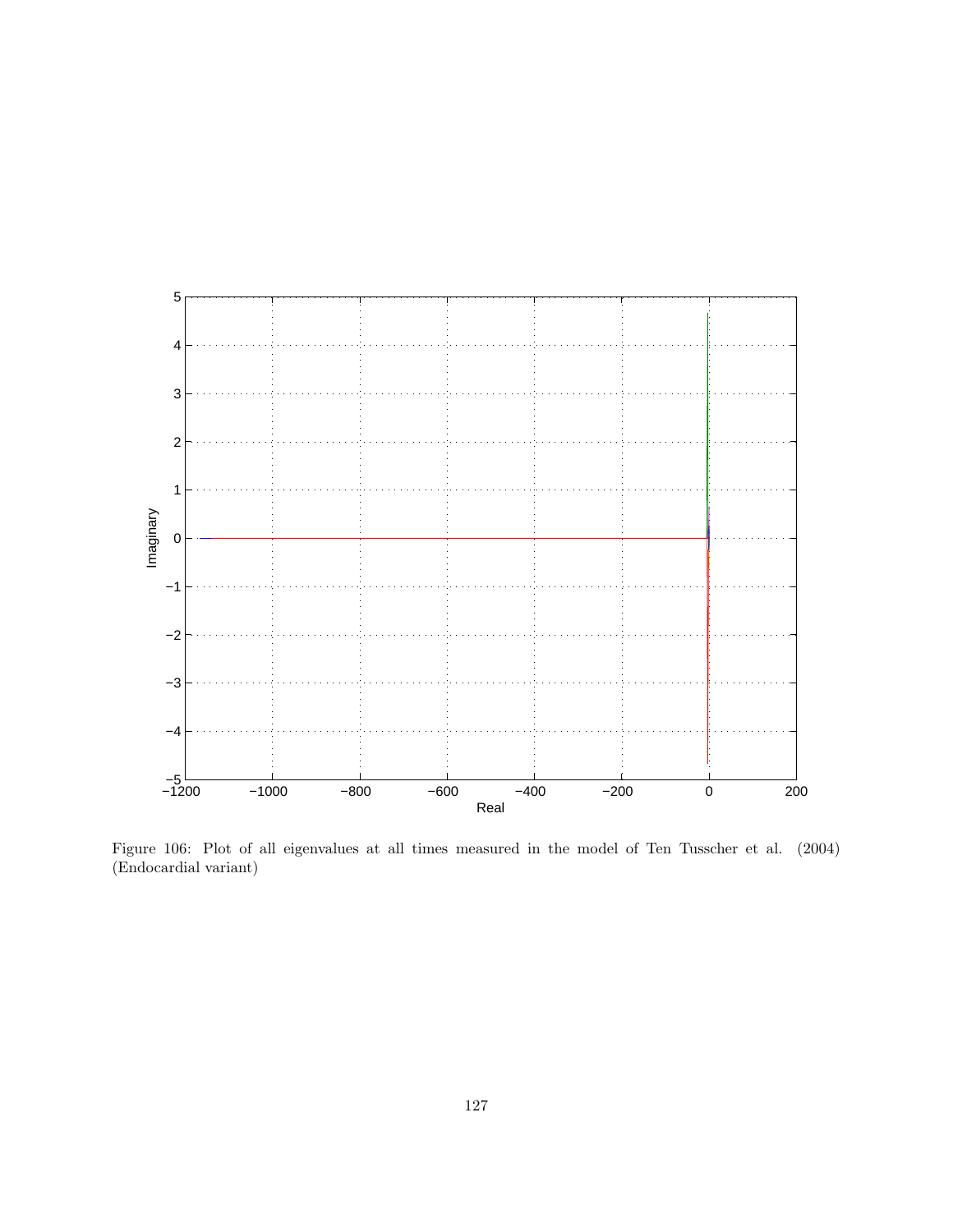

Figure 107: Extreme real eigenvalues in the model of Ten Tusscher et al. (2004) (Epicardial variant).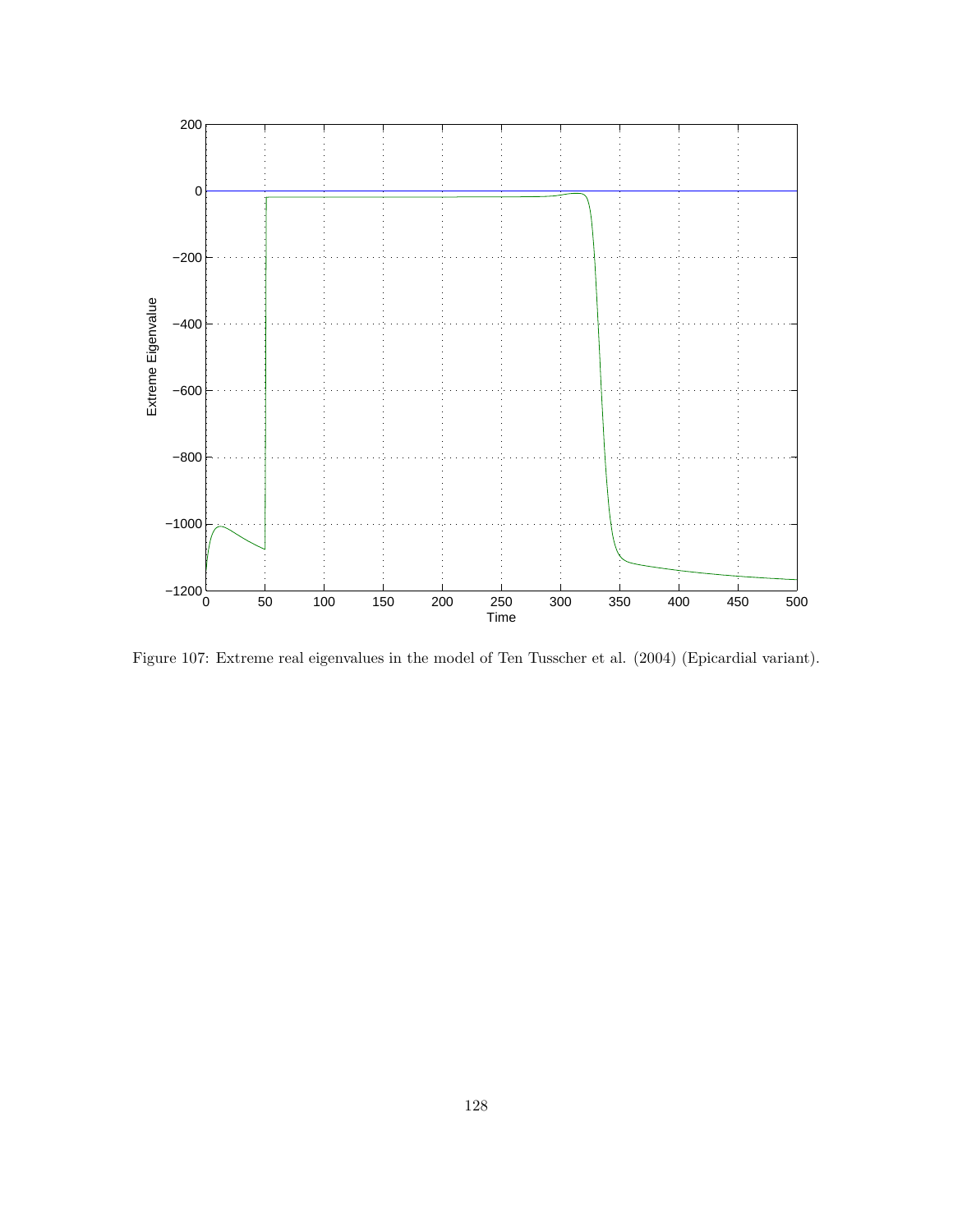

Figure 108: Extreme imaginary eigenvalues in the model of Ten Tusscher et al. (2004) (Epicardial variant).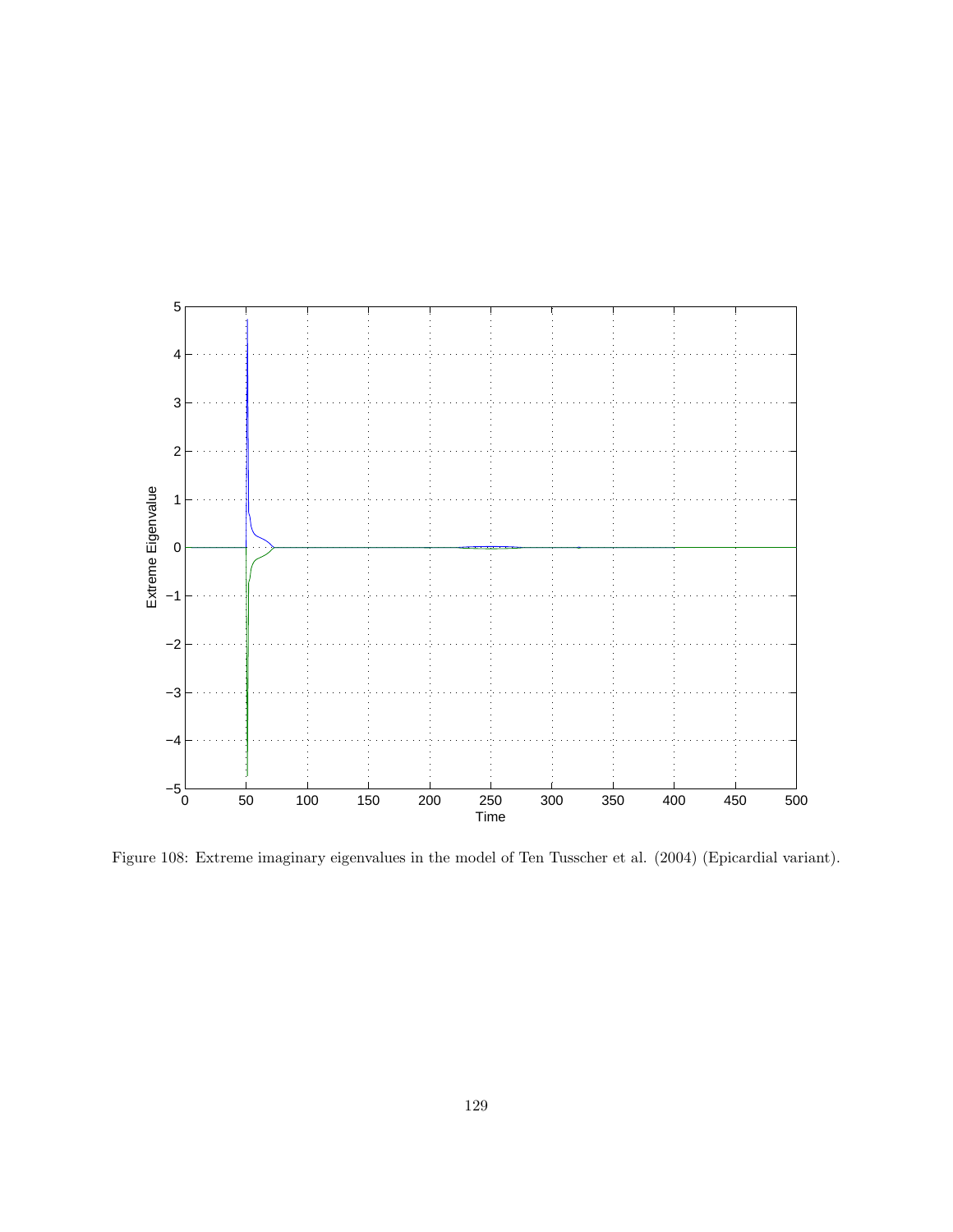

Figure 109: Extreme values of eigenvalues over time in the model of Ten Tusscher et al. (2004) (Epicardial variant).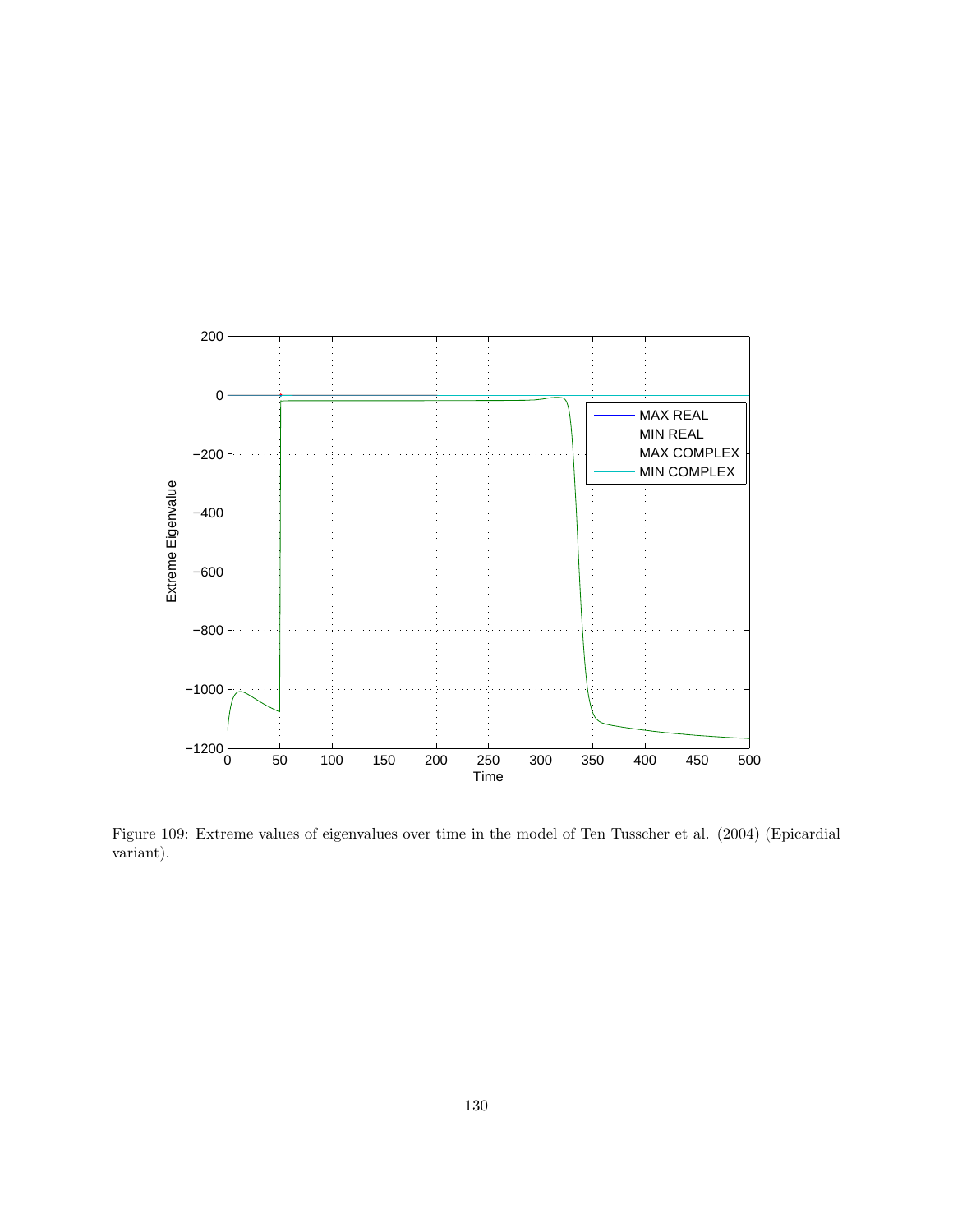

Figure 110: Plot of all eigenvalues at all times measured in the model of Ten Tusscher et al. Epicardial (2004) model.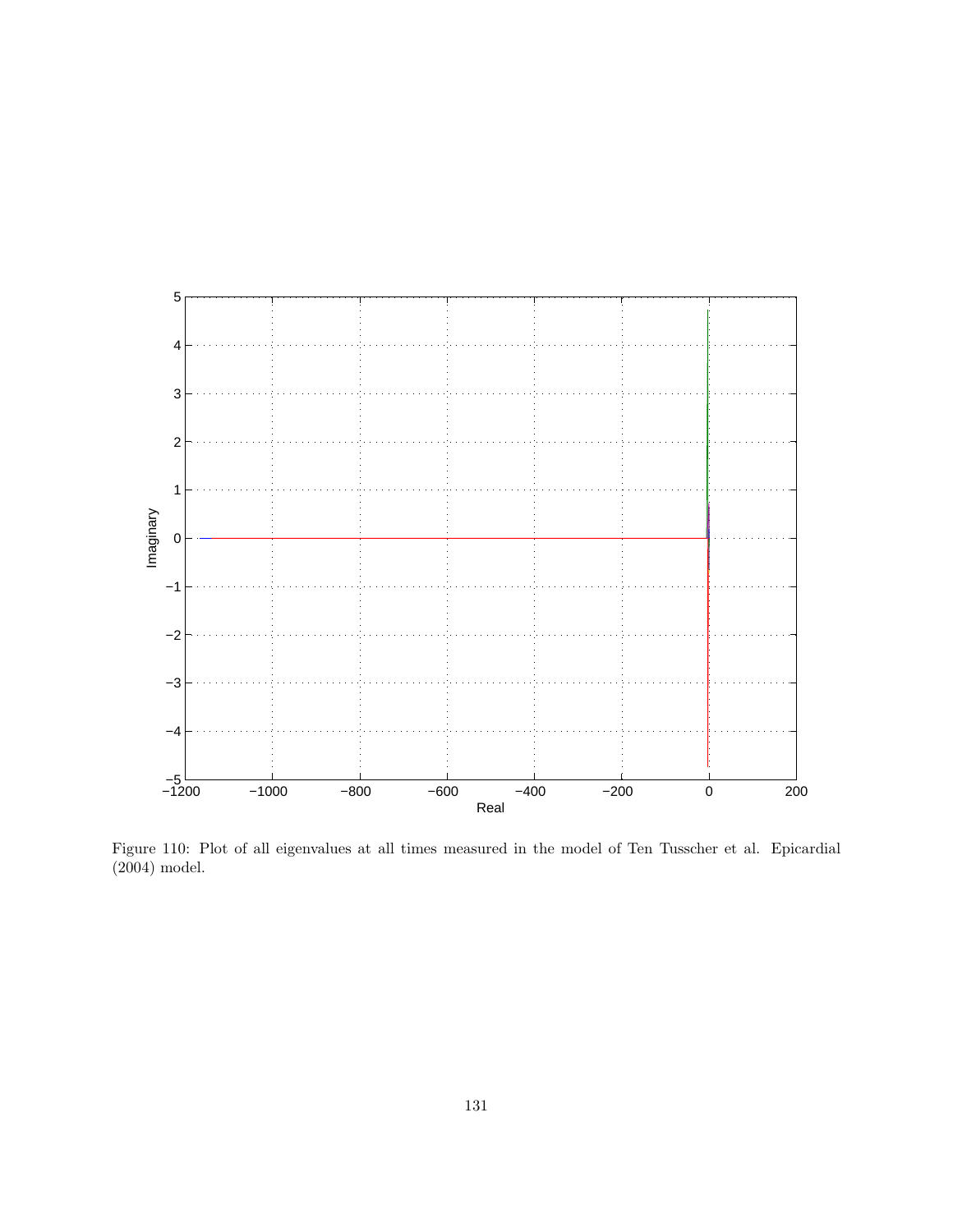

Figure 111: Extreme real eigenvalues in the model of Ten Tusscher et al. (2004) (M-cell variant).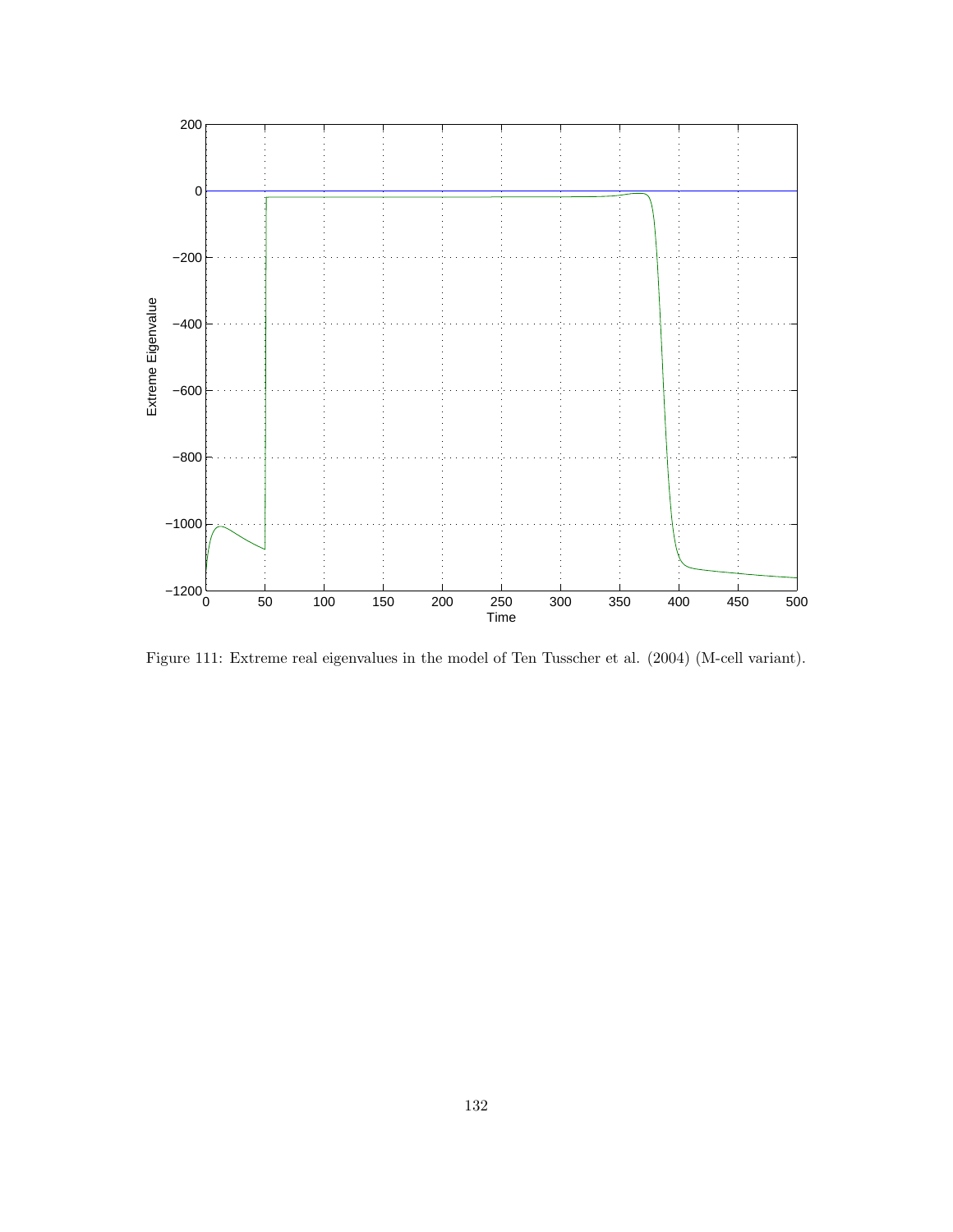

Figure 112: Extreme imaginary eigenvalues in the model of Ten Tusscher et al. (2004) (M-cell variant).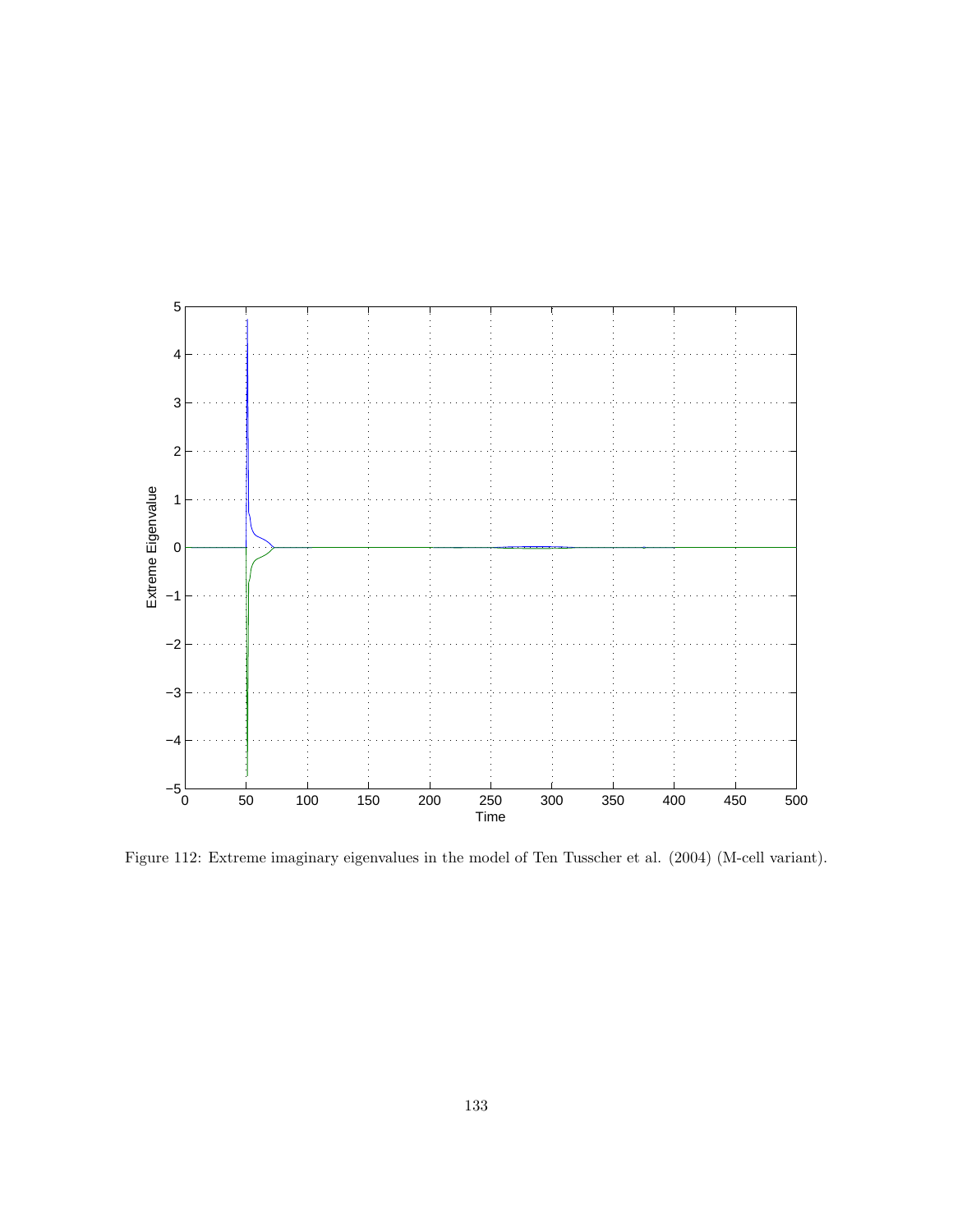

Figure 113: Extreme values of eigenvalues over time in the model of Ten Tusscher et al. (2004) (M-cell variant).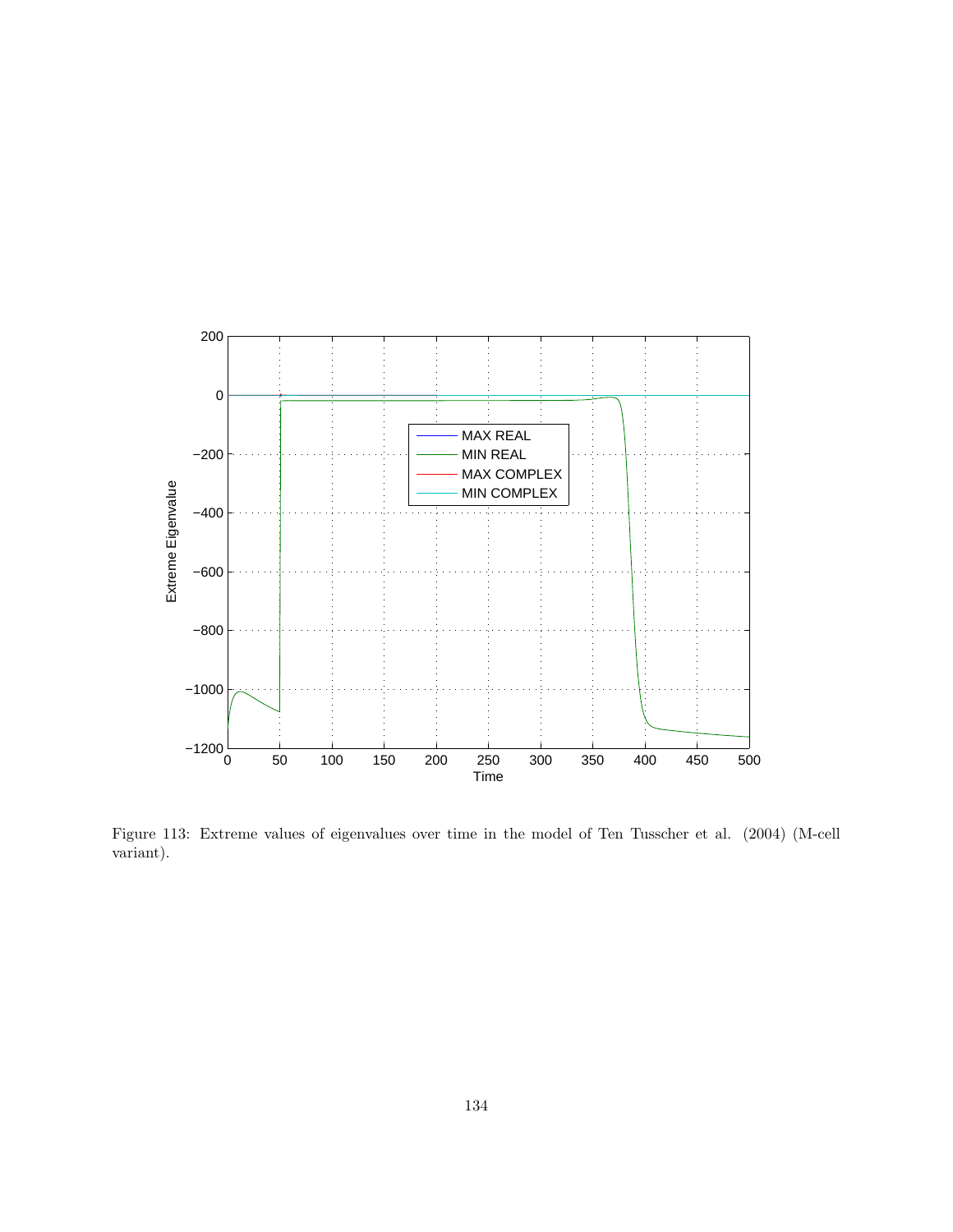

Figure 114: Plot of all eigenvalues at all times measured in the model of Ten Tusscher et al. (2004) (M-cell variant).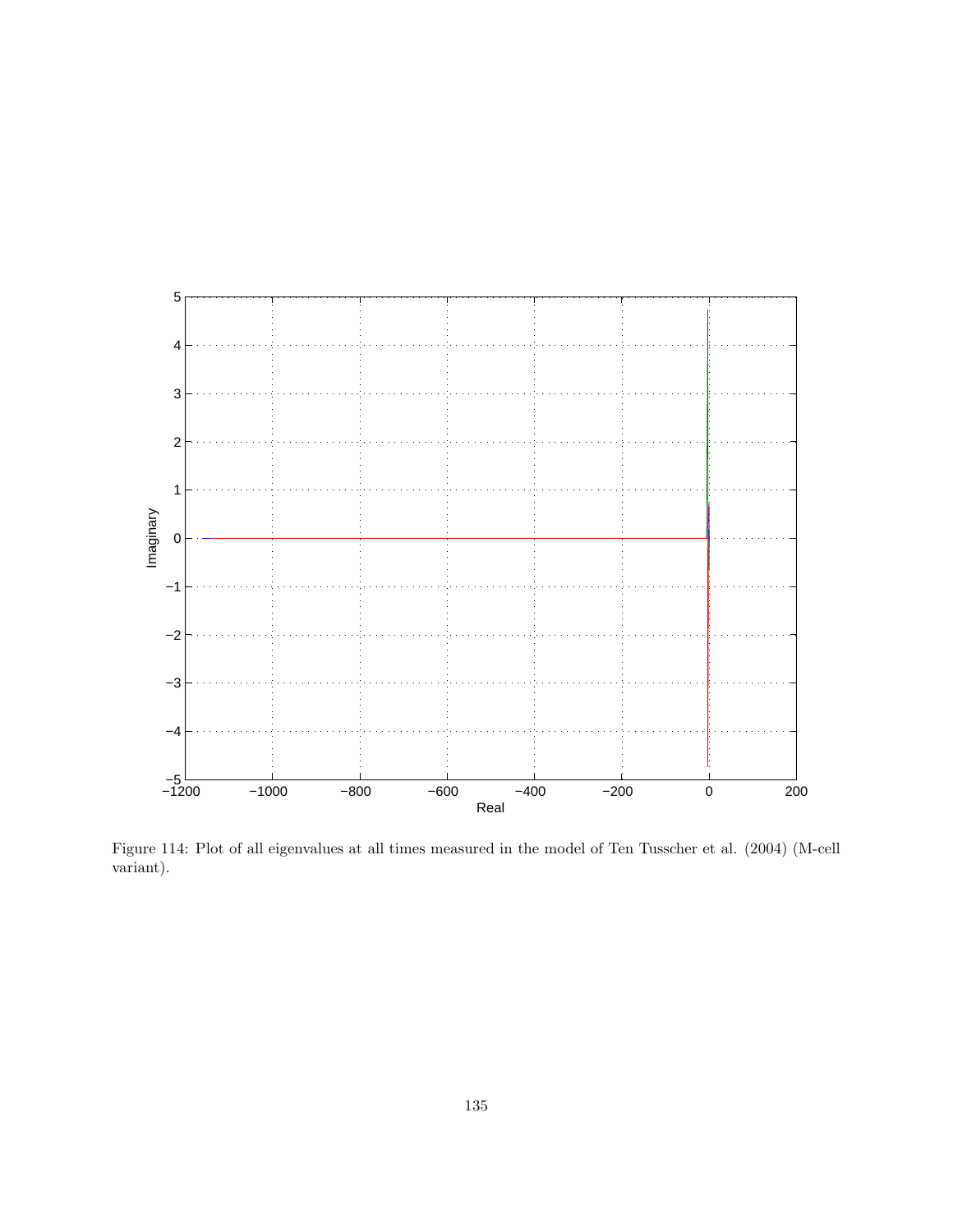

Figure 115: Extreme real eigenvalues in the model of Ten Tusscher et al. (2006) (Endocardial variant).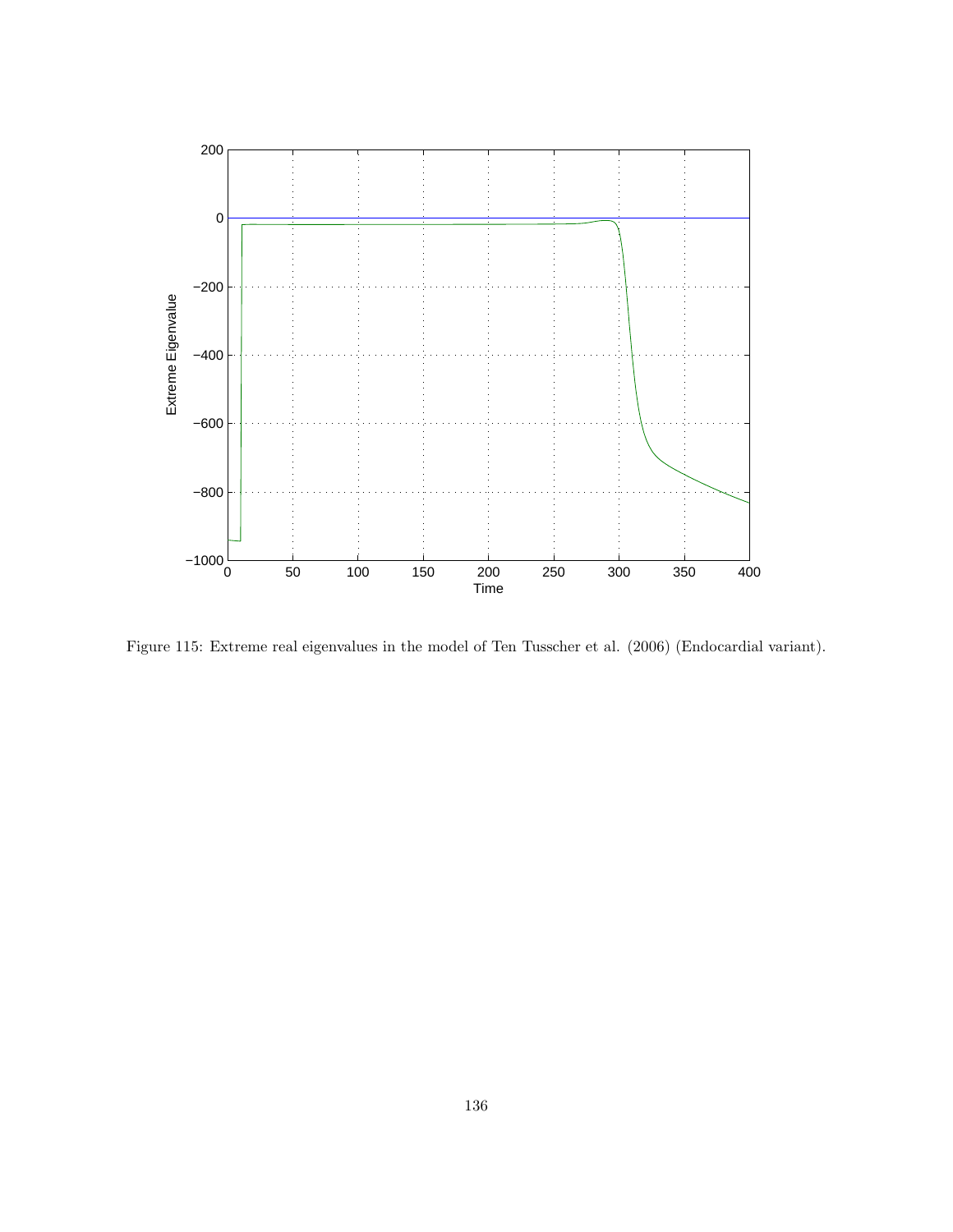

Figure 116: Plot of all eigenvalues at all times measured in the model of Ten Tusscher et al. (2006) (Endocardial variant).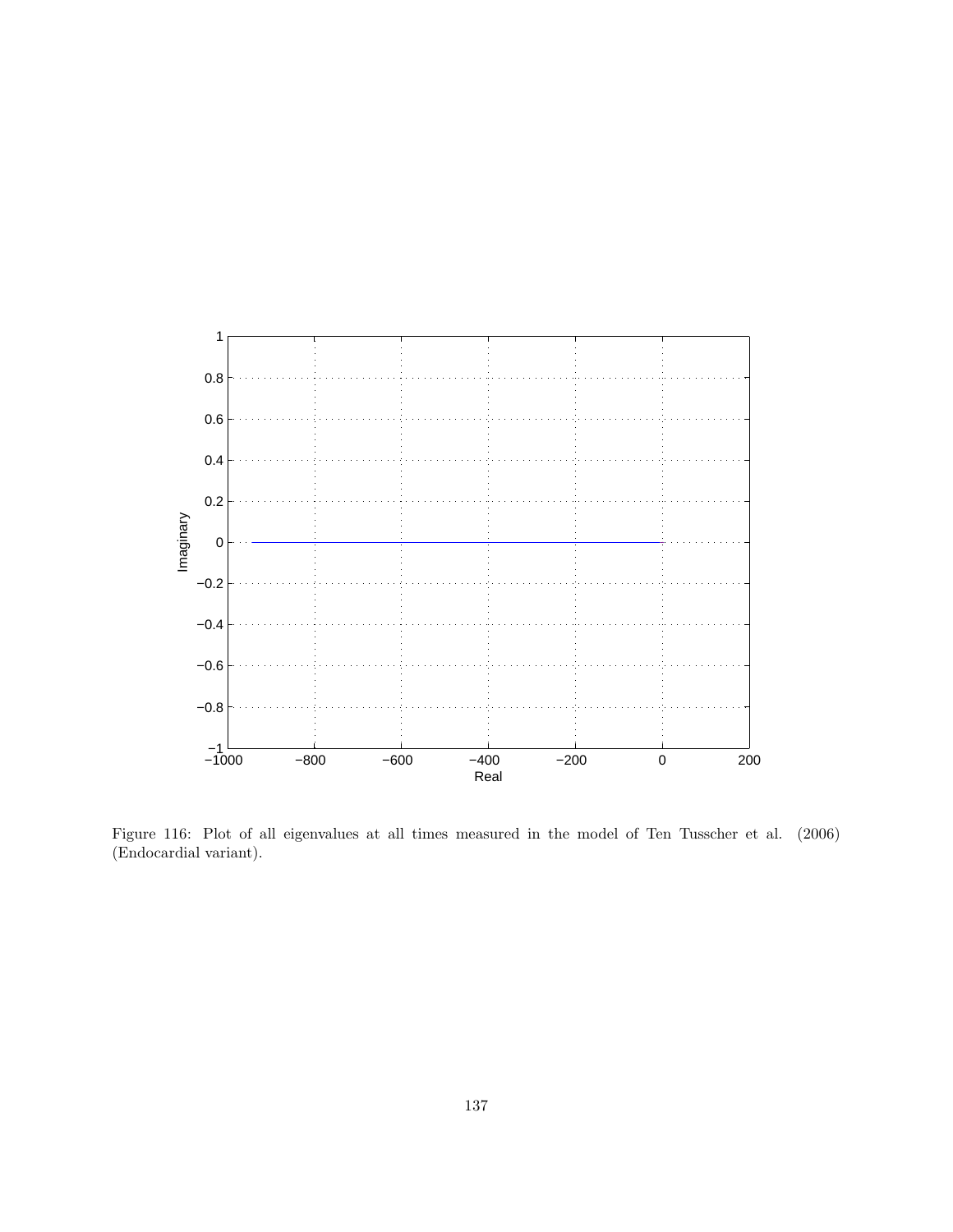

Figure 117: Extreme real eigenvalues in the model of Ten Tusscher et al. (2006) (Epicardial variant).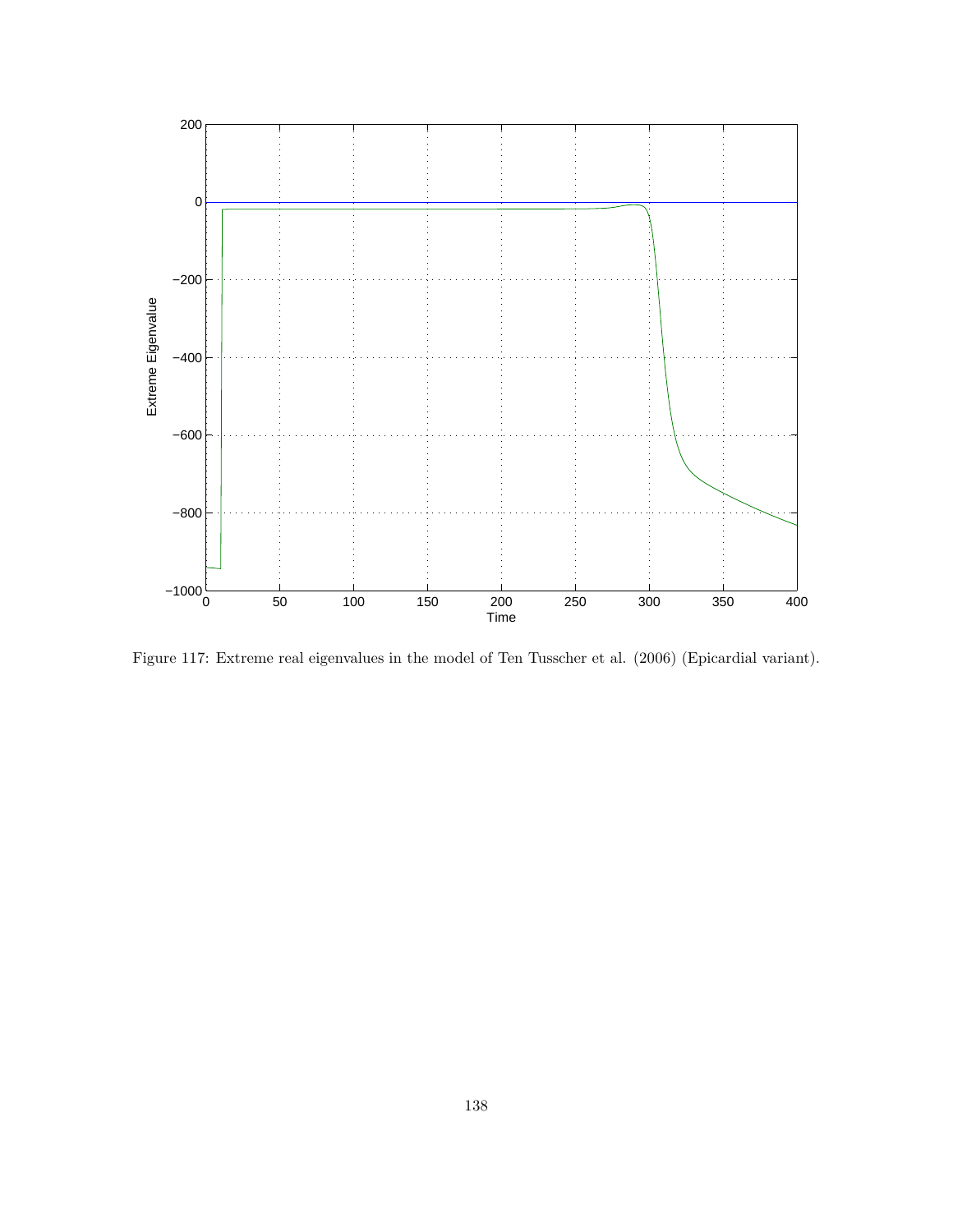

Figure 118: Plot of all eigenvalues at all times measured in the model of Ten Tusscher et al. (2006) (Epicardial variant).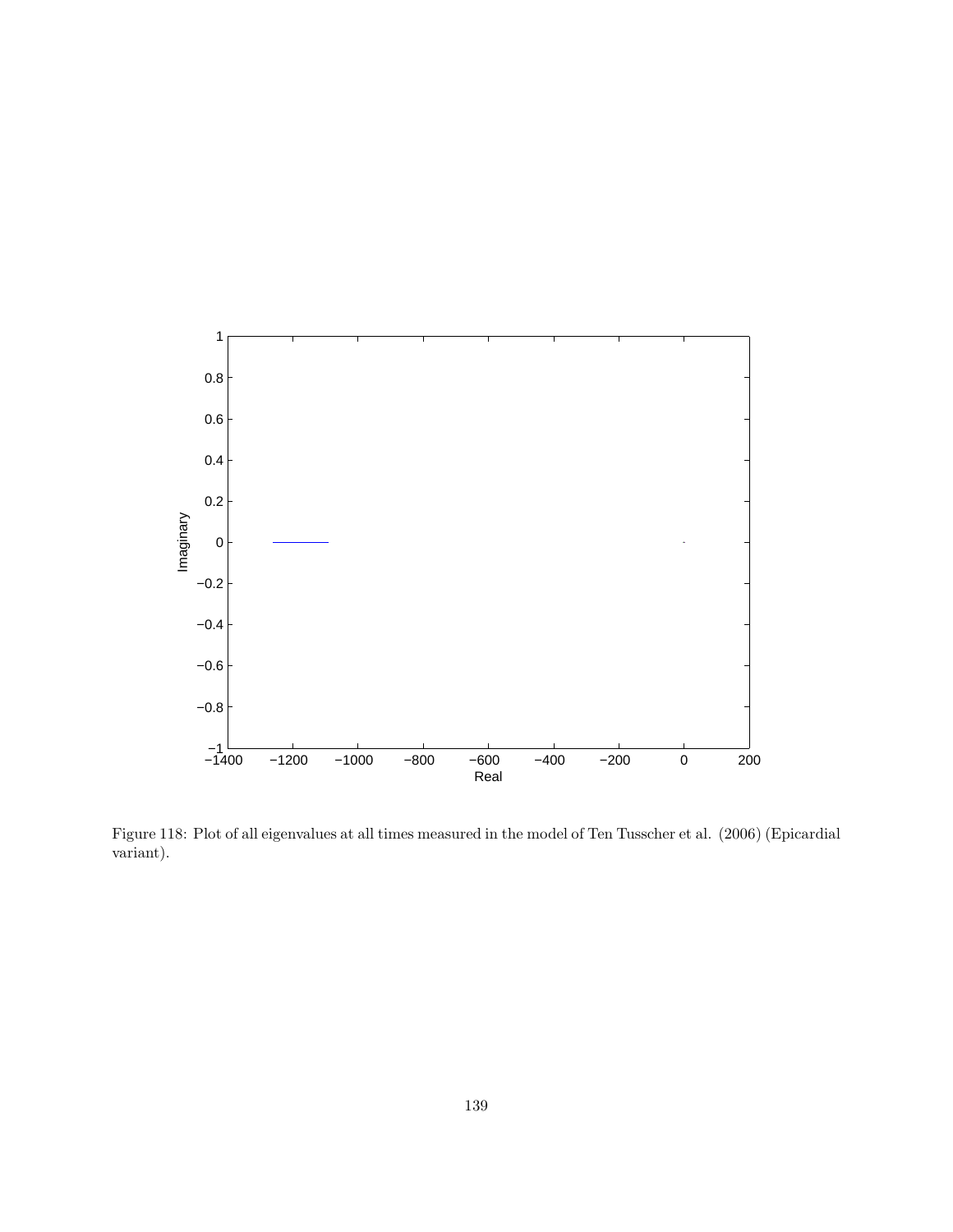

Figure 119: Extreme real eigenvalues in the model of Ten Tusscher et al. (2006) (M-cell variant).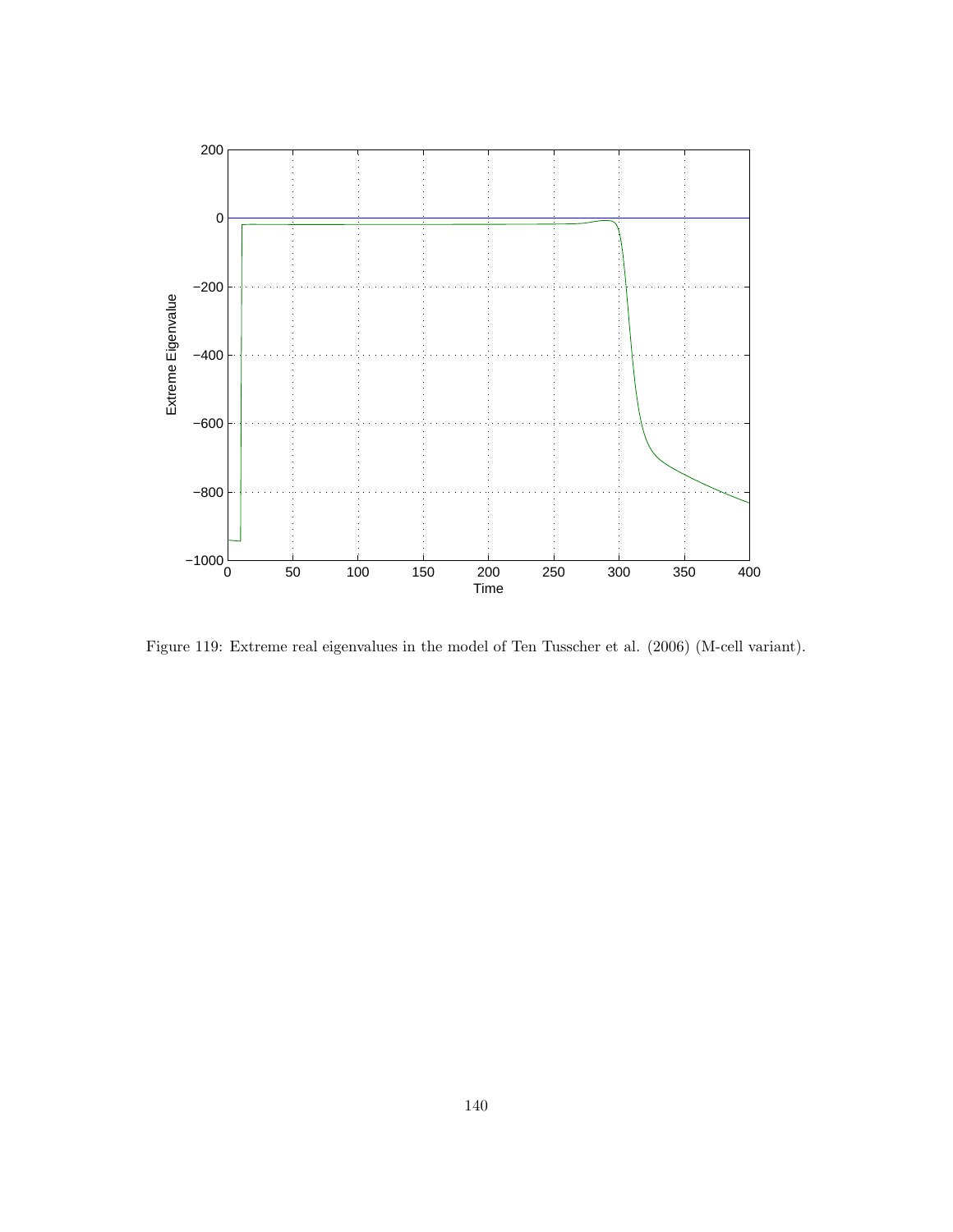

Figure 120: Plot of all eigenvalues at all times measured in the model of the model of Ten Tusscher et al. (2006) (M-cell variant).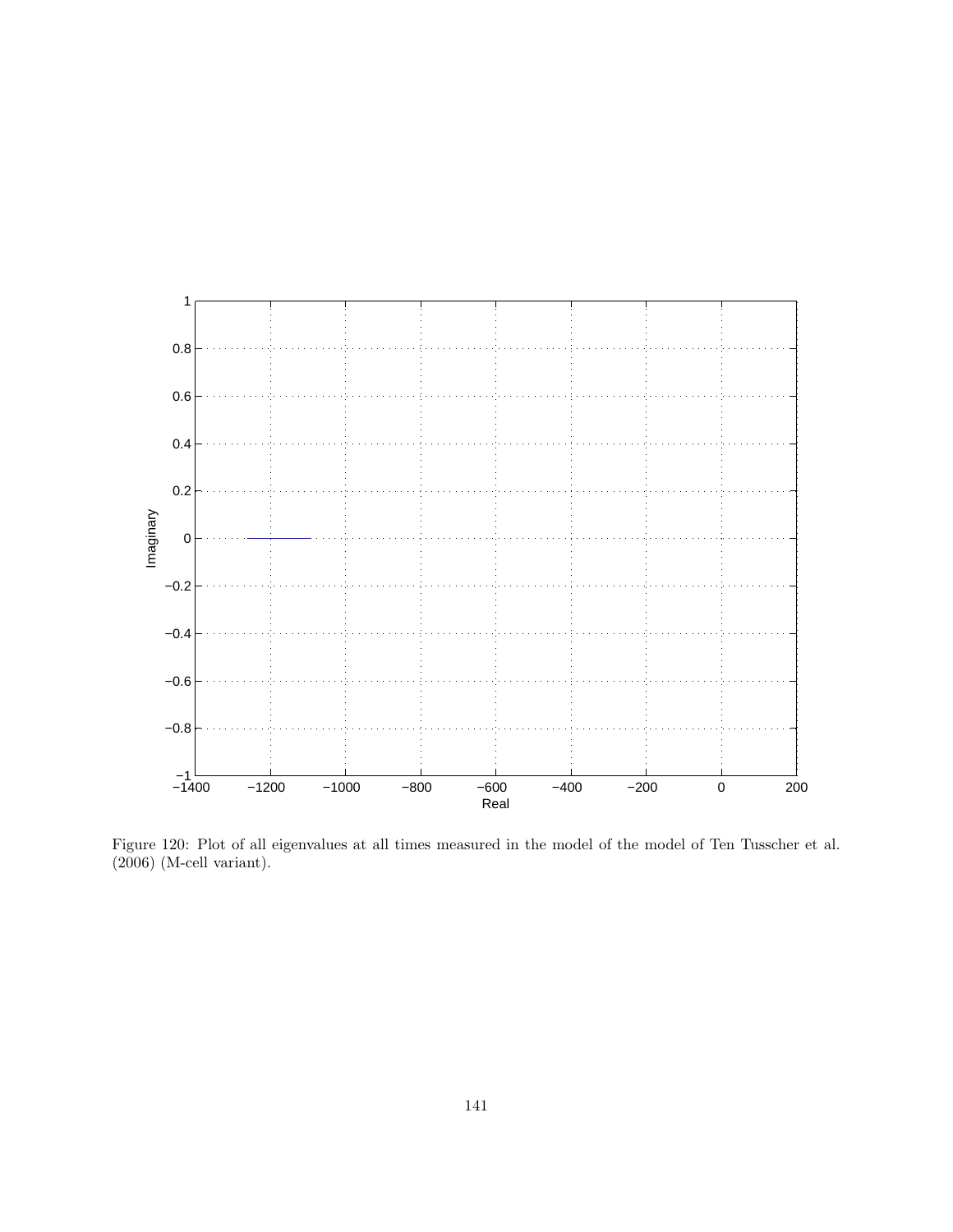

Figure 121: Extreme real eigenvalues in the Wang–Sobie model (2008).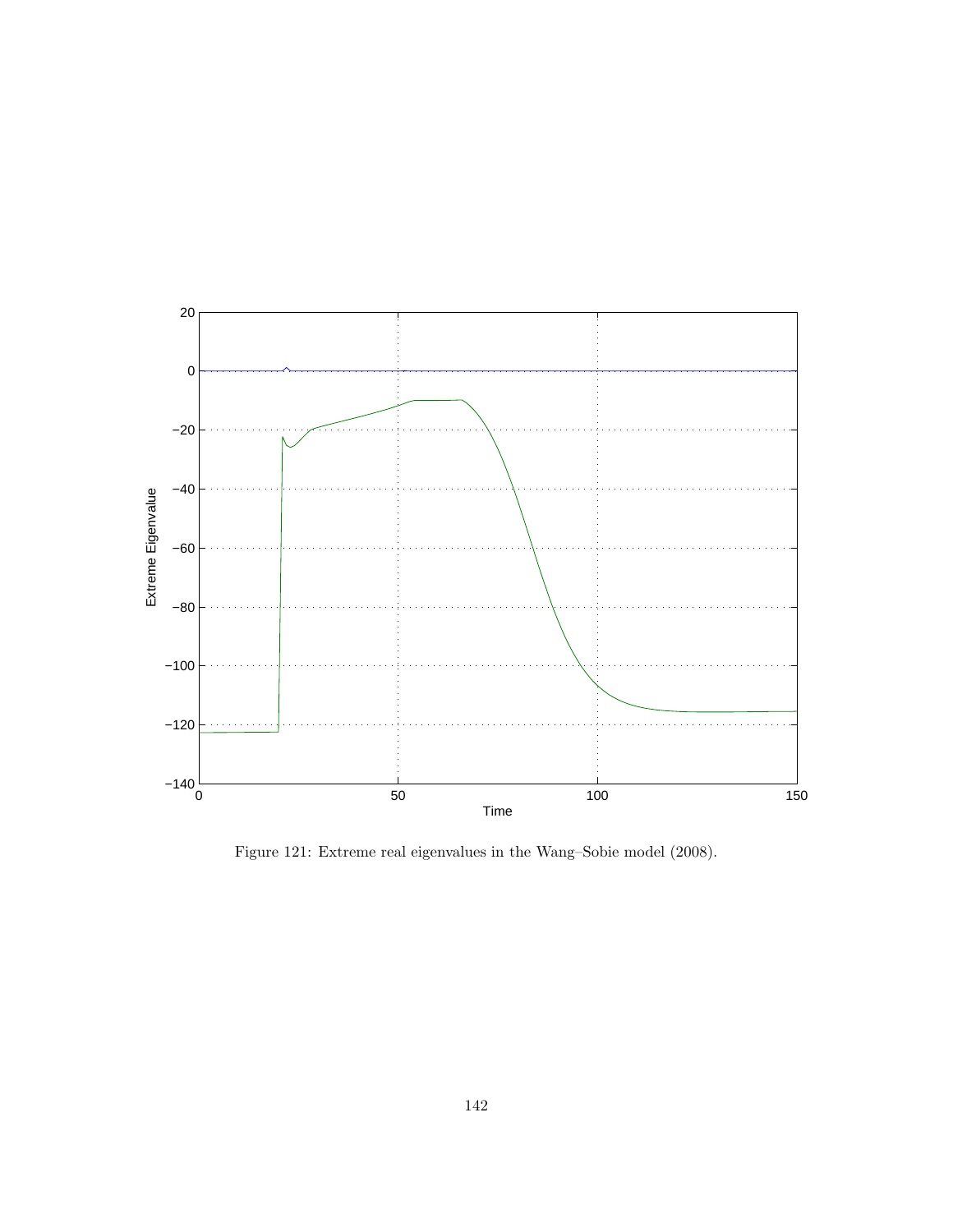

Figure 122: Extreme imaginary eigenvalues in the Wang–Sobie model (2008).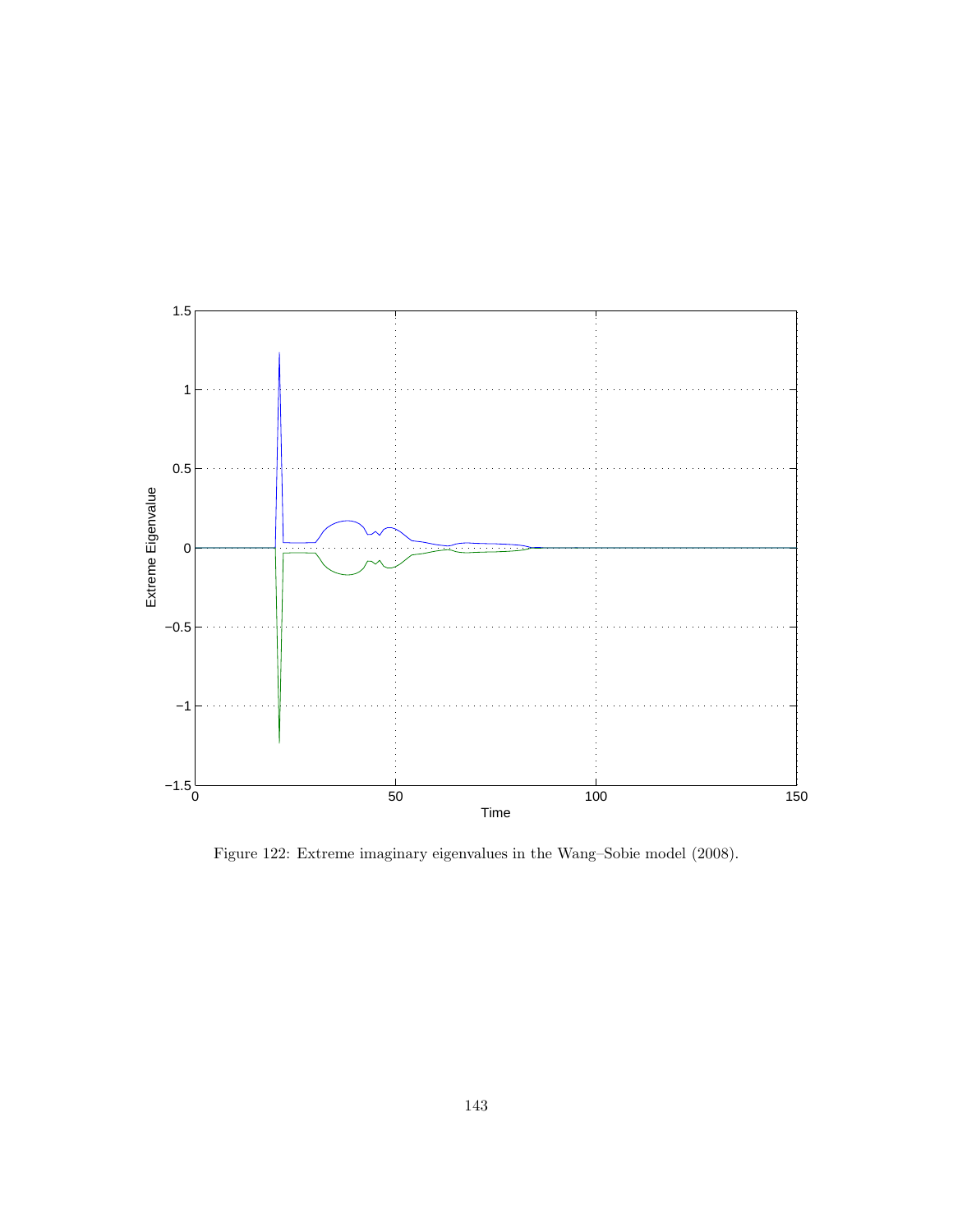

Figure 123: Extreme values of eigenvalues over time in the Wang–Sobie model (2008).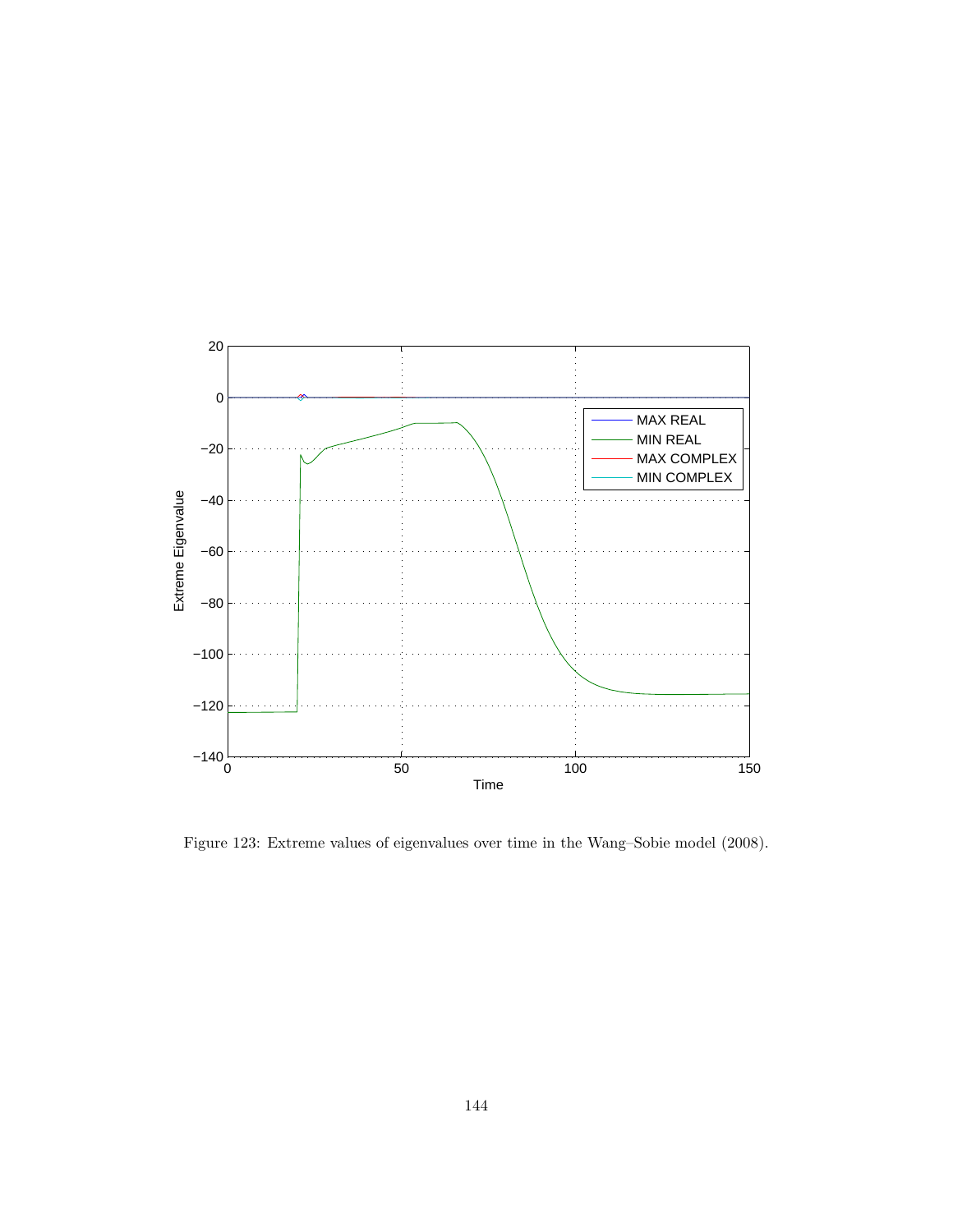

Figure 124: Plot of all eigenvalues at all times measured in the Wang–Sobie model (2008).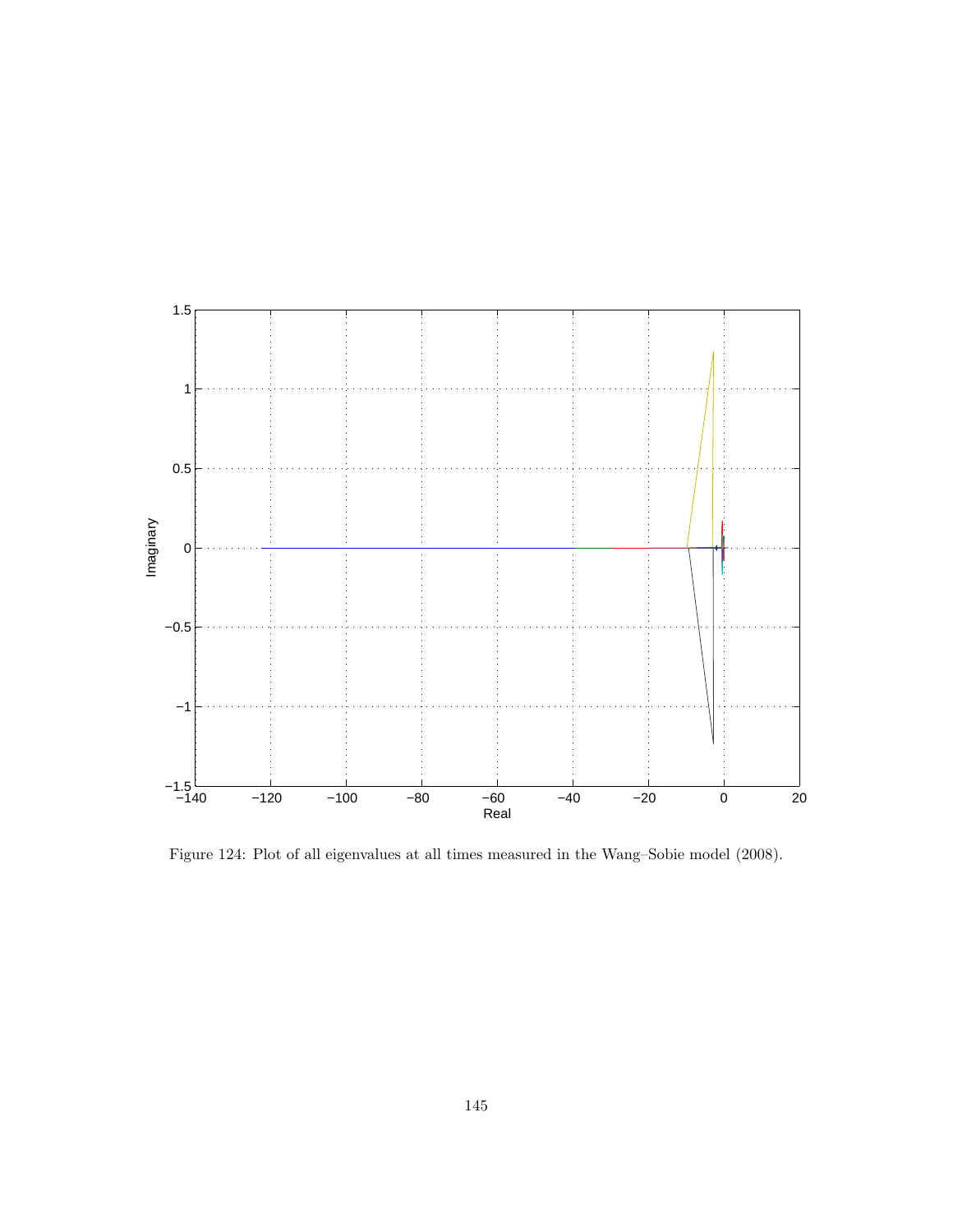

Figure 125: Extreme real eigenvalues in the model of Winslow et al. (1999).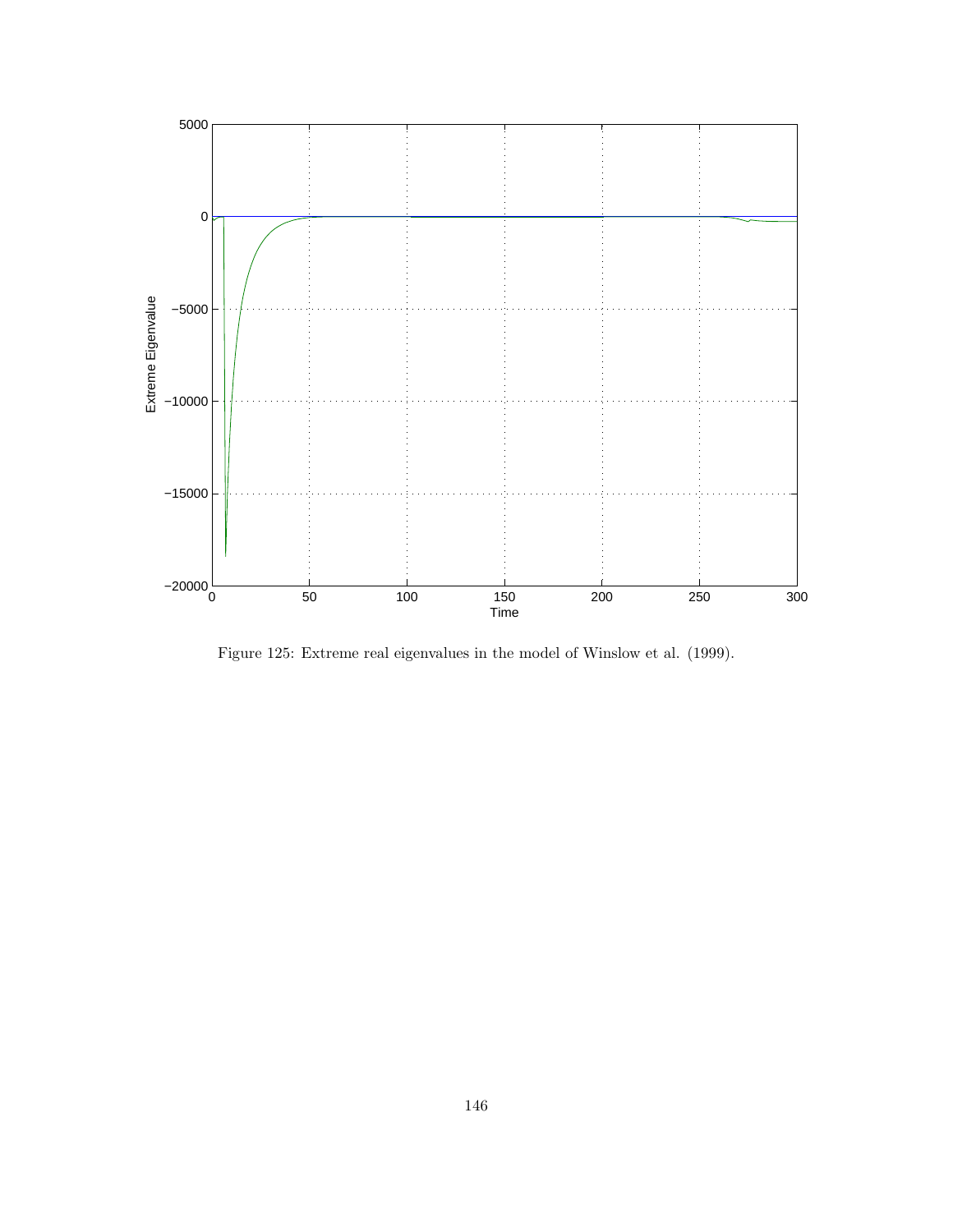

Figure 126: Extreme imaginary eigenvalues in the model of Winslow et al. (1999).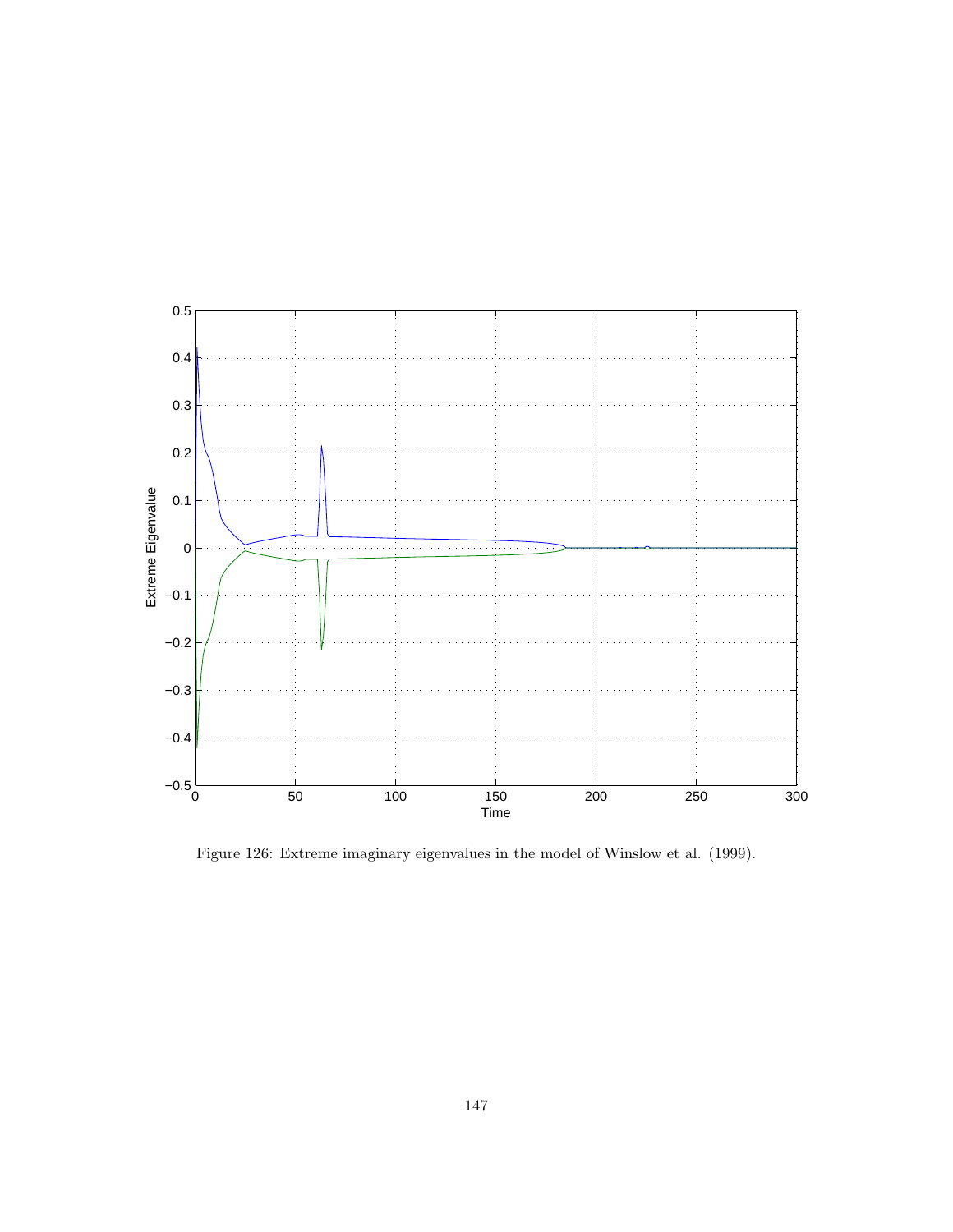

Figure 127: Extreme values of eigenvalues over time in the model of Winslow et al. (1999).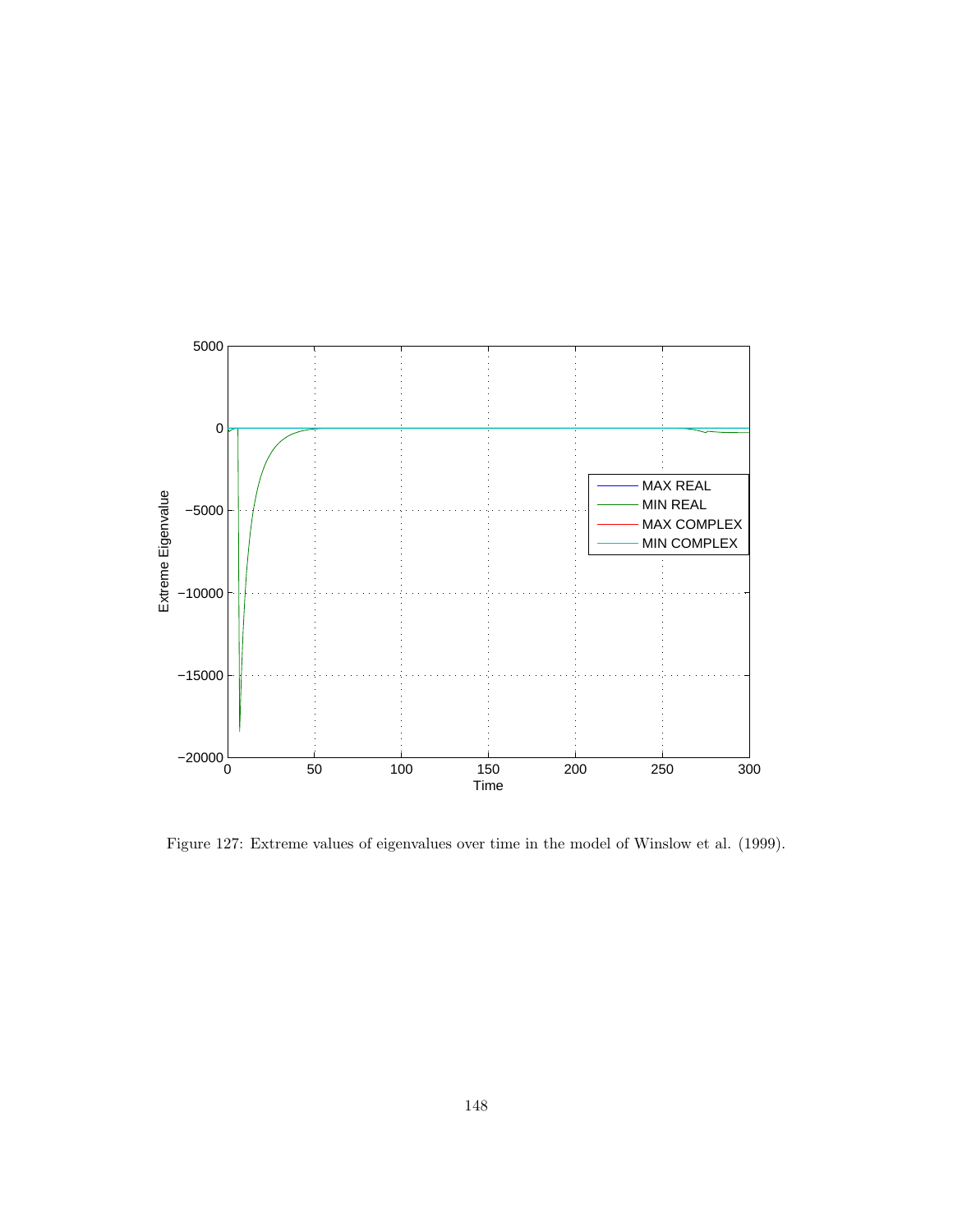

Figure 128: Plot of all eigenvalues at all times measured in the model of Winslow et al. (1999).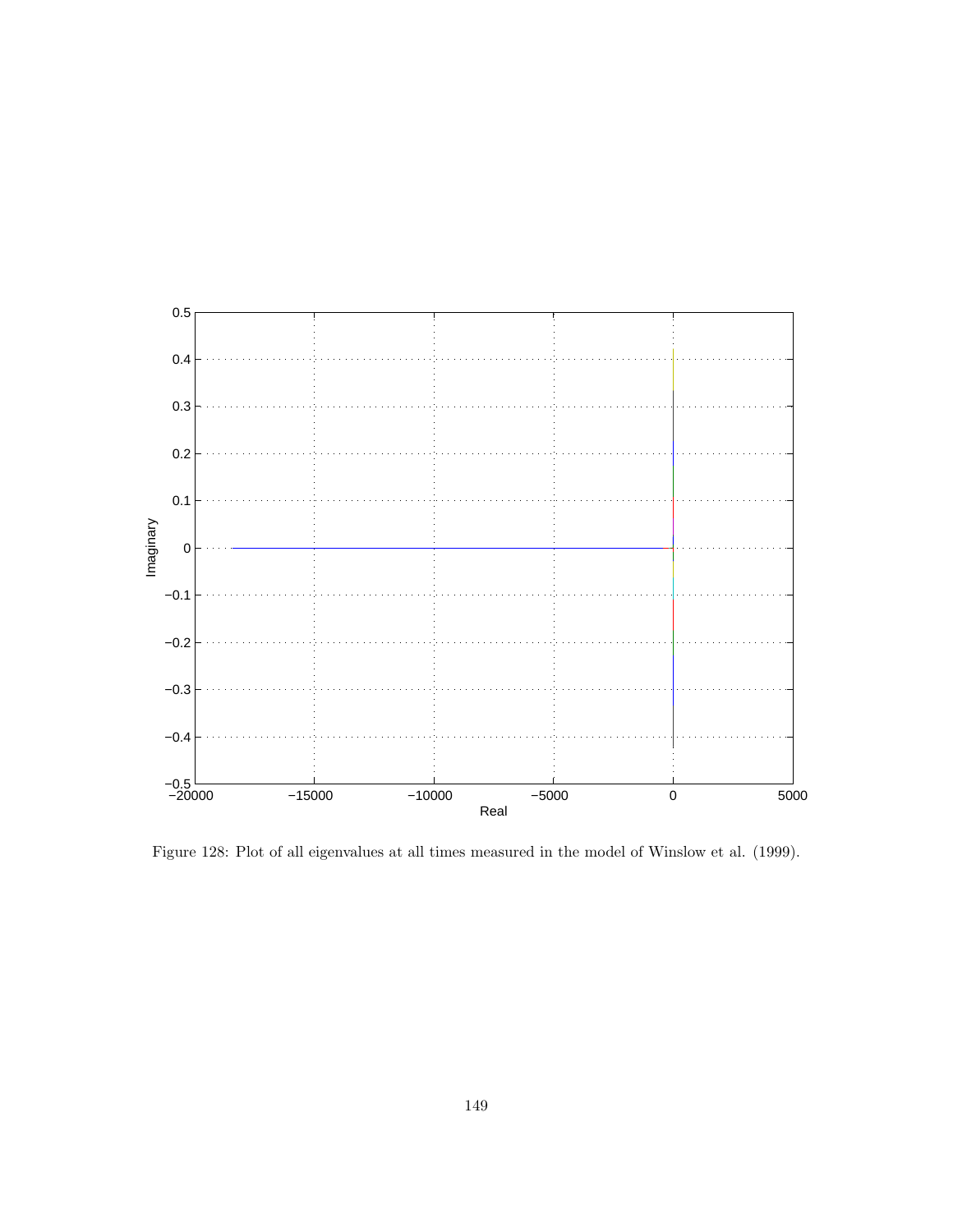

Figure 129: Extreme real eigenvalues in the model of Zhang et al. (2000).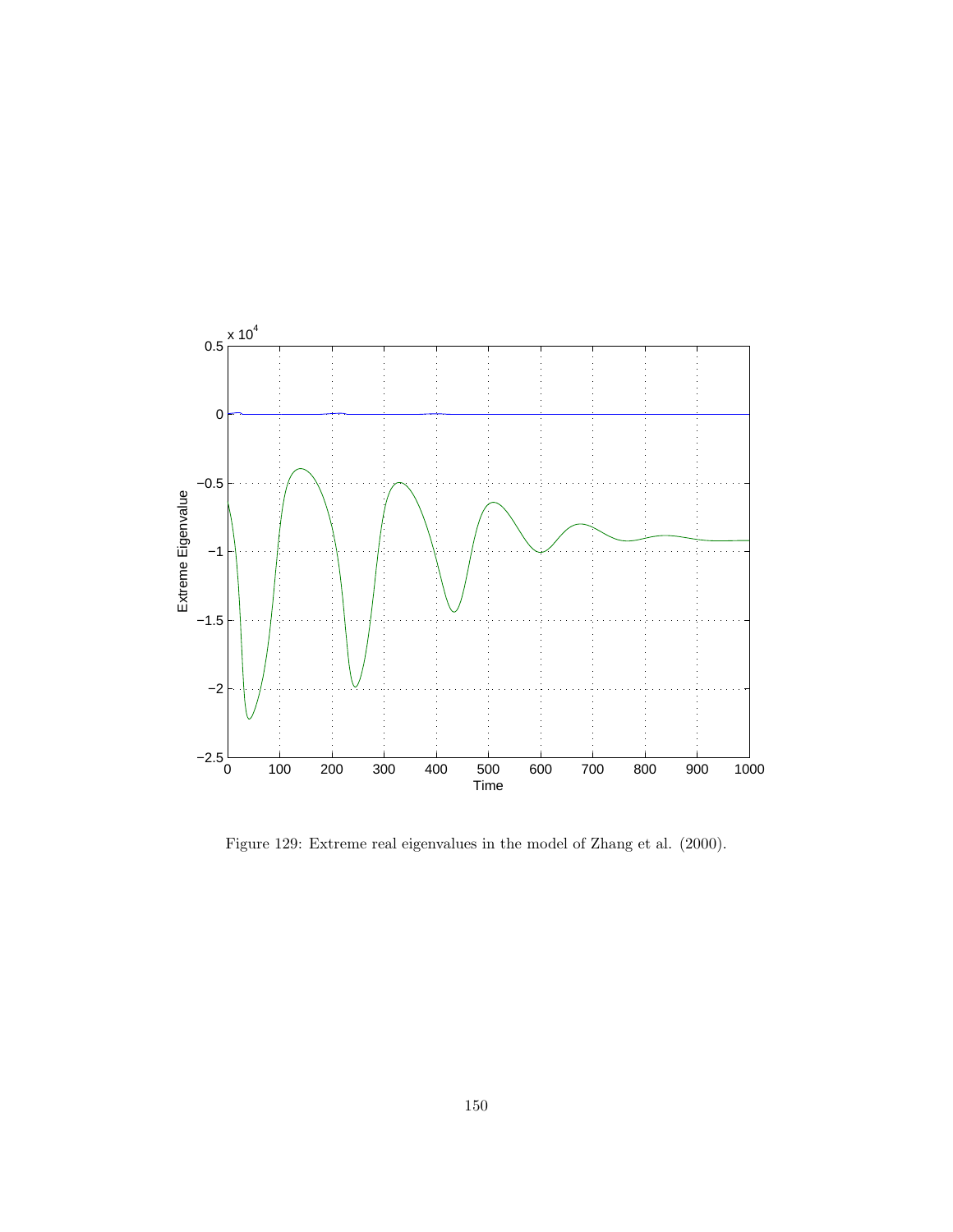

Figure 130: Extreme imaginary eigenvalues in the model of Zhang et al. (2000).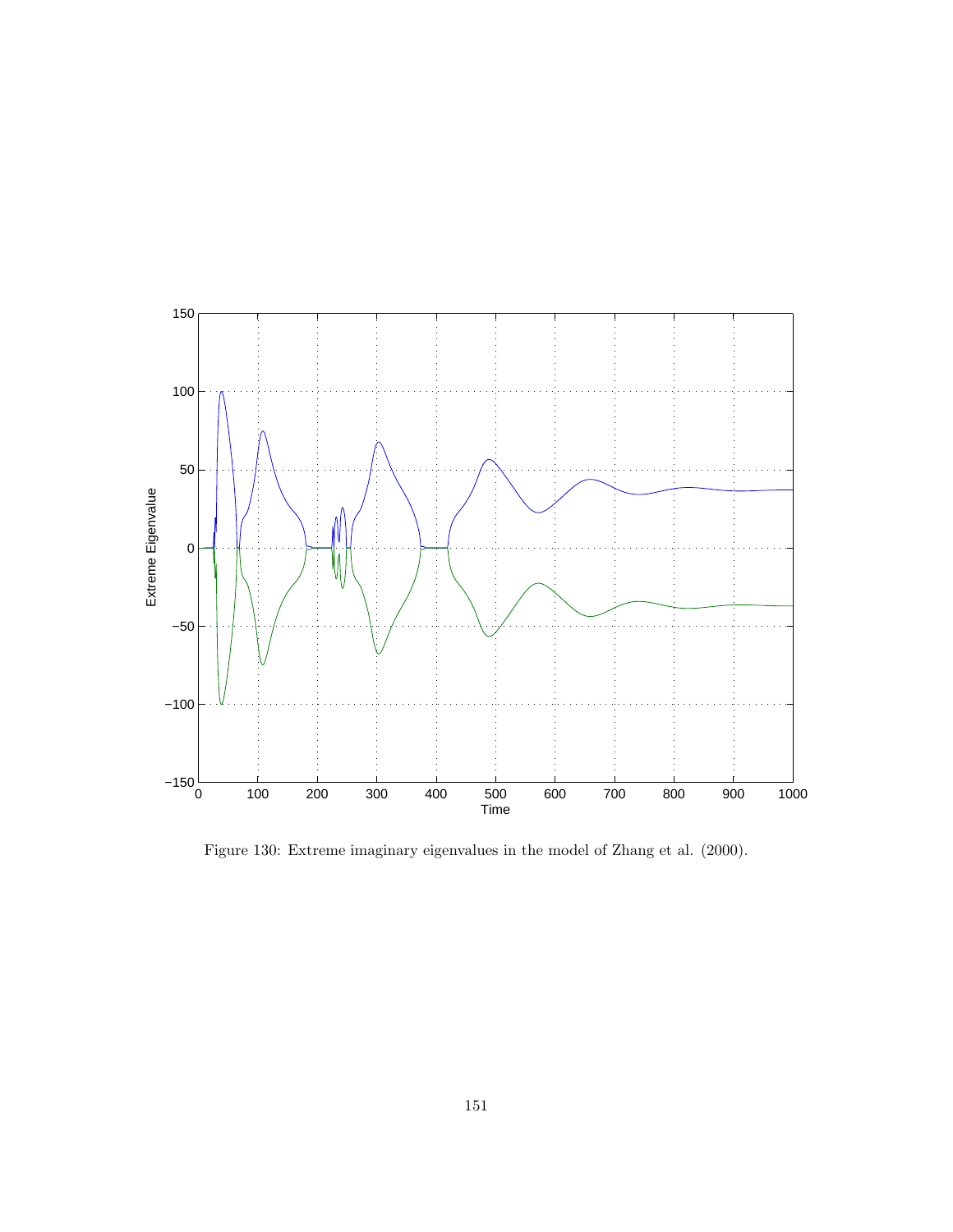

Figure 131: Extreme values of eigenvalues over time in the model of Zhang et al. (2000).